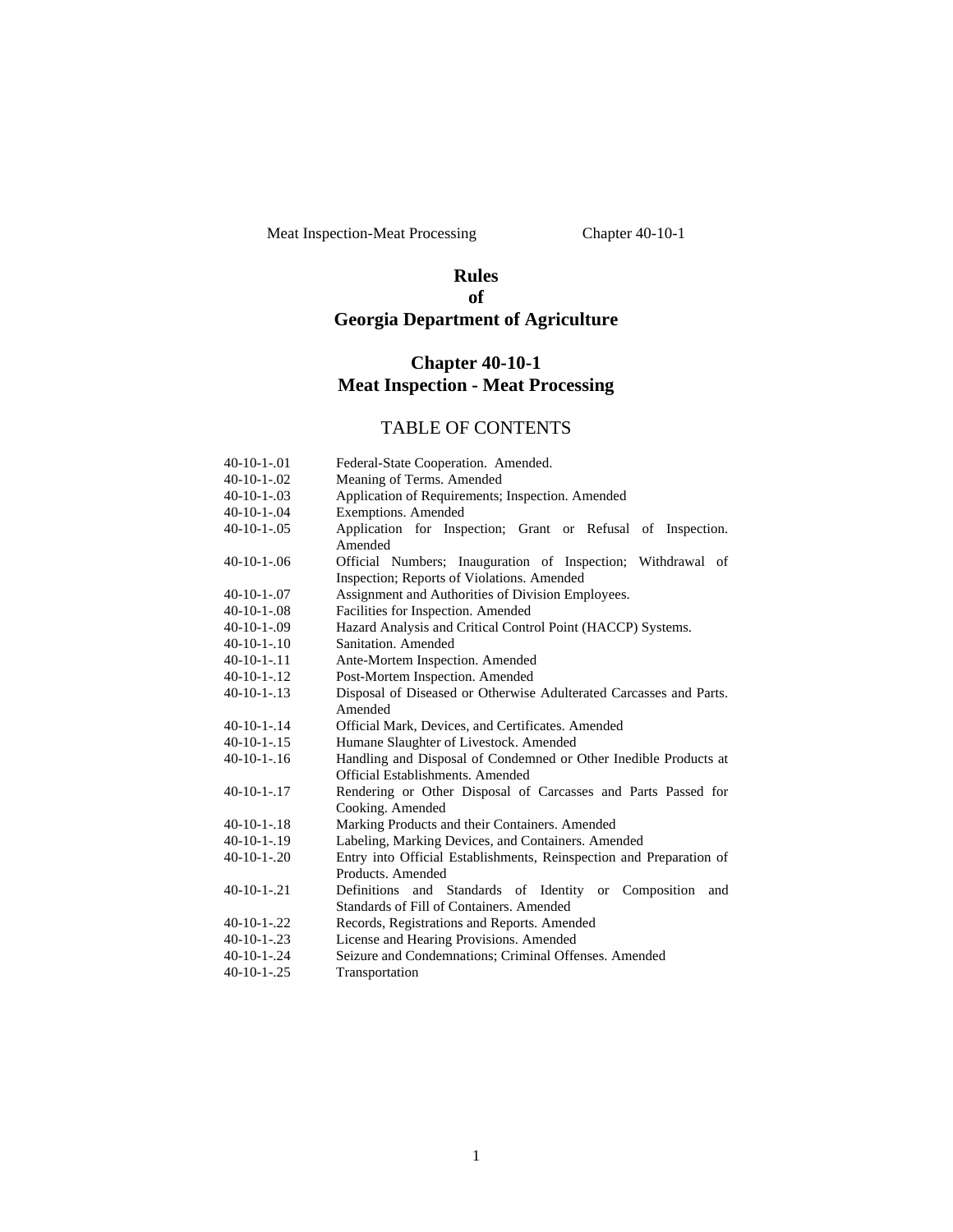#### **40-10-1-.01 Federal - State Cooperation**

1) The requirements of the Georgia Meat Inspection program will be at least equal to those imposed under Title 1 and Title IV of the Federal Meat Inspection Act.

2) The State of Georgia adopts U.S.D.A. Food Safety and Inspection Service (FSIS) rules and regulations for mandatory meat inspection as indicated in this chapter and in Title 9 Code of Federal Regulations, Chapter III (9CFR3), Parts: 307; 309; 310; 311; 313; 314; 315; 316; 317; 318; 319; 320; 325; 329; 381; 416; 417; 424; 430; 441 & 500 for mandatory meat and poultry inspection requirements not covered specifically in this chapter.

Authority O.C.G.A. § 26-2-80

#### **40-10-1-.02 Meaning of Terms. Amended.**

1) As used in this chapter, unless otherwise required by the context, the singular form shall also import the plural and the masculine form shall also import the feminine, and vice versa.

2) As used in this chapter, unless otherwise required by the context, the following terms shall be construed; respectively to mean:

- a) Reserved.
- b) The Department. The Georgia Department of Agriculture.
- c) Reserved.
- d) Reserved.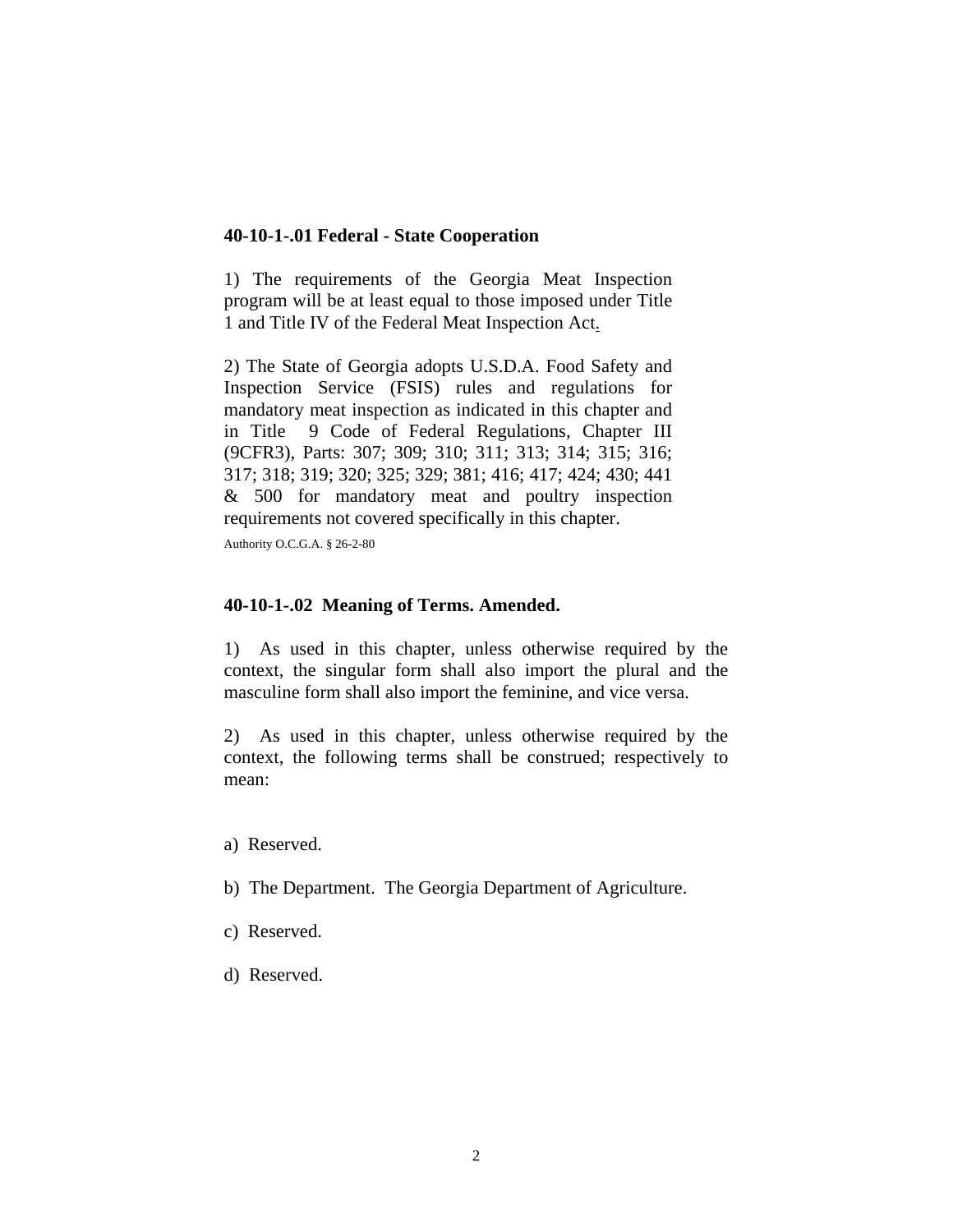e) Commissioner. The Commissioner of the Georgia Department of Agriculture, the Administrator. When used in these Rules, the Commissioner shall also mean any person duly authorized by him to carry out the provisions of these regulations.

f) Program. The Meat Inspection Program of the Georgia Department of Agriculture.

g) Inspector. An inspector of the program.

h) Program Employee. Any inspector or other individual employed by the Department who is authorized by the Commissioner to do any work or perform any duty in connection with the program.

i) Official establishment. Any slaughtering, cutting, boning, meat canning, curing, smoking, salting, packing, rendering, or similar establishment at which inspection is maintained under the regulations in this chapter.

j) District Supervisor. The District Supervisor of a district.

k) District. One of the geographical areas designated as a district by the Department of Agriculture.

1) Reserved.

m) Firm. Any partnership, association, or other unincorporated business organization.

n) Meat broker. Any person engaged in the business of buying or selling carcasses, parts of carcasses, meat or meat food products of livestock on commission, or otherwise negotiating purchases or sales of such articles other than for his own account or as an employee of another person.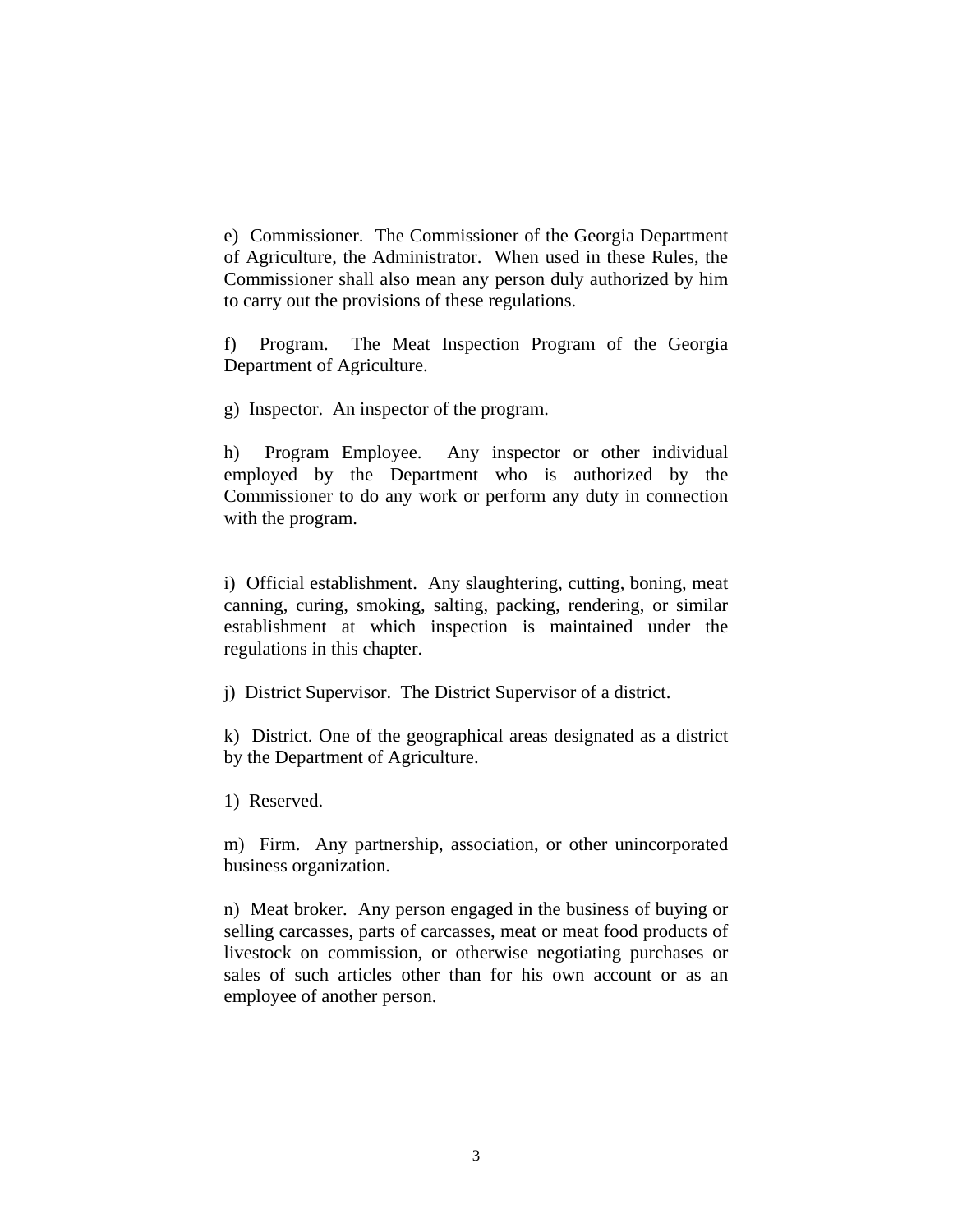o) Renderer. Any person engaged in the business of rendering carcasses or parts or products or the carcasses of any livestock except rendering conducted under inspection or exemption under the Act.

p) Animal food. Any article intended for use as food for dogs, cats, or other animals derived wholly, or in part, from the carcass or parts or products of the carcass of any livestock, except that the term animal food as used herein does not include livestock and poultry feeds manufactured from processed animal byproducts (such as meatmeal tankage, meat and bonemeal, bloodmeal, and feed grade animal fat).

q) Animal food manufacturer. Any person engaged in the business of manufacturing or processing animal food except manufacturers of livestock and poultry feeds with respect to any activity of acquiring or using processed animal byproducts (such as meatmeal tankage, meat and bonemeal, bloodmeal, and feed grade animal fat in the manufacture of such feeds.)

r) State. Any state of the United States or Commonwealth of Puerto Rico.

- s) Reserved.
- t) Reserved.
- u) Reserved.

v) Capable of use as human food. This term applies to any carcass,

or part or product of a carcass, of any livestock, unless it is denatured or otherwise identified as required by the applicable provisions of 40-10-1-.16 of this chapter to deter its use as a human food or it is naturally inedible by humans; e.g., hoofs or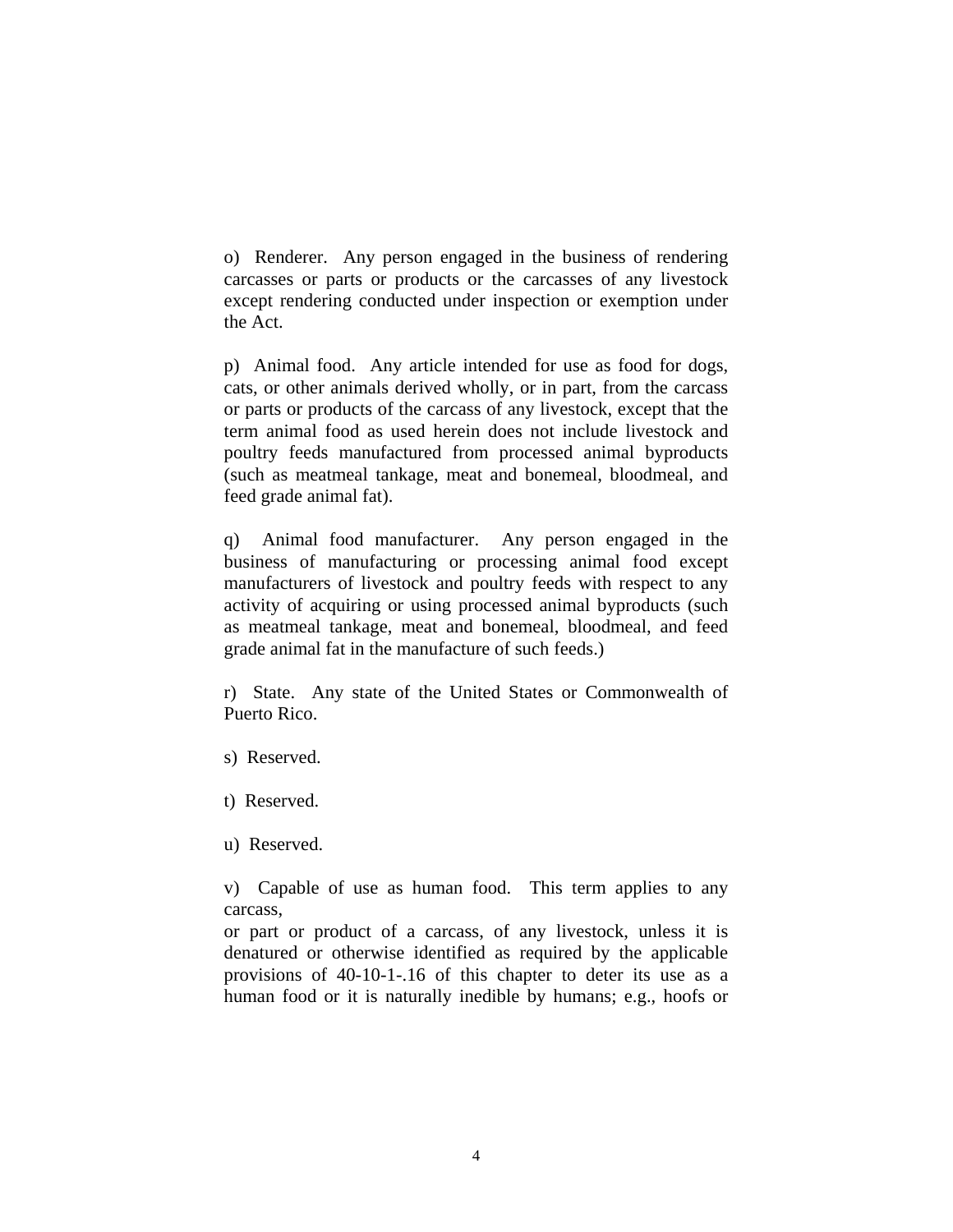horns in their natural state.

w) Edible. Intended for use as human food.

x) Inedible. Adulterated, uninspected, or not intended for use as human food.

y) Prepared. Slaughtered, canned, salted, rendered, boned, cut up, or otherwise manufactured or processed.

z) Cutting up. Any division of any carcass or part thereof, except that the trimming of carcasses or parts thereof to remove surface contaminants is not considered as cutting up.

aa) Adulterated. This term applies to any carcass, part thereof, meat or meat food product under one or more of the following circumstances:

1. If it bears or contains any poisonous or deleterious substance which may render it injurious to health; but in case the substance is not an added substance, such article shall not be considered adulterated under this clause if the quantity of such substance in or on such article does not ordinarily render it injurious to health;

2. If it bears or contains any of the following:

i) If it bears or contains (by reason of administration of any substance to the live animal or otherwise) any added poisonous or added deleterious substances (other than one which is: a pesticide chemical in or on a raw agricultural commodity, a food additive, or a color additive), which may, in the judgment of the Commissioner, make such article unfit for human food;

ii) If it is, in whole or in part, a raw agricultural commodity and such commodity bears or contains a pesticide chemical which is unsafe within the meaning of section 408 of the Federal Food,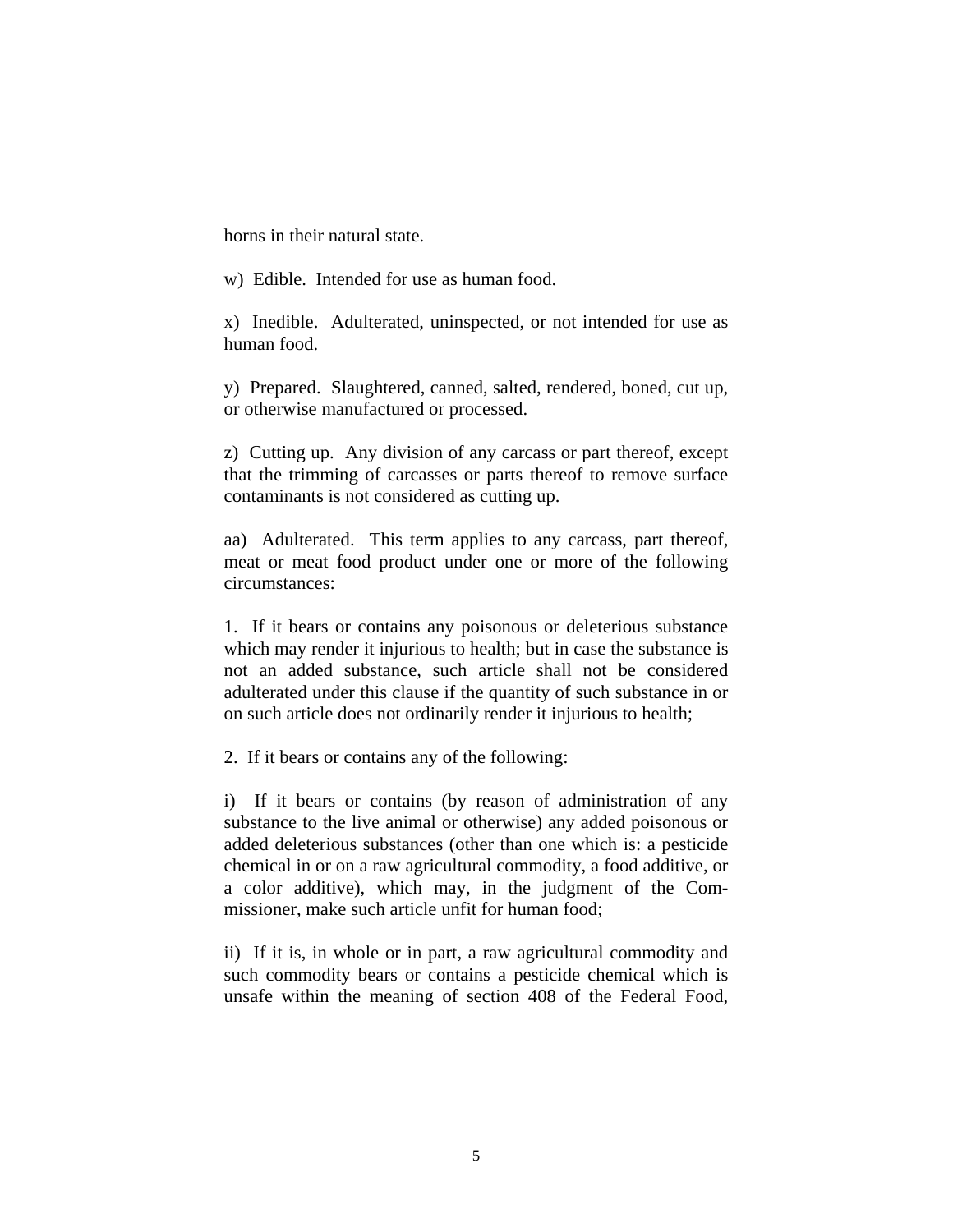Drug, and Cosmetic Act;

iii) If it bears or contains any food additive which is unsafe within the meaning of section 409 of the Federal Food, Drug, and Cosmetic Act;

iv) If it bears or contains any color additive which is unsafe within the meaning of Section 706 of the Federal, Food Drug, and Cosmetic Act: Provided, that an article which is not deemed adulterated under subdivision (ii), (iii), or this (iv) of this subparagraph shall nevertheless be deemed adulterated if use of the pesticide chemical, food additive, or color additive in or on such article is prohibited by the regulations in this chapter in official establishments;

3. If it consists in whole or in part of any filthy, putrid, or decomposed substance, or is for any other reason unsound, unhealthful, unwholesome, or otherwise unfit for human food.

4. If it has been prepared, packed, or held under unsanitary conditions whereby it may have become contaminated with filth, or whereby it may have been rendered injurious to health;

5. If it is, in whole or in part, the product of an animal which has died otherwise than by slaughter;

6. If its container is composed, in whole or in part, of any poisonous or deleterious substances which may render the contents injurious to health;

7. If it has been intentionally subject to radiation, unless the use of the radiation was in conformity with a regulation or exemption in effect pursuant to section 409 of the Federal Food, Drug, and Cosmetic Act;

8. If any valuable constituent has been in whole or in part omitted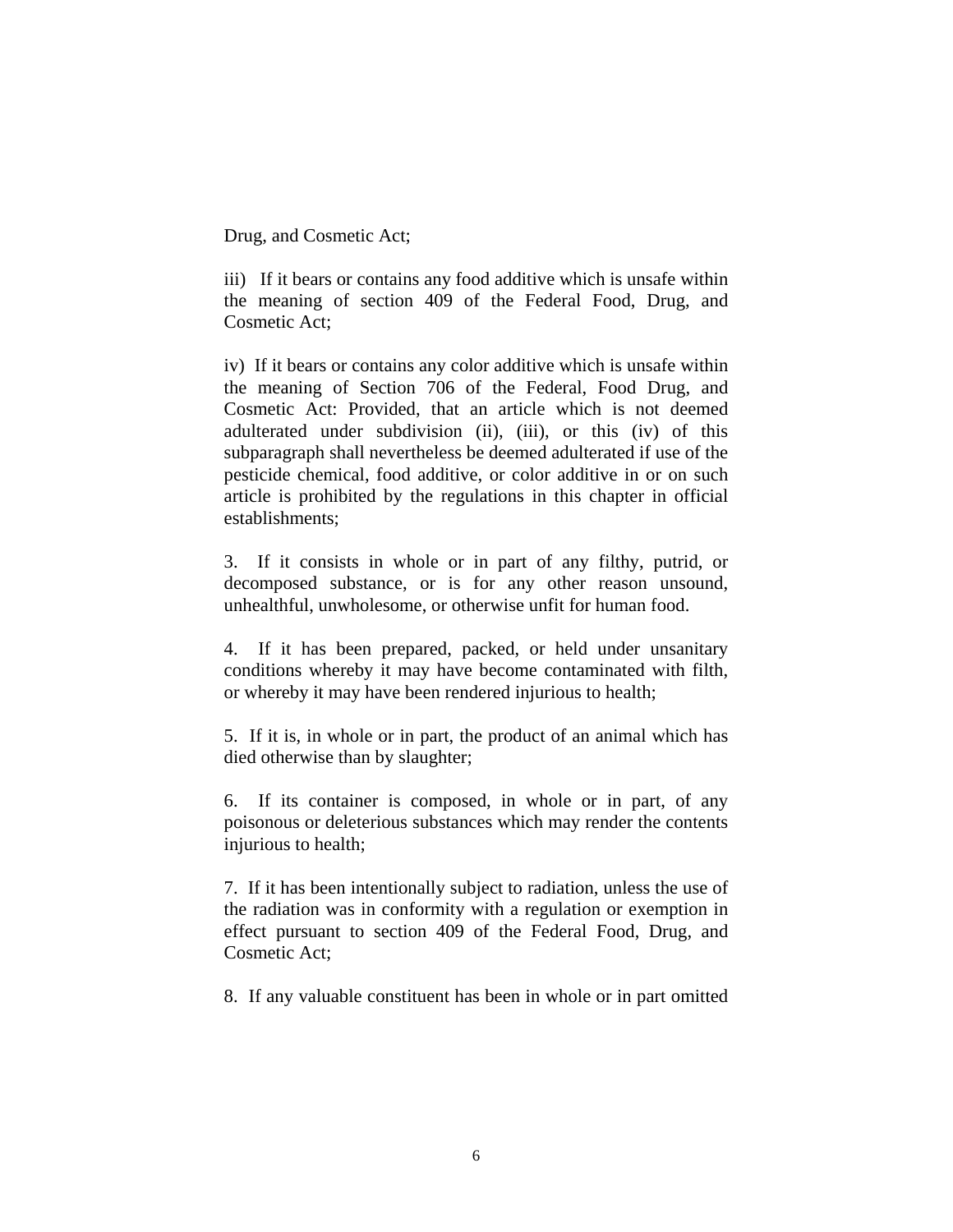or abstracted therefrom; or if any substance has been substituted, wholly or in part therefor; or if damage or inferiority has been concealed in any manner; or if any substance has been added thereto or mixed or packed therewith so as to increase its bulk or weight, or reduce its quality or strength, or make it appear better or of greater value than it is; or,

9. If it is margarine containing animal fat and any of the raw material used therein consisted in whole or in part of any filthy, putrid, or decomposed substance, or is otherwise adulterated.

bb) "Inspected and passed" or "Georgia inspected and passed" or "Georgia inspected and passed by Department of Agriculture" (or any authorized abbreviation thereof). This term means that the product so identified has been inspected and passed under the regulations in this chapter, and at the time it was inspected, passed, and identified, it was found to be not adulterated.

cc) Georgia passed for cooking. This term means that the meat byproduct so identified has been inspected and passed on condition that it is rendered into lard, rendered pork fat, or tallow, as prescribed by the regulations in 40-10-1-.17 of this chapter.

dd) Georgia passed for refrigeration. This term means that the meat or meat byproduct so identified has been inspected and passed on condition that it be refrigerated or otherwise handled as prescribed by the regulations in 40-10-1-.13 of this chapter.

ee) Georgia inspected and condemned (or any authorized abbreviation thereof). This term means that the carcass, viscera, other part of carcass, or other product so identified has been inspected, found to be adulterated, and condemned under the regulations in this chapter.

ff) Georgia retained. This term means that the carcass, viscera, other parts of the carcass, or other product, or article so identified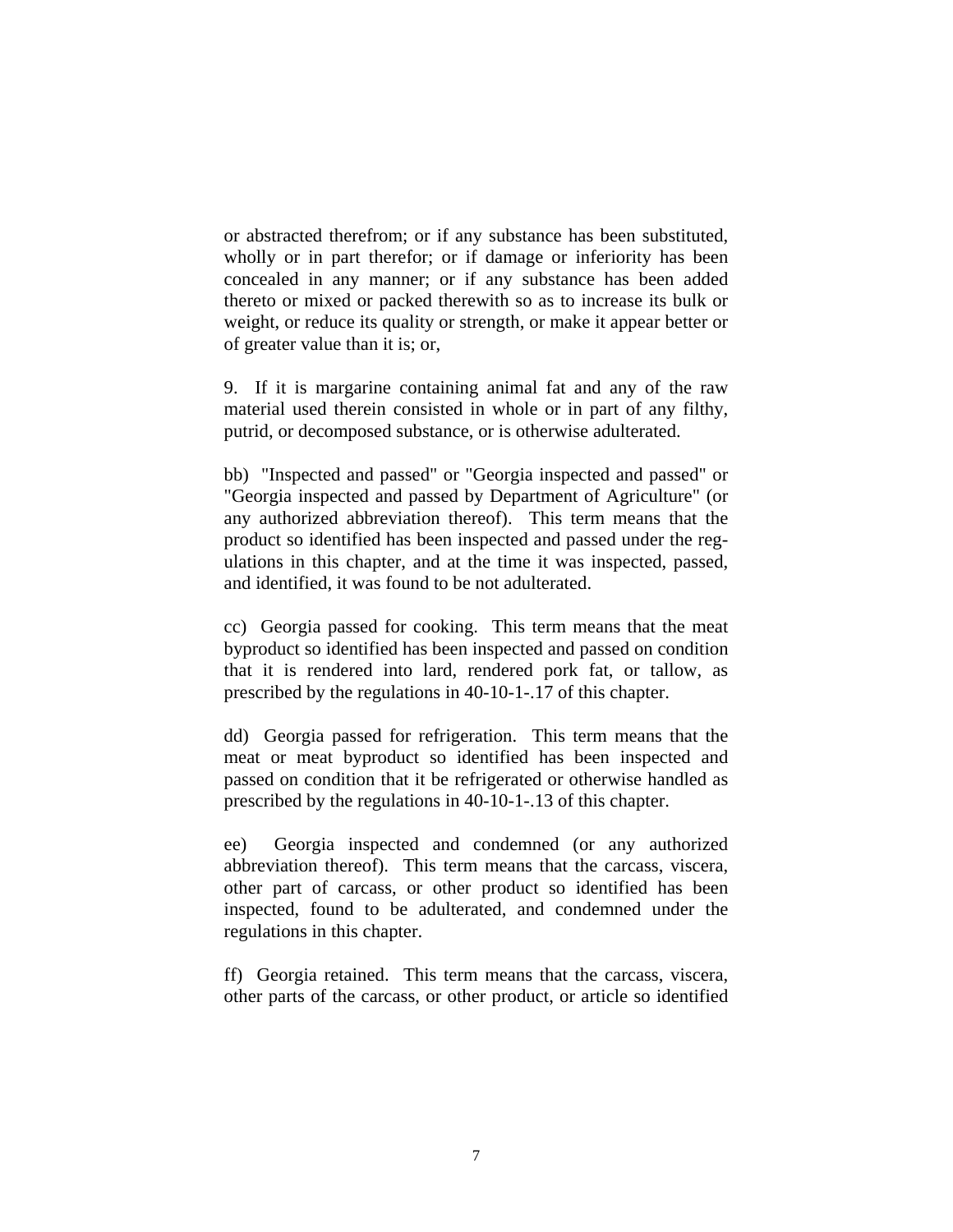is held for further examination by an inspector to determine its disposal.

gg) Georgia suspect. This term means that the livestock so identified is suspected of being affected with a disease or condition which may require its condemnation, in whole or in part, when slaughtered, and is subject to further examination by an inspector to determine its disposal.

hh) Georgia condemned. This term means that the livestock so identified has been inspected and found to be in a dying condition, or to be affected with any other condition or disease that would require condemnation of its carcass.

ii) Misbranded. This term applies to any carcass, part thereof, meat or meat food product under one or more of the following circumstances:

1. If it's labeling is false or misleading in any particular;

2. If it is offered for sale under the name of another food;

3. If it is an imitation of another food, unless its label bears, in type of uniform size and prominence, the word "imitation" and immediately thereafter, the name of the food imitated;

4. If its container is so made, formed, or filled as to be misleading;

5. If in a package or other container unless it-bears a label showing:

i) The name and place of business of the manufacturer, packer, or distributor; and

ii) An accurate statement of the quantity of the contents in terms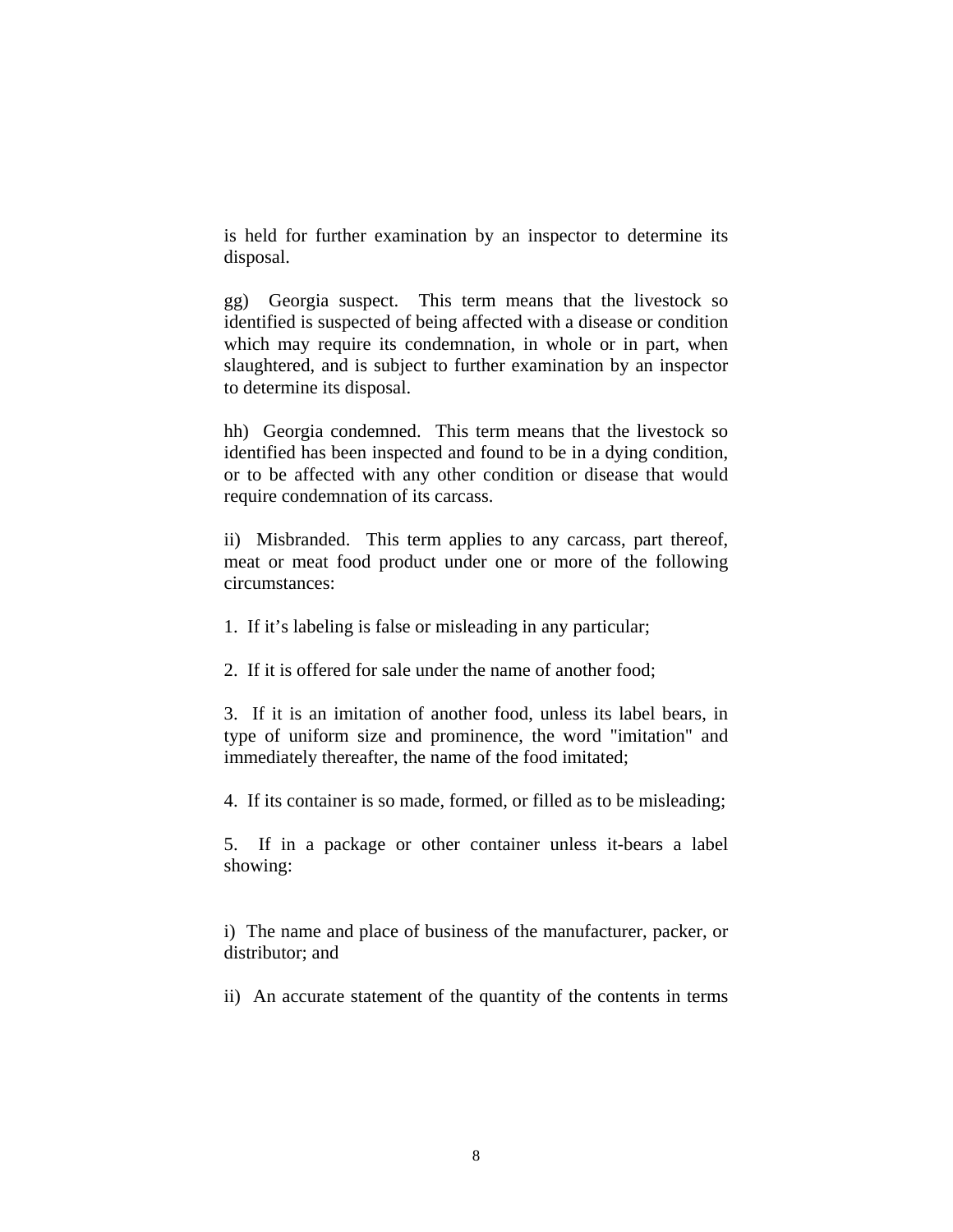of weight, measure, or numerical count; except as otherwise provided in 40-10-1-.19 of this chapter with respect to the quantity of contents;

6. If any word, statement, or other information required by or under authority of the Act to appear on the label or other labeling is not prominently placed thereon with such conspicuousness (as compared with other words, statements, designs, or devices, in the labeling) and in such terms as to render it likely to be read and understood by the ordinary individual under customary conditions of purchase and use;

7. If it purports to be or is represented as a food for which a definition and standard of identity or composition has been prescribed by the regulations in 40-10-1-.21 of this chapter unless:

i) It conforms to such definition and standard, and

ii) Its label bears the name of the food specified in the definition and standard and, insofar as may be required by such regulations, the common names of optional ingredients (other than spices, flavoring, and coloring) present in such food;

8. If it purports to be or is represented as a food for which a standard or standards of fill of container have been prescribed by the regulations in 40-10-1-.21 of this chapter, and it falls below the standard of fill of container applicable thereto, unless its label bears, in such manner and form as such regulations specify a statement that it falls below such standard:

9. If it is not subject to the provisions of subparagraph 7. of this paragraph unless its label bears:

i) The common or usual name of the food, if any there be, and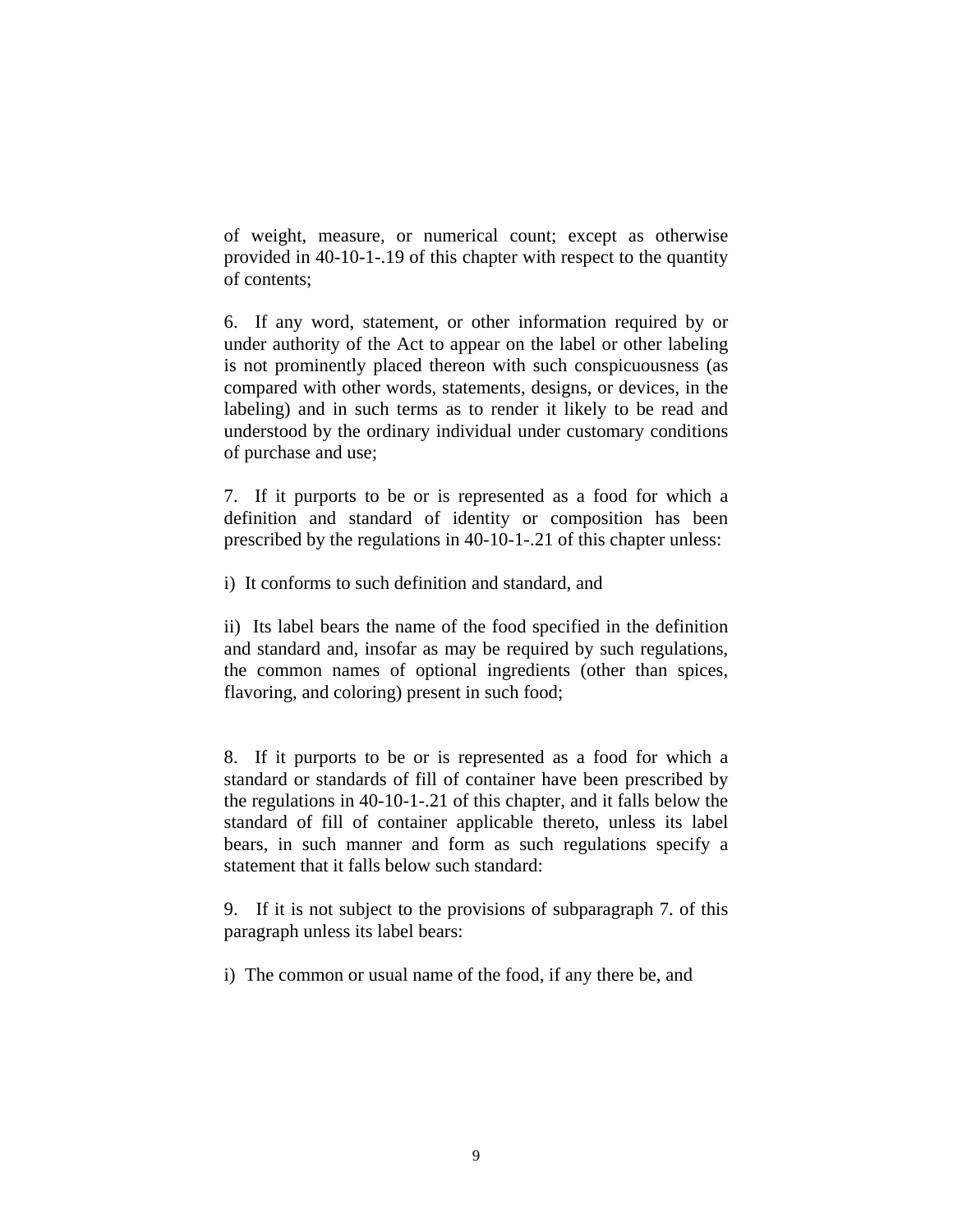ii) In case it is fabricated from two or more ingredients the common or usual name of each such ingredient, except as otherwise provided in 40-10-1-.19 of this chapter.

10. If it purports to be or is represented for special dietary uses, unless its label bears such information concerning its vitamin, mineral, and other dietary properties as is required by the regulations in 40-10-1-.19 of this chapter.

11. If it bears or contains any artificial flavoring, artificial coloring, or chemical preservative, unless it bears a label stating that fact; except as otherwise provided by the regulations in 40-10- 1-.19 of this chapter or

12. If it fails to bear, directly thereon or on its containers, when required by the regulations in 40-10-1-.18 or .19 of this chapter, the inspection legend and, unrestricted by any of the foregoing, such other information as the Commissioner may require, in such regulations to assure that it will not have false or misleading labeling and that the public will be informed of the manner of handling required to maintain the article in a wholesome condition.

jj) Label. A display of written, printed, or graphic matter, upon the immediate container (not including package liners) of any article.

kk) Labeling. All labels and other written, printed or graphic matter:

1. Upon any article or any of its containers or wrappers, or

2. Accompany such article.

l1) Federal Food, Drug, and Cosmetic Act. The Act so entitled, approved June 25, 1938 (52 Stat. 1040), and Acts amendatory thereof or supplementary thereto.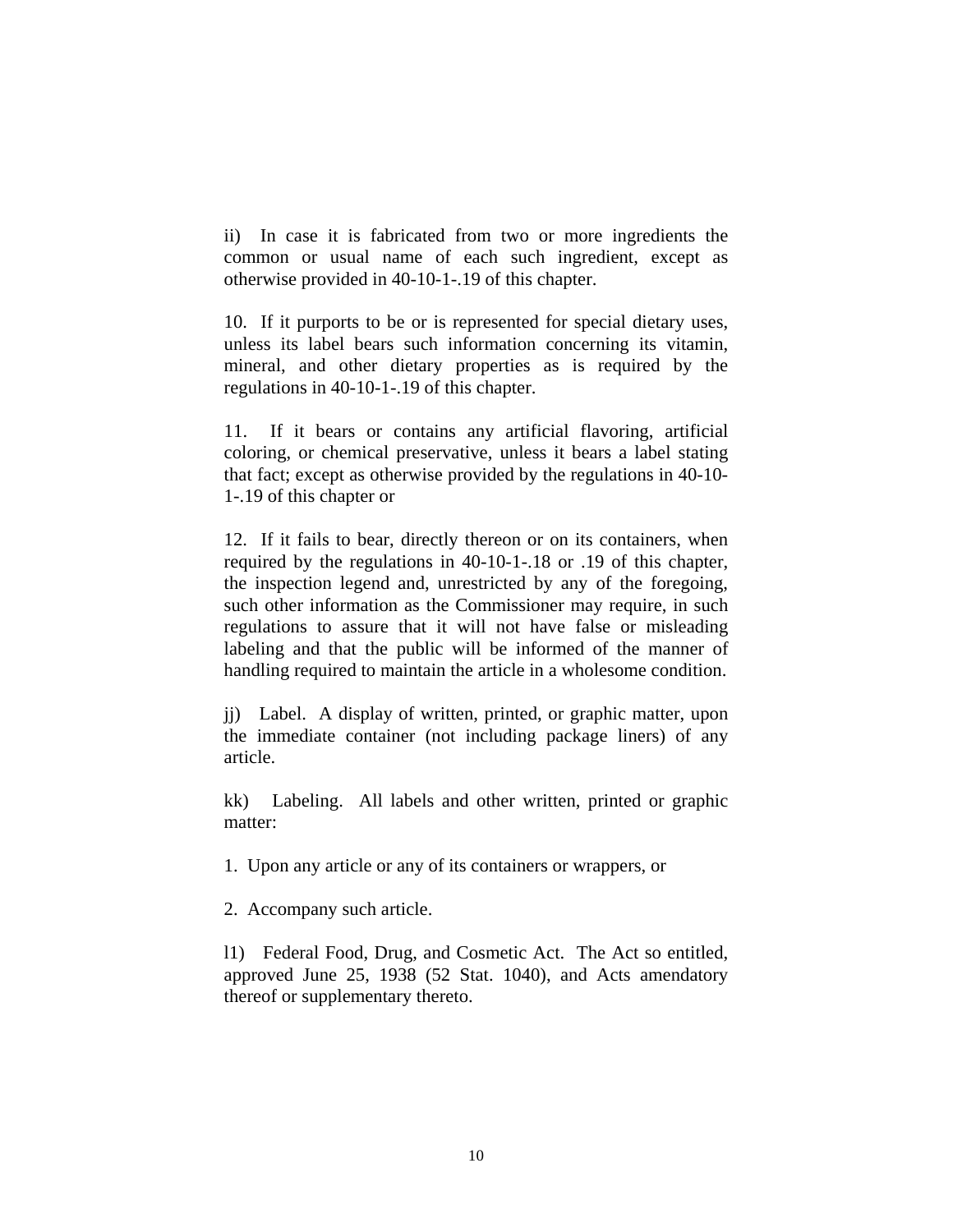mm) Pesticide chemical, food additive, color additive, raw agricultural commodity. These terms shall have the same meanings for purposes of the Act and the regulations in this chapter as under the Federal Food, Drug and Cosmetic Act.

nn) Official mark. The official inspection legend or any other symbol prescribed by the regulations in this chapter to identify the status of any article or animal under the Act.

oo) Official inspection legend. Any symbol prescribed by the regulations in this chapter showing that an article was inspected and passed in accordance with the Act.

pp) Official certificate. Any certificate prescribed by the regulations in this chapter for issuance by an inspector or other person performing official functions under the Act.

qq) Official device. Any device prescribed by the regulations in 40-10-1-.14 of this chapter for use in applying any official mark.

rr) Livestock. Cattle, sheep, swine, rabbit, goat, horse, mule, or other equine.

ss) Carcass. All parts, including viscera, of any slaughtered livestock.

tt) Meat. The part of the muscle of any cattle, sheep, swine, or goats, which is skeletal or which is found in the tongue, in the diaphragm, in the heart, or in the esophagus, with or without the accompanying and overlying fat, and the portions of bone, skin, sinew, nerve, and blood vessels which normally accompany the muscle tissue and which are not separated from it in the process of dressing. It does not include the muscle found in the lips, snout or ears. This term, as applied to products of equines, shall have a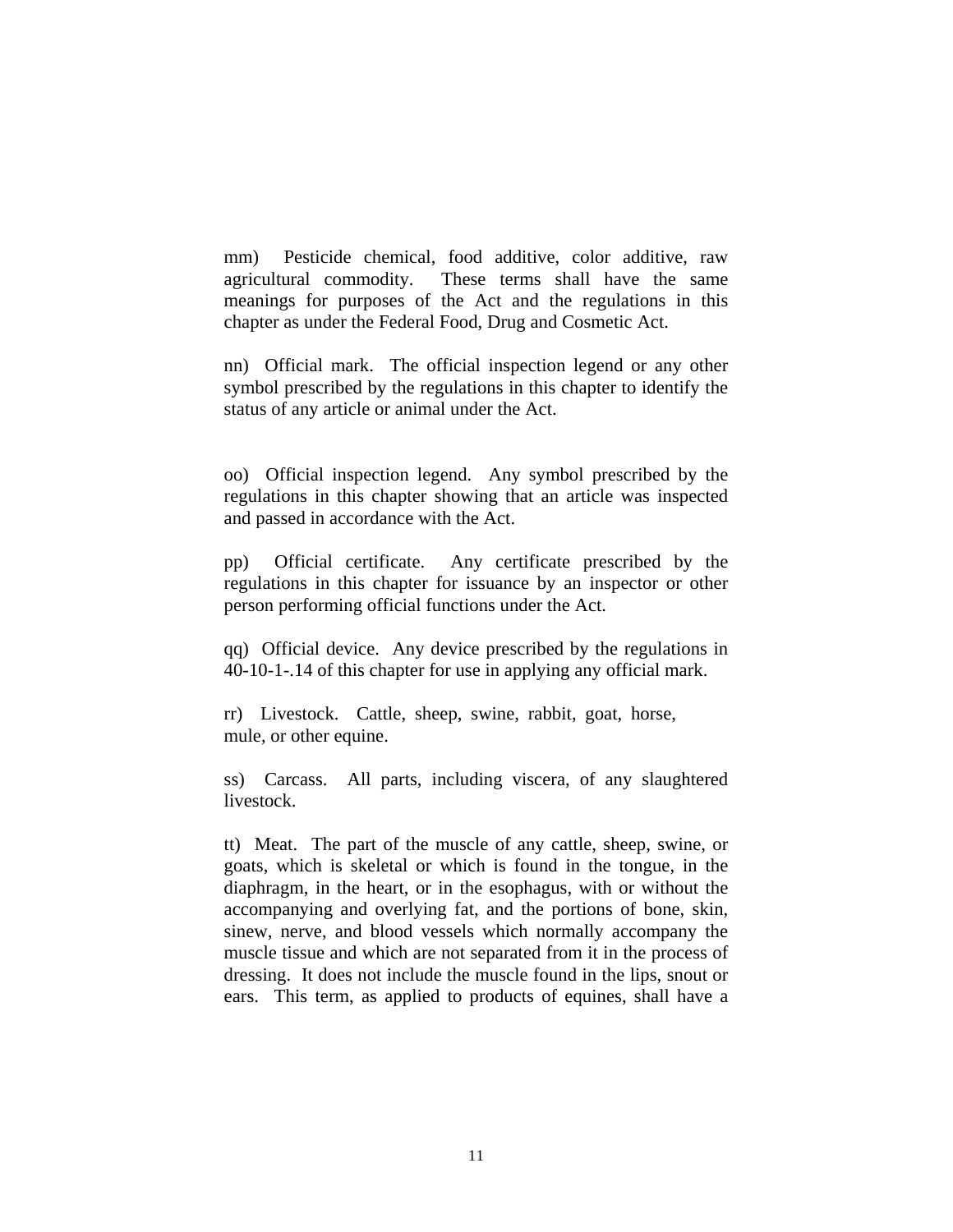meaning comparable to that provided in this paragraph with respect to cattle, sheep, swine, and goats.

uu) Meat byproduct. Any part capable of use as human food, other than meat, which has been derived from one or more cattle, sheep, swine, or goats. This term as applied to products of equines, shall have a meaning comparable to that provided in this paragraph with respect to cattle, sheep, swine, and goats.

vv) Meat food product. Any article capable of use as human food which is made wholly or in part from any meat or other portion of the carcass of any cattle, sheep, swine or goats, except those exempted from definition as a meat food product by the Commissioner in specific cases or by the regulations in 40-10-1- .18 or 40-10-1-.19 of this chapter, upon a determination that they contain meat or other portions of such carcasses only in a relatively small proportion or historically have not been considered by consumers as products of the meat food industry, and provided that they comply with any requirements that are imposed in such cases or regulations as conditions of such exemptions to assure that the meat or other portions of such carcasses contained in such articles are not adulterated and that such articles are not represented as meat food products. This term, as applied to food products of equines, shall have a meaning comparable to that provided in this paragraph with respect to cattle, sheep, swine, and goats.

ww) Product. Any carcass, meat, meat byproduct, or meat food product, capable of use as human food.

xx) Immediate container. The can, pot, tin, canvas, or other receptacle or covering in which any product is directly contained or wholly or partly enclosed.

yy) Shipping container. The outside container (box, bag, barrel, crate, or other receptacle or covering) containing or wholly or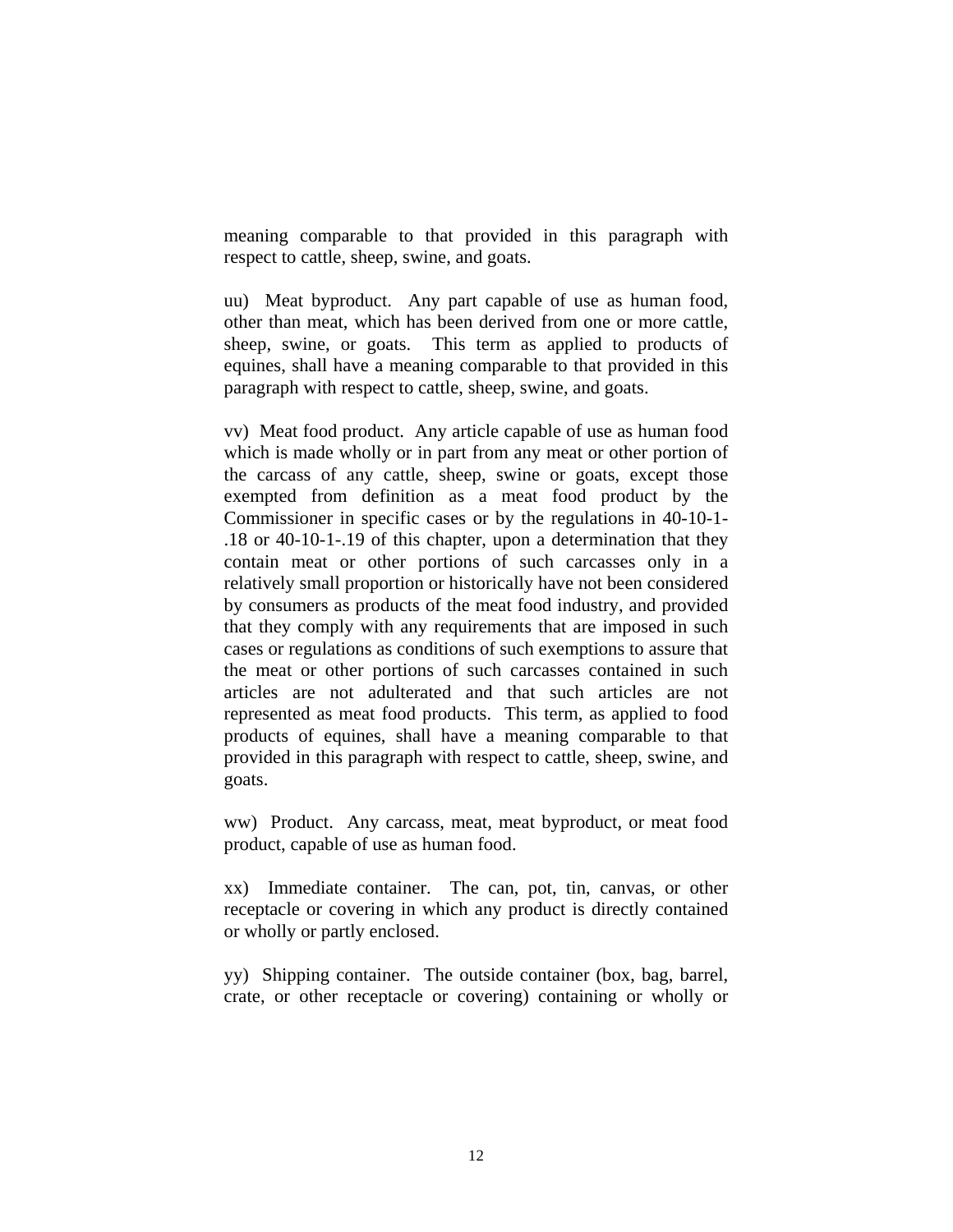partly enclosed any product packed in one or more immediate containers.

zz) Biological residue. Any substance, including metabolites, remaining in an animal at time of slaughter or in any of its tissues after slaughter as the result of treatment or exposure of the animal to a pesticide, organic or inorganic compound, hormone, hormonelike substance, growth promoter, antibiotic, anthelmintic, tranquilizer, or other therapeutic or prophylactic agent.

aaa) Experimental animal. Any animal used in any research investigation involving the feeding or other administration of, or subjection to, an experimental biological product, drug or chemical or any nonexperimental biological product, drug or chemical used in a manner for which it was not intended.

bbb) Dead livestock. The body (cadaver) of livestock which has died otherwise than by slaughter.

ccc) Dying, diseased, or disabled livestock. Livestock which has or displays symptoms of having any of the following:

- 1. Central nervous system disorder;
- 2. Abnormal temperature (high or low);
- 3. Difficult breathing;
- 4. Abnormal swellings;
- 5. Lack of muscular coordination;
- 6. Inability to walk normally or stand;

7. Any of the diseases for which livestock is required to be condemned on antemortem inspection in accordance with the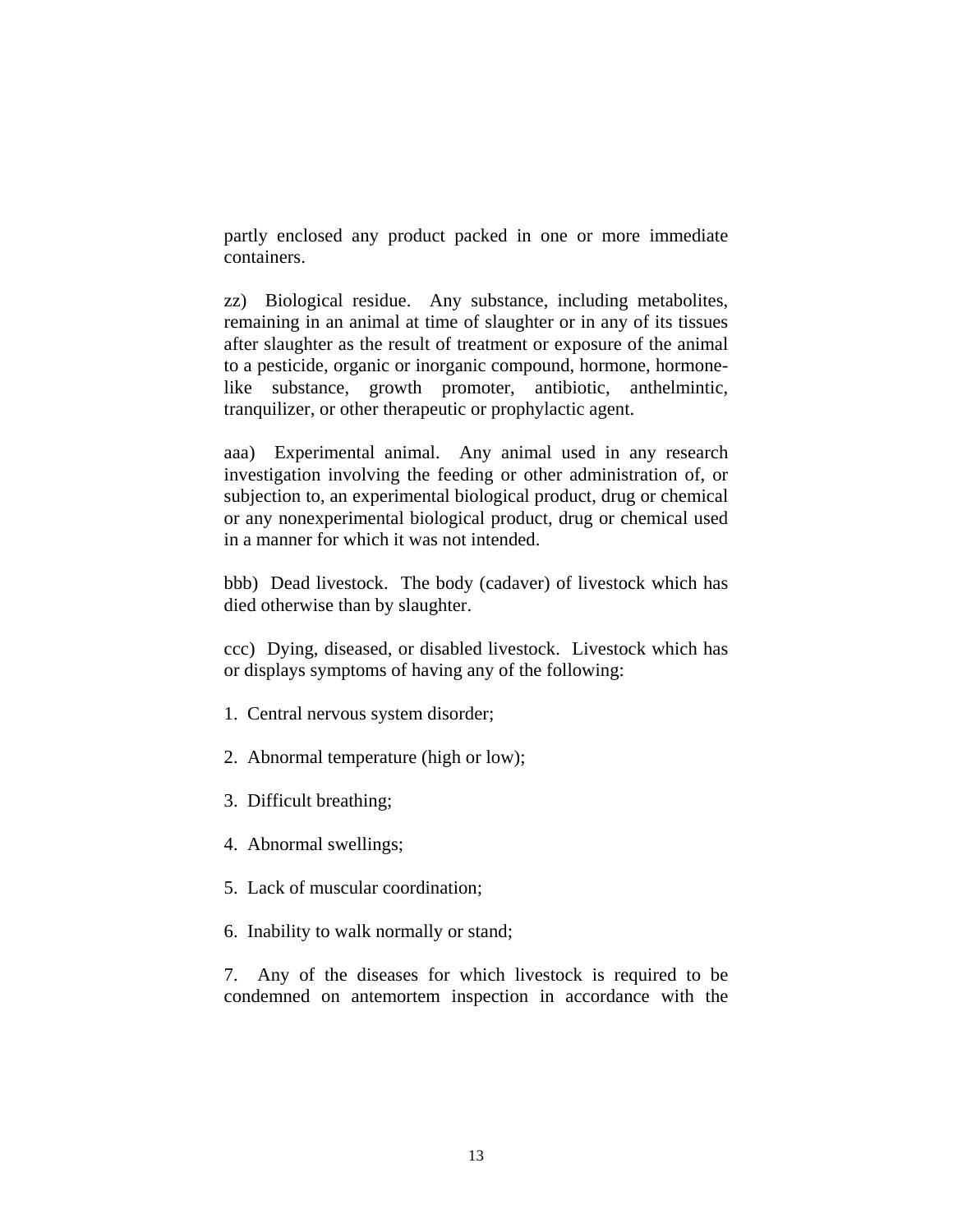regulations in part 40-10-1-.11 of this chapter.

ddd) Supervision. The controls, as prescribed in instructions to Program employees, to be exercised by them over particular operations to insure that such operations are conducted in compliance with the Act and the regulations in this chapter.

eee) Further processing. Smoking, cooking, canning, curing, refining, or rendering in an official establishment of product previously prepared in official establishments.

fff) Artificial flavoring. A flavoring containing any sapid or aromatic constituent, which constituent was manufactured by a process of synthesis or other similar artifice.

ggg) Artificial coloring. A coloring containing any dye or pigment, which dye or pigment was manufactured by a process of synthesis or other similar artifice, or a coloring which was manufactured by extracting a natural dye or natural pigment from a plant or other material in which such dye or pigment was naturally produced.

hhh) Chemical preservative. Any chemical that, when added to a meat or meat food product, tends to prevent or retard deterioration thereof, but does not include common salt, sugars, vinegars, spices, or oils extracted from spices or substances added to meat and meat food products by exposure to wood smoke. Other definitions, if any, that are applicable only for purposes of a specific part of the regulations in this chapter, are set forth in such part.

iii) Inspector in Charge. A designated program employee who is in charge of one or more official establishments within a district and is responsible to the district supervisor or his designee.

Authority O.C.G.A. § 26-2-80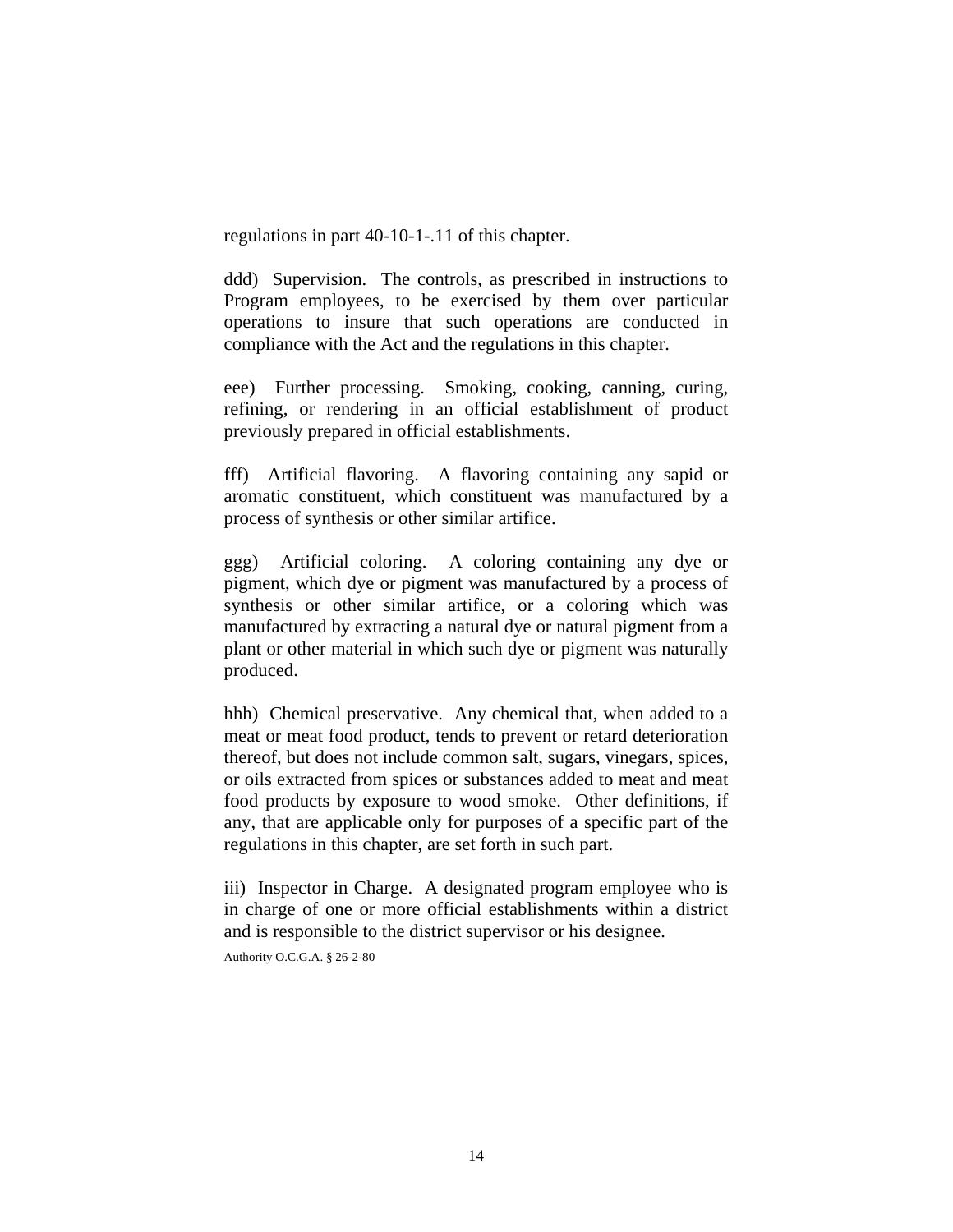# **40-10-1-.03 Application of Requirements; Inspection. Amended.**

1) Establishments requiring inspection:

a) Inspection under the regulation in this chapter is required at:

1. Every establishment, except as provided in 40-10-1-.04 (l) (a) and (b), or (c) of this chapter, in which any livestock are slaughtered for transportation or sale as articles of commerce, or in which any products of, or derived from, carcasses of livestock are, wholly or in part, prepared for transportation or sale as articles of commerce which are intended for use as human food;

2. Every establishment, except as provided in 40-10-1-.04 (1) (a) and (b), or (d) of this chapter, within any State or organized Territory at which any livestock are slaughtered or any products of any livestock are prepared, for use as human food solely for distribution within such jurisdiction; and

3. Every establishment designated by the Commissioner pursuant to paragraph 40-10-1-.02 (c) of the Act as one producing adulterated products which would clearly endanger the public health.

2) Livestock and products entering official establishments. All livestock and all 'products entering any official establishment and all products prepared, in whole or in part, therein, shall be inspected, handled, stored, prepared, packaged, marked, and labeled as required by the regulations in this chapter.

Authority O.C.G.A. § 26-2-80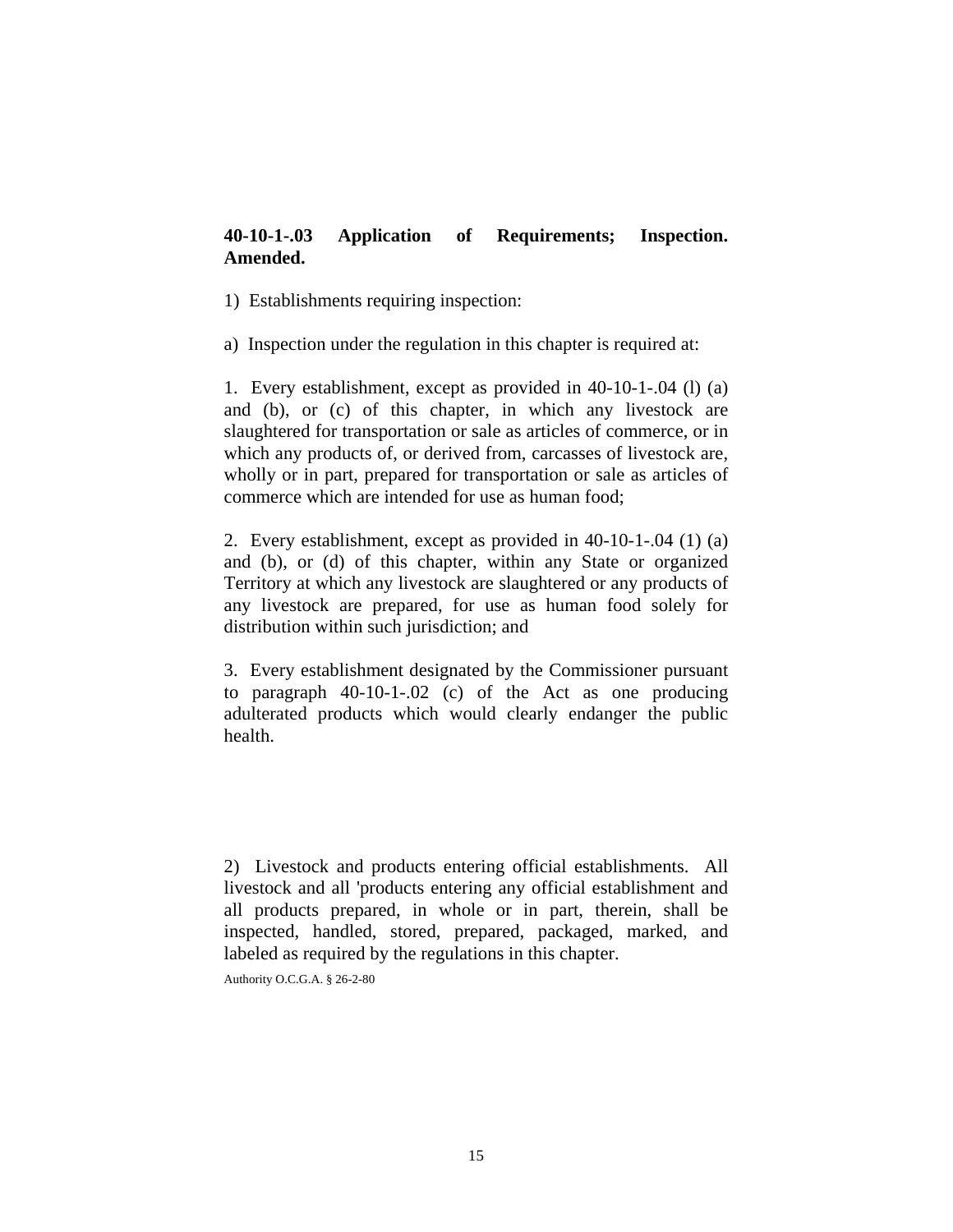### **40-10-1-.04 Exemptions. Amended.**

1) Exemptions:

a) The requirements of the Act and the regulations in this chapter for inspection of the preparation of products do not apply to:

1. The slaughtering by any individual of livestock of his own raising, and the preparation by him and transportation in commerce of the carcasses, parts thereof, meat and meat food products of such livestock exclusively for use by him and members of his household and his nonpaying guests and employees;

2. The custom slaughter by any person of cattle, sheep, swine, non-traditional livestock, rabbits, or goats delivered by the

owner thereof for such slaughter, and the preparation by such slaughterer and transportation in commerce of the carcasses, parts thereof, meat and meat food products of such livestock, exclusively for use, in the household of such owner, by him and members of his household and his nonpaying guests and employees; nor to the custom preparation by any person of carcasses, parts thereof, meat or meat food products derived from the slaughter by any individual of cattle, sheep, swine, non-

traditional livestock, rabbits or goats of his own raising or from game animals, delivered by the owner thereof for such custom preparation, and transportation in commerce of such custom prepared articles, exclusively for use in the household of such owner, by him and members of his household and his nonpaying guests and employees: Provided, that the following requirements are met by such custom operator:

i) The establishment in which the custom operations are conducted is maintained and operated in accordance with the requirements of 40-10-1-.10 of this chapter;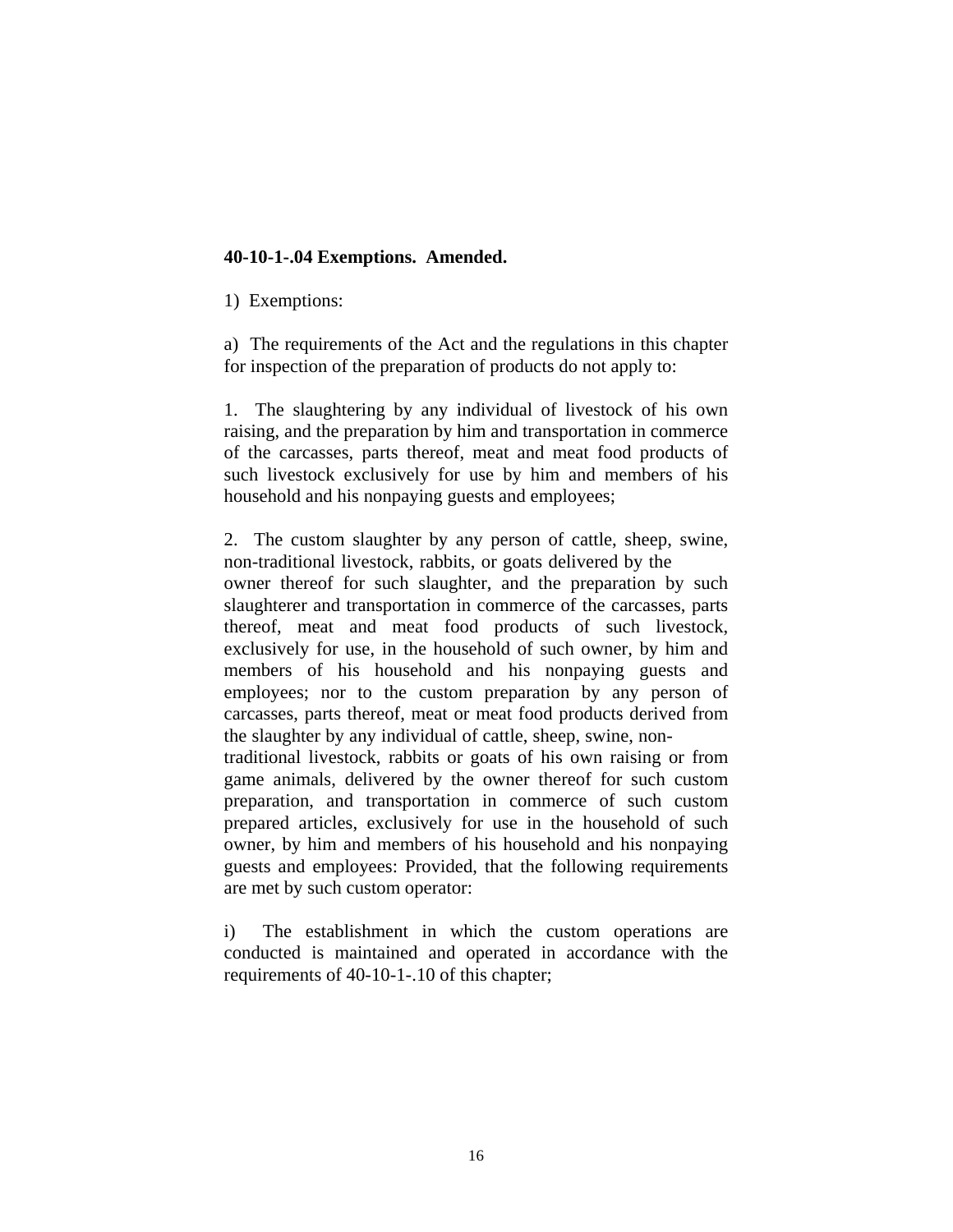ii) If the custom operator prepared or handles any products for sale, they are kept separate and apart from the custom prepared products at all times while the latter are in his custody;

iii) The custom prepared products are plainly marked "Not for Sale" as provided in 40-10-1-.18 of this chapter, immediately after being prepared and are kept so identified until delivered to the owner; and

iv) If exempted custom slaughtering or other preparation of products is conducted in an official establishment, all facilities and equipment in the official establishment used for such custom operations shall be thoroughly cleaned and sanitized before they are used for preparing any products for sale.

3. The slaughter and processing of rabbits by any person who raises rabbits for slaughter and processing for sale at wholesale and retail in numbers not to exceed 2500 rabbits per year.

b) Exempted custom prepared products.

1. The exempted custom prepared products shall be prepared and handled in accordance with 40-10-1-.20 (5), (6), (7), (10), (11) and 40-10-1-.21 of this chapter and shall not be adulterated as defined in paragraph I (m) of the Act.

2. The exempted custom prepared products shall comply with the requirements of 40-10-1-.18 (16) and 40-10-1-.19 (16) of this chapter.

3. The custom operators claiming exemption under paragraph (a) 2. of this section shall keep records, in addition to records otherwise required by 40-10-1-.22 of this chapter, showing the numbers and kinds of livestock slaughtered on a custom basis, the quantities and types of products prepared on a custom basis, and the names and addresses of the owners of the livestock and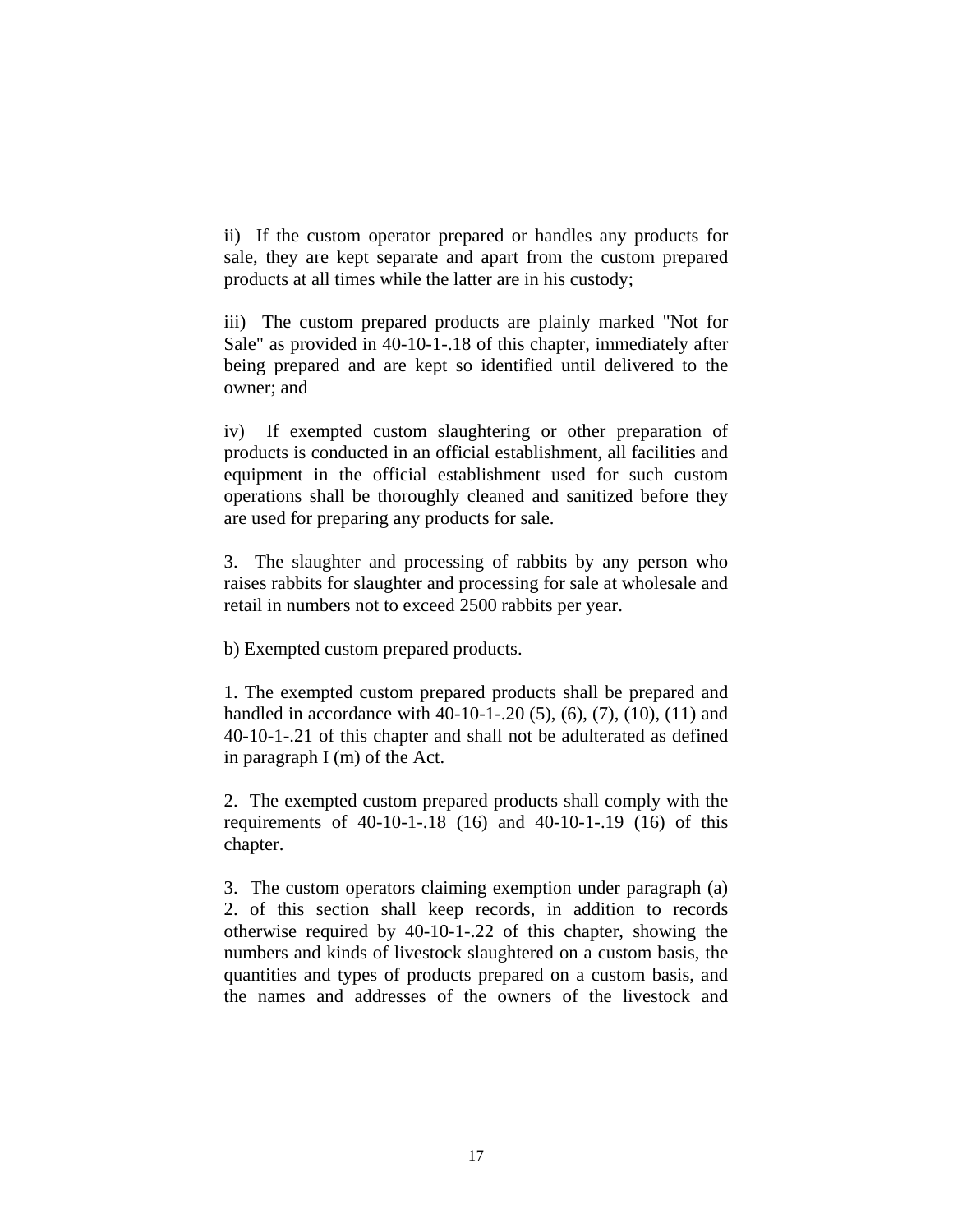products.

4. Articles capable of use as human food, resulting from the exempted custom slaughter or other preparation of products shall be promptly denatured or otherwise identified in accordance with this chapter and not removed from the establishment where the custom operations are conducted until so identified, unless they are delivered to the owner of the articles for use in accordance with paragraph (a) 2. of this section.

c) Reserved.

d) Exempted retail prepared products.

1. The requirements of the Act and the regulations in this chapter for inspection of the preparation of products do not apply to operations of types traditionally and usually conducted at retail stores and restaurants, when conducted at any retail store or restaurant or similar retail-type establishment in Georgia for sale in normal retail quantities or service of such articles to consumers at such establishments.

2. For purposes of subparagraph 1. of this paragraph, operations of types traditionally and usually conducted at retail stores and restaurants are the following:

i) Cutting up, slicing, and trimming carcasses, halves, quarters, or wholesale cuts into retail cuts such as steaks, chops, and roasts, and freezing such cuts;

ii) Grinding and freezing products made from meat;

iii) Curing, cooking, smoking, or other preparations of products, except slaughtering, rendering, or refining or livestock fat or the retort-processing of canned products;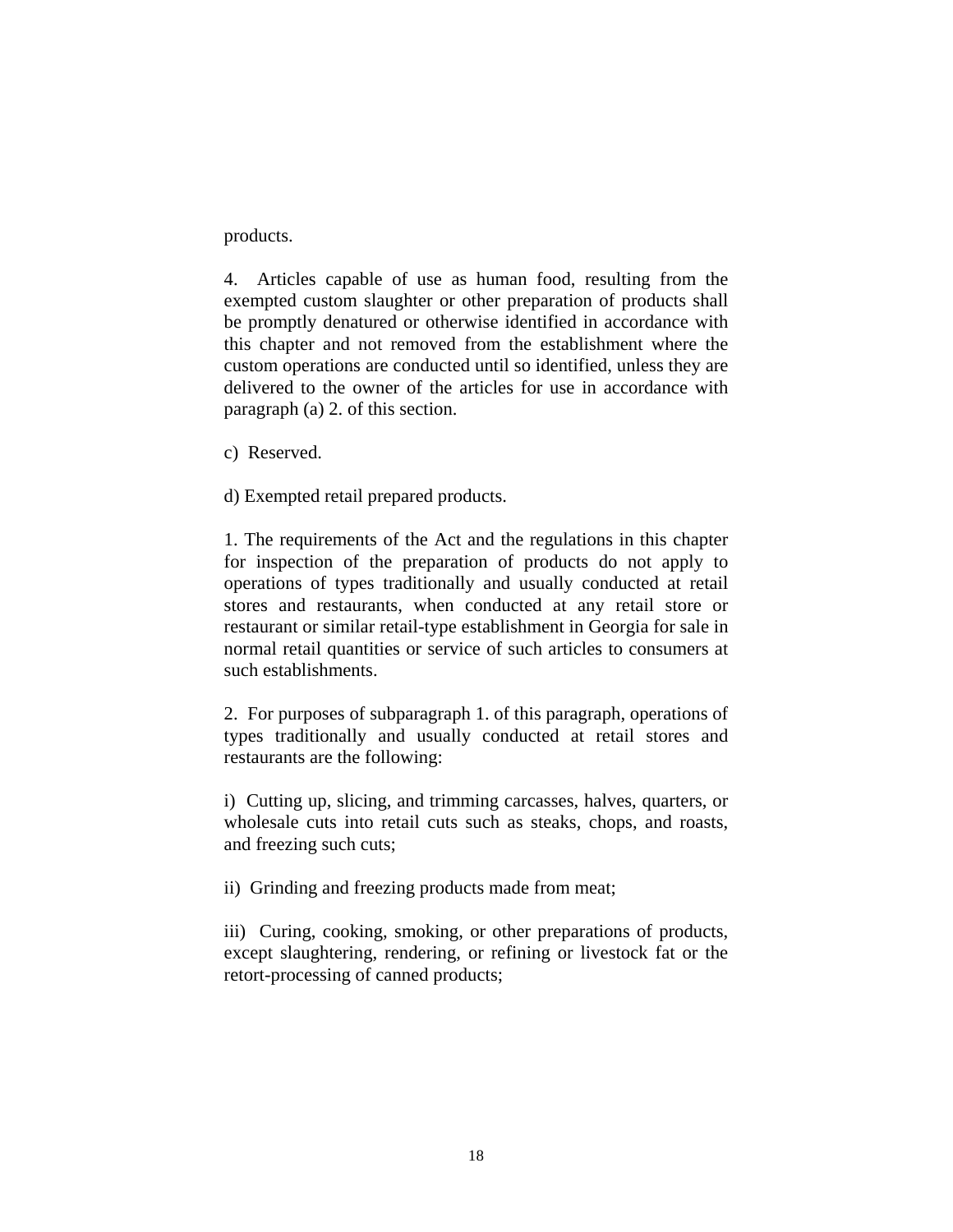iv) Breaking bulk shipments of products;

v) Wrapping or rewrapping products.

3. Any quantity or product purchased by a consumer from a particular retail supplier shall be deemed to be a normal retail quantity if the quantity so purchased does not in the aggregate exceed one-half carcass. The following amounts of product will be accepted as representing one-half carcass of the species identified:

One-half carcass pounds

| Cattle | 300  |
|--------|------|
| Calves | 37.5 |
| Sheep  | 27.5 |
| Swine  | 100  |
| Goats  | 25   |

4. A retail store is any place of business where the sales of product are made to consumers only; at least 75 percent, in terms of dollar value, of total sales of product represents sales to house-hold consumers and the total dollar value of sales of product to consumers other than household consumers does not exceed the dollar limitation per calendar year set by the USDA Administrator; only federally or State inspected and passed product is handled or used in the preparation of any product; no sale of product is made in excess of a normal retail quantity as defined in subdivision  $(1)(d)(3)$  of this subparagraph; the preparation of products for sale to household consumers is limited to traditional and usual operations as defined in subdivision 1(d)2 of this subparagraph; and the preparation of products for sale to other than household consumers is limited to traditional and usual operations as defined in (i), (ii), (iv), and (v) of subdivision 2 of this subparagraph.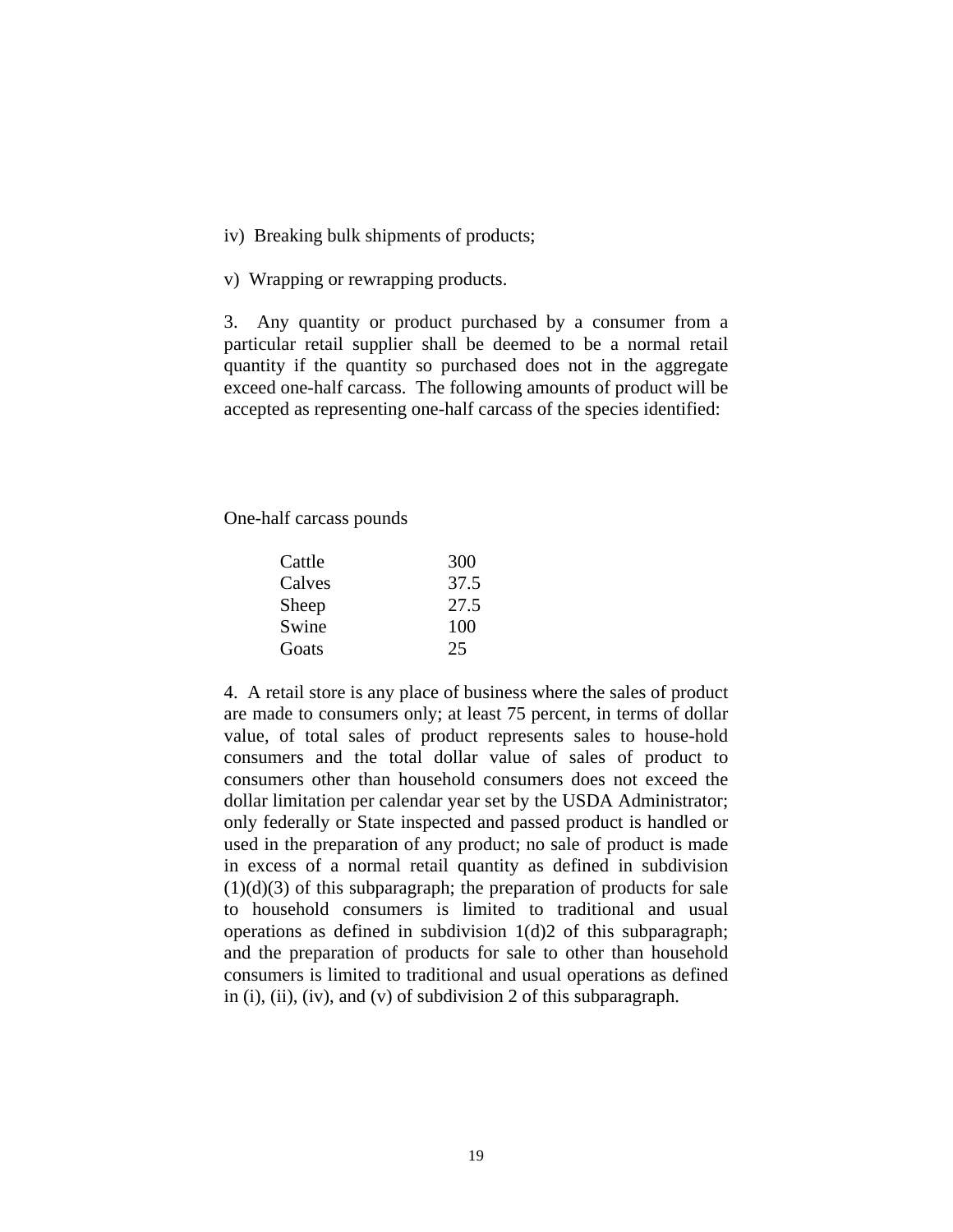5. A restaurant is any establishment where product is prepared only for sale or service, in meals, or as entrees, directly to individual consumers at such establishment; only federally or State inspected and passed product or such product prepared at a retail store exempted under subdivision  $1(d)2$  of (i), (ii), (iv), and (v) subparagraph is handled or used in the preparation of any product; no sale of product is made in excess of a normal retail quantity as defined in subdivision 3. of this subparagraph; and the preparation of product is limited to traditional and usual operations as defined in subdivision 2. of this subparagraph. This definition includes a caterer which delivers or serves product in meals, or as entrees, only to individual consumers and otherwise meets the requirements of this paragraph.

6. For the purpose of this paragraph, operations conducted at a restaurant central kitchen facility shall be considered as being conducted at a restaurant if the restaurant central kitchen prepares meat or meat food products that are ready-to-eat when they leave such facility (i.e.., no further cooking or other preparation is needed, except that they may be reheated prior to serving if chilled during transportation), transported directly to a receiving restaurant by its own employees, without intervening transfer or storage, maintained in a safe, unadulterated condition during transportation and served in meals or as entrees only to customers at restaurants or through vending machines, owned or operated by the same person that owns or operates such facility, and which otherwise meets the requirements of this paragraph; provided that the requirements of 40-10-1-.22 apply to such facility. Provided further that the exempt facility may be subject to inspection requirements under the Act (GMIA) for as long as the Commissioner determines that the sanitary conditions or practices of the facility or the processing procedure or methods at the facility are such that any of its meat or meat food products are rendered adulterated. When the Commissioner has made such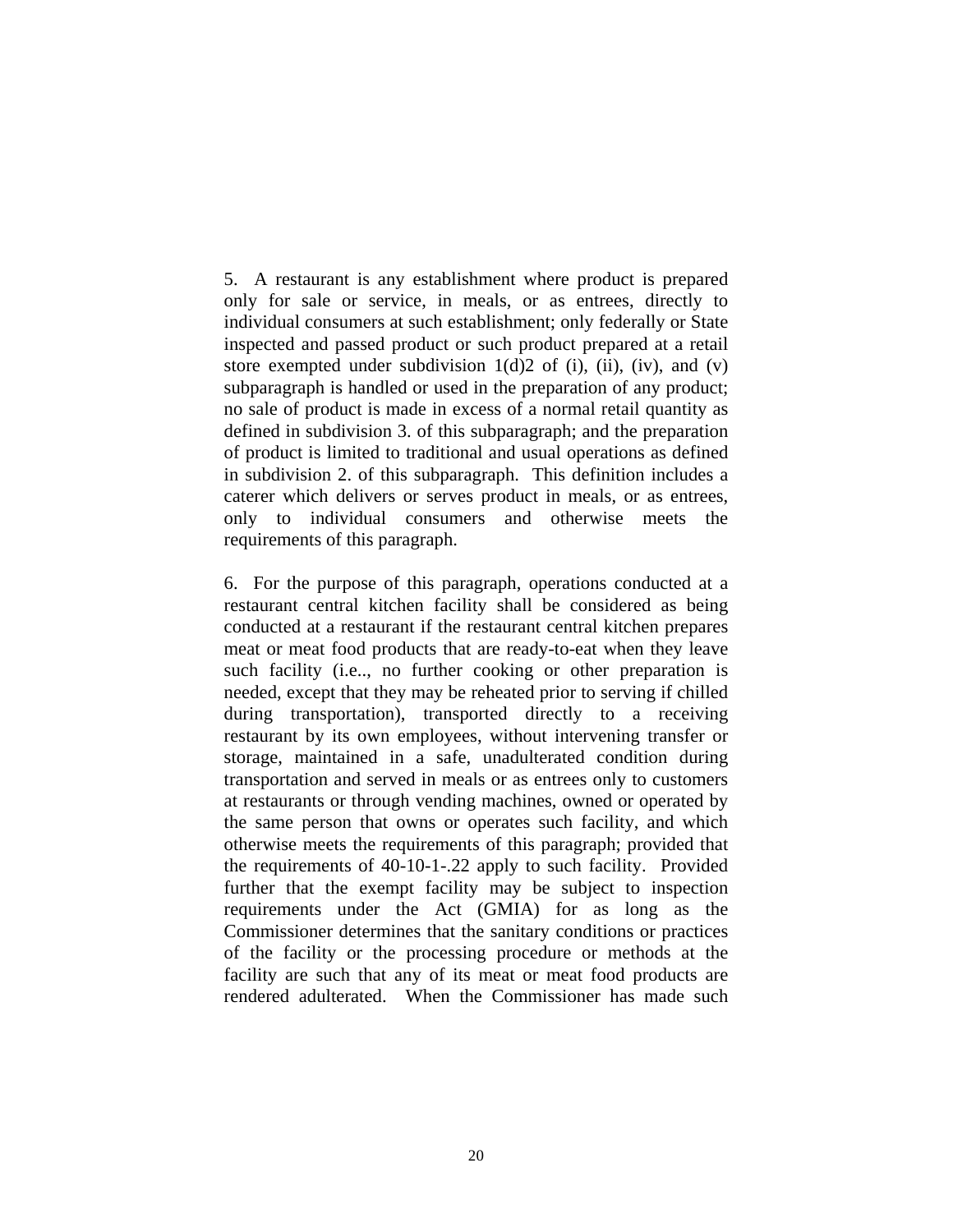determination and subjected a restaurant central kitchen facility to such inspection requirements, the operator of such facility shall be afforded an opportunity to dispute the Commissioner's determination in a hearing pursuant to the rules of practice which will be adopted for this proceeding.

7. Similar retail-type establishment: Any establishment which is a combination retail store and restaurant; any delicatessen which meets the requirements for a retail store or restaurant as prescribed in subdivision 3. and 4. of this subparagraph; or other establishment as determined by the Commissioner in specific cases.

8. Consumer: Any household consumer, hotel, restaurant, or similar institution as determined by the Commissioner in specific cases.

e) Whenever any complaint is received by the Commissioner from any person alleging that any retail store claiming exemption under this paragraph (d) has been operated in violation of the conditions prescribed in this section for exemption, and the Commissioner, upon investigation of the complaint, has reason to believe that any such violation has occurred he shall so notify the operator of the retail store and afford him reasonable opportunity to present his views informally with respect to the matter. Thereafter, if the Commissioner still has reason to believe that such a violation has occurred, and that a requirement that the operator keep records concerning the operations of the retail store would effectuate the purposes of the Act, the Commissioner shall order the operator to maintain complete, accurate, and legible records of total monthly purchases and of total monthly sales of meat, meat byproducts, and meat food products, in terms of dollar values of the products involved. Such records shall separately show total sales to household consumers and total sales to other consumers and shall be maintained for the period prescribed in 40-10-1-.22 (3) of this chapter. If the operator maintains copies of bills of lading, re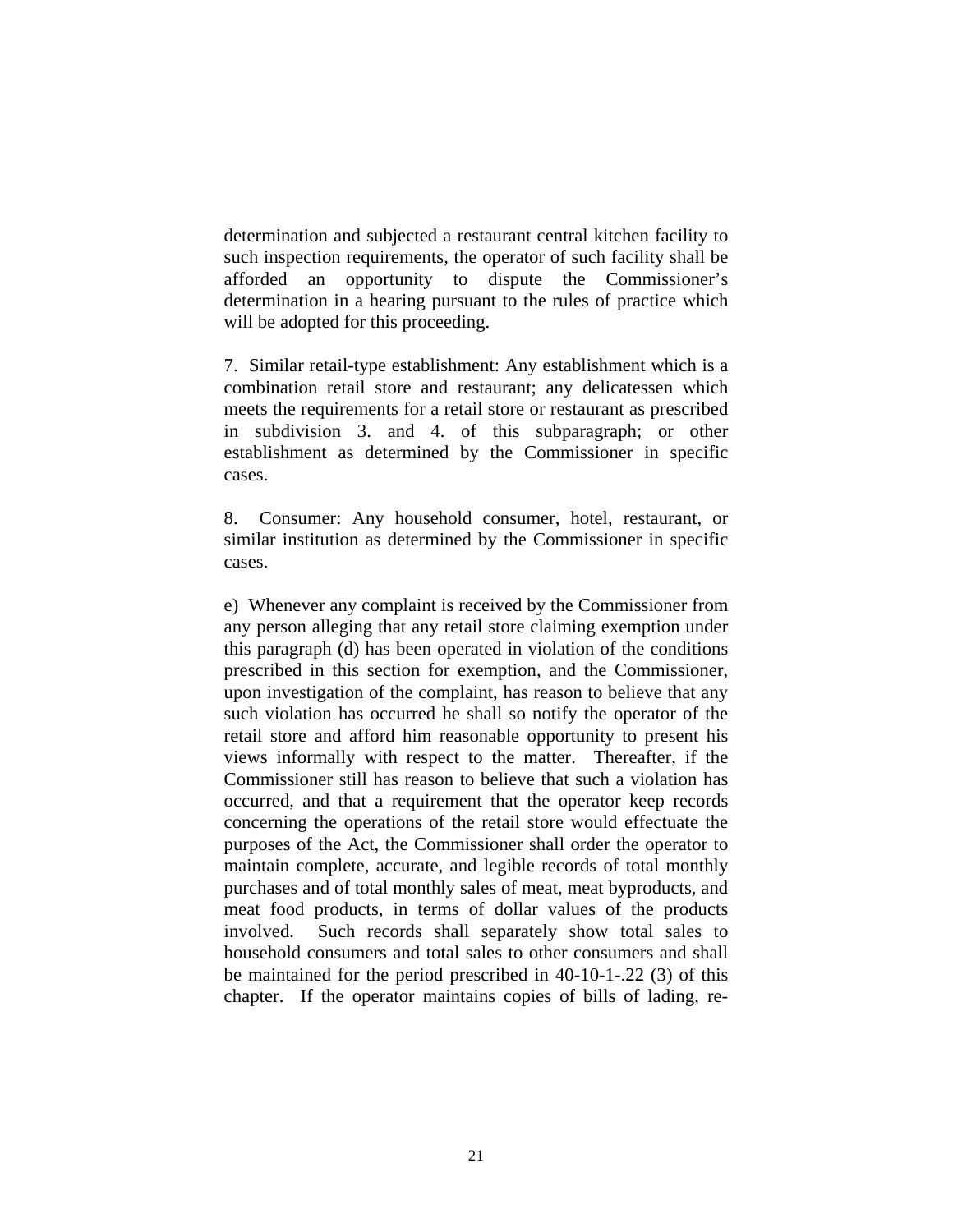ceiving and shipping invoices, warehouse receipts, or similar documents which give the information required herein, additional records are not required by this subparagraph.

f) The adulteration and misbranding provisions of the Act and the regulations in this chapter, other than the requirement of the official inspection legend, apply to articles which are exempted from inspection or not required to be inspected under this section. This includes the requirement that any pork and any product containing pork be prepared only in compliance with any applicable requirement for the destruction of trichina as provided in 40-10-1-.20 (10) of this chapter.

g) The Commissioner may extend the inspection requirements to any establishment in the State at which products are prepared for distribution solely within the State, if he determines in accordance with the provisions of the Act that it is producing adulterated products which would clearly endanger the public health.

h) The Commissioner in specific cases may modify, by relieving, the inspection and related requirements of the regulations in this chapter when he determines that application of the modified requirements will be adequate to effectuate the purposes of the Act.

Authority O.C.G.A. § 26-2-80

### **40-10-1-.05 Application for Inspection; Grant or Refusal of Inspection. Amended.**

1) Application for inspection.

a) Before inspection is granted, the operator of each establishment required to have inspection shall make application therefor to the Commission as provided in this part.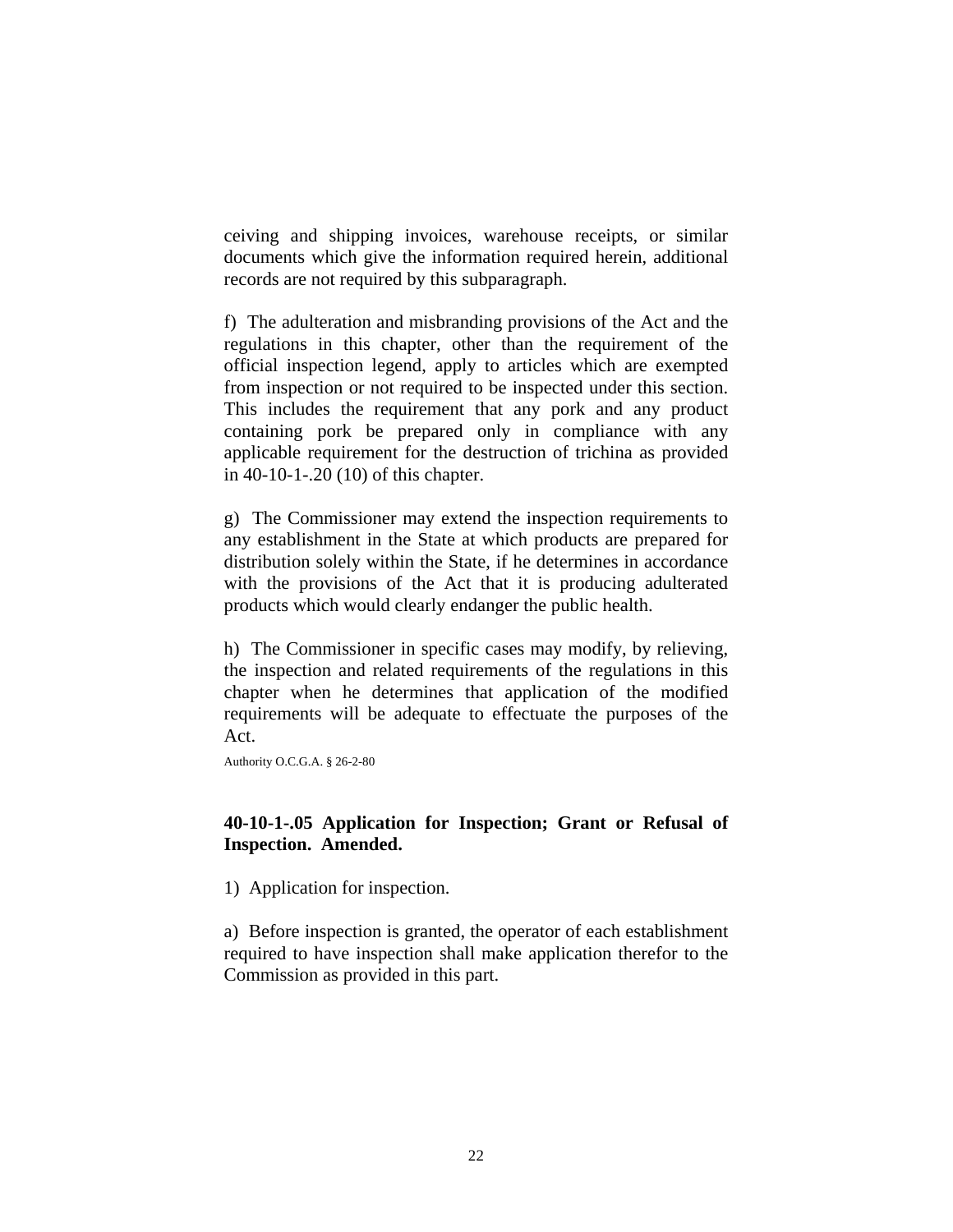b) Every application under this section shall be made on a form furnished by the Department of Agriculture, and shall include all information called for by that form, including the name, address, and type of legal entity of any tenant and the name and principal office address of any subsidiary corporation that will prepare product or conduct any other operation at the establishment for which inspection is requested. The applicant for inspection will be held responsible for compliance by all such tenants or subsidiaries with the requirements of the regulations in this chapter at such establishment if inspection is granted. Such tenants and subsidiaries will also be held responsible for their own operations. Preparation of product and other operations at the establishment for which inspection is granted may be conducted only by the applicant and any of its tenants and subsidiary corporations named in the application.

c) In cases of change of ownership, location, tenants or subsidiaries, a new application shall be made.

2) Drawings, information to be furnished; subsidiary establishments; grant or refusal of inspection:

a) Each applicant for inspection shall submit to the program, four copies of

1. Complete drawings with specifications of the floor plans of the establishment for which inspection is requested, showing the locations of principal pieces of equipment, floor drains, principal drainage lines, hand-washing basins, and hose connections for clean-up purposes;

2. A plot plan showing the limits of the establishment's premises, locations in outline of buildings on the premises, cardinal points of the compass, and roadways and railways serving the establishment; and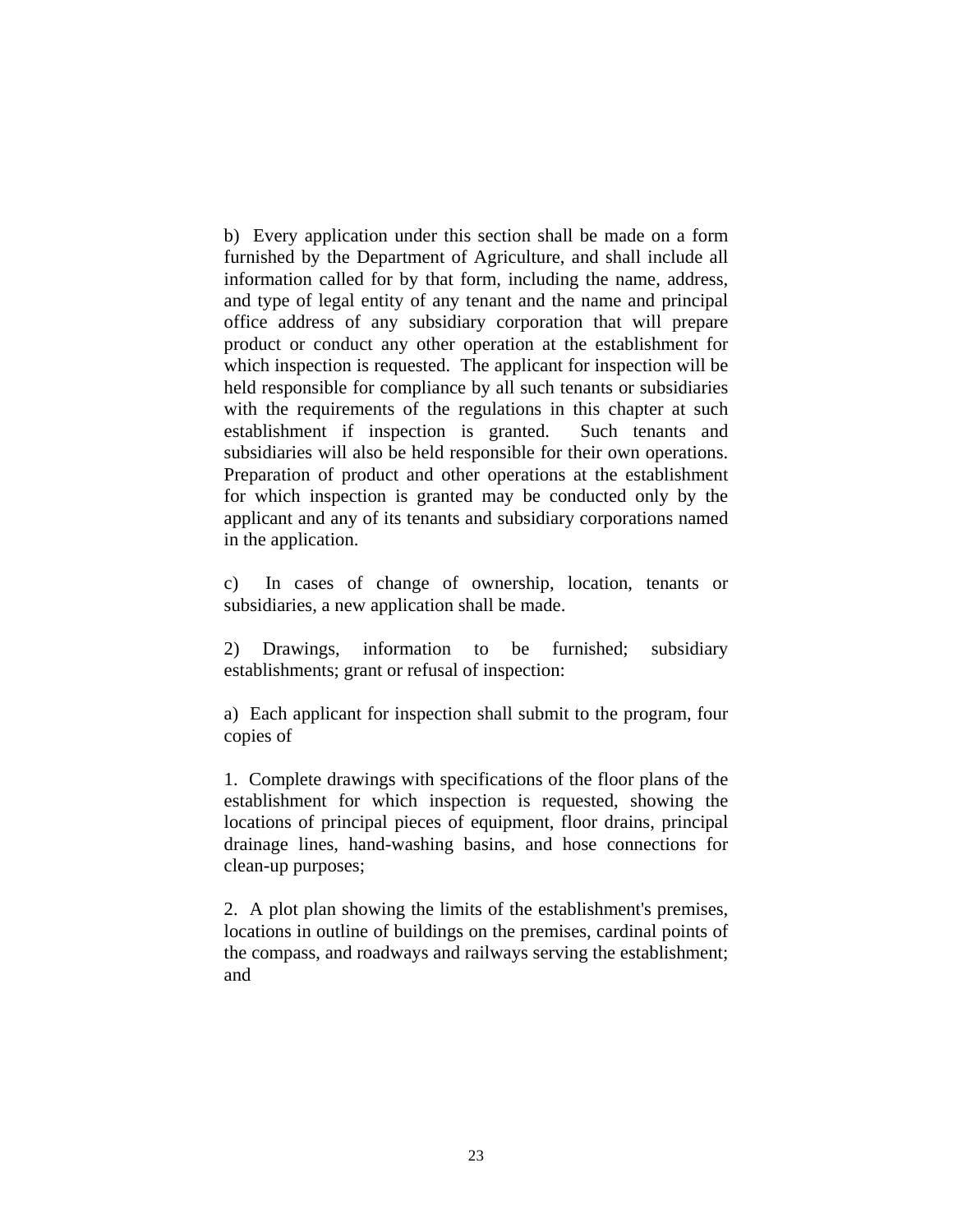3. A room schedule showing the finish of walls, floors, and ceilings of all rooms in the establishment. The specifications shall include statements describing the water supply, plumbing, drainage, refrigeration, equipment, lighting, and operations of the establishment. Applicants for inspection may request information from the Commissioner concerning the requirements before submitting plans.

b) Notice in writing shall be given to each applicant granted inspection, specifying the establishment to which the grant applies;

c) The Commissioner is authorized to grant inspection upon his determination that the applicant and the establishment are eligible therefor and to refuse to grant inspection at any establishment if he determines that it does not meet the requirements of this part of the regulations in 40-10-1-.06, and 40-10-1-.08, and 40-10-1-.09 and 40-10-1-.10 of this chapter or has not received approval labeling and containers to be used at the establishment as required by the regulations in 40-10-1-.19 of this chapter. Before inspection is refused for any such reason, the applicant shall be informed of the proposed action and the reasons therefor and afforded an opportunity to present his views.

Authority O.C.G.A. § 26-2-80

# **40-10-1-.06 Official Numbers; Inauguration of Inspection; Withdrawal of Inspection; Reports of Violations. Amended.**

1) Official numbers; subsidiaries and tenants:

a) An official number shall be assigned to each establishment granted inspection. Such number shall be used to identify all inspected and passed products prepared in the establishment. More than one number shall not be assigned to an establishment;

b) Two or more official establishments under the same ownership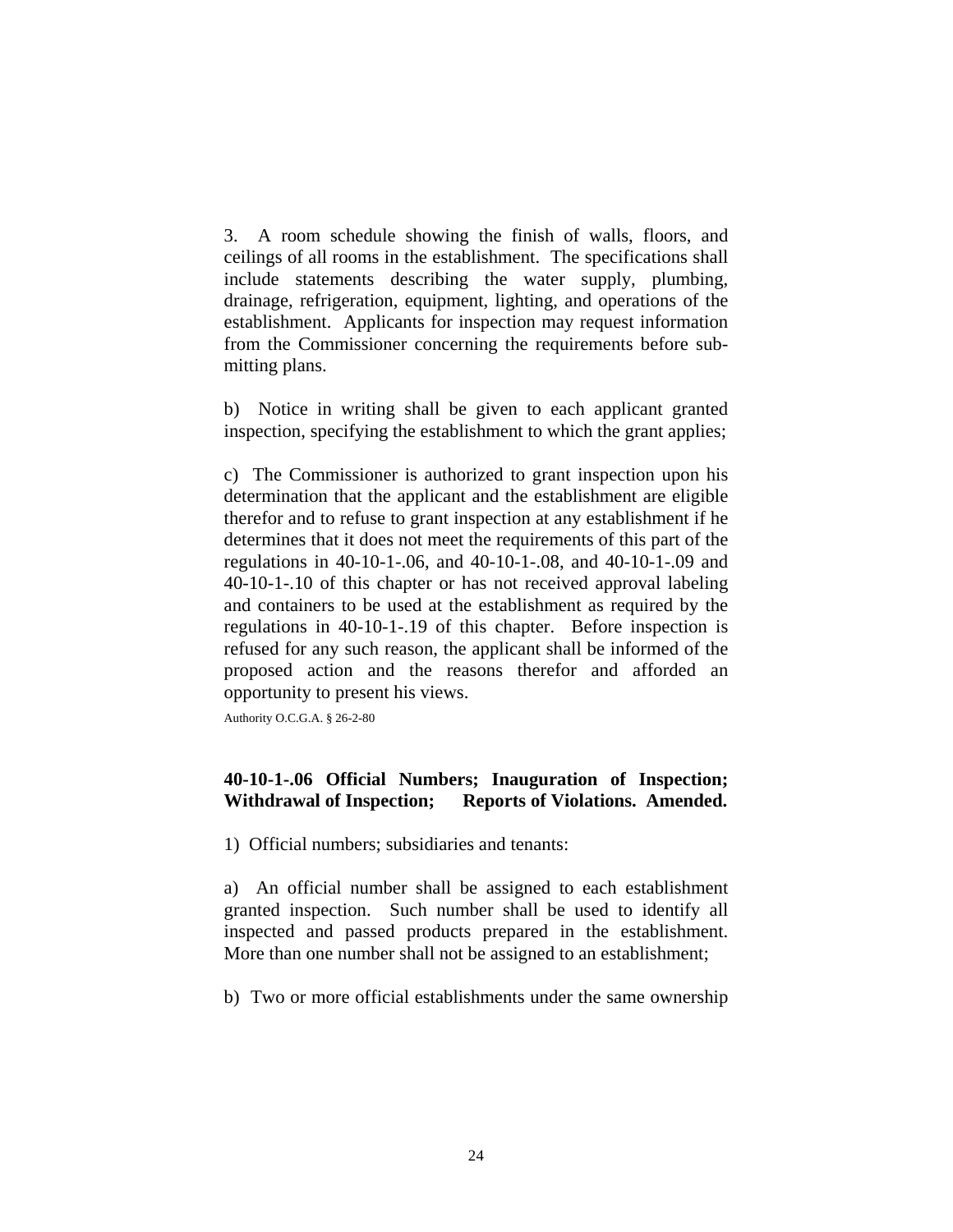or control may be granted the same official number, provided a serial letter is added in each case to identify each establishment and the products thereof,

c) When inspection has been granted to any other person at the same establishment, except that a subsidiary or tenant of the grantee, preparing any product at the establishment, may receive inspection at the same establishment.

2) Separation of official establishments:

a) Each official establishment shall be separate and distinct from any unofficial establishment except a poultry products processing establishment operated under Federal Inspection under the Poultry Products Inspection Act or under State Inspection;

b) The slaughter or other preparation of products of horses, mules, or other equines required to be conducted under inspection pursuant to the regulations in this chapter shall be done in establishments separate from any establishment in which cattle, sheep, swine, or goats are slaughtered or their products are prepared;

c) Inspection shall not be inaugurated in any building, any part of which is used as living quarters, unless the part for which inspection is requested is separated from such quarters by floors, walls, and ceilings of solid concrete, brick, or similar material, and the floors, walls, and ceilings are without opening that directly or indirectly communicates with any part of the building used as living quarters.

3) Sanitation and adequate facilities. Inspection shall not be begun if an establishment is not in a sanitary condition or unless the establishment agrees to maintain such condition and provides adequate facilities for conducting such inspection.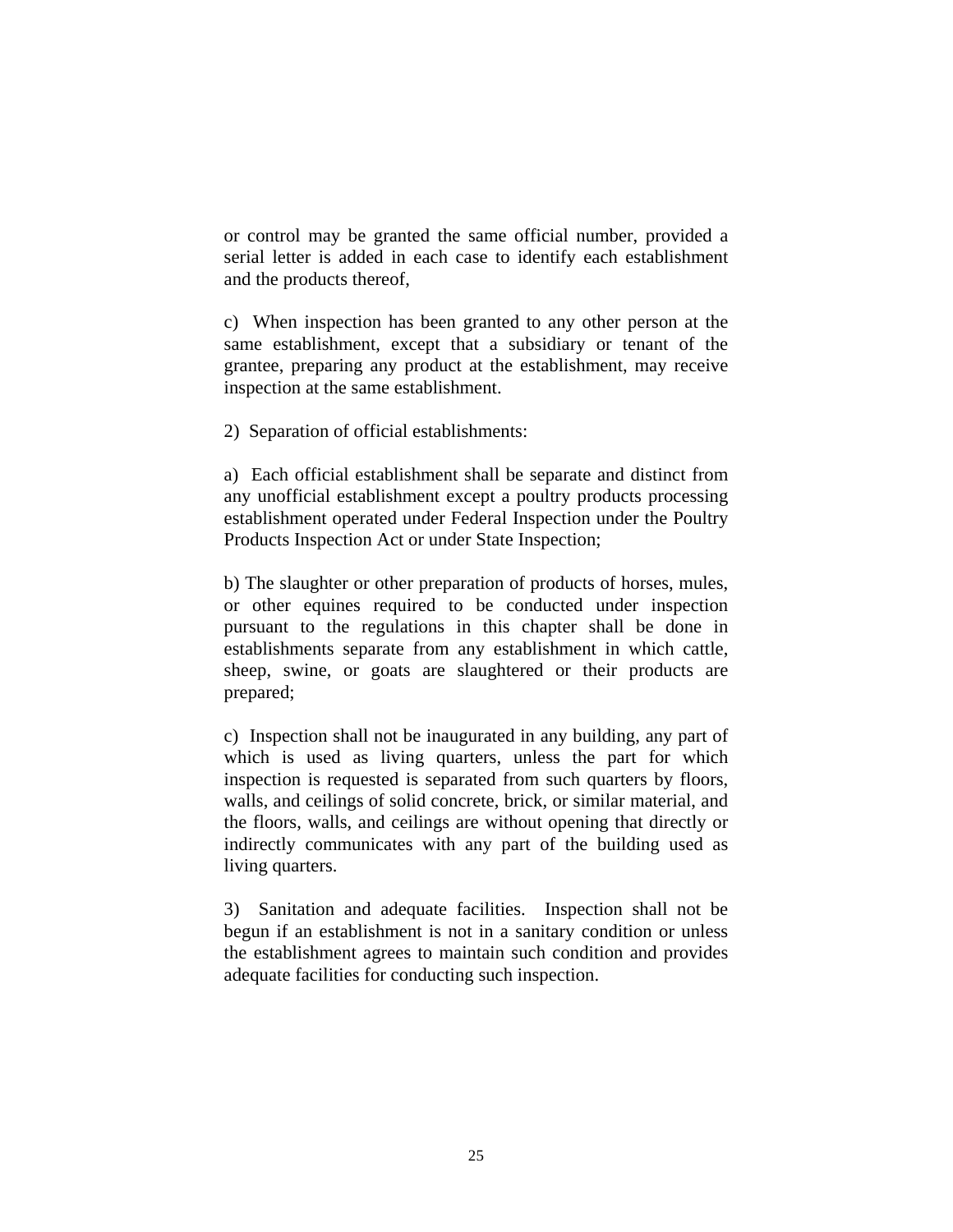4) Inauguration of inspection. When an application for inspection is granted, the officer in charge shall, at or prior to the inauguration of inspection, inform the operator of the establishment of the requirements of the regulations in this chapter. If the establishment, at the time inspection is inaugurated, contains any product which has not theretofore been inspected, passed, and marked in compliance with the regulations in this chapter, the identity of the same shall be maintained and it shall not be distributed in commerce, or otherwise subject to the requirements of such regulation, or dealt with as inspected and passed under the regulations. The establishment shall adopt and enforce all necessary measures and shall comply with all such directions as the officer in charge may prescribe, for carrying out the purposes of this section.

5) Withdrawal of inspection.

a) The Commissioner is authorized to withdraw inspection from an official establishment where the sanitary conditions are such that its products are rendered adulterated, or for failure of the operator to destroy condemned products as required by the Act and the regulations in this chapter.

b) The assignment of inspectors may be temporarily suspended, in whole or in part, by the commissioner to the extent it is determined necessary to avoid impairment of the effective conduct of the program when the operator of any official establishment or any subsidiary therein, or any officer, employee, or agent of any such operator or any subsidiary therein, acting within the scope of his office, employment, or agency threatens to forcibly assault or forcibly assaults, intimidates, or interferes with any program employee in or on account of the performance of his official duties under the act, unless promptly upon the incident being brought by an authorized supervisor of the program employee to the attention of the operator of the establishment the operator satisfactorily justifies the incident, takes effective steps to prevent a recurrence,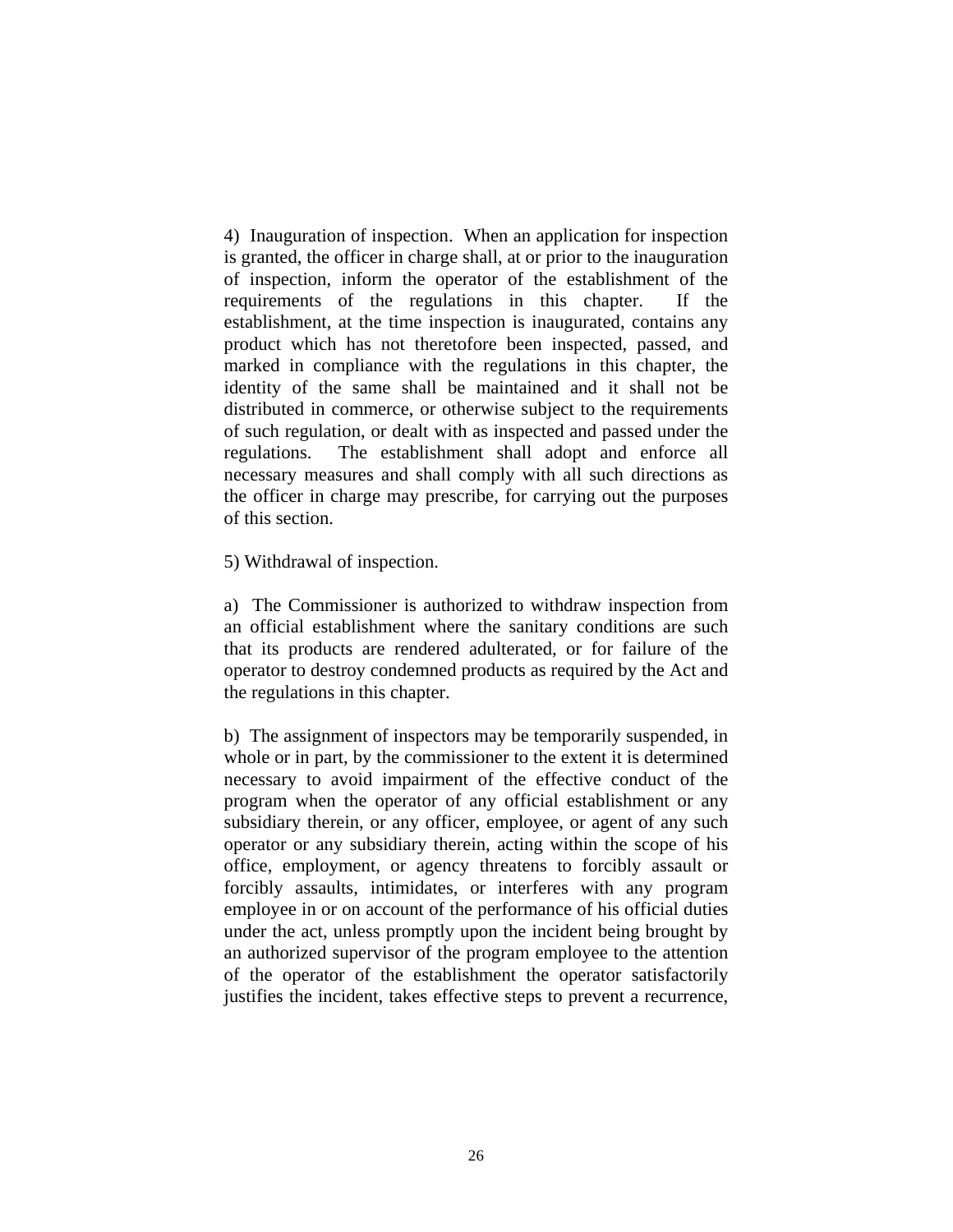or provides acceptable assurance that there will not be any recurrences. Such suspension shall remain in effect until one of such actions is taken by the operator: Provided, That upon request of the operator he shall be afforded an opportunity for an expedited hearing to show cause why the suspension should be terminated.

c) Inspection service may be temporarily suspended, in whole or in part, at an official establishment, by the Commissioner, to the extent that it is determined necessary to prevent inhumane slaughtering or handling in connection with slaughter of livestock as defined in 40-10-1-.02 (2). The Commissioner shall notify the operator of an establishment orally or in writing, as promptly as circumstances permit, of such suspension and the reasons therefore. Such suspension shall remain in effect until the operator of the establishment takes effective steps to prevent a recurrence, or provides other satisfactory assurances that there will not be any recurrences. Upon request, the operator shall be afforded an opportunity for a hearing to show cause why the suspension should be terminated.

6) Reports of Violations. Inspectors and other program employees shall report to the office in charge all violations of the Act or regulations in this chapter of which they have information and the officer in charge shall report the same to the Commissioner.

Authority O.C.G.A. § 26-2-80

### **40-10-1-.07 Assignment and Authorities of Division Employees. Amended.**

1) Designation of officer in charge and assistants. The Commissioner shall designate an officer in charge of the inspection in each district, and assign to said inspector such assistants as may be necessary.

2) Program employees to have access to establishments. For the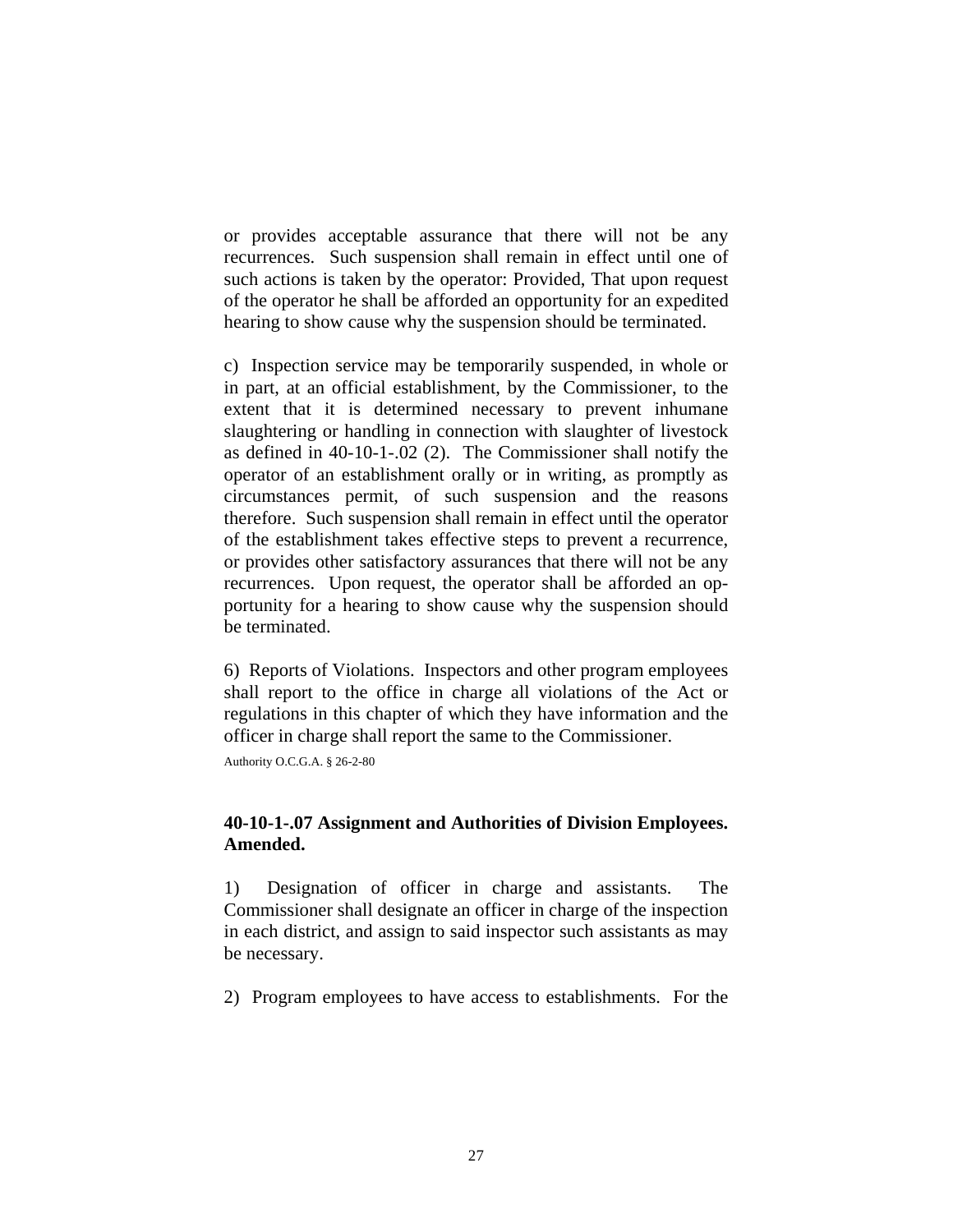purpose of any examination or inspection necessary to prevent the use in commerce of any adulterated product. Program employees shall have access at all times, by day or night, whether the establishment is operated or not, to every part of any official establishment to which they are assigned.

3) Badge as identification of inspectors. Each inspector will be furnished with a numbered official badge, which he shall not allow to leave his possession, and which he shall wear in such manner and at such times as the Commissioner may prescribe. This badge shall be sufficient identification to entitle him to admittance at all regular entrances and to all parts of the establishment and premises to which he is assigned.

4) Assignment of Program Employees where members of family employed; soliciting employment.

a) Except as specifically authorized by the Commissioner, no program employee shall be detailed for duty at an establishment where any member of his family is employed by the establishment, nor shall any officer in charge or other employee acting in a supervisory capacity be continued on duty at a circuit where any member of his family is employed by any establishment under his jurisdiction. Program employees are forbidden to solicit, for any person, employment at any official establishment, or by an officer, manager, or employee thereof.

b) Program employees shall not procure product from any official establishment or any other establishment if its operations or products are inspected or regulated under the Meat Inspection Act of 1969 or any other law administered by the Department unless the store or outlet from which the purchase is made is open to the general public and the price paid by such employee is the same as the price paid by the general public. Program employees must pay, and obtain receipts for money paid to such establishments for all such product and keep such receipts subject to inspection by su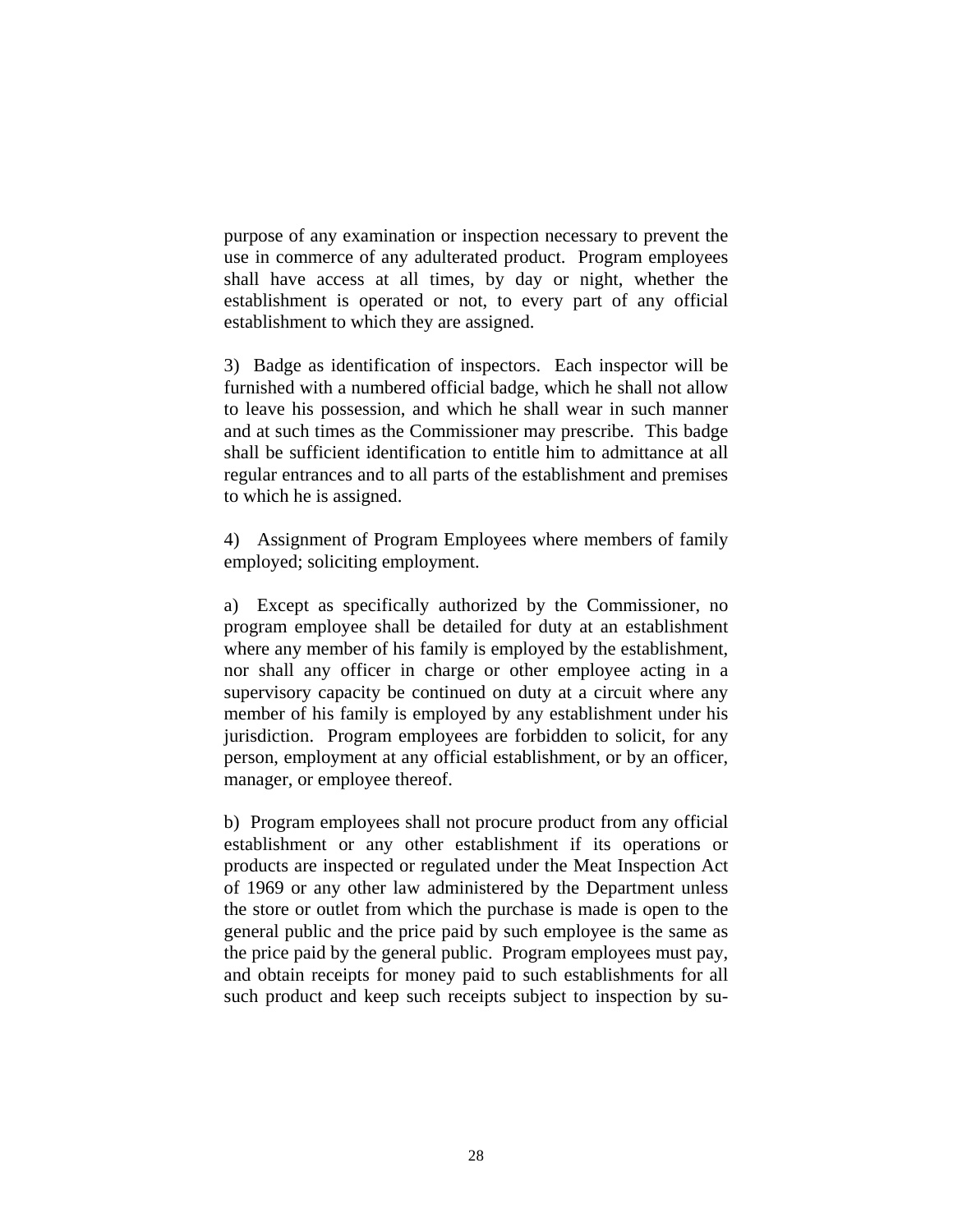pervisory employees or other authorized Department employees.

5) Any appeal from a decision of any program employee shall be made to his immediate supervisor having jurisdiction over the subject matter of the appeal, except as otherwise provided in the applicable rules of practice.

Authority O.C.G.A. § 26-2-80

#### **40-10-1-.08 Facilities for Inspection. Amended.**

Facilities for Inspection shall be in accordance with Code of Federal Regulations, 9 CFR, Chapter 3, Part 307.

Authority O.C.G.A. § 26-2-80

### **40-10-1-.09 Hazard Analysis and Critical Control Point (HACCP) Systems**

 Hazard Analysis and Critical Control Point Systems shall be in accordance with the Code of Federal Regulations, 9 CFR, Chapter III, Part 417.

Authority O.C.G.A. § 26-2-80

#### **40-10-1-.10 Sanitation. Amended.**

Sanitation shall be in accordance with code of Federal Regulations, 9 CFR Chapter III, Part 416 and the Sanitation Performance Standard, FSIS Directive 11,000.1.

Authority O.C.G.A. § 26-2-80

#### **40-10-1-.11 Ante Mortem Inspection. Amended.**

Ante-mortem Inspection shall be performed in accordance with the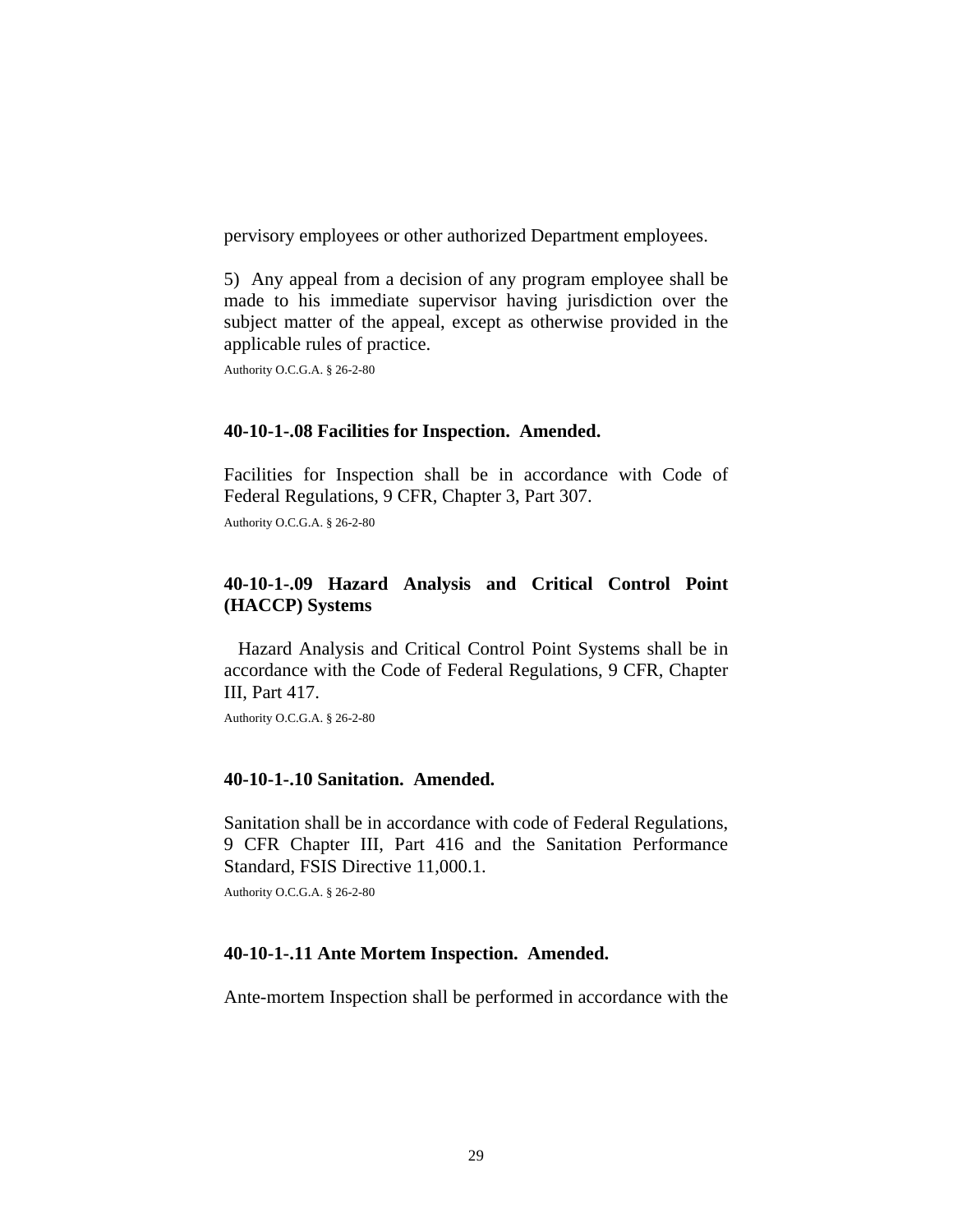provisions of the Code of Federal Regulations, 9 CFR, Chapter III, Part 309.

Authority O.C.G.A. § 26-2-80

#### **40-10-1-.12 Post Mortem Inspection. Amended.**

Post-mortem inspection shall be performed in accordance with the provisions of the Code of Federal Regulations, 9 CFR, Chapter III, Part 310.

Authority O.C.G.A. § 26-2-80

### **40-10-1-.13 Disposal of Diseased or Otherwise Adulterated Carcasses and Parts. Amended.**

Disposal shall be in accordance with the provisions of the Code of Federal Regulations, 9 CFR, Chapter III, Part 311.

Authority O.C.G.A. § 26-2-80

# **40-10-1-.14 Official Marks, Devices, and Certificates. Amended.**

1) The marks, devices, and certificates prescribed or referenced in this part shall be official marks, devices, and certificates for purposes of the Act, and shall be used in accordance with the provisions of this part and the regulations cited therein.

2) Official marks and devices to identify inspected and passed products of cattle, non-traditional livestock, sheep, swine or goats. The official inspection legend required by part 40-10-1-.18 of this chapter to be applied to inspected and passed carcasses and parts of carcasses of cattle, sheep, swine and goats, meat food products in animal casings, and other products by the Commissioner shall be in the appropriate form as specified.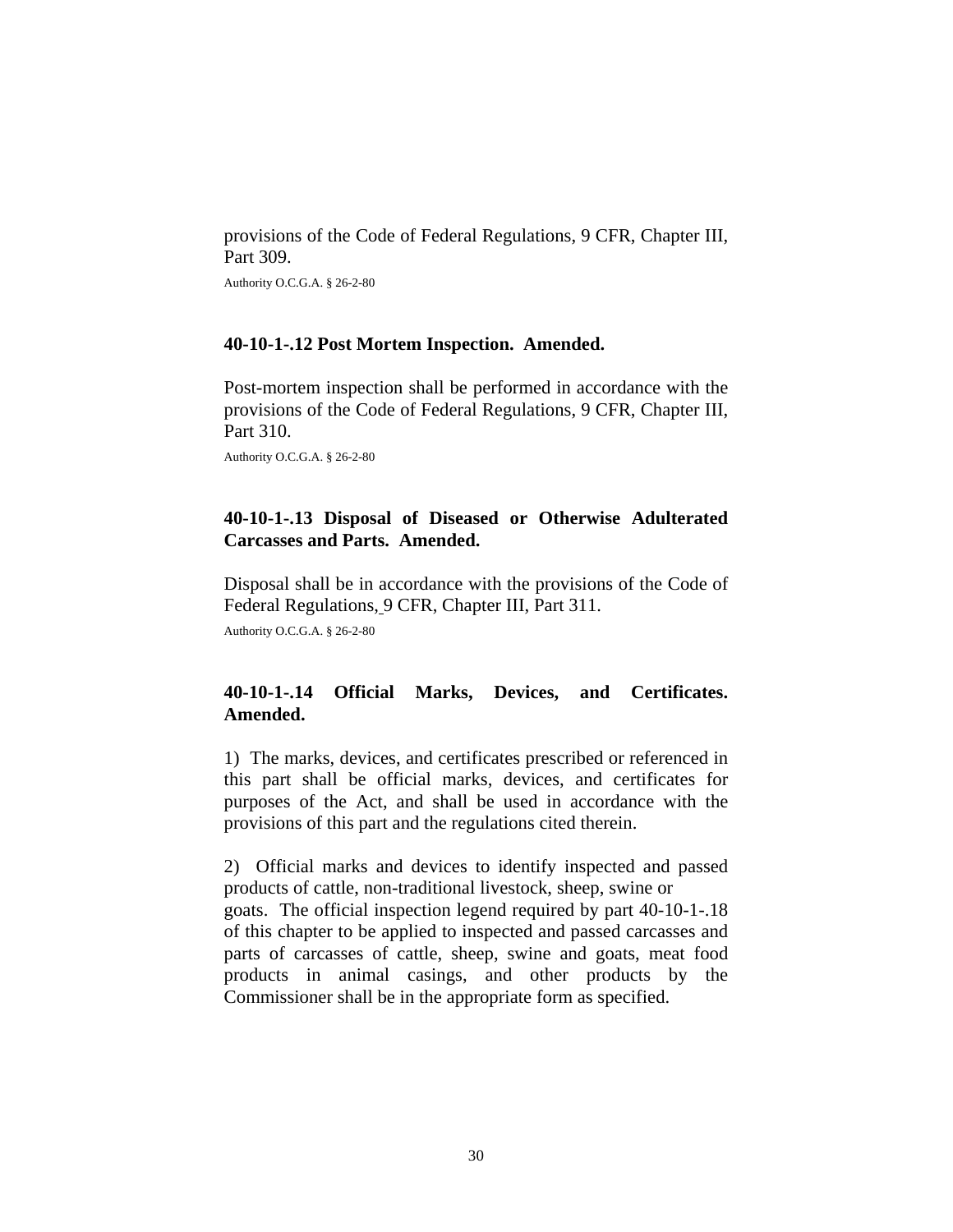Authority O.C.G.A. § 26-2-80

#### **40-10-1-.15 Humane Slaughter of Livestock. Amended.**

Humane slaughter of livestock shall be accomplished in accordance with the provisions of the Code of Federal Regulations, 9 CFR, Chapter III, Part 313.

Authority O.C.G.A. § 26-2-80

### **40-10-1-.16 Handling and Disposal of Condemned or Other Inedible Products at Official Establishments. Amended.**

Handling and disposal of condemned or other inedible products at official establishments shall be accomplished in accordance with the Code of Federal Regulations, 9 CFR, Chapter III, Part 314.

Authority O.C.G.A. § 26-2-80

### **40-10-1-.17 Rendering or Other Disposal of Carcasses and Parts Passed for Cooking. Amended.**

Rendering or other disposal of carcasses and parts passed for cooking shall be accomplished in accordance with the provisions of the Code of Federal Regulations, 9 CFR, Chapter III, Part 315.

Authority O.C.G.A. § 26-2-80

### **40-10-1-.18 Marking Products and Their Containers. Amended.**

1) Authorization required to make devices bearing official marks. No brand manufacturer, printer, or other person shall cast, print, lithograph, or otherwise make or cause to be any device containing any official mark or simulation thereof without prior written authority therefor from the Commissioner as provided for in 40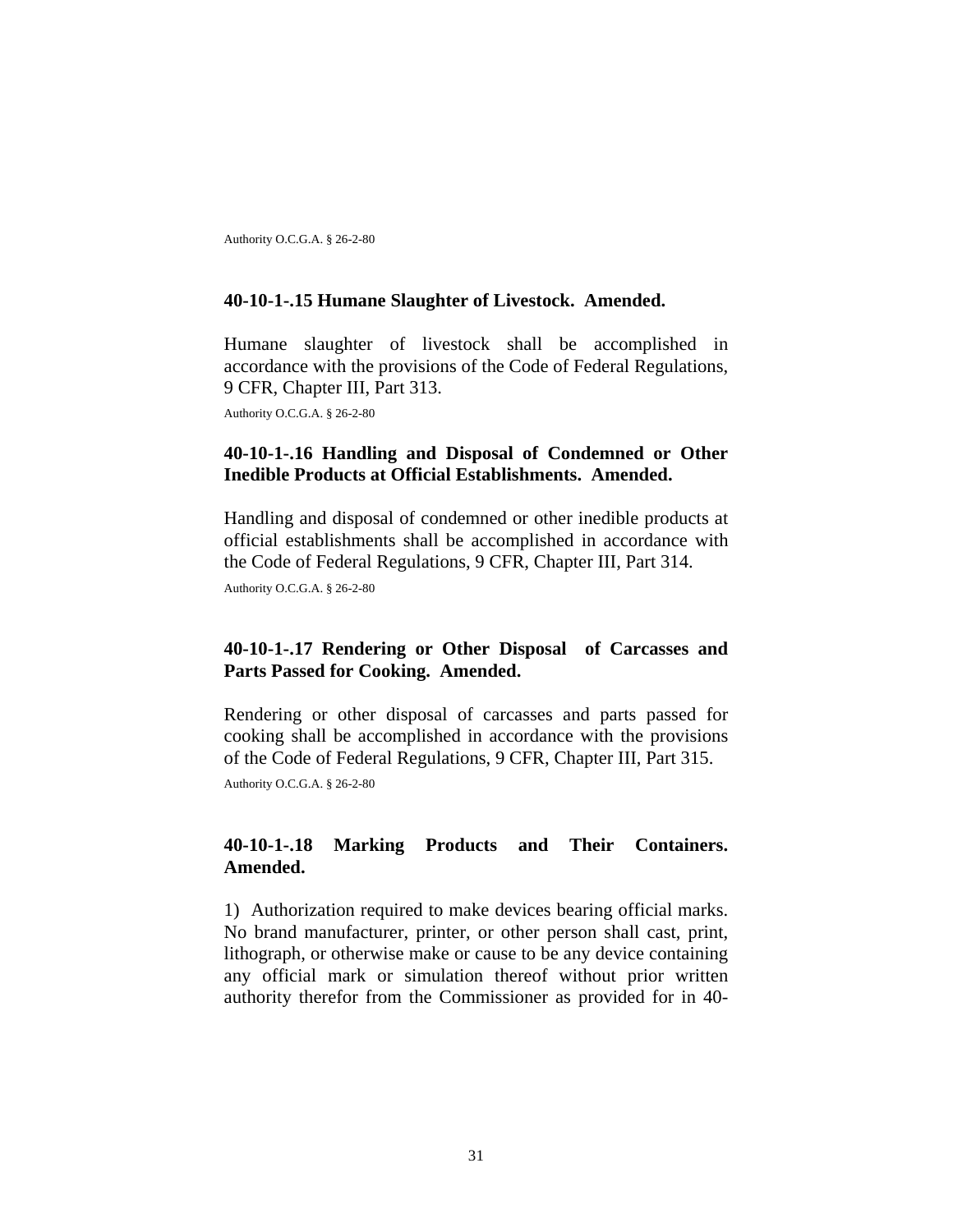10-1-.18 of this chapter.

2) Approval required for official marks. No device containing any official mark shall be made or caused to be made for use on any product until it has been approved by the Commissioner as provided for in 40-10-1-.19 of this chapter.

3) Use of official marks prohibited except under supervision of Program employee; removal of official marks, when required:

a) No person shall affix or place, or cause to be affixed or placed, the official inspection legend or any other official mark, or any abbreviation or simulation of any official mark, to or on any product, or container thereof, except under the supervision of a Program employee.

b) No person shall fill, or cause to be filled, in whole or in part, with any product, any container bearing or intended to bear any official mark or any abbreviation or simulation of any official mark, except under the supervision of a Program employee.

c) Product bearing any official mark shall not be canned, cooked, cured, smoked, salted, packed, rendered, or otherwise prepared by any person for commercial purposes unless:

1. Such preparation is performed at an official establishment; or

2. Such preparation is conducted under State or other governmental inspection and the prepared product is marked to show that fact; or

3. The official marks are removed, defaced or otherwise destroyed before or during such preparation or

4. The preparation of the product consists solely of cutting up operations at any establishment exempted from inspection under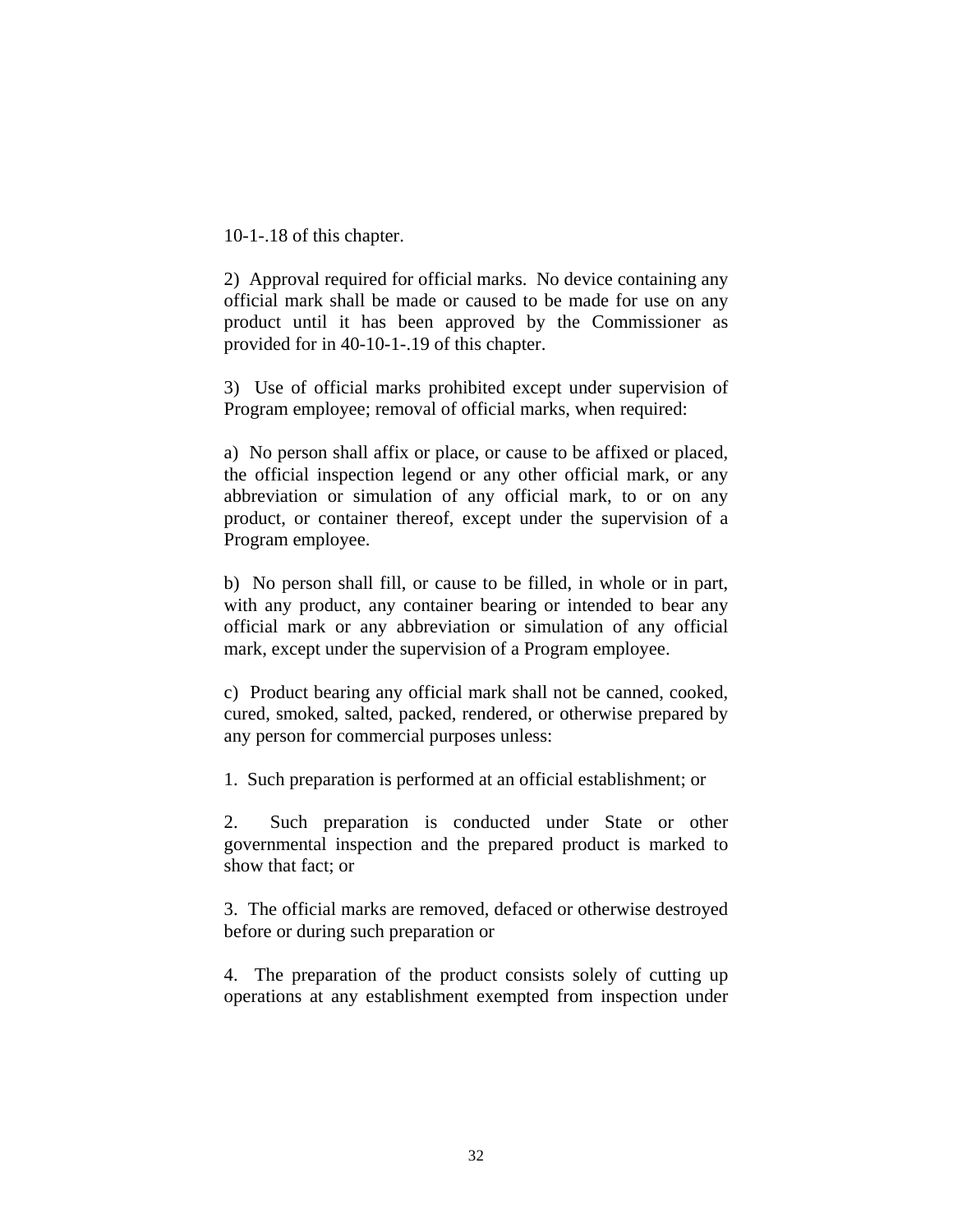paragraph 40-10-1-.04  $(1)(d)2$  of the Act or equal provisions of a law of a State or organized Territory.

4) Marking devices; to be furnished by official establishments; control of:

a) Each official establishment shall furnish such ink brands, burning brands, and any other device for marking products with official marks as the Commissioner may determine is necessary for marking products at such establishment. The official inspection legend on such a device shall be as prescribed in this chapter.

b) All official devices for marking products with the official inspection legend, or other official marks, including self-locking seals, shall be used only under the supervision of a Program employee, and, when not in use for marking shall be kept locked in properly equipped lockers or compartments, the keys of which shall not leave the possession of a Program employee.

5) Branding ink; to be furnished by official establishments; approval by Program; color:

a) Each official establishment shall furnish all ink for marking products with the official marks at such establishment. Such ink must be made with harmless ingredients that are approved for the purpose by the Commissioner. Samples of inks shall be submitted to the Program Laboratory from time to time as may be deemed necessary by the officer in charge.

b) Only ink approved for the purpose shall be used to apply ink brands bearing official marks to carcasses of cattle, sheep, swine, or goats and fresh meat cuts derived therefrom.

c) Green ink shall not be used to apply marks to the carcasses of cattle, sheep, swine, or goats or fresh meat cuts derived therefrom.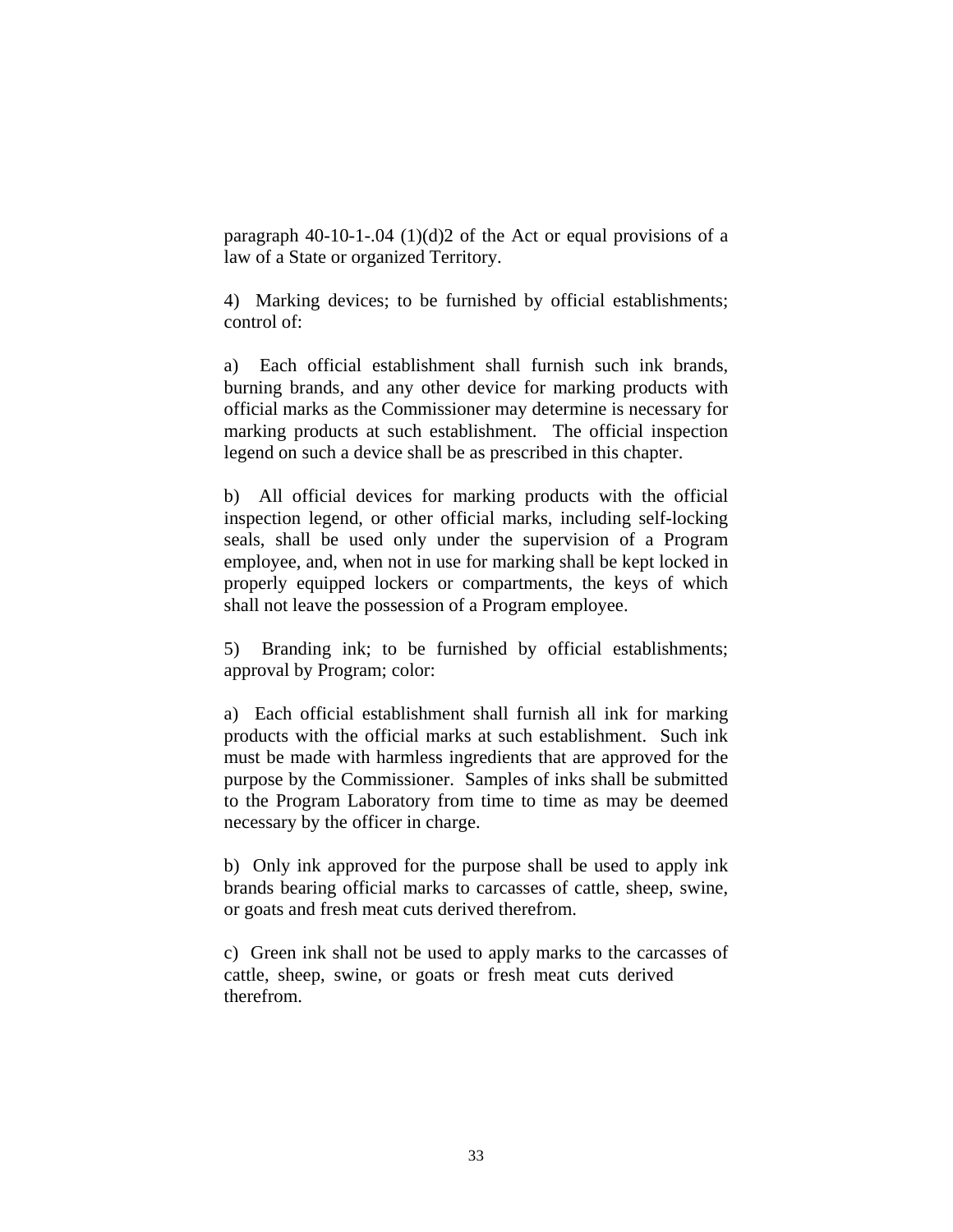d) Except as provided in paragraphs (b) and (c) of this section, branding ink of any color, approved for the purpose by the Commissioner may be used to apply ink brands, including official marks, to processed meat cuts derived from cattle, sheep, swine or goats.

e) Only green ink approved for the purpose shall be used to apply ink brands including official marks to carcasses and parts of carcasses and meat cuts derived from horses, mules and other equines.

f) Ink used must assure legibility and permanence of the markings and the color of ink shall provide acceptable contrast with the color of the product to which it is applied.

6) Products not to be removed from official establishments unless marked in accordance with the regulations. No person shall remove or cause to be removed from an official establishment any products which the regulations in this chapter require to be marked in any way unless they are clearly and legibly marked in compliance with such regulations.

7) Marking devices not to be false or misleading; style and size of lettering; approval required. No brand or other marking device shall be false or misleading. The letters and figures thereon shall be of such style and type as will make a clear and legible impression. All markings to be applied to products in an official establishment shall be approved prior to use by the Commissioner as provided for in 40-10-1-.19 (3), except that official markings prescribed by the Federal meat grading regulations (7 CFR 53.19) need not be submitted to the Commissioner for approval.

8) Unmarked inspected products moved between official establishments; moved in commerce.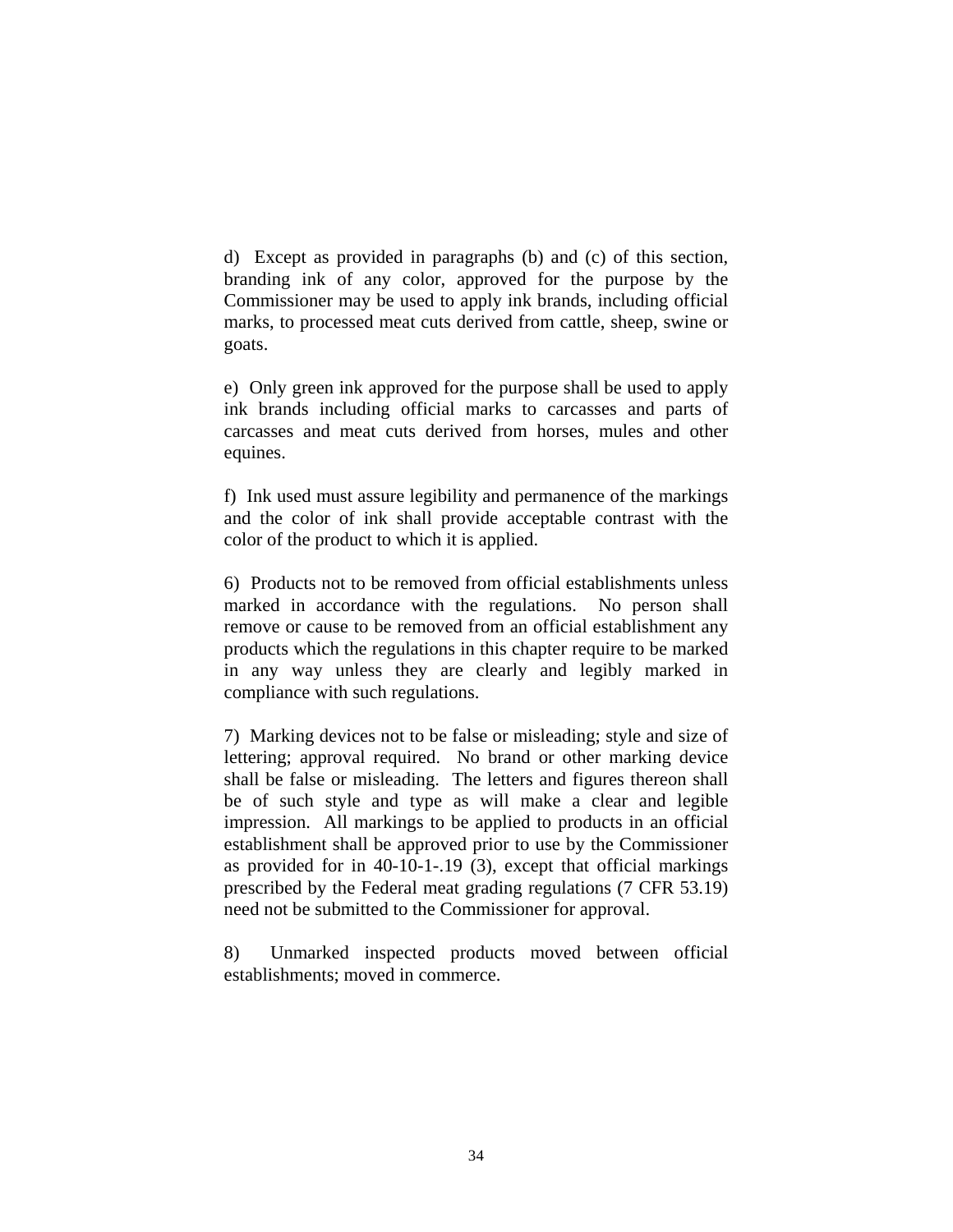a) Unmarked products which have been inspected and passed but do not bear the official inspection legend may be transported from one official establishment to another official establishment, for further processing, in a railroad car, truck, or other closed container, if they are sealed with the official seal of the Department (as prescribed in 40-10-1-.14 of this chapter) bearing the official inspection legend.

 b) Products which have been inspected and passed but do not bear the official inspection legend may be removed from an official establishment in closed containers bearing the official inspection legend and all other information required by this part and 40-10-1- .19 of this chapter: Provided, that upon removal from such closed container the product may not be further transported in commerce unless such removal was made under the supervision of a Program employee and such product is reinspected by a Program employee and packed under his supervision in containers bearing the official inspection legend and all other information required by this part and 40-10-1-.19 of this chapter: and provided further, that unmarked products shall not be brought into an official establishment in an open container.

9) Products to be marked with official marks:

 a) Each carcass which has been inspected and passed in an official establishment shall be marked at the time of inspection with the official inspection legend containing the number of the official establishment.

 b) Except as provided otherwise in this part, each primal part of a carcass, the beef cod fat and beef kidney fat, and each liver, beef tongue and beef heart which has been inspected and passed shall be marked with the official inspection legend containing the number of the official establishment before it leaves the establishment in which it Is first inspected and passed, and each other inspected and passed product susceptible of marking shall be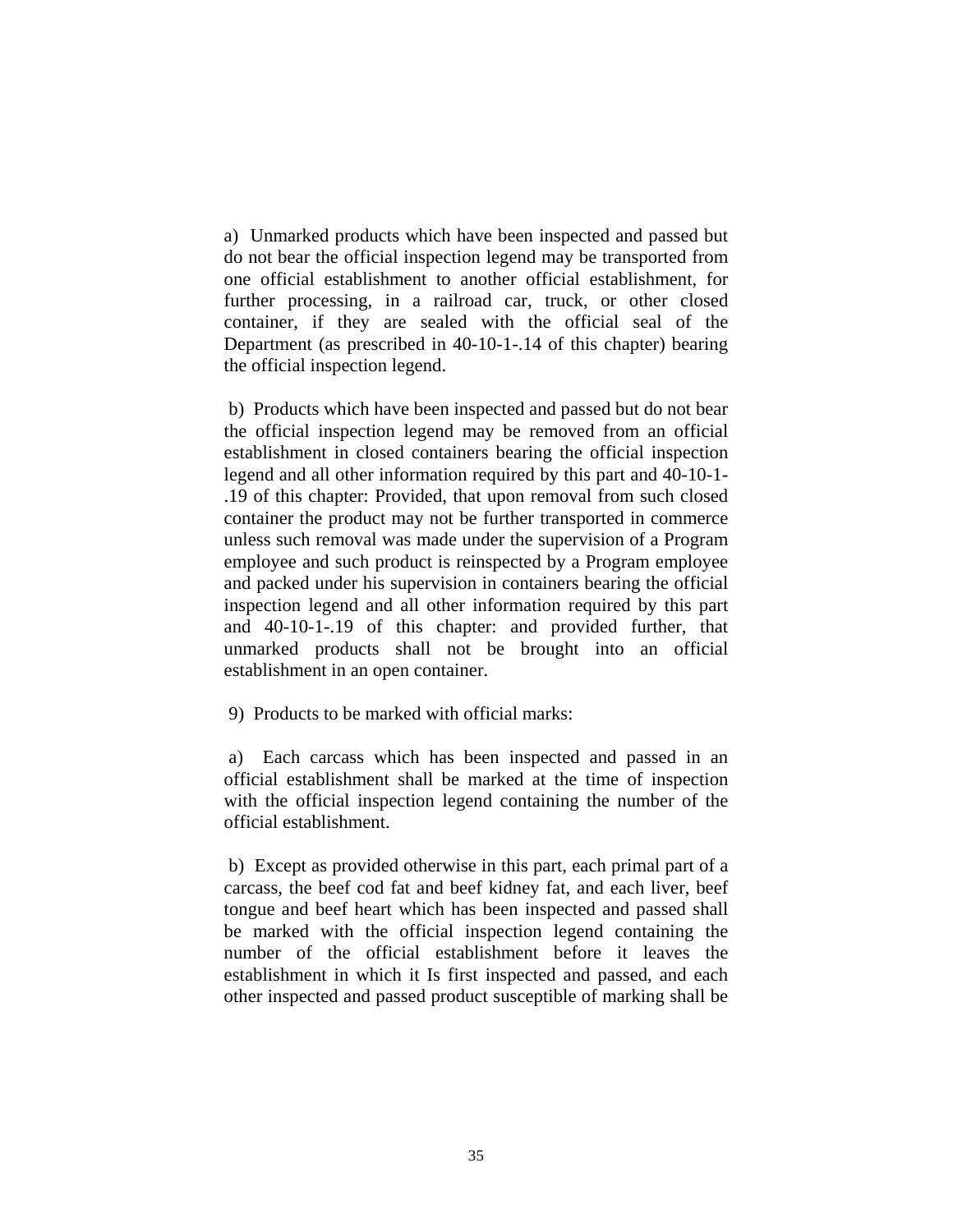marked with the official inspection legend containing the number of the office establishment where it was last prepared: Provided, that products need not be so marked if packed in properly labeled immediate containers in accordance with the regulations in 40-10- 1-.19 of this chapter. Additional official marks of inspection may be applied to such products as desired to meet local conditions. Primal parts are the wholesale cuts of carcasses as customarily distributed to retailers. The round, flank, loin, rib, plate, brisket, chuck, and shank are primal parts of beef carcasses. Veal, mutton, and goat primal parts are the leg, flank, loin, rack, breast, and shoulder. The ham, belly, loin, shoulder, and jowl are pork primal parts. Equine primal parts are the round, flank, loin, rib, plate, brisket, chuck and shank.

c) Beef livers shall be marked with the official inspection legend containing the number of the official establishment at which the cattle involved were slaughtered, on the convex surface of the thickest portion of the organ.

d) Inspected and passed parts of carcasses which are not marked with the official inspection legend under this section shall not enter any official establishment or be sold, transported, or offered for sale or transportation, in commerce, except as provided in 40-10- 1-.18.

10) Marking of meat food products with official inspection legend and ingredient statement:

a) Inspected and passed sausage and other products in casings or in link form, of the ordinary "ring" variety or larger shall be marked with the official inspection legend and list of ingredients in accordance with 40-10-1-.19 of this chapter. The official marks required by this section shall be branded near each end of sausage or similar product prepared in casings when the product is of a size larger than that customarily sold at retail intact.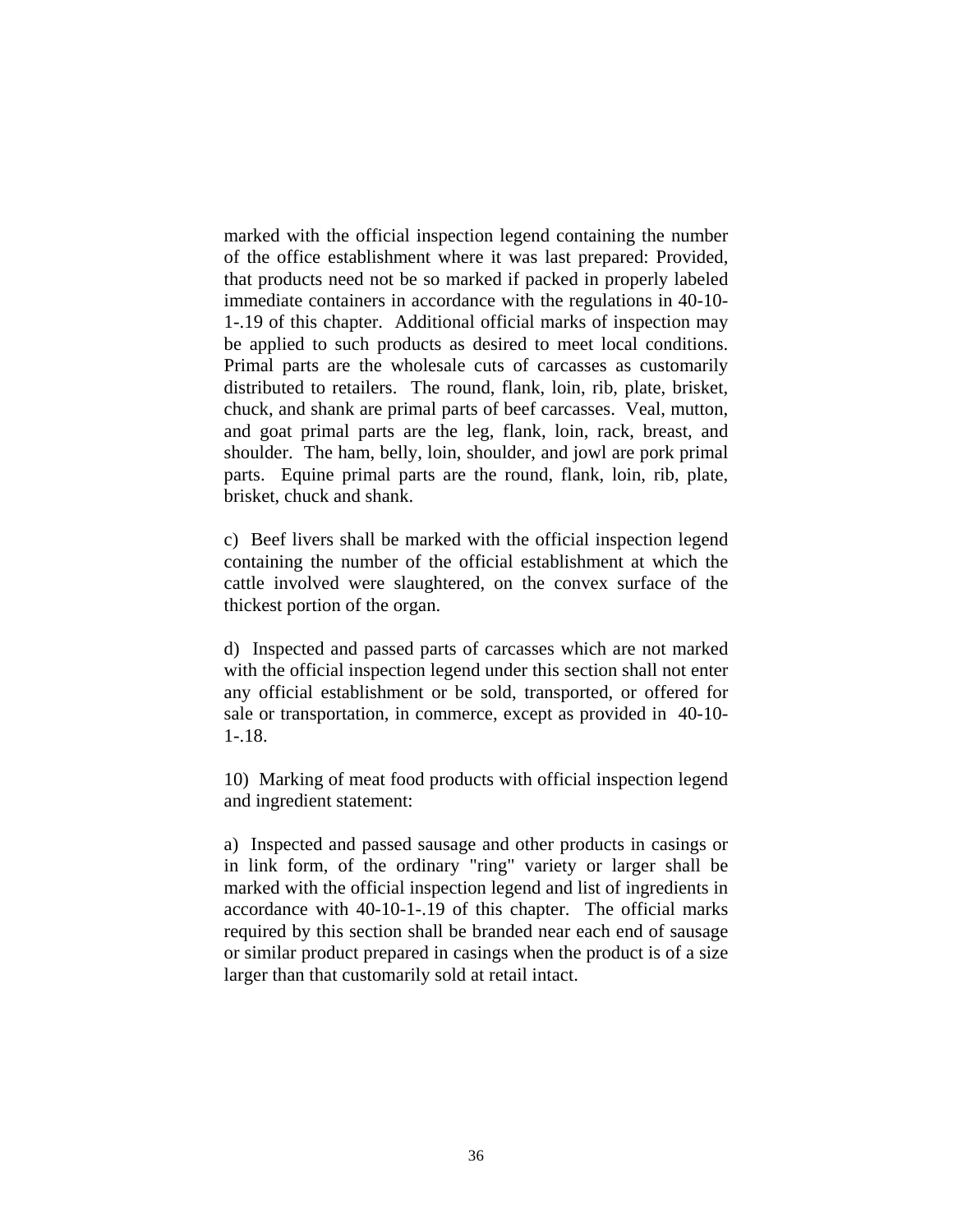b) Inspected and passed sausage and other products, in casings or link form, of the smaller varieties, shall bear one or more official inspection legends and one or more lists of ingredients on each 2 pounds of product, except where such products leave the official establishment completely enclosed in properly labeled containers having a capacity of 10 pounds or less and containing a single kind of product: Provided, That such products in properly labeled closed containers exceeding 10 pounds shipped to another official establishment for further processing or to a governmental agency, needs only have the official inspection legend and list of ingredients shown twice throughout the contents of the container. When such products are shipped to another official establishment for further processing, the officer in charge at the point of origin shall identify the shipment to the officer in charge at destination.

c) The list of ingredients may be applied by stamping, printing, using paper bands, tags, or tissue strips, or by other means approved by the Commissioner.

d) All cured products shall be marked with the list of ingredients in accordance with Part 40-10-1-.19 of this subchapter.

11) Special markings for certain meat food products:

a) Meat food products, in casings or link form, other than sausage, which possess the characteristics of, or resemble sausage, shall bear on each link or piece the word "imitation" prominently displayed: Provided, That the following need not be so marked if they bear on each link or piece the name of the product in accordance with 40-10-1-.19 (2) of this chapter: Such products as coppa, capocollo, lachschinken, bacon, pork loins, pork shoulder butts, and similar cuts of meat which are prepared without added substances other than curing materials or condiments; meat rolls, bockwurst and similar products which do not contain cereal or vegetables; headcheese, souse, sulze, scrapple, blood pudding, and liver pudding; and other products such as loaves, chili con carne,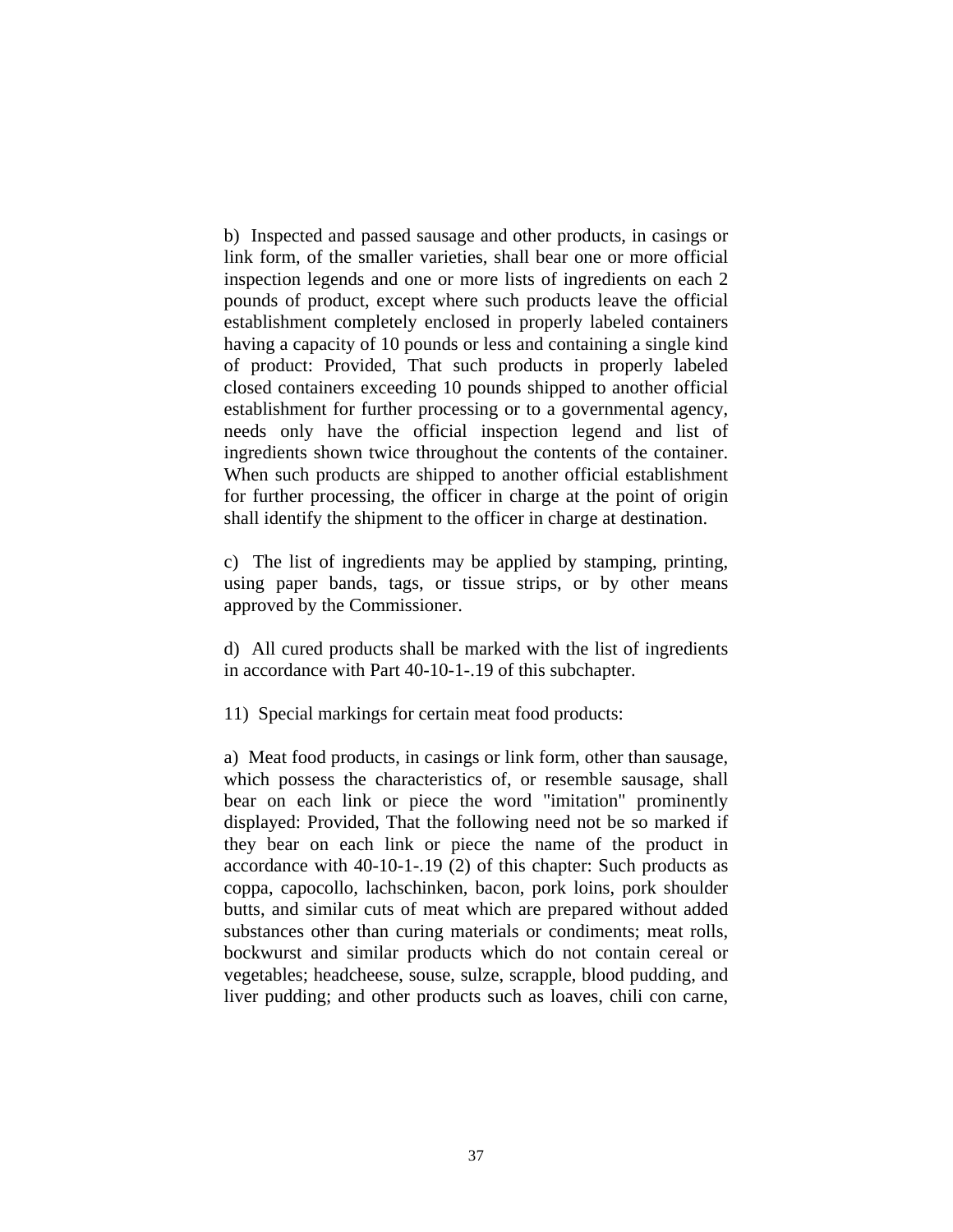and meat and cheese products when prepared with sufficient cheese to give definite characteristics to the finished products: And provided further, that imitation sausage packed in properly labeled containers having a capacity of 3 pounds or less and of a kind usually sold at retail intact, need not bear the word "imitation" on each link or piece if no other marking or labeling is applied directly to the product.

b) When cereal, vegetable, starch, starchy vegetable flour, soy flour, soy protein concentrate, isolated soy protein, dried milk, nonfat dry milk, or calcium reduced dried skim milk is added to sausage in casing or link form within the limits prescribed in 40- 10-1-.19 of this chapter, the product shall be marked with the name of each added ingredient, as for example, "cereal added," "potato flour added," "cereal and potato flour added," "soy flour added," "isolated soy protein added," "nonfat dry milk added," "calcium reduced dried skim milk added," or "cereal and nonfat dry milk added," as the case may be.

c) 1. When product is placed in a casing to which artificial coloring is thereafter applied, as permitted in 40-10-1-.20 of this chapter, the product shall be legibly and conspicuously marked by stamping or printing on the casing the words "artificially colored."

2. If a casing is removed from product at an official establishment and there is evidence of artificial coloring on the surface of the product, the product from which the casing has been removed shall be marked by stamping directly thereon the words "artificially colored."

3. The casing containing product need not be marked to show that it is colored if it is colored prior to its use as a covering for the product, and the coloring is of a kind and so applied as not to be transferable to the product and not to be misleading or deceptive in any respect.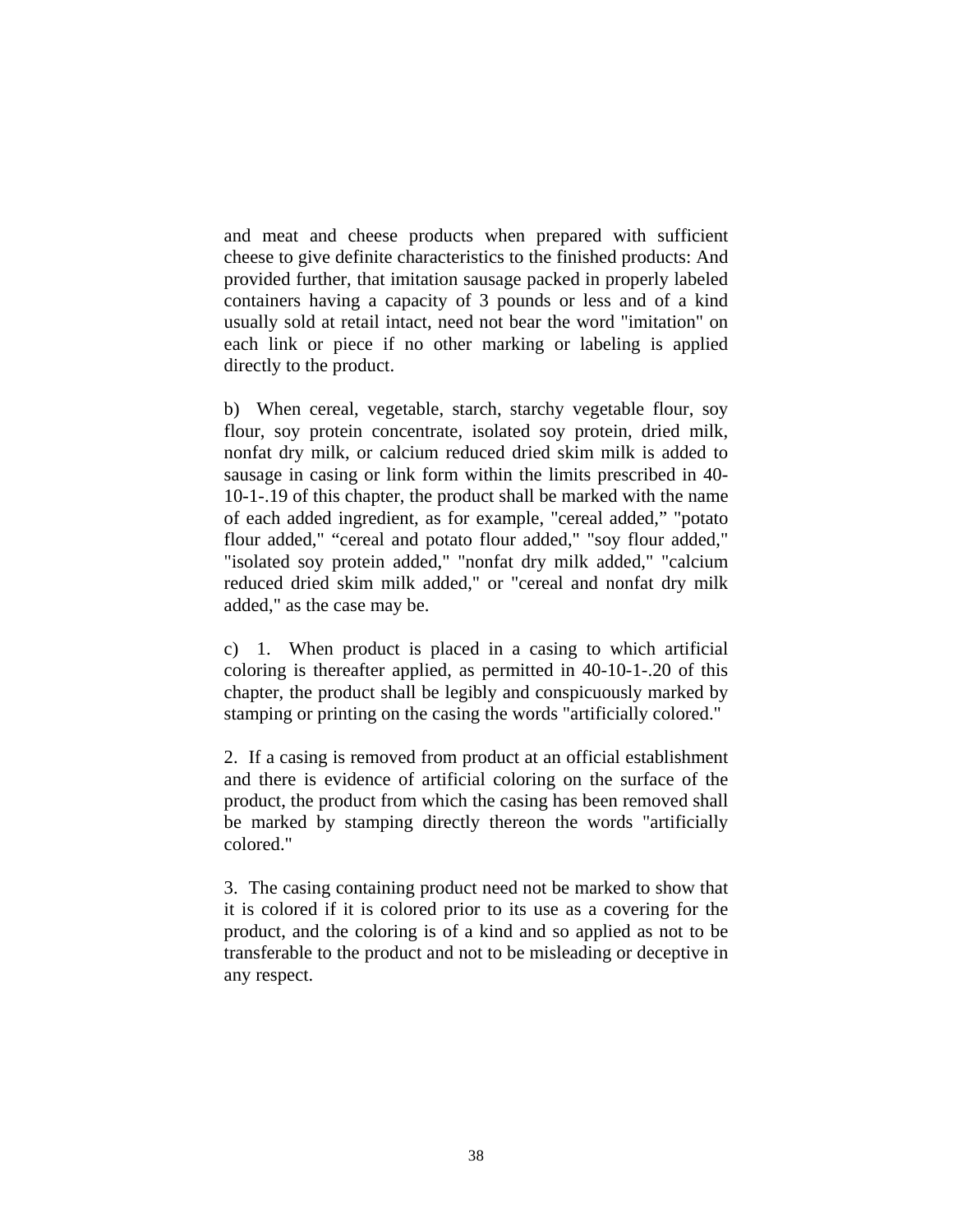d) When an approved artificial smoke flavoring or an approved smoke flavoring is added to any meat food product such as permitted in 40-10-1-.20 of this chapter, the product shall be legibly and conspicuously marked with the words "Artificial Smoke Flavoring Added," whichever may be applicable.

e) Subject to the provisions in paragraph (a) of this section, in the case of sausage of the smaller varieties, the markings prescribed in this section may be limited to links bearing the official inspection legend, and such markings shall not be required if the sausages are packed in properly labeled containers having a capacity of 3 pounds or less and of a kind usually sold at retail intact. Further, all markings otherwise required by this section (except those required by paragraph (a) of this section) may be omitted from the casings of sausage and other meat food products when these products are to be processed in sealed metal containers properly labeled in accordance with the requirements in 40-10-1-.19 of this chapter.

f) When an approved antioxidant is added to any meat food product as permitted in 40-10-1-.20 and .21 of this chapter, the products shall be legibly and conspicuously marked in an approved manner identifying the specific antioxidant used by its common name or approved abbreviation and the purpose for which it is added, such as "BHA, BHT, and Propylgallate" added to help protect flavor.

g) Sausage of the dry varieties treated with potassium sorbate or propylparaben (propyl p-hydroxybenzoate) as permitted by 40-10- 1-.20 of this chapter shall be marked as prescribed in 40-10-1-.19  $(8)(b)$  28. of this chapter.

- 12) Reserved.
- 13) Marking of outside containers: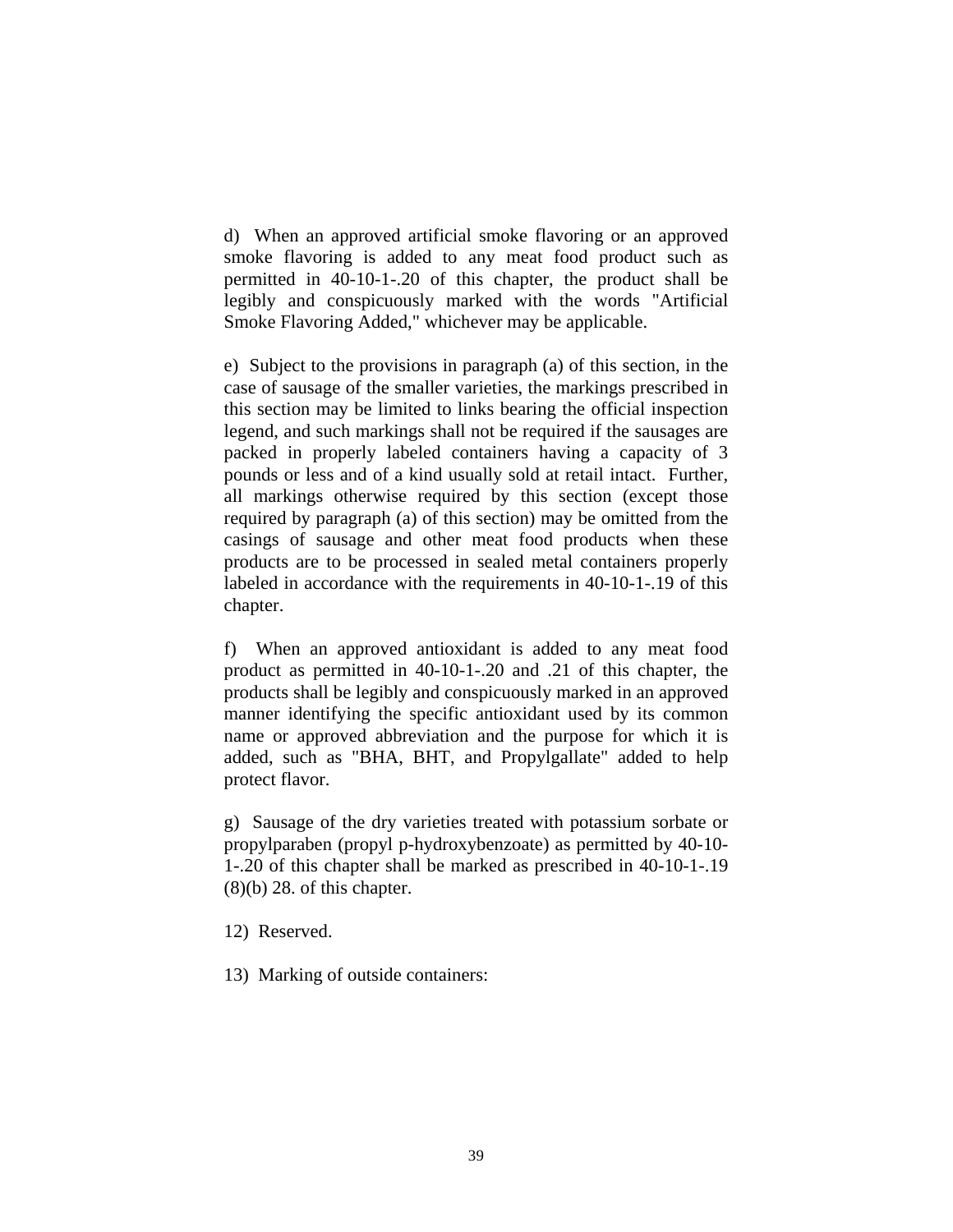a) Except as provided in this chapter, when any inspected and passed product for domestic commerce is moved from an official establishment, the outside container shall bear an official inspection legend as prescribed in 40-10-1-.14 of this chapter.

b) When any product prepared in an official establishment for domestic commerce has been inspected and passed and is enclosed in a cloth or other wrapping, such wrapping shall bear the official inspection legend and official establishment number applied by the approved 2 1/2-inch rubber brand in the form prescribed in 40-10- 1-.14 of this chapter: Provided, That the rubber brand may be omitted if the official inspection legend and the official establishment number on the product itself are clearly legible through the wrapping or the wrapping is labeled in accordance with 40-10-1-.19 of this chapter: Provided further, that plain unprinted wrappings, such as stockinettes, cheese cloth, paper and crinkled paper bags, for properly marked products, which are used solely to protect the product against soiling or excessive drying during transportation or storage need not bear the official inspection legend.

c) Reserved.

d) Slack barrels used as outside containers of products shall have a cloth or paper top covering branded with the official inspection legend containing the official establishment number which shall be applied in such a manner that removal of the covering results in defacing such official inspection legend.

e) The outside containers of any product which has been inspected and passed for cooking, pork which has been refrigerated as provided in 40-10-1-.20 (10) (c) of this chapter, and beef which has been inspected and passed for refrigeration shall bear the markings and tag prescribed elsewhere in this chapter.

f) The outside container of glands and organs which are not used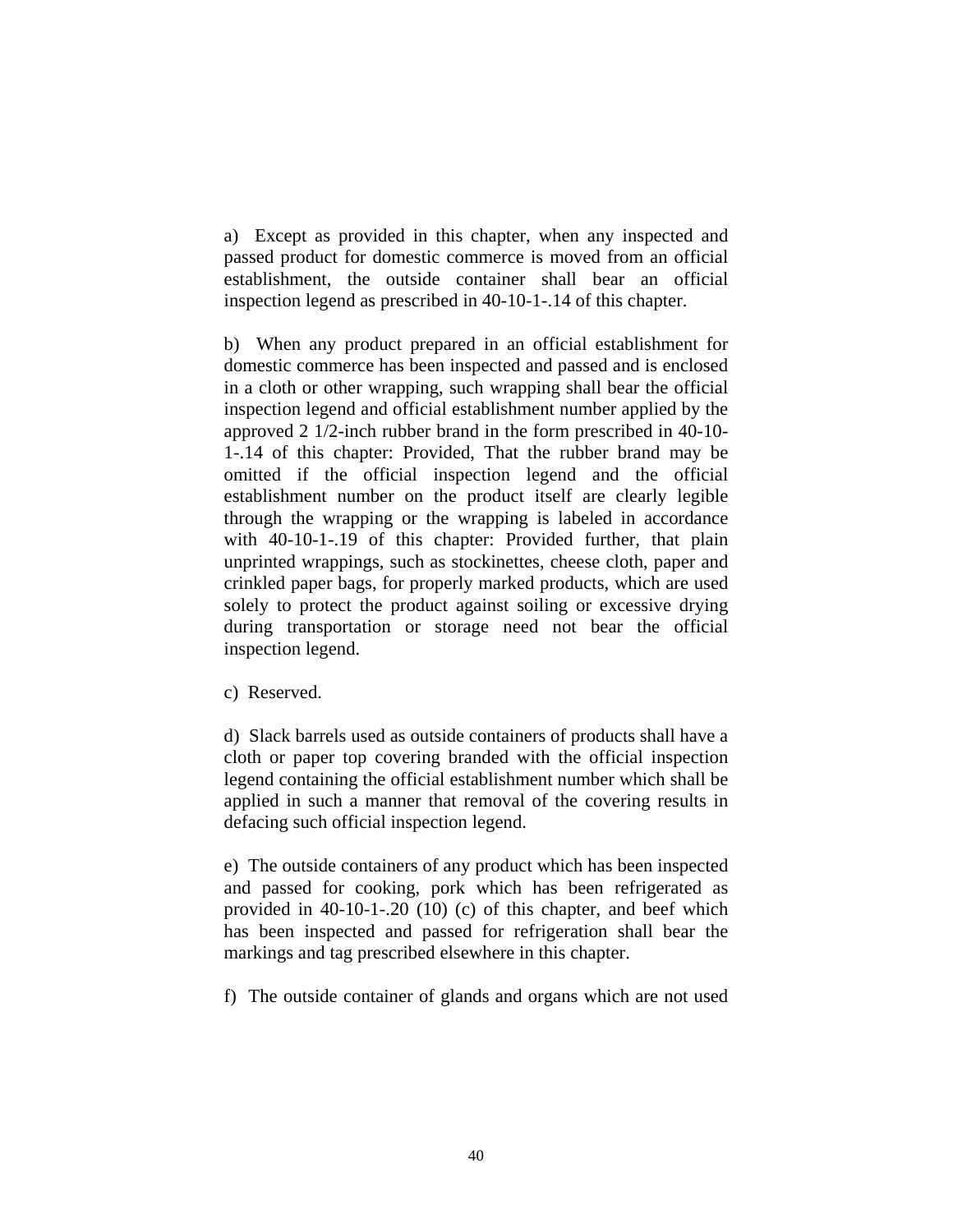for human food purposes shall be plainly marked with the phrase "For pharmaceutical purposes," "For organotherapeutic purposes" or "For technical purposes", as appropriate, with no reference to inspection, and need not bear other markings otherwise required under the regulations in this chapter.

g) Approval in accordance with 40-10-1-.19 (3) of this chapter is not required by labeling information which is not false or misleading and is in accordance with 40-10-1-.19 (2) of this chapter if it is applied by stencils, box dies, other marking devices or labels on outside containers such as tierces, crates, barrels, drums, boxes and fiberboard containers, and if the information is approved by the officer in charge and does not contain any official inspection legends and if the containers on which it is to be used will bear all labels and markings required by 40-10-1-.19 (2) of this chapter and other provisions of this part and 40-10-1.19 of this chapter.

h) The outside containers of condemned livers shall be marked as prescribed in 40-10-1-.16 (10) of this chapter.

i) The outside containers of any equine product shall be marked to show the kinds of animals from which derived, when the products are sold, transported, offered for sale or transported or received for transportation in commerce.

14) Marking tank cars and tank trucks used in transportation of edible products:

a) Each tank car and each tank truck carrying inspected and passed product from an official establishment shall bear a label containing the name of the product in accordance 40-10-1-.19 (2) of this chapter, the official inspection legend containing the number of the official establishment and the words "date of loading," followed by a suitable space in which the inspector shall insert the date when the tank car or truck is loaded. The label shall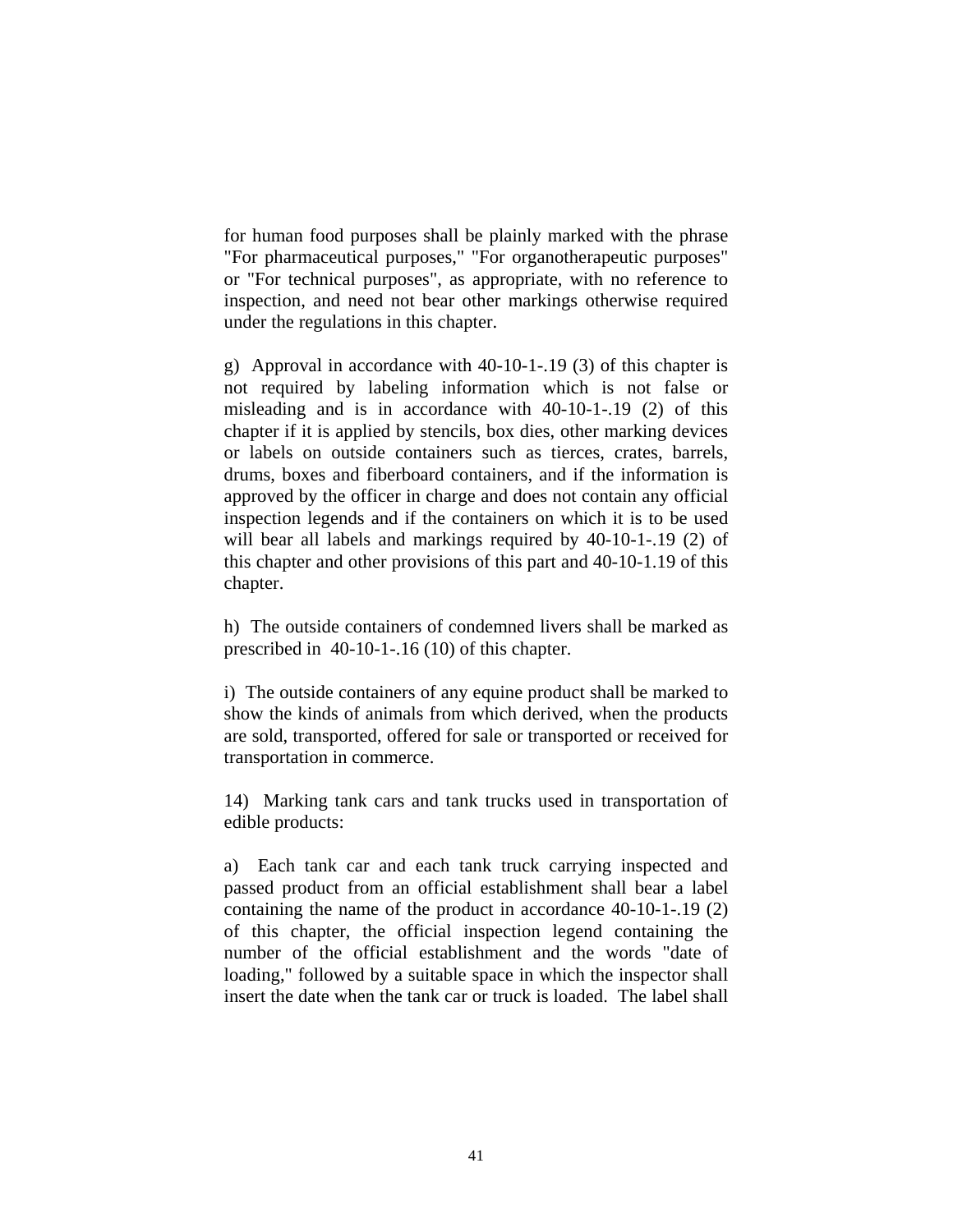be conspicuously located and shall be printed on material of such character and so affixed as to preclude detachment or effacement upon exposure to the weather. Before the car or truck is removed from the place where it is unloaded, the carrier shall remove or obliterate such label.

b) Tank cars and tank trucks carrying inspected and passed product from an official establishment to another official establishment shall be equipped for sealing and securely sealed by a Program employee with an official seal of the Department bearing the official inspection legend as prescribed by 40-10-1-.14 of this chapter.

15) Marking outside containers of inedible grease, etc.:

a) Outside containers of inedible grease, inedible tallow, or other inedible animal fat, or mixture of any such articles, resulting from operations at any official establishment shall be marked conspicuously with the word "inedible" prior to removal from the point of filling. Containers, such as tierces, barrels, and half barrels shall have both ends painted white with durable paint, if necessary, to provide a contrasting background, and the word "inedible" shall be marked thereon in letters not less than 2 inches high, while on tank cars and tank trucks the letters shall be not less than 4 inches high.

b) Inspected rendered animal fat which is intended not to be used for human food may also be marked "inedible" if handled as provided in paragraph (a) of this section and 40-10-1-.16 of this chapter.

16) Custom prepared products to be marked "Not for Sale." Carcasses and parts therefrom that are prepared on a custom basis under 40-10-1-.04 (1) (a) 2. of this chapter shall be marked at the time of preparation with the term "Not for Sale" in letters at least three eighths inch in height, except that such products need not be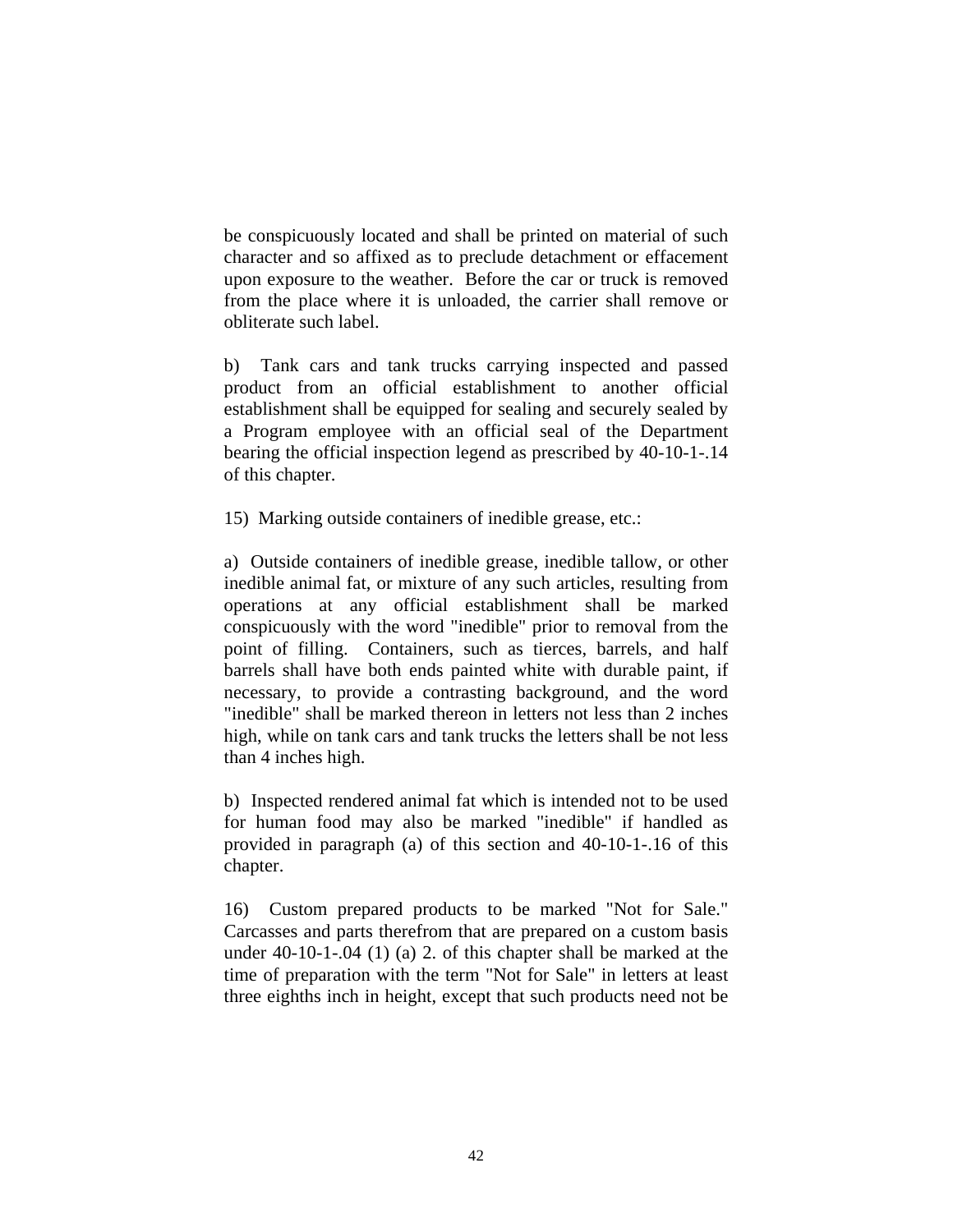so marked if in immediate containers properly labeled in accordance with the regulations in 40-10-1-.19 (16) of this chapter. Ink used for marking such products must comply with the requirements of 40-10-1-.18 (5).

Authority O.C.G.A. § 26-2-80

## **40-10-1-.19 Labeling, Marking Devices, and Containers. Amended.**

1) Labels required; supervision by Program Employee.

a) When, in an official establishment, any inspected and passed product is placed in any receptacle or covering constituting an immediate container, there shall be affixed to such container a label as described in 40-10-1-.19 (2) except that the following do not have to bear such a label.

1. Wrappings of dressed carcasses and primal parts in an unprocessed state, bearing the official inspection legend, if such wrappings are intended solely to protect the product against soiling or excessive drying during transportation or storage, and the wrappings bear no information except company brand names, trade marks, or code numbers which do not include any information required by 40-10-1-.19 (2).

2. Uncolored transparent coverings, such as cellophane, which bear no written, printed or graphic matter and which enclose any unpackaged or packaged product bearing all markings required by 40-10-1-.18 of this chapter which are clearly legible through such coverings;

3. Animal and transparent artificial casings bearing only the markings required by 40-10-1-.18 of this chapter.

4. Stockinettes used as "operating devices", such as those applied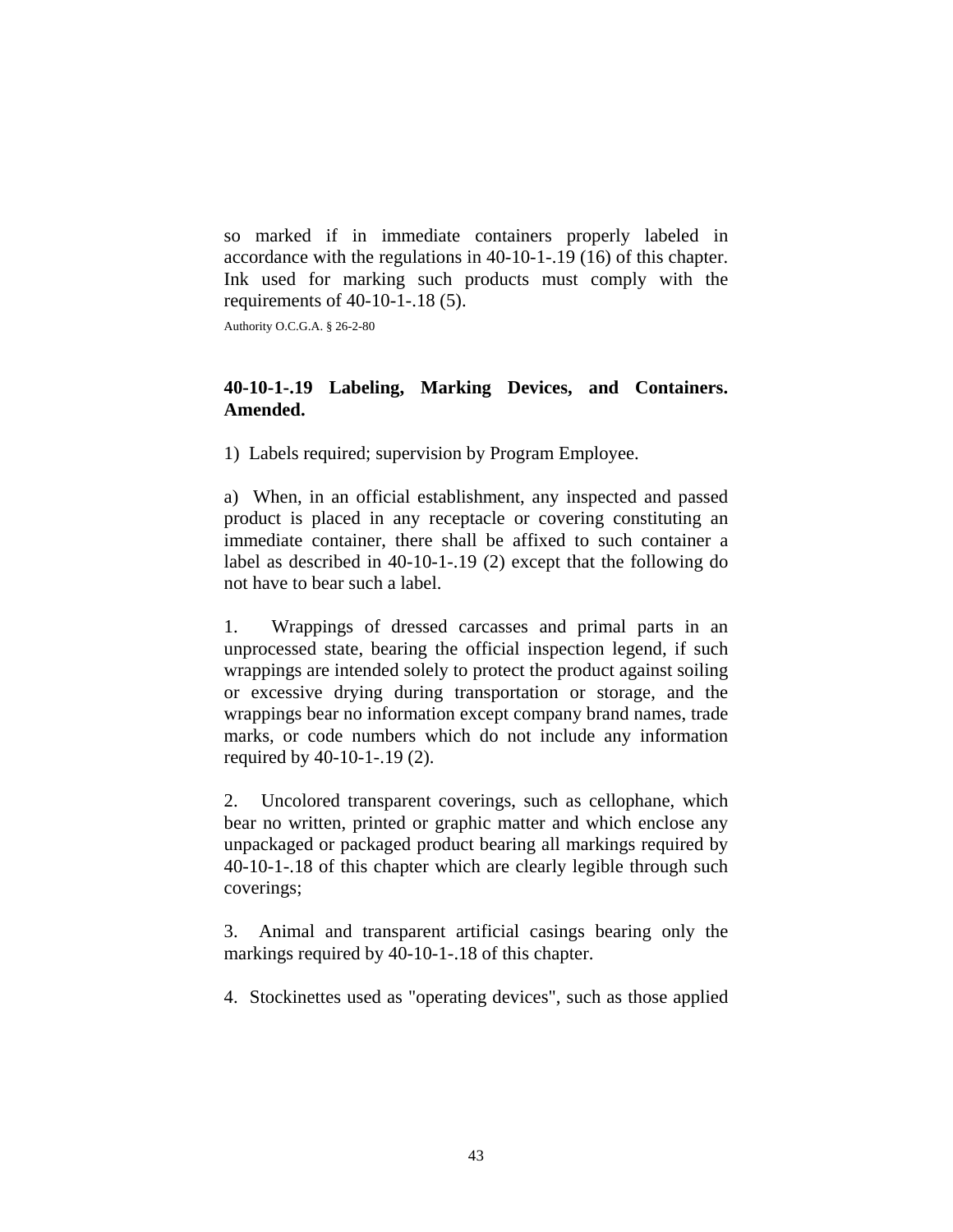to cured meats in preparation for smoking, whether or not such stockinettes are removed following completion of the operations for which they are applied;

5. Containers such as boil-in bags, trays of frozen dinners, and pie pans which bear no information except company brand names, trademarks, code numbers, directions for preparation and serving suggestions, and which are enclosed in a consumer size container that bears a label as described in 40-10-1-.19 (2).

6. Containers of products passed for cooking or refrigeration and moved from an official establishment under 40-10-1-.13(1) of this chapter.

b) Folders and similar coverings made of paper or similar materials which do not completely enclose the product and which bear any written, printed, or graphic matter shall bear all features required on a label for an immediate container.

c) No covering or other container which bears or is to bear a label shall be filled, in whole or part, except with product which has been inspected and passed in compliance with the regulations in this chapter, which is not adulterated and which is strictly in accordance with the statements on the label. No such container shall be filled, in whole or part, and no label shall be affixed thereto, except under the supervision of a Program employee.

2) Labels: definitions; required features.

a) A label within the meaning of this part shall mean a display of any printing, lithographing, embossing, stickers, seals, or other written printed or graphic matter upon the immediate container (not including package liners) of any product.

b) Any word, statement, or other information required by this part to appear on the label must be prominently placed thereon with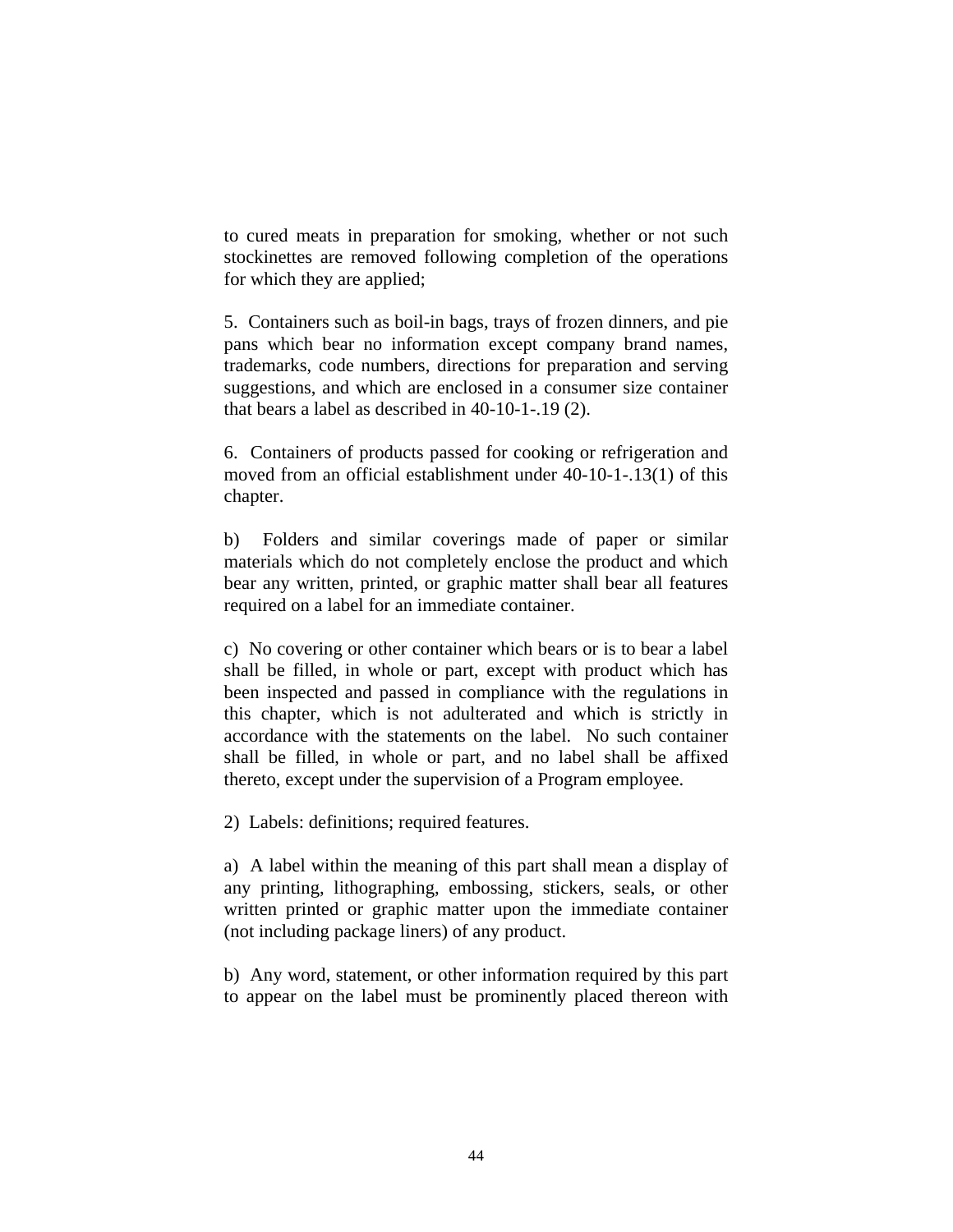such conspicuousness (as compared with other words, statements, designs or devices, in the labeling) and in such terms as to render it likely to be read and understood by the ordinary individual under customary conditions of purchase and use. In order to meet this requirement such information must appear on the principal display panel except as otherwise permitted in this part.

c) Labels of all products shall show the following information on the principal display panel (except as otherwise permitted in this part), in accordance with the requirements of this part or, if applicable, 40-10-1-.21 of this chapter:

1. The name of the product, which in the case of a product for which a definition and standard of identity or composition is prescribed in 40-10-1-.21 of this chapter, shall be the name, if any, of the food specified in the standard, and otherwise shall be the common or usual name of the food, if any there be, and if there is none a truthful descriptive designation;

2. The word "ingredients" followed by a list of the ingredients if the product is fabricated from two or more ingredients;

3. The name and place of business of the manufacturer, packer or distributor for whom the product is prepared;

4. An accurate statement of the net quantity of the contents;

5. An official inspection legend and, except as otherwise permitted in paragraph (i) of this section, the number of the official establishment, in the form as required by 40-10-1-.14 of this chapter.

6. Any other information required by the regulations in this part or part 40-10-1-.21 of this chapter.

d) The principal display panel shall be the part of a label that is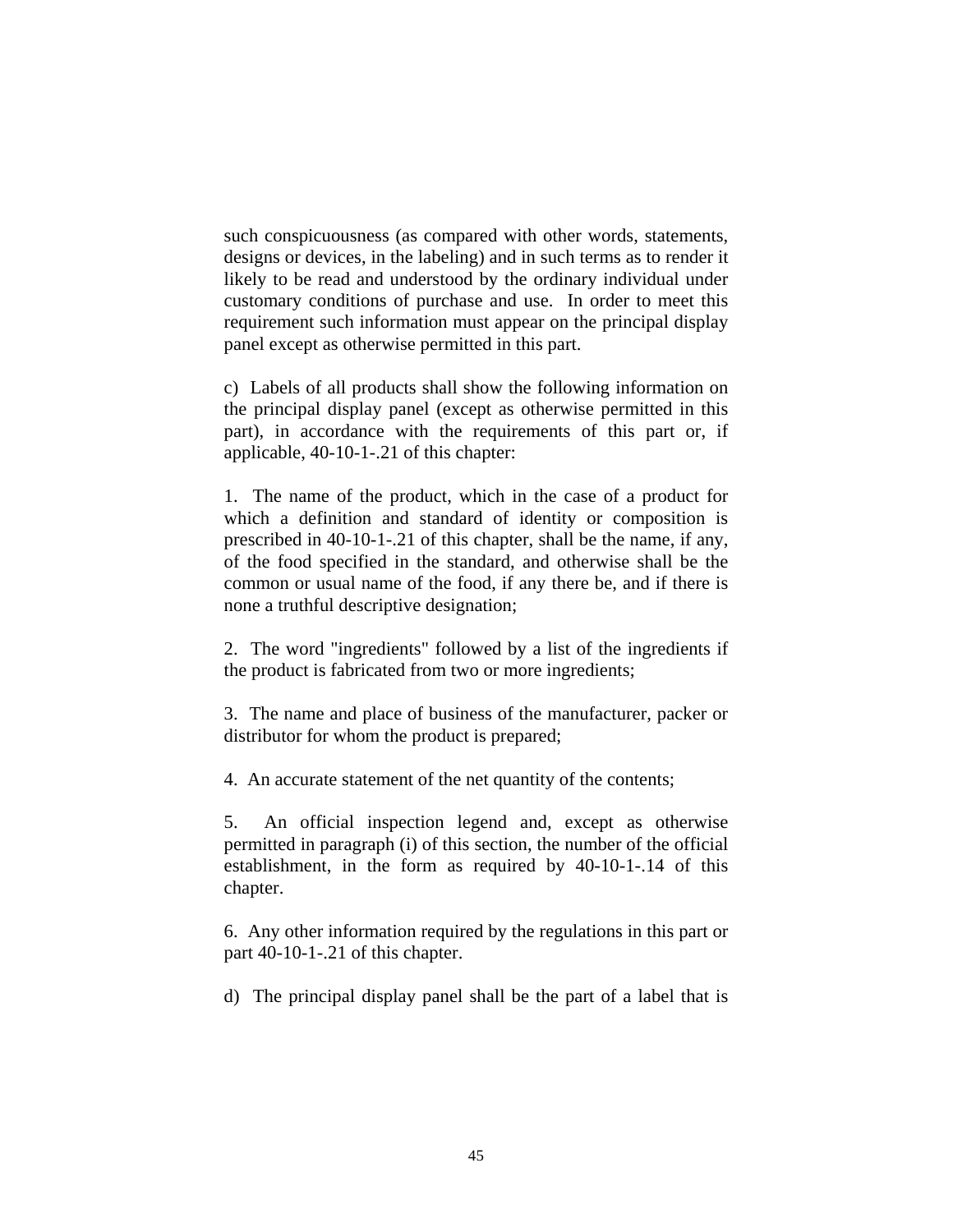most likely to be displayed, presented, shown, or examined under customary conditions of display for sale. Where packages bear alternate principal display panels, information required to be placed on the principal display panel shall be duplicated on each principal display panel. The principal display panel shall be large enough to accommodate all the mandatory label information required to be placed thereon by this part and 40-10-1-.21 of this chapter with clarity and conspicuousness and without obscuring of such information by designs or vignettes or crowding. In determining the area of the principal display panel, exclude tops, bottoms, flanges at tops and bottoms of cans, and shoulders and necks of bottles or jars. The principal display panel will be:

1. In the case of a rectangular package, one entire side, the area of which is at least the product of the height times the width of that side;

2. In the case of a cylindrical or nearly cylindrical container:

i) An area that is 40 percent of the product of the height of the container times the circumference of the container; or (ii) an area at least one-third of the product of the height times the circumference of the container; if immediately to the right or left of, such area, there is an area reserved for information prescribed in paragraph (c) 2., 3., and 5. of this section, equal to not more than 20 percent of the circumference.

3. In the case of a container of any other shape, 40 percent of the total surface of the container.

e) Any descriptive designation used as a product name for a product which has no common or usual name shall clearly and completely identify the product. Product which has been prepared by salting, smoking, drying, cooking, chopping, or otherwise shall be so described on the label unless the name of the product implies, or the manner of packaging shows that the product was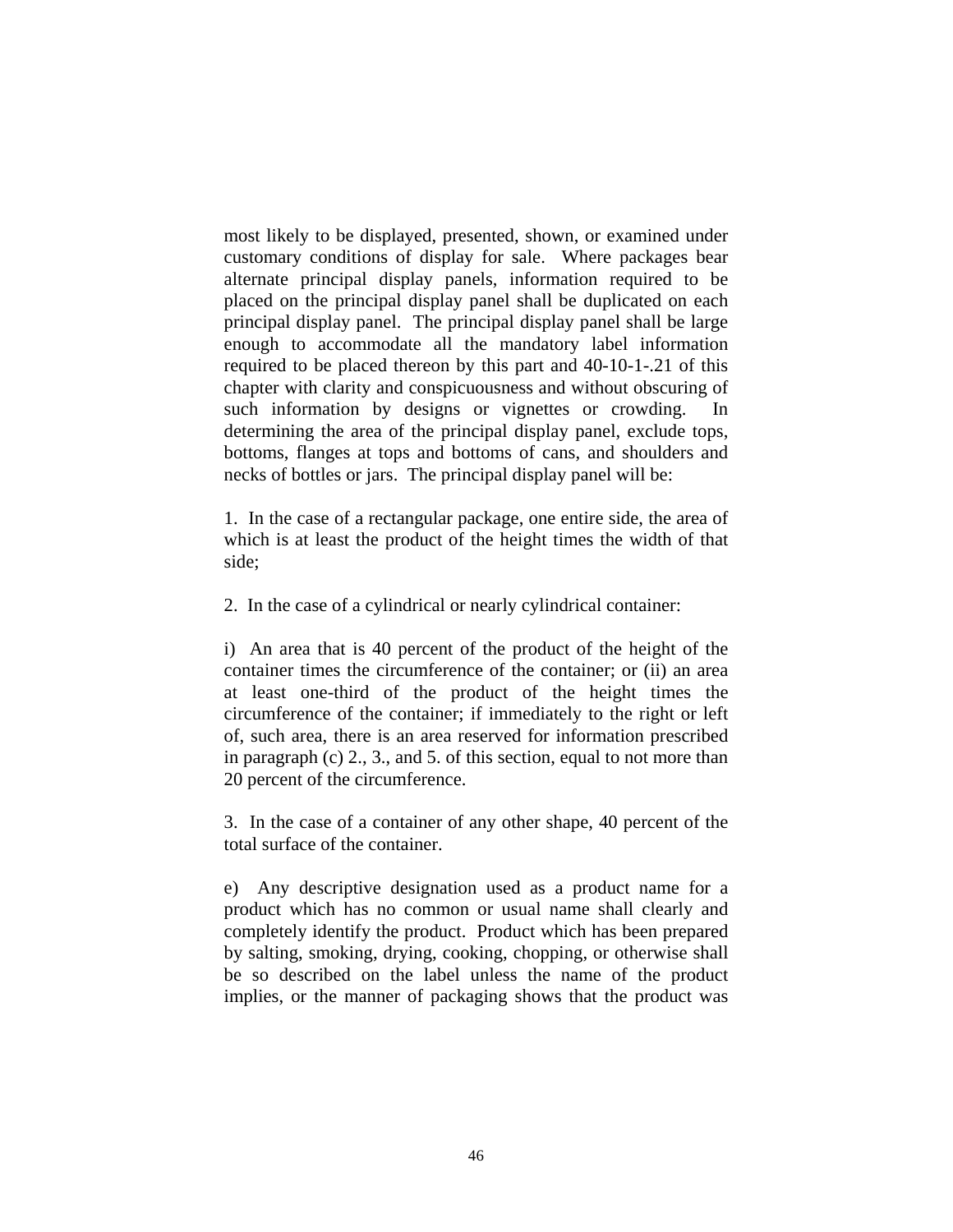subjected to such preparation. The unqualified terms "meat," "meat byproduct," "meat food product," and terms common to the meat industry but not common to consumers such as "picnic butt," "cala," "square loaf," "spread," "delight," "roll," "plate luncheon," and "daisy" shall not be used as names of a product unless accompanied with terms descriptive of the product or with a list of ingredients, as deemed necessary in any specific case by the Commissioner in order to assure that the label will not be false or misleading.

f) 1. On containers of frozen dinners, entrees, pizzas and similarly packaged products in cartons, the ingredient statement may be placed on the front riser panel; Provided, That the words "see ingredients" followed immediately by an arrow is placed on the principal display immediately above the location of such statement: Provided further, That such front riser panel is used solely to show the ingredient statement.

2. The list of ingredients shall show the common or usual names of the ingredients arranged in the descending order of predominance, except as otherwise provided in this paragraph.

i) The term "flavorings" may be used to designate natural spices, essential oils, oleoresins, and other natural spice extractives, and the term "spices" may be used to designate natural spices, without naming each.

ii) The term "corn syrup" may be used to designate either corn syrup or corn syrup solids.

iii) The term "animal and vegetable fats" or "vegetable and animal fats" may be used to designate the ingredients of mixtures of such edible fats in product designated "compound" or "Shortening". "Animal fats" as used herein means fat derived from inspected and passed cattle, sheep, swine or goats.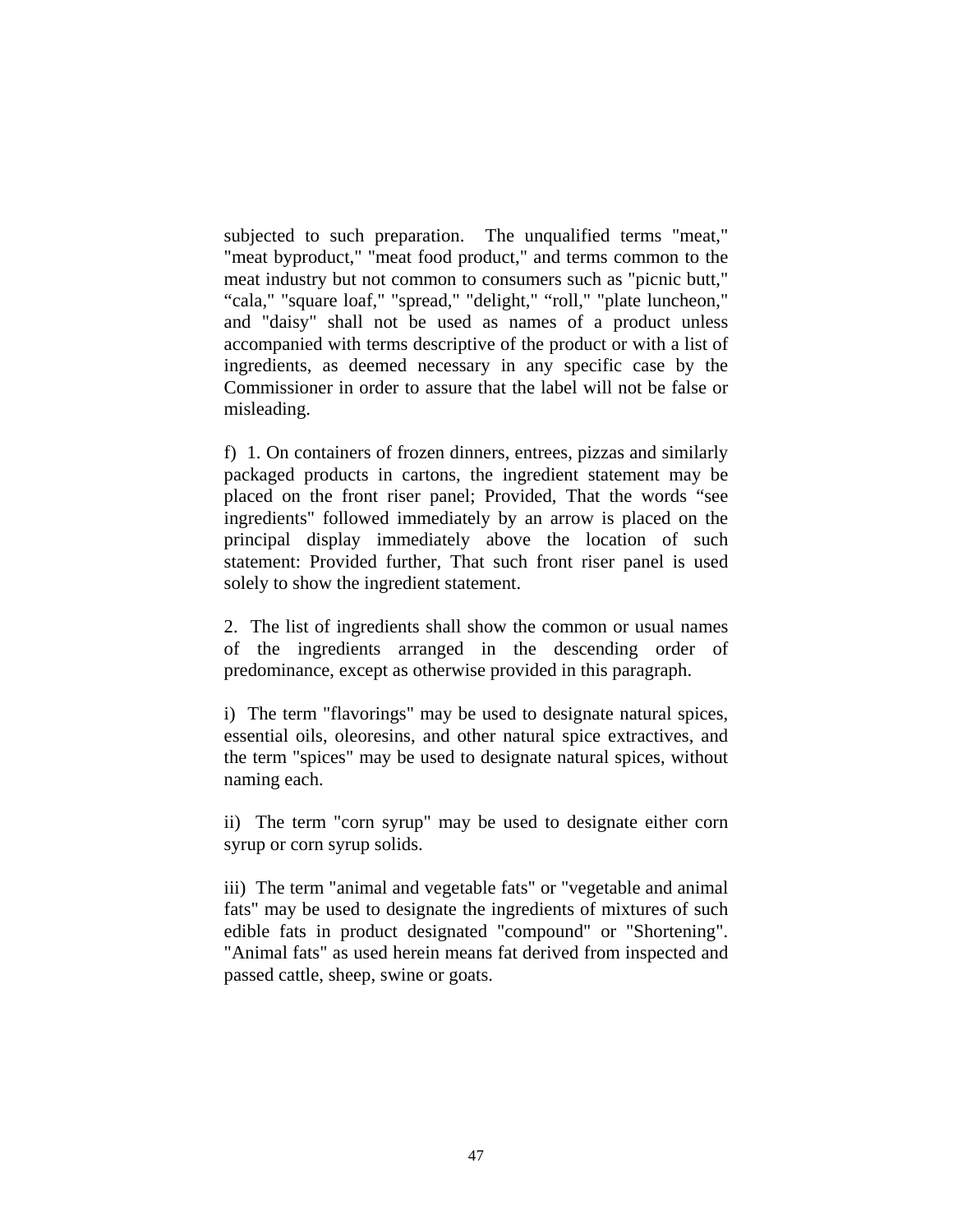iv) When a product is coated with pork fat, gelatin, or other approved substance and a specific declaration of such coating appears contiguous to the name of the product, the ingredient statement need not make reference to the ingredients of such coating.

v) When two meat ingredients comprise at least 70 percent of the meat and meat byproduct ingredients of a formula and when neither of the two meat ingredients is less than 30 percent by weight of the total meat and meat byproducts used, such meat ingredients may be interchanged in the formula without a change being made in the ingredients statement on labeling materials, provided that the word "and" in lieu of a comma shall be shown between the declaration of such meat ingredients in the statement of ingredients.

g) Name and Address required.

1. The name of the person that prepared the product or the name of the operator of the official establishment where the product is prepared by a subsidiary or tenant of the operator may appear as the name of the manufacturer or packer without qualification on the label. Otherwise the name of the distributor of the product shall be shown with a phrase such as "Prepared for or "Distributed by -- - ------- The place of business of the manufacturer, packer, or distributor shall be shown on the label by city, State, and postal zip code when such business is listed in a telephone or city directory and if not listed in such directory the place of business shall be shown by street address, city, State, and postal zip code.

2. The name and place of business of the manufacturer, packer, or distributor may be shown:

i) On the principal display panel, or

ii) On the 20 percent panel adjacent to the principal display panel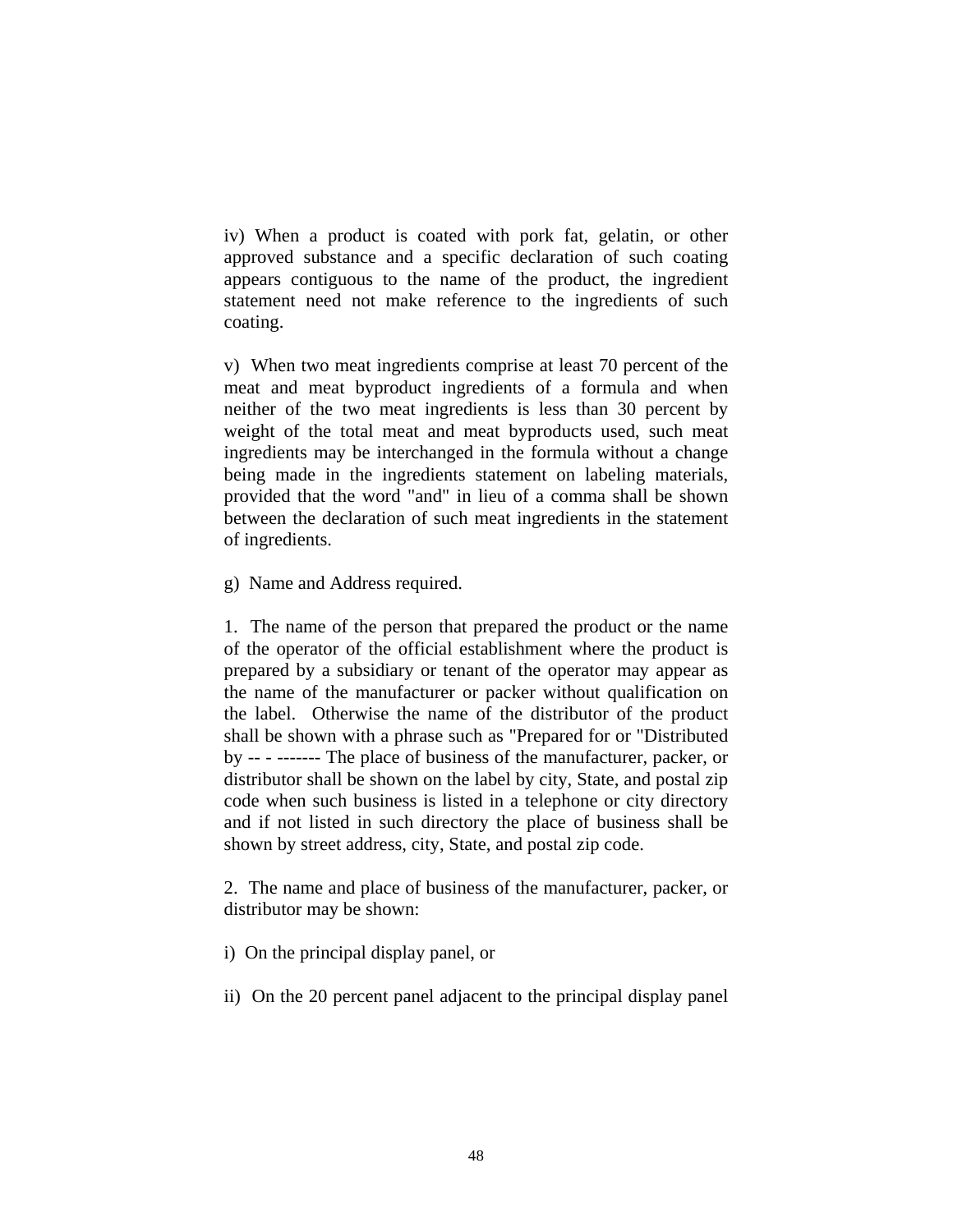reserved for required information, or

iii) On the front riser panel of frozen food cartons.

h) Statement of net quantity

1. The statement of net quantity of contents shall appear on the principal display panel in easily legible and conspicuous bold-face print or type in distinct contrast to other matter on the package and shall be declared in accordance with the provisions of subparagraphs 1. through 9. of this paragraph (h).

2. The statement as it is shown on a label shall not be false or misleading and shall accurately reveal the quantity of food in the package exclusive of wrappers and packing substances. For example, when any product is enclosed in a container along with a packing substance such as brine, vinegar, or agar jelly, the statement of the quantity of contents shall represent the weight of the drained product when removed from the container, to the exclusion of the packing substance. Unless the statement of net quantity of contents is so qualified as to show that it expresses the minimum quantity, it shall be taken to express the actual quantity. When the statement expresses the minimum quantity, no variation below the stated minimum shall be permitted, and variations above the .stated minimum shall be no greater than consistent with filling the container to the stated minimum in accordance with good commercial practice. When the statement purports to express actual quantity, variations incident to packaging in accordance with good commercial practice as set forth in the Manual of Meat Inspection procedures shall be allowed but the average net weight of the packages in each lot, determined on the basis of representative samples, shall not be less than the quantity stated.

3. The statement shall be placed on the principal display panel within the bottom 30 percent of the area of the panel in lines generally parallel to the base: Provided: That on packages having a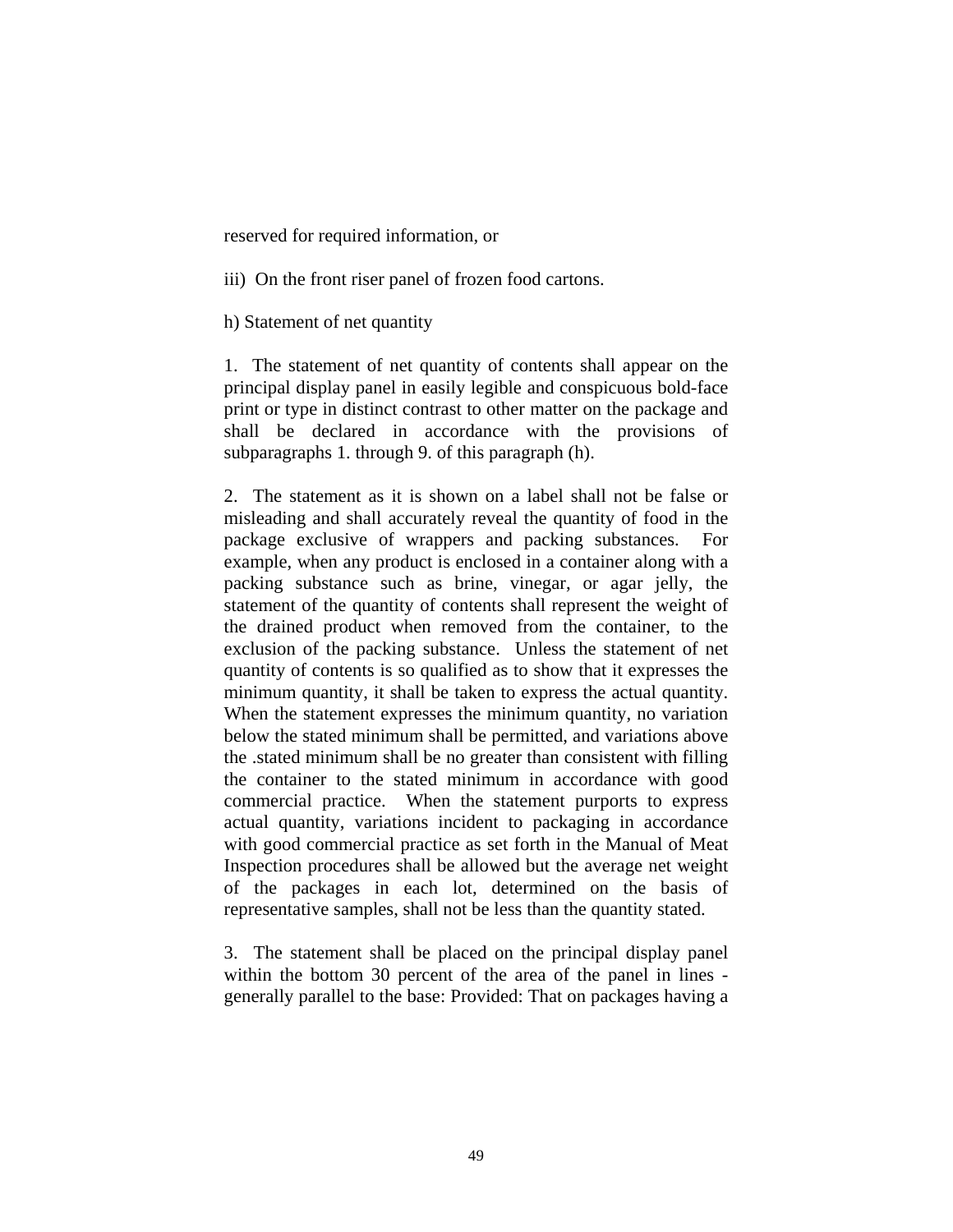principal display panel of 5 square inches or less, the requirement for placement within the bottom 30 percent of the area of the label panel shall not apply when the statement meets the other requirements of this paragraph (h). The declaration may appear in more than one line. The terms "net weight" or "Net Wt." shall be used when stating the net quantity of contents in terms of weight, and the term "net contents" when stating the net quantity of contents in terms of fluid measure.

4. The statement shall be expressed in terms of avoirdupois weight or liquid measure. Where no general consumer usage to the contrary exists, the statement shall be in terms of liquid measure, if the product is liquid; or in terms of weight, if the product is solid, semisolid, viscous, or a mixture of solid and liquid. For example a declaration of 3/4 pound avoirdupois weight shall be expressed as "Net Wt. 12 oz." except as provided for in subparagraph 5. of this paragraph for random weight packages; a declaration of 1 1/2 pounds avoirdupois weight shall be expressed as "Net Wt. 24 oz. (1 lb. 8 oz.)," "Net Wt. 24 oz. (1 1/2 lb.)," ox "Net Wt. 24 oz. (1.5 lbs.)."

5. On packages containing 1 pound or 1 pint and not more than 4 pounds or 1 gallon, the statement shall be expressed as a dual declaration both in ounces and (immediately thereafter in parenthesis) in pound, with any remainder in terms of ounces or common or decimal fraction of the pound, or in the case of liquid measure, in the largest whole units with any remainder in terms of fluid ounces or common or decimal fractions of the pint or quart, except that on random weight packages the statement shall be expressed in terms of pounds and decimal fractions of the pound carried out to not more than two decimal places, for packages over 1 pound, and for packages which do not exceed 1 pound, the statement may be in decimal fractions of the pound in lieu of ounces.

6. The statement shall be in letters and numerals in type size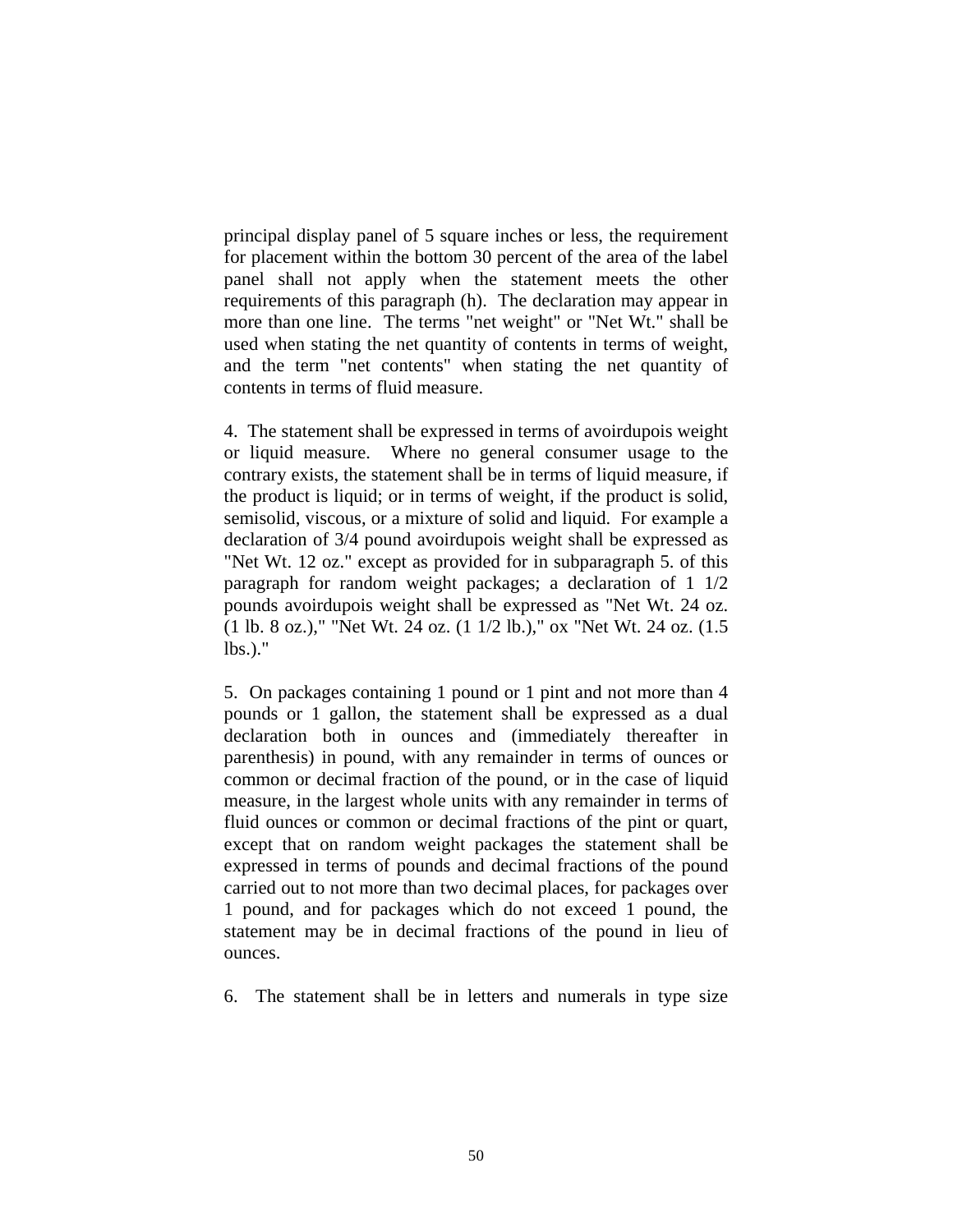established in relationship to the area of the principal display panel of the package and shall be uniform for all packages of substantially the same size by complying with the following type size specifications:

i) Not less than one-sixteenth inch in height on packages, the principal display panel of which has an area of 5 square inches or less;

ii) Not less than one-eighth inch in height on packages, the principal display panel of which has an area of more than 5 but not more than 25 square inches;

iii) Not less than three-sixteenths inch in height on packages, the principal display panel of which has an area of more than 25 but not more than 100 square inches;

iv) Not less than one-quarter inch in height on packages, the principal display panel of which has area of more than 100 but not more than 400 square inches;

v) Not less than one-half inch in height on packages, the principal display panel of which has an area of more than 400 square inches.

7. The ratio of height to width of letters and numerals shall not exceed a differential of 3 units to 1 unit (no more than 3 times as high as it is wide). Heights pertain to upper case or capital letters. When upper case and lower case or all lower case letters are used, it is the lower case letter "o" or its equivalent that shall meet the minimum standards. When fractions are used, each component numeral shall meet one-half the height standards.

8. The statement shall appear as a distinct item on the principal display panel and shall be separated by a space at least equal to the height of the lettering used in the statement from other printed label information appearing above or below the statement and by a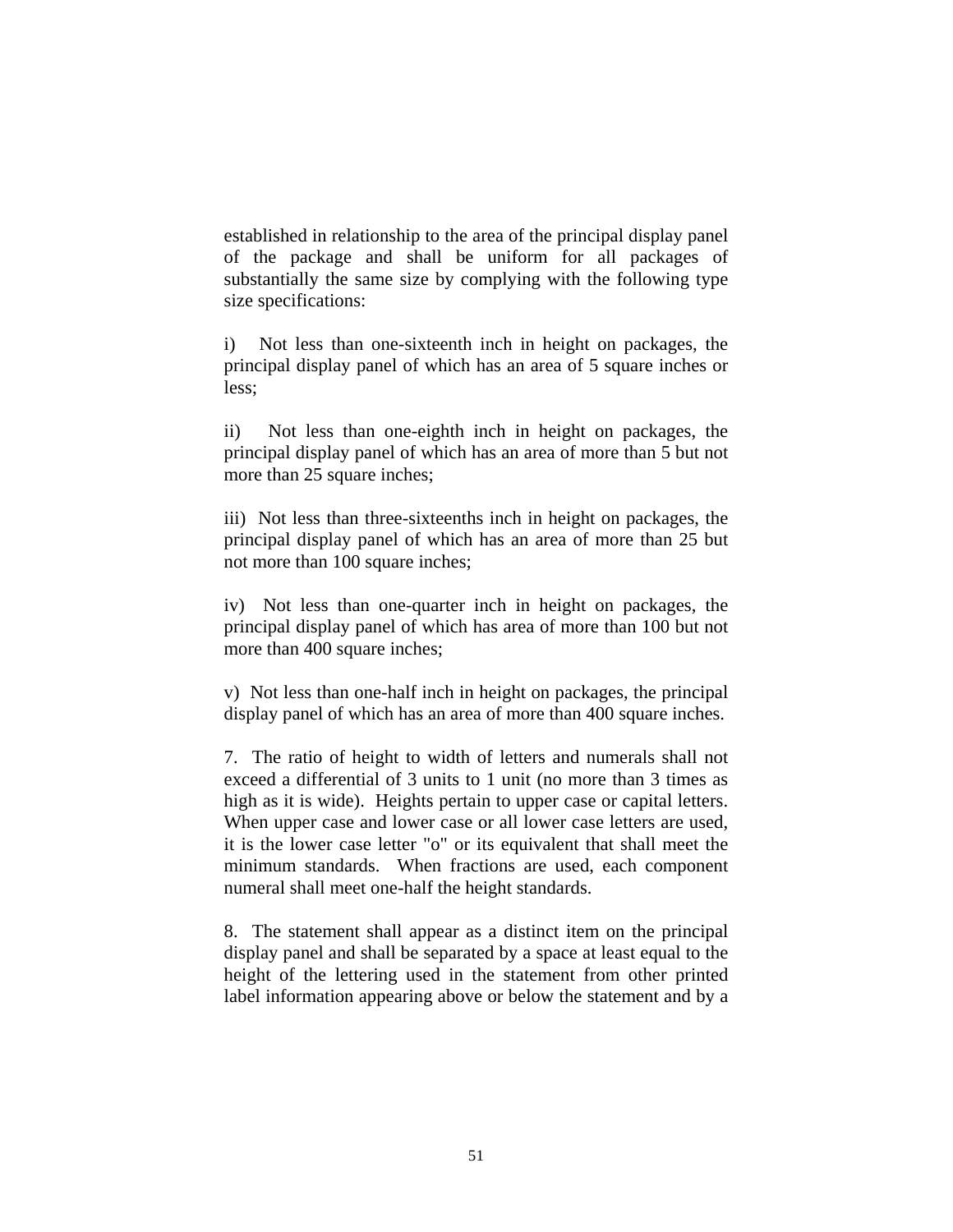space at least equal to twice the width of the letter "N" of the style of type used in the quantity of contents statement from other printed label information appearing to the left or right of the statement. It shall not include any term qualifying a unit of weight, measure, or count such as "jumbo quart", "full gallon", "giant quart" "when packed" "Minimum" or words of similar import.

9. The following exemptions from the requirements contained in this paragraph (h) are hereby established:

i) Individually wrapped and labeled packages of less than 1/2 ounce net weight shall be exempt from the required statement of net quantity of contents specified in this paragraph (h) when the statement of net quantity of contents on the shipping container meets the requirements of this paragraph (h);

ii) Random weight packages bearing labels declaring net price, price per pound, and total price, shall be exempt from the type size, dual declaration and placement requirements of this paragraph (h), if an accurate statement of net weight is shown conspicuously on the principal display panel of the package;

iii) Reserved.

iv) Sliced shingle packed bacon in rectangular packages containing 8 ounces, 1 pound, or 2 pounds are exempt from the requirements of paragraphs (3) and (5) of this paragraph regarding the placement of the statement of the net quantity of contents within the bottom 30 percent of the principal display panel and that the statement be expressed both in ounces and in pounds if the statement appears as "8 oz." "1/2 pound", "1 pound", "one pound" "2 pounds" or "two pounds", as the case may be, in a conspicuous manner on the principal display panel.

10. Labels for containers which bear any representation as to the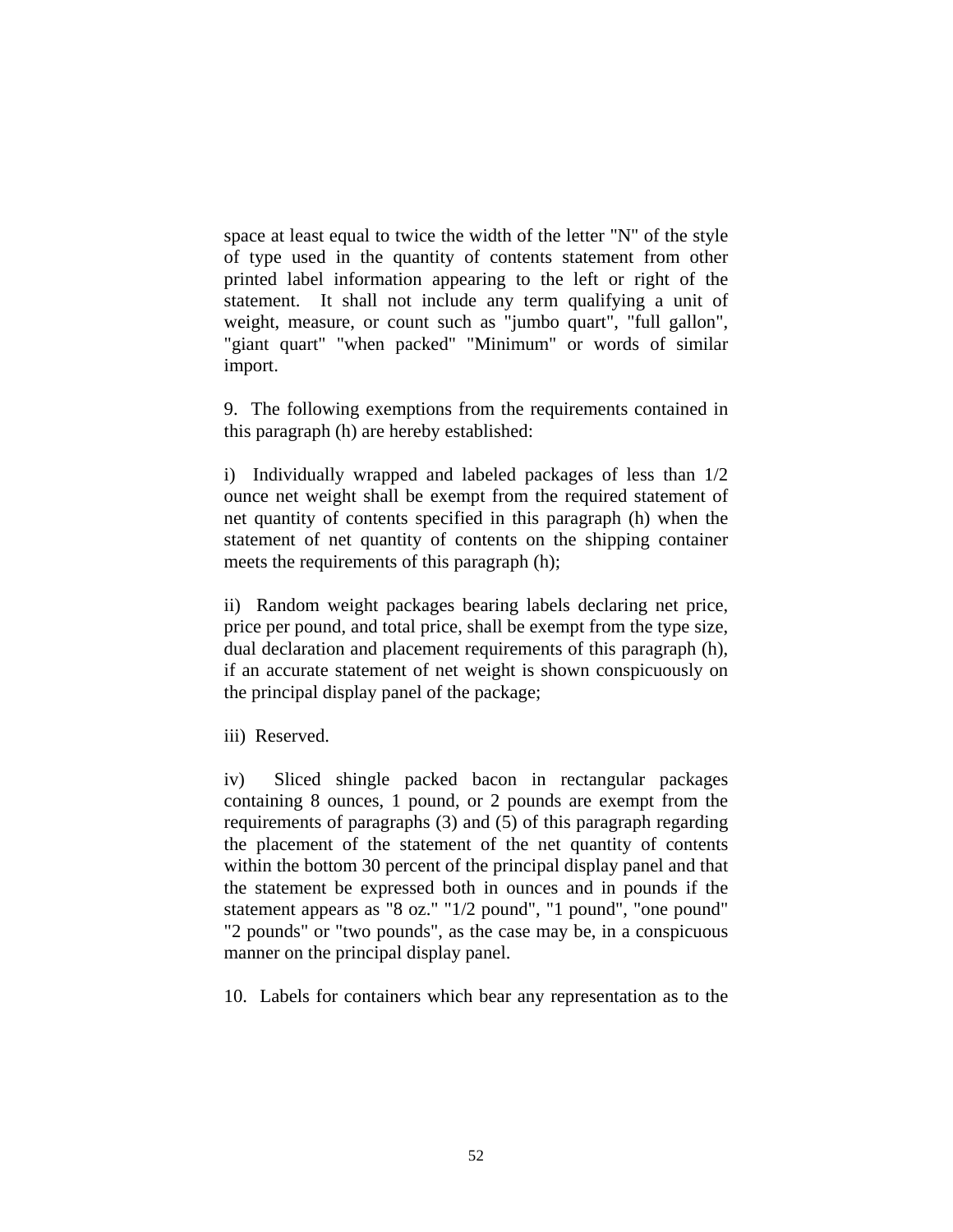number of servings contained therein shall bear, contiguous to such representation, and in the same size type as is used for such representation, a statement of the net quantity of each serving.

11. As used in this section a "random weight package" is one which is one of a lot, shipment, or delivery of packages of the same product with varying weights and with no fixed weight pattern.

12. On a multi unit retail package, a statement of the net quantity of contents shall appear on the outside of the package and shall include the number of individual units, the quantity of each individual unit and, in parentheses, the total net quantity of contents of the multiunit package in terms of avoirdupois or fluid ounces, except that such declaration of total quantity need not be followed by an additional parenthetical declaration in terms of the largest whole units and subdivisions thereof, as required by subparagraph 5. of this paragraph. For the purposes of this section, "multiunit retail package" means a package containing two or more individually packaged units of the identical commodity and in the same quantity, with the individual packages intended to be sold as part of the multiunit retail package but capable of being individually sold in full compliance with all requirements of the regulations in this part. Open multiunit retail packages that do not obscure the number of units and the labeling thereon are not subject to this paragraph if the labeling of each individual unit complies with the requirements of subparagraph 2. 3. 6. and 8. of this paragraph.

13. Shingle packed sliced bacon cartons containing product weighing other than 8 ounces, 1 pound, or 2 pounds shall have the statement of the quantity of contents shown with the same prominence as the most conspicuous feature on the label and printed in a color of ink contrasting sharply with the background.

i) Establishment number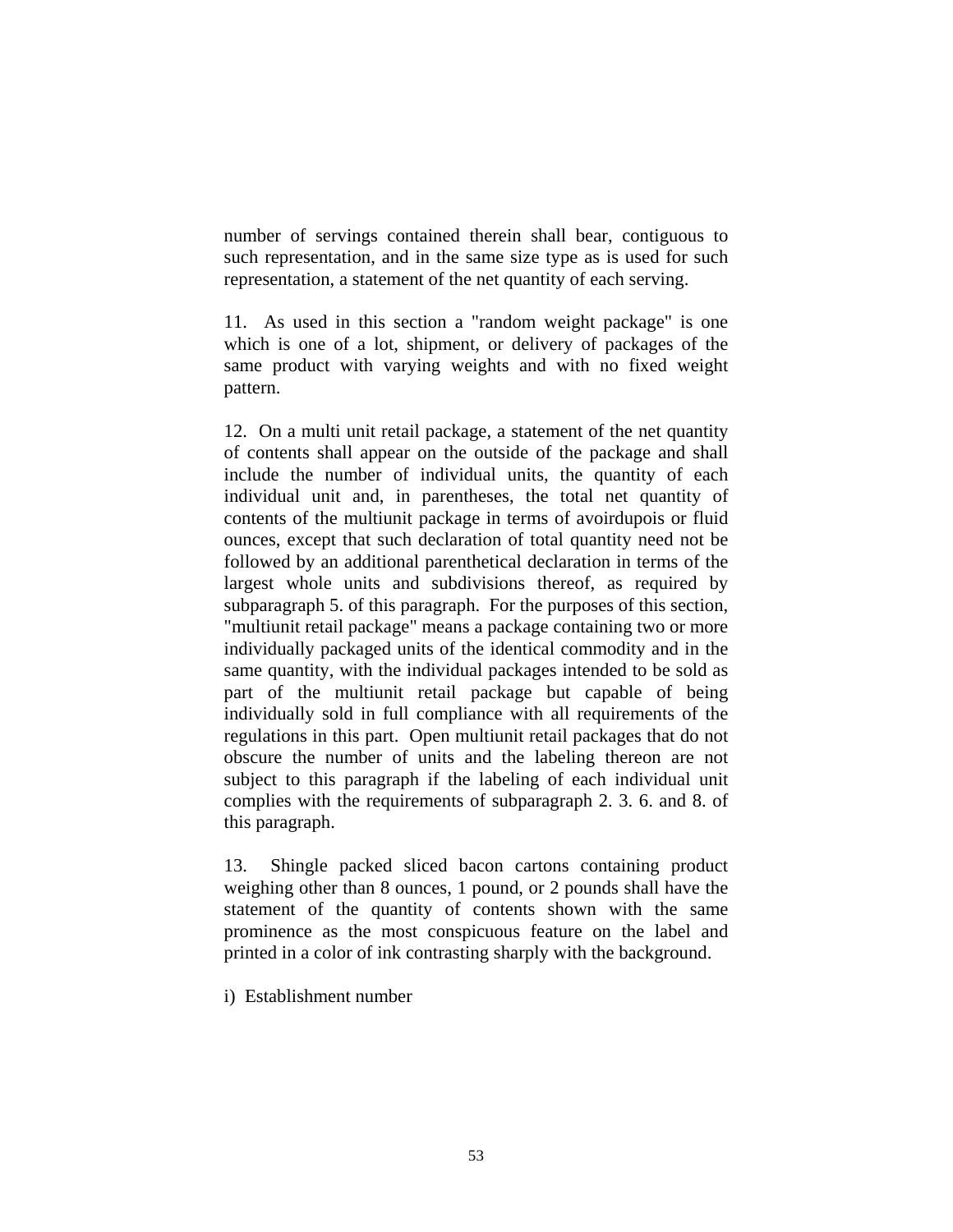1. The establishment number shall be either embossed or lithographed on all hermetically sealed containers of inspected and passed product filled in an official establishment, except that such containers which bear labels lithographed directly on the container and in which the establishment number is incorporated need not have the establishment number separately embossed or lithographed thereon. Labels shall not be affixed to containers so as to obscure the embossed or lithographed establishment number.

2. When any product is placed in a carton or wrapper of paper or cloth or in any other type of container approved by the Commissioner, which is labeled in accordance with this part, the official inspection legend and the establishment number as specified in paragraph (c) of this section, may be applied by means of a sticker to be securely and prominently affixed, along with the name of product, at a place on the label reserved and designated for the purpose. In case there are two or more display panels featuring the name of product, the inspection sticker shall be affixed to the principal panel.

3. The official establishment number may be omitted from the official inspection legend on cartons used as outer containers of edible fats, such as lard and oleomargarine, when such products are enclosed in wrappers which bear an official inspection legend containing the official establishment number.

4. The official establishment number may be omitted from the official inspection legend on the immediate containers of sliced bacon, frozen dinners and pies, and similarly packaged products when the official establishment number is placed on an end panel at the time of packaging and when it is presented on a single colored background in a prominent and legible manner in a size sufficient to insure easy recognition.

5. The official establishment number may be omitted from the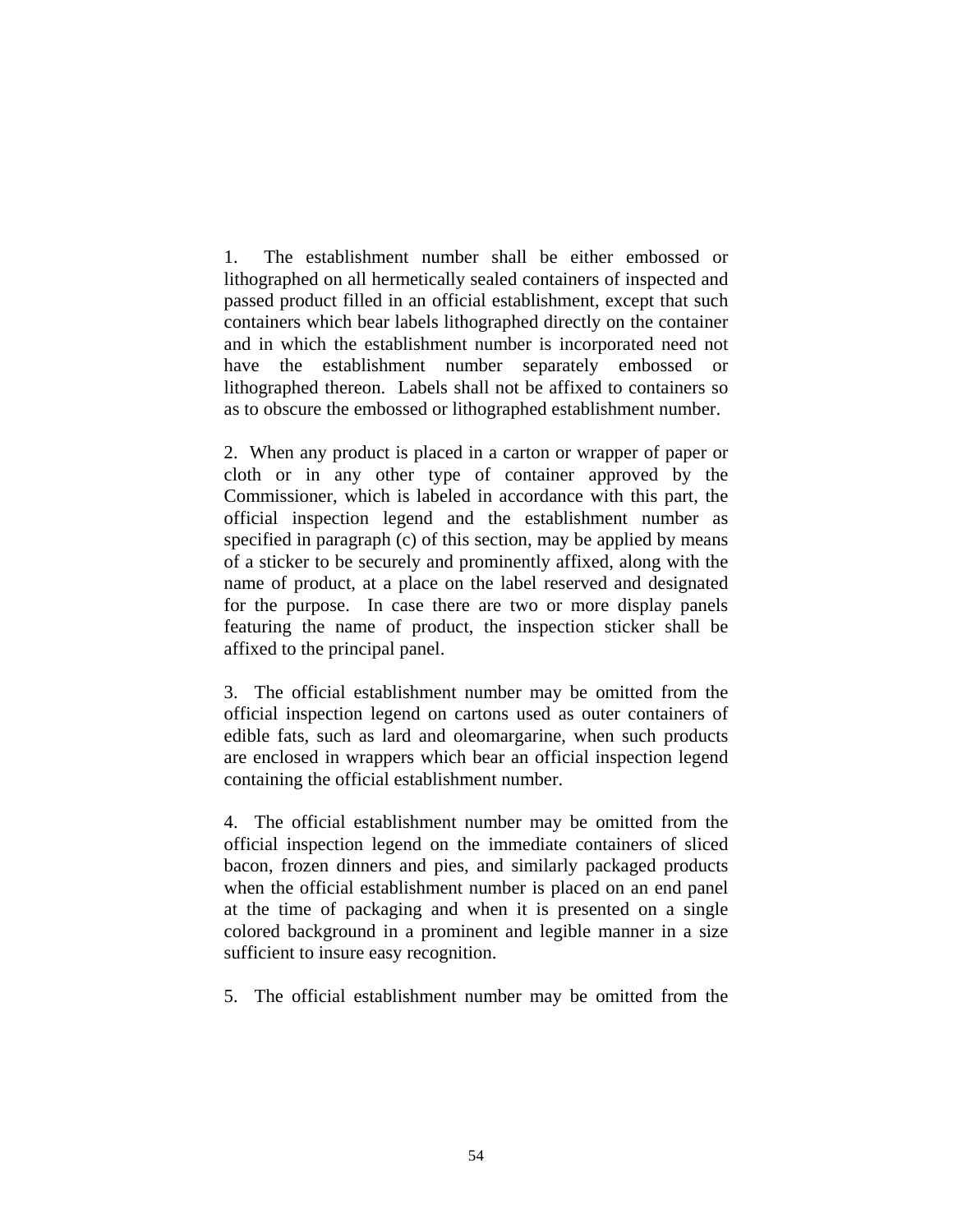official inspection legend on consumer size packages of sliced meat food products when the official establishment number is printed on the label at the time of packaging and when it is presented on a single colored background in a prominent and legible manner in a size sufficient to insure easy recognition.

6. The official establishment number may be omitted from the official inspection legend on consumer size containers of meat food products in aluminum pans or trays when the official establishment number is embossed in such pans or trays and when a statement such as "Est. No. on Pan" is placed contiguous to the official inspection legend on the container.

7. The official-establishment number may be omitted from the official inspection legend printed on artificial casings or bags enclosing meat food products when the official establishment number is etched in ink on a flat surface of a metal clip used to close the container in a prominent and legible manner in a size sufficient to insure easy recognition and when a statement, such as, "Est. No. on Metal Clip" is placed contiguous to the official inspection legend on the casing or bag.

8. The official establishment number may be omitted from the official inspection legend printed on paper labels of canned products when the official establishment number is printed on the principal display panel at the time of labeling the container, or the official establishment number may be printed on the back of the paper label when the statement "Est. No. on Back of Label" is printed contiguous to the official legend, in a prominent and legible manner in a size sufficient to insure easy recognition.

j) Labels of any product within any of the following paragraphs shall show the information required by such paragraph for such product:

1. A label for product which is in imitation of another food shall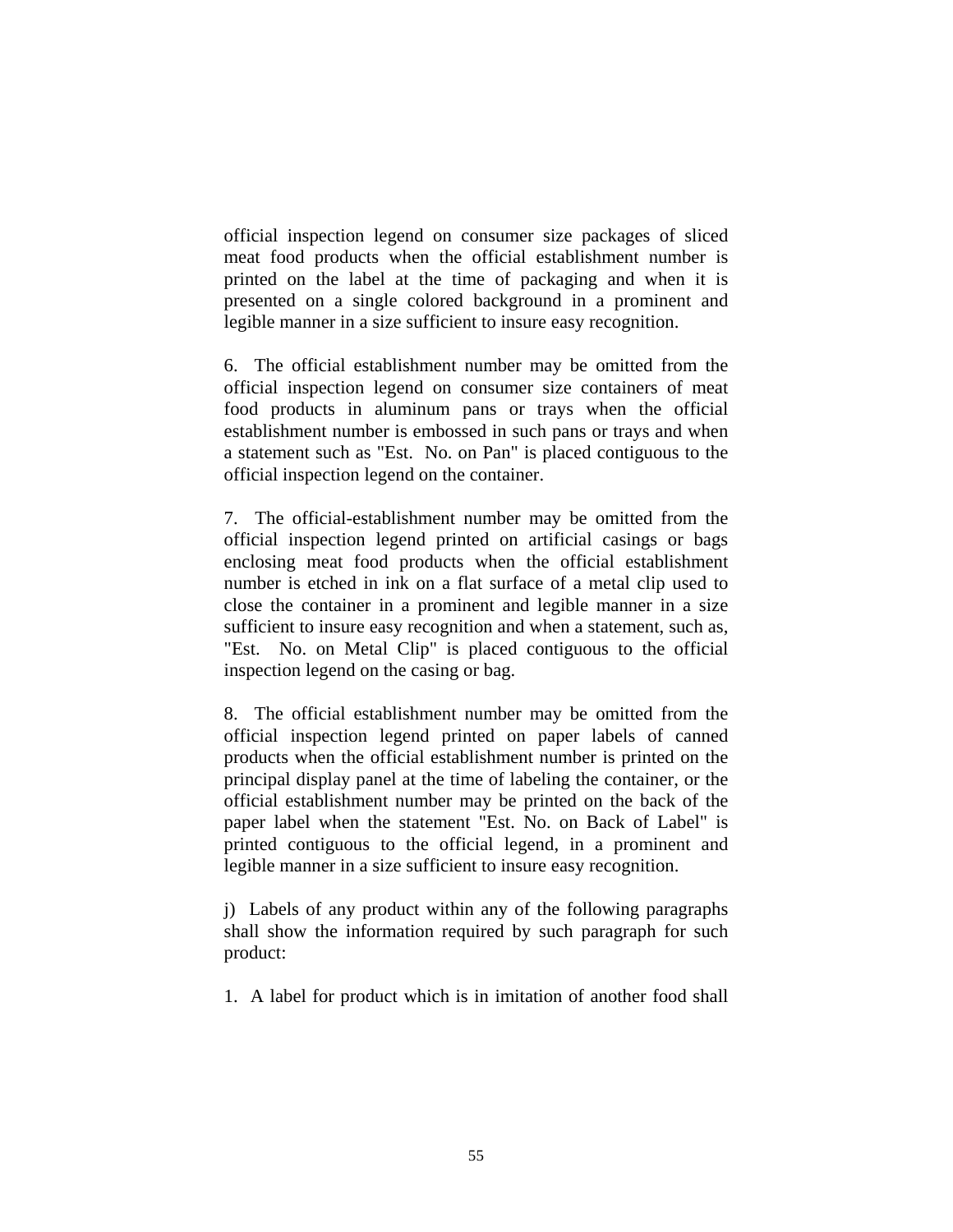bear the word "imitation" immediately preceding the name of the food imitated and in the same size and style of lettering as in that name and immediately thereafter the word "ingredients" and the names of the ingredients arranged in the order of their predominance. This subparagraph 1. shall not apply to any part of a carcass, however prepared.

2. If a product purports to be or is represented for any special dietary use by man, its label shall bear a statement concerning its vitamin, mineral, and other dietary properties upon which the claim for such use is based in whole or in part and shall be in conformity with regulations (21 CFR Part 125) established pursuant to sections 201, 403, and 701 of the Federal Food, Drug and Cosmetic Act (21 U.S.C. 321, 343, 371).

3. When an approved artificial smoke flavoring or an approved smoke flavoring is added to meat food products, as permitted in 40-10-1-.20 of this chapter, there shall appear on the label, in prominent letters and contiguous to the name of the product, a statement such as "Artificial Smoke Flavoring Added" or "Smoke Flavoring Added," as may be applicable, and the ingredient statement shall identify any artificial smoke flavoring as such.

4. When any other artificial flavoring is added to product as permitted under 40-10-1-.20 of this chapter, there shall appear on the label in prominent letters and contiguous to the name of the product, the words "Artificially flavored" or "Artificial flavoring added" or "With added artificial flavoring." The ingredient statement shall identify it as an artificial flavoring.

5. Artificial coloring of edible fats shall be declared on the label in a prominent manner and contiguous to the name of the product by the words "Artificially colored" or "Artificial coloring added" or "With added artificial coloring."

6. When product is placed in a casing to which artificial coloring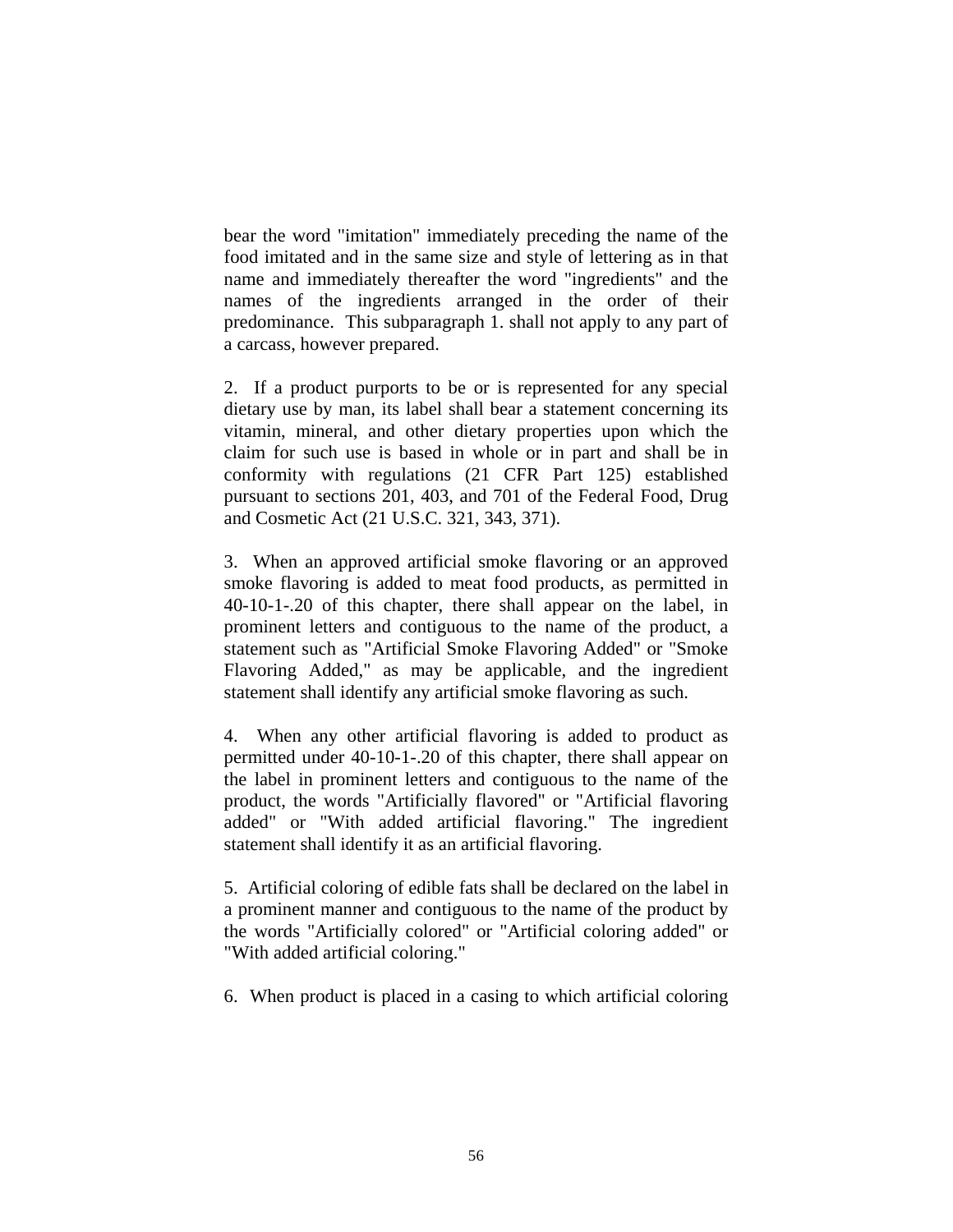is applied, as permitted under 40-10-1-.20 of this chapter, there shall appear on the label, in a prominent manner and contiguous to the name of the product the words "Artificially colored."

7. If a casing is removed from product at an official establishment and there is evidence of artificial coloring on the surface of the product, there shall appear on the label, in a prominent manner and contiguous to the name of the product, the words, "Artificially colored."

8. When a casing is colored prior to its use as a covering for product and the color is not transferred to the product enclosed in the casing, no reference to color need appear on the label but no such casing may be used if it is misleading or deceptive with respect to color, quality, or kind of product, or otherwise.

9. Product which bears or contains any other artificial coloring, as permitted under 40-10-1-.19 of this chapter, shall bear a label stating that fact on the immediate container or if there is none on the product.

10. When an antioxidant is added to product as permitted under 40-10-1-.20 of this chapter, there shall appear on the label in prominent letters and contiguous to the name of the product, a statement showing that fact and the purpose for which it is added, such as "oxygen interceptor added to improve stability."

11. Reserved.

12. Containers of other product packed in or bearing or containing any chemical preservative shall bear a label stating that fact.

k) Packaged products which require special handling to maintain their wholesome condition shall have prominently displayed on the principal display panel of the label, the statement "Keep refrigerated" or "Perishable keep under refrigeration...... Keep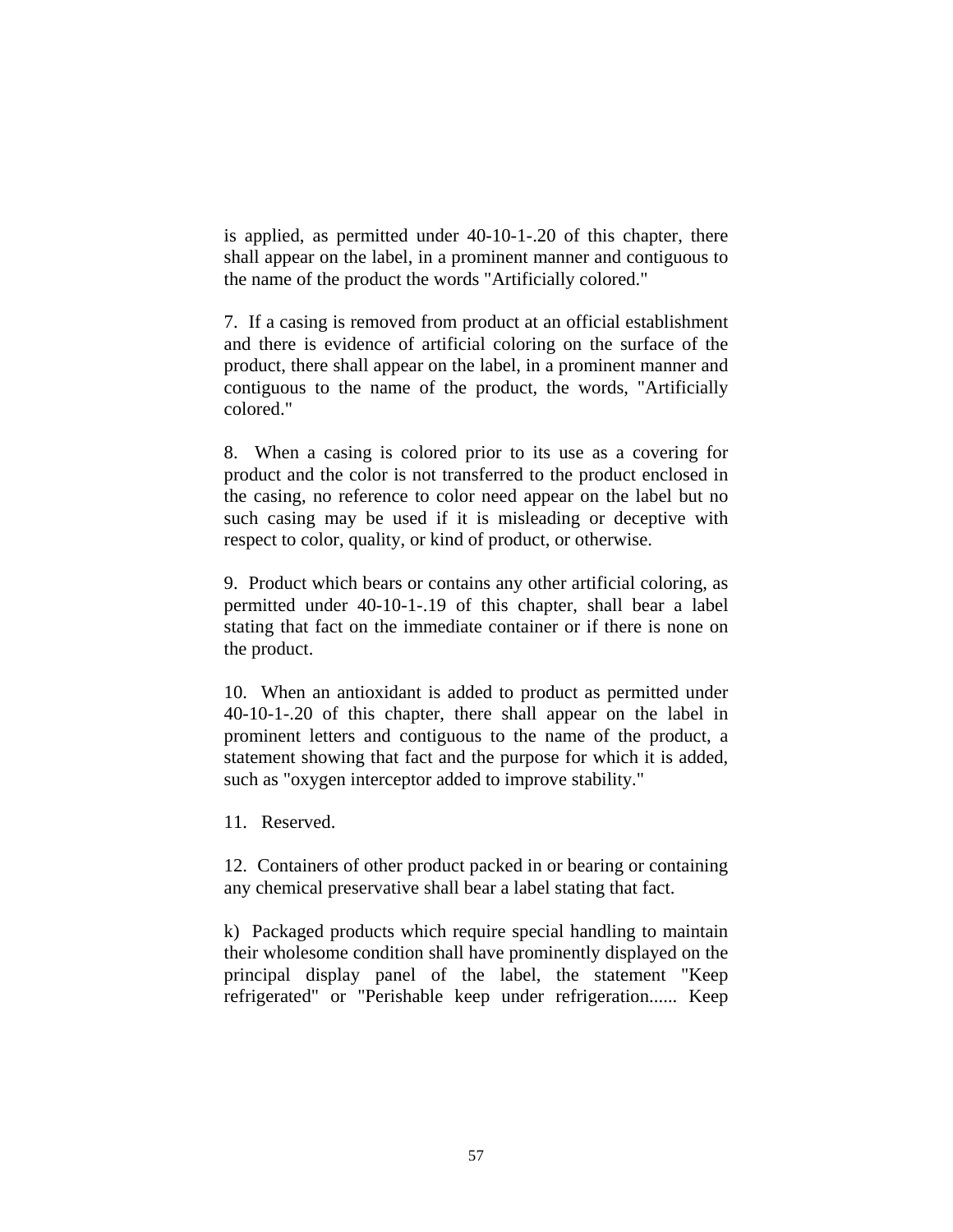frozen," or such similar statement as the Commissioner may approve. For such canned products the statement shall be shown in upper case letters one-fourth inch in height for containers having a net weight of 3 pounds or less, and for containers having a net weight over 3 pounds the statement shall be shown in letters one half inch in height.

3) Approval of abbreviations of marks of inspection; preparation of marking devices bearing inspection legend without advance approval prohibited; exception.

a) The Commissioner may approve and authorize the use of abbreviations of marks of inspection under the regulations of this chapter. Such abbreviations shall have the same force and effect as the respective marks for which they are authorized abbreviations.

b) Except for the purpose of submitting a sample or samples of the same to the Commissioner for approval, no person shall procure, make, or prepare, or cause to be procured, made, or prepared, labels, brands, or other marketing devices bearing the inspection legend or any abbreviations, copy or representation thereof, for use on any product without the written authority therefor of the Commissioner. However, when any sample label, brand, or other marking device is approved by the Commissioner, new supplies of such labels and new brands and other marking devices of a character exactly similar to such approved sample may be procured, made, or prepared, for use in accordance with the regulations in this chapter, without further approval by the Commissioner.

4) Labels to be approved by Commissioner.

a) Except as provided in paragraph (d) of this section no label shall be used on any product until it has been approved in its final form by the Commissioner. For the convenience of the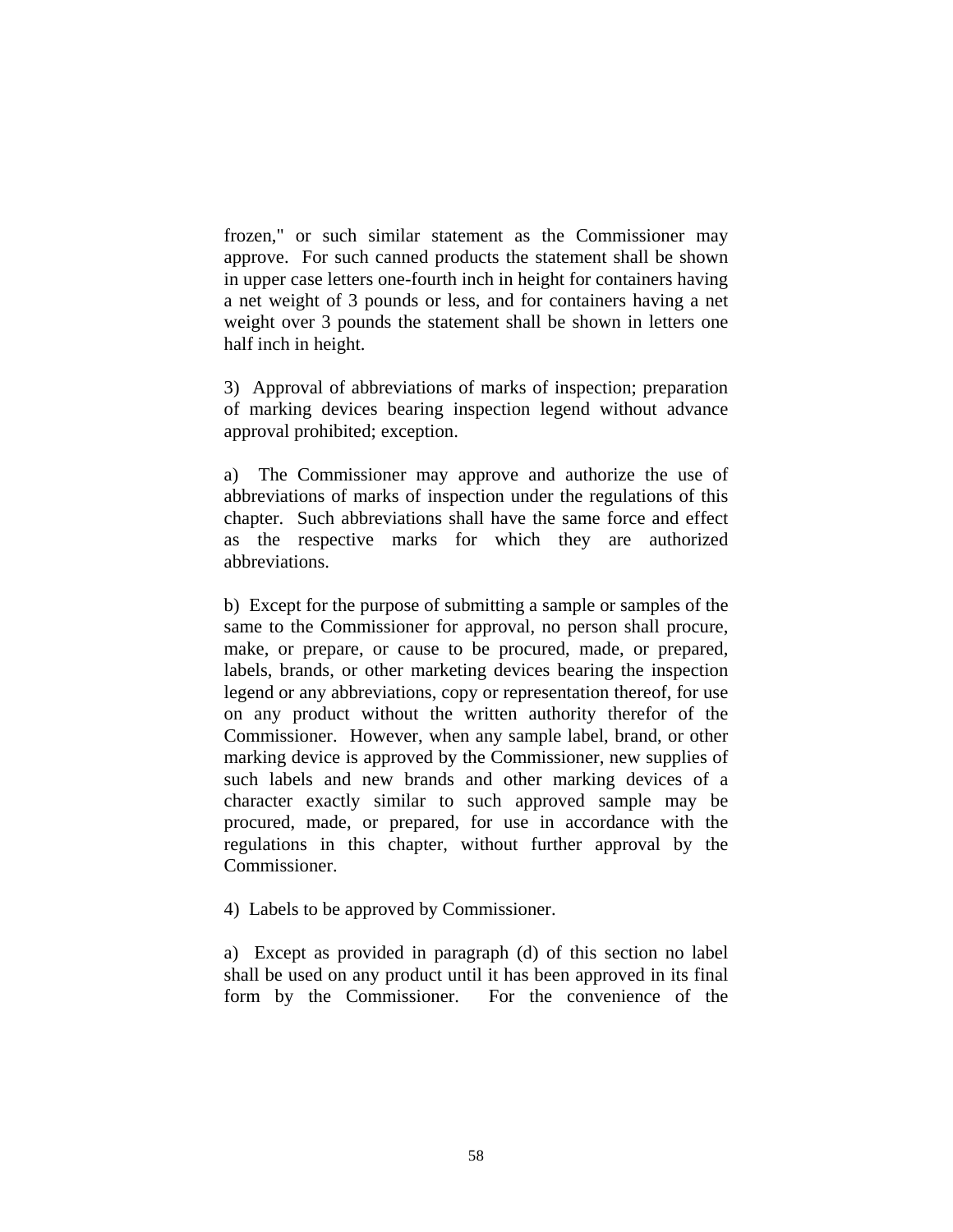establishment sketches or proofs of new labels may be submitted in triplicate through the officer in charge to the Program for approval and the preparation of finished labels deferred until such approval is obtained: All finished labels shall be submitted in triplicate through the officer in charge to the Program for approval.

b) In case of lithographed labels, paper takeoffs in lieu of sections of the metal containers shall be submitted for approval. Such paper takeoffs shall not be in the form of a negative but shall be a complete reproduction of the label as it will appear on the package, including any color scheme involved. In case of fiber containers, printed layers, such as the kraft paper sheet, shall be submitted for approval in lieu of the complete container.

c) Inserts, tags, liners, pasters, and like devices containing printed or graphic matter and for use on, or to be placed within, containers and coverings of product shall be submitted for approval in the same manner as provided for labels in paragraph (a) of this section, except that officers in charge may permit use of such devices which contain no reference to product and bear no misleading feature.

d) Stencils, labels, box dies, and brands may be used on shipping containers and on such immediate containers as tierces, barrels, drums, boxes, crates, and large-size fiberboard containers provided the markings are applicable to the product, are not false or deceptive, and are used with the approval of the officer in charge. The inspection legend for use in combination with such markings shall be approved by the Commissioner.

5) Officer in charge to permit certain modifications of approved labels. The officer in charge may permit modification of approved labels or markings, under the following circumstances, provided the labeling or markings as modified is so used as not to be false or misleading: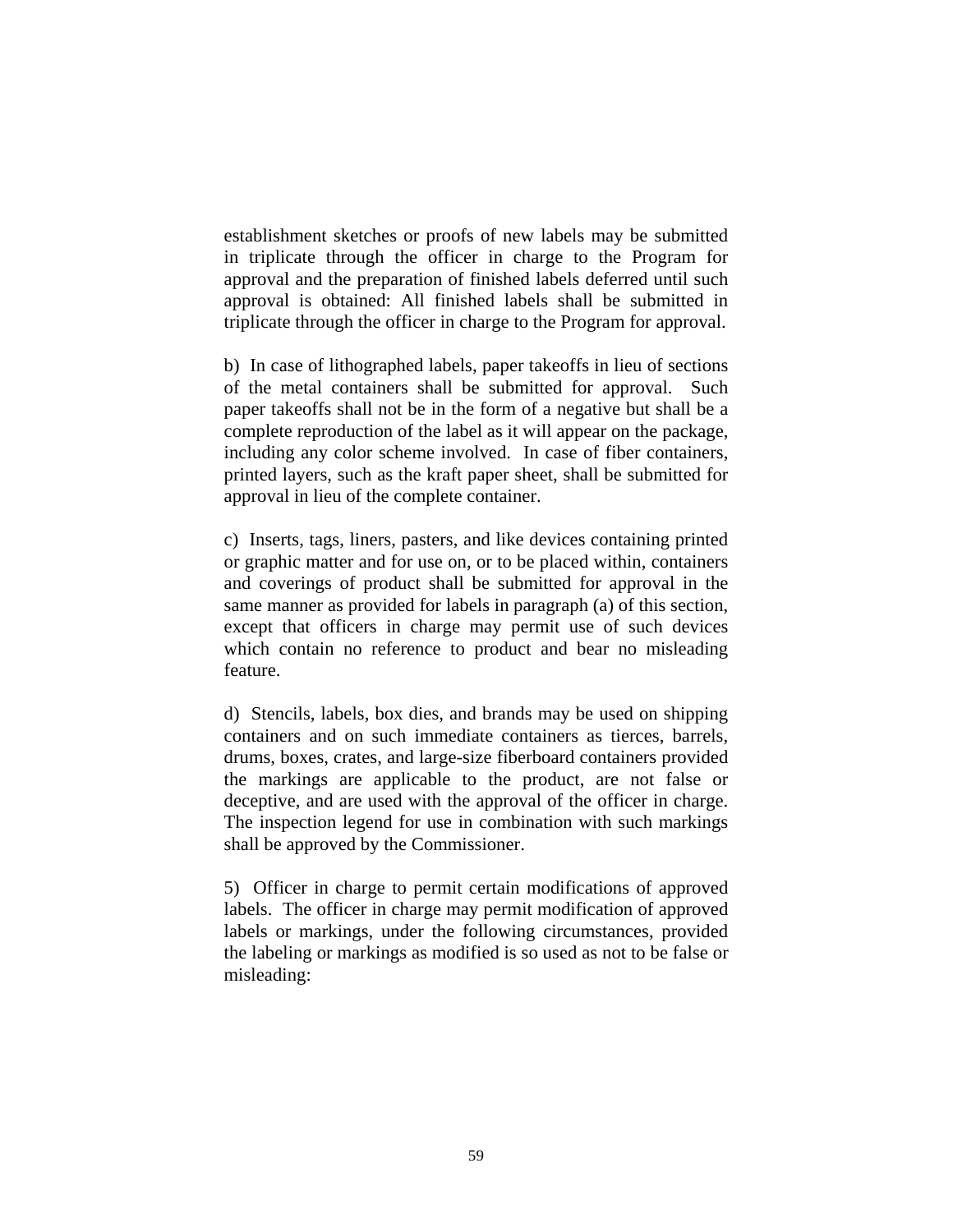a) When all features of the label or marking are proportionately enlarged and the color scheme remains the same.

b) When changes are made in the figures denoting the quantity of contents or when there is substitution of such abbreviations as "lb." for pound, or "oz." for ounce, or the word "pound" or "ounce" is substituted for the abbreviation;

e) When a master or stock label is approved, from which the name and address of the distributor are omitted and such name and address are applied before being used, the words "prepared for" or similar statement must be shown together with the blank space reserved for the insertion of the name and address when such labels are offered for approval;

d) When, during Christmas and other holiday seasons, wrappers or other covers bearing floral or foliage designs or illustrations of rabbits, chicks, fireworks, or other emblematic holiday designs are used with approved labels or markings. The use of such designs will not make necessary the application of labeling not otherwise required;

e) When there is a slight change in arrangement pertaining to the opening of cans or the serving of the product;

f) When there is a change in the quantity of an ingredient shown in the formula without a change in the order of predominance shown on the label: Provided, that the change in quantity of ingredients complies with any minimum or maximum limits for the use of such ingredients prescribed in 40-10-1-.20 and 40-10-1-.21 of this chapter.

6) Approved labels to be used only on products to which they are applicable. Labels shall be used only on products for which they are approved, and only if they have been approved for such products in accordance with 40-10-1-.18 (3): Provided, That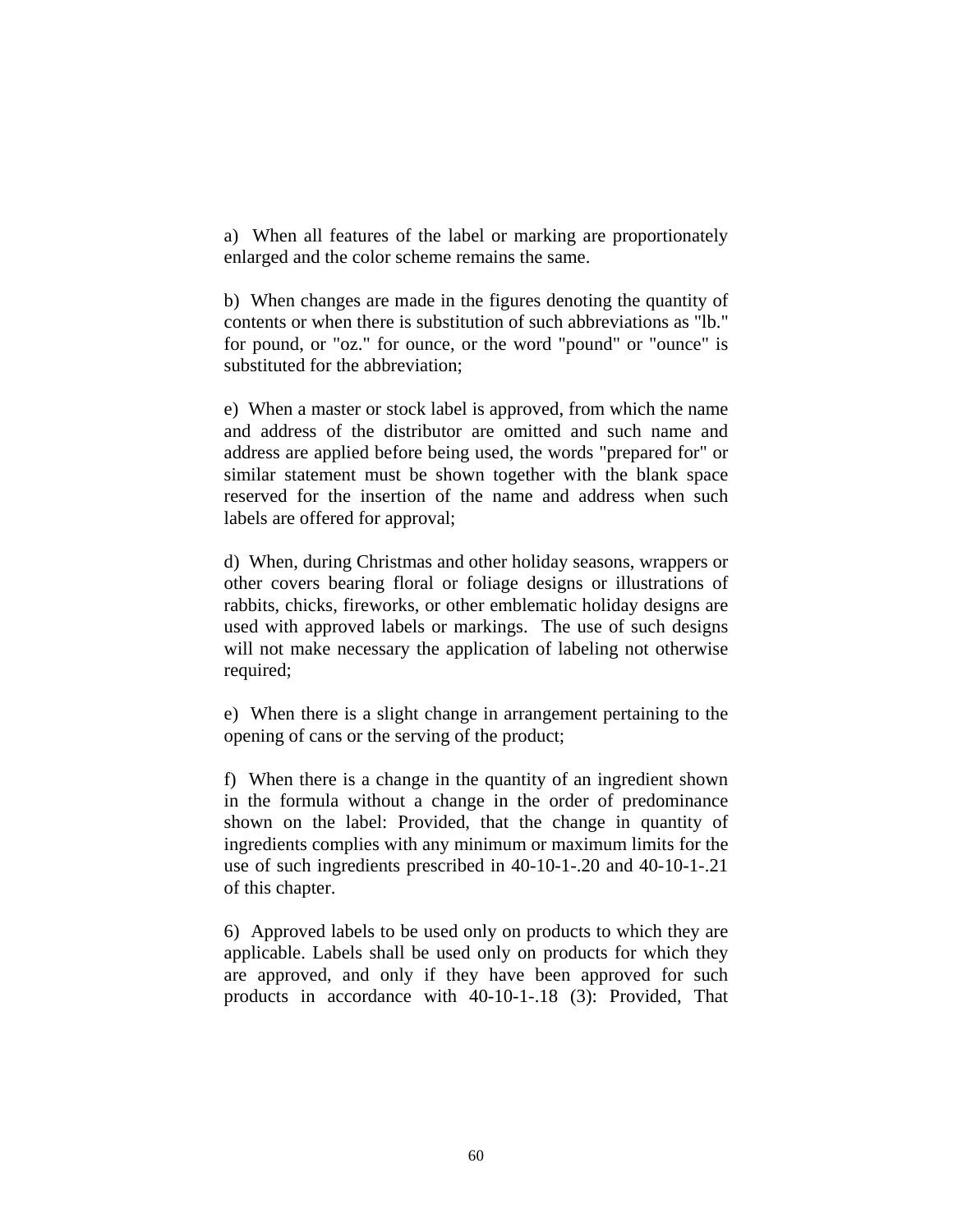existing stocks of labels approved prior to the effective date of this section and which bear the official inspection legend and all other information required by subparagraph (3) and subparagraphs (5) through  $(11)$  of paragraph 1  $(K)$  of the Act and comply with subparagraphs  $(1)$  and  $(2)$  of paragraph  $1$   $(K)$  of the Act, and the quantity of which has been identified to the officer in charge as being in storage on said date at the official establishment or other identified warehouse for the account of the operator of the official establishment, may be used until such stocks are exhausted, but not later than 6 months after the effective date of this section unless such labels conform to all the requirements of this part and 40-10- 1-.20 of this chapter. The Commissioner may upon the show of good cause grant individual extension of time as he deems necessary.

7) Reserved.

8) Misleading or false labeling or practices generally; specific prohibitions and requirements for labels and containers:

a) No product or any of its wrappers, packaging or other containers shall bear any false or misleading marking, label or other labeling and no statement, word, picture, design, or device which conveys any false impression or gives any false indication of origin or quality or is otherwise false or misleading shall appear in any marking or other labeling. No product shall be wholly or partly enclosed in any wrapper, packaging or other container that is so made, formed, or filled as to be misleading.

b) The labels and container of products shall comply with the following provisions, as applicable.

1. Terms having geographical significance with reference to a locality other than that in which the product is prepared may appear on the label only when qualified by the word "style," "type" or "brand," as the case may be, in the same size and style of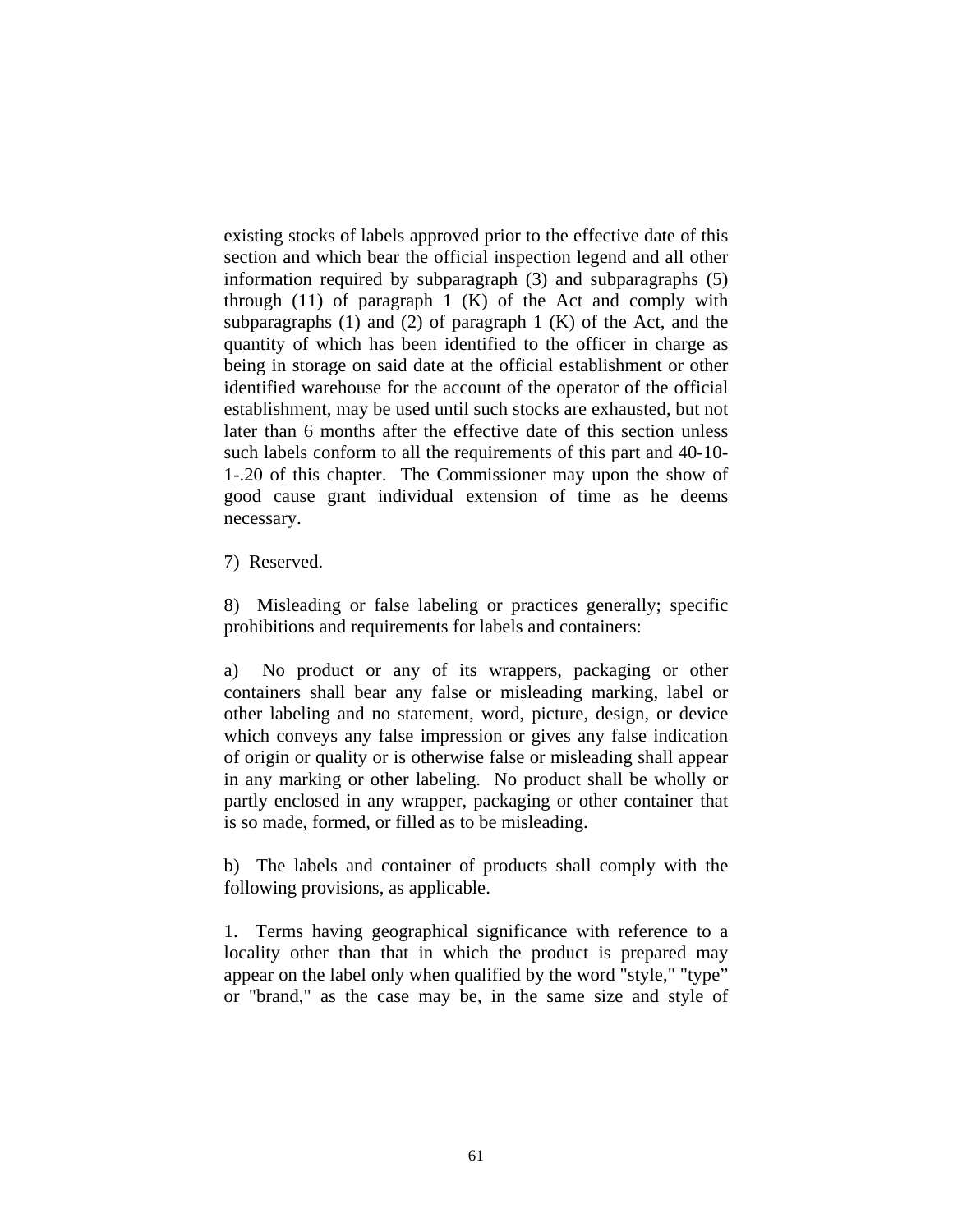lettering as in the geographical term, and accompanied with a prominent qualifying statement identifying the country, State, Territory, or locality in which the product is prepared, using terms appropriate to effect the qualification. When the word "style" or "type" is used, there must be a recognizable style or type of product identified with and peculiar to the area represented by the geographical term and the product must possess the characteristics of such style or type, and the word "brand" shall not be used in such a way as to be misleading: Provided, That a geographical term which has come into general usage as a trade name and which has been approved by the Commissioner as being a generic term may be used without the qualifications provided for in this paragraph. The terms "frankfurter," "vienna," "bologna," "lebanon bologna," "braunschweiger," "thuringer," "genoa," "leona," "Berliner," "Holstein," "goteborg," "milan," "polish," and their modifications, as applied to sausages, the terms "brunswick" and "irish" as applied to stews, and the term "Boston" as applied to pork shoulder butts need not be accompanied with the word "style," "type," or "brand," or a statement identifying the locality in which the product is prepared.

2. Such terms as "farm" or "country" shall not be used on labels in connection with products unless such products are actually prepared on the farm or in the country: Provided: That if the product is prepared in the same way as on the farm or in the country, these terms, if qualified by the word "style" in the same size and style of lettering, may be used: Provided further, That the term "farm" may be used as part of a brand designation when qualified by the word "brand" in the same size and style of lettering, and followed with a statement identifying the locality in which the product is prepared. Sausage containing cereal shall not be labeled "farm style" or "country style", and lard not rendered in an open kettle shall not be designated as "farm style" or "country style."

3. The requirement that the label shall contain the name and place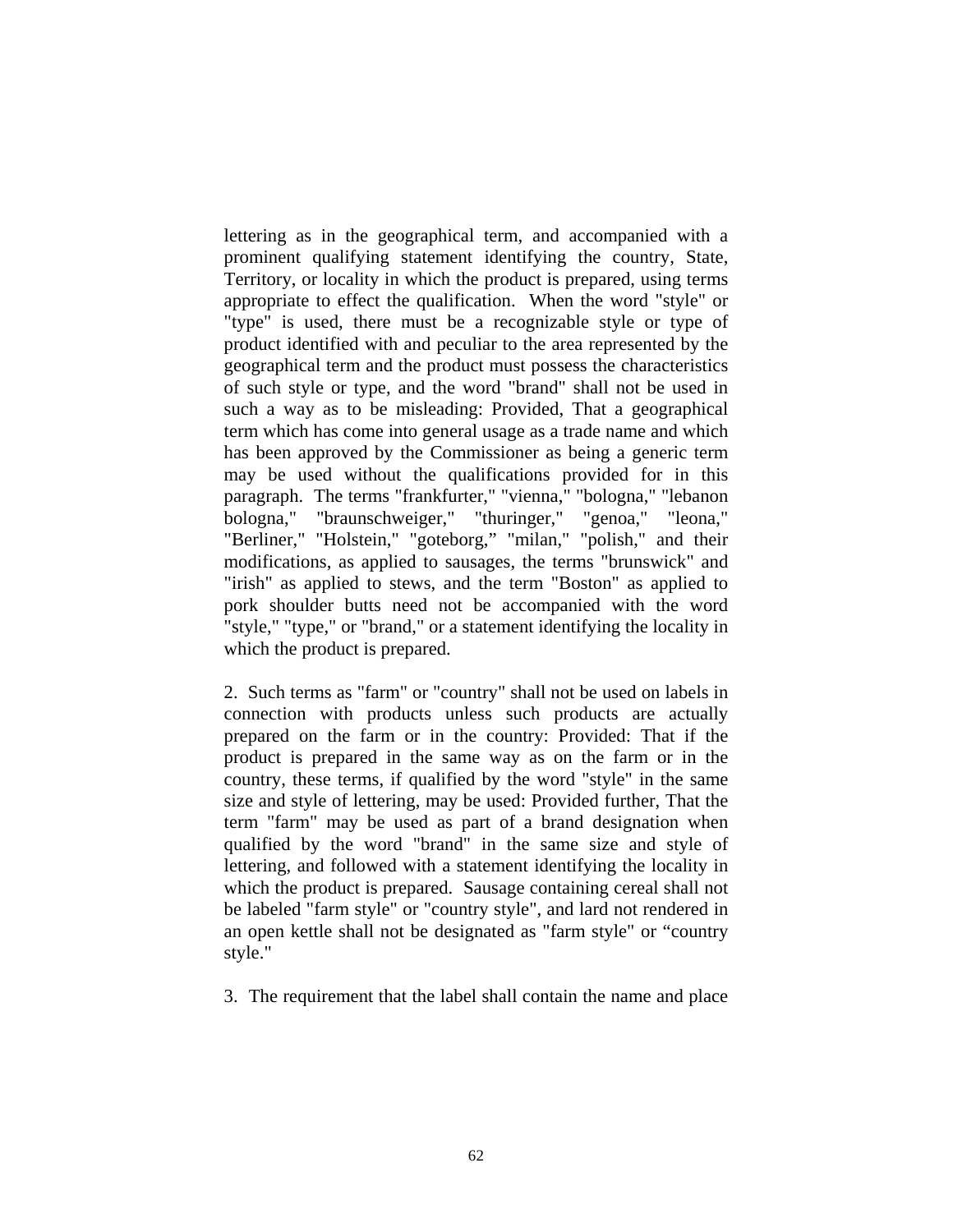of business of the manufacturer, packer, or distributor shall not relieve any establishment from the requirement that its label shall not be misleading in any particular.

4. The term "spring lamb" or "genuine spring lamb" is applicable only to carcasses of new-crop lambs slaughtered during the period beginning March and terminating not beyond the close of the week containing the first Monday in October.

5. Coverings:

i) Coverings shall not be of such color, design, or kind as to be misleading with respect to color, quantity, or kind of product to which they are applied. For example, transparent or semitransparent coverings for such articles as sliced bacon or pork sausage shall not bear lines or other designs of red or other color which give a false impression of leanness of the product. Transparent or semitransparent wrappers or coverings for use in packaging cured, cured and smoked, or cured and cooked sausage products, and sliced ready-to-eat meat food products may be color tinted or bear red designs on 50 percent of such wrapping or covering: Provided, that the principal display panel is free of color tinting and red designs; Provided further, that the principal display panel provides at least 20 percent unobstructed clear space, consolidated in one area so that the true nature and color of the product is visible to the consumer.

ii) Packages for sliced bacon that have a transparent opening shall be designed to expose, for viewing, the cut surface of a representative slice. Packages for sliced bacon which meet the following specifications will be accepted as meeting the requirements of this subparagraph provided the enclosed bacon is positioned so that the cut surface of the representative slice can be visually examined:

1) For shingled-packed sliced bacon, the transparent window shall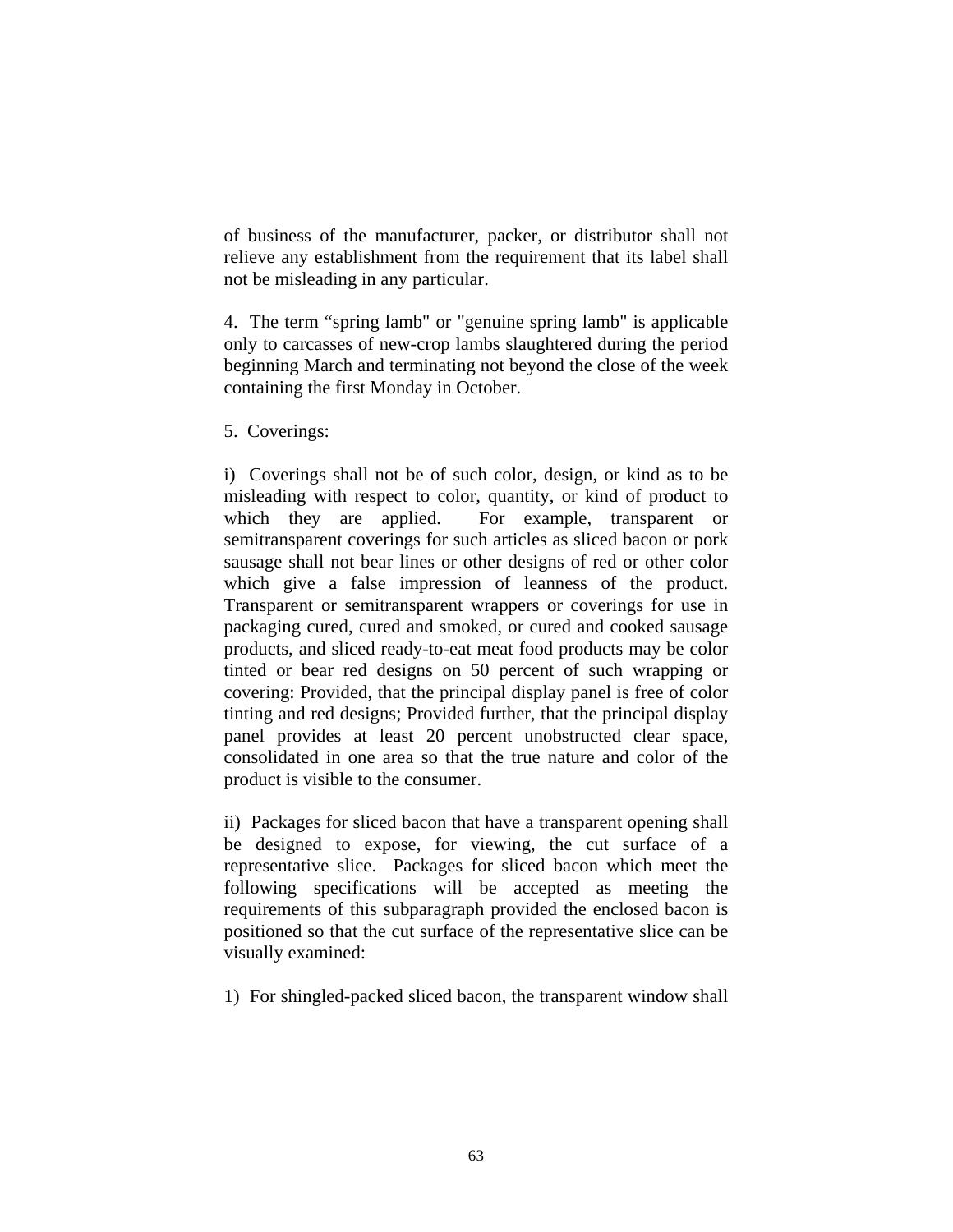be designed to reveal at least 70 percent of the length (longest dimension) of the representative slice, and this window shall be at least 1/2 inches wide. The transparent window shall be located not more than five-eighths inch from the top or bottom edge of a 1 pound or smaller package and not more than three-fourths inch from either the top of bottom edge of a package larger than I pound.

11) For stack-packed sliced bacon, the transparent window shall be designed to reveal at least 70 percent of the length (longest dimension) of the representative slice and be at least 1 1/2 inches wide.

6. The word "fresh" shall not be used on labels to designate product which contains any sodium nitrate, sodium nitrite, potassium nitrate, or potassium nitrite, or which has been salted for preservation.

7. No ingredient shall be designated on the label as a spice, flavoring, or coloring unless it is a spice, flavoring, or coloring, as the case may be, within the meaning of such term as commonly understood by consumers. The term "spice" shall be shown for all natural spices. An ingredient which is both a spice and a coloring, or both a flavoring and a coloring, shall be designated as "spice and coloring," or "flavoring and coloring", as the case may be unless such ingredient is designated by its specific name.

8. As used on labels of product, the term "gelatin" shall mean the jelly prepared in official establishments by cooking pork skins, tendons, or connective tissue from inspected and passed product, and dry commercial gelatin or the jelly resulting from its use.

9. Product (other than canned product) labeled with the term "loaf" as part of its name:

i) If distributed from the official establishment in consumer size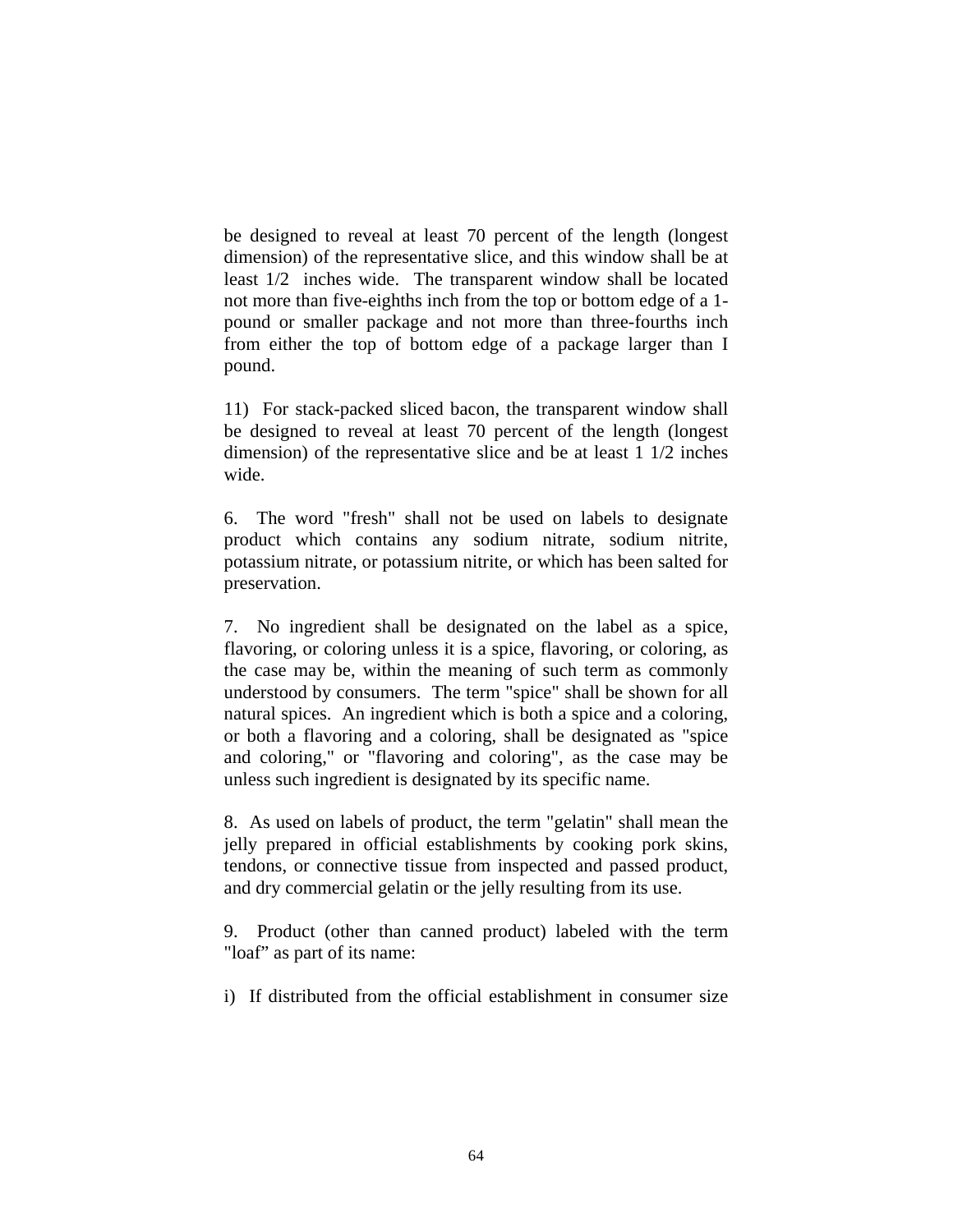containers may be in any shape;

ii) If distributed in a container of a size larger than that sold intact at retail the product shall be prepared in rectangular form, or as in subdivision (iii) of this subparagraph;

iii) If labeled as an "Old Fashioned Loaf" shall be prepared in a traditional form, such as rectangular with rounded top or circular with flat bottom and rounded top.

10. The term "baked" shall apply only to product which has been cooked by the direct action of dry heat and for a sufficient time to permit the product to assume the characteristics of a baked article, such as the formation of a brown crust on the surface, rendering out of surface fat, and the carmelization of the sugar if applied. Baked loaves shall be heated to a temperature of at least 160 degrees Fahrenheit. and baked pork cuts shall be heated to an internal temperature of at least 170 degrees Fahrenheit.

11. When products such as loaves are browned by dipping in hot edible oil or by a flame, the label shall state such fact, e.g., by the words, "Browned in Hot Cottonseed Oil" or "Browned by a Flame," as the case may be, appearing as part of the name of the products.

12. The term "meat" and the names of particular kinds of meat, such as beef, veal, mutton, lamb, and pork, shall not be used in such manner as to be false or misleading.

13. The word "ham," without any prefix indicating the species of animal from which derived, shall be used in labeling only in connection with pork hams. Ham shanks as such or ham shank meat as such or the trimmings accruing in the trimming and shaping of hams shall not be labeled ham or ham meat without qualification. When used in connection with a chopped product the term "ham" or "ham meat" shall not include the skin.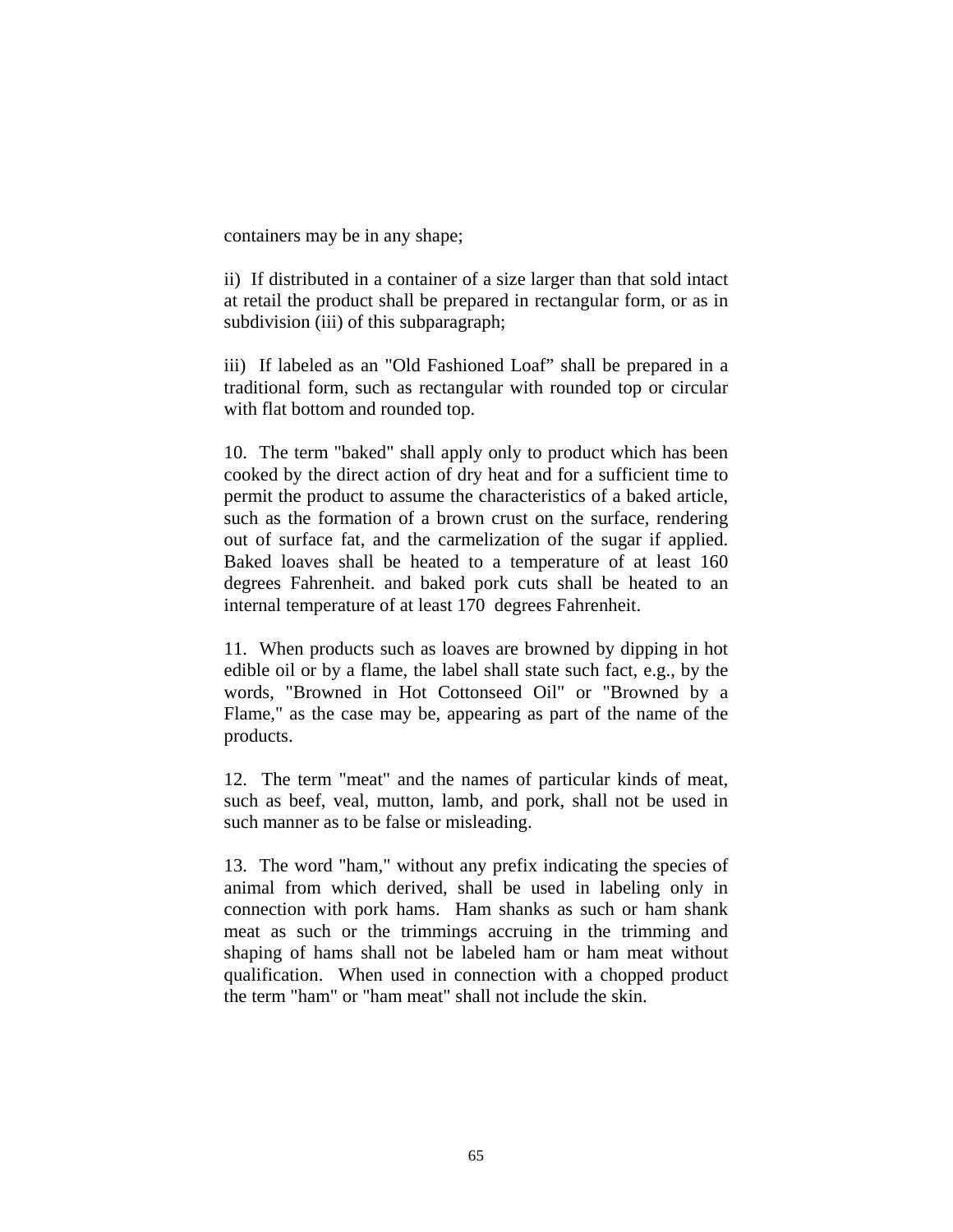14. The terms "shankless" and "hockless" shall apply only to hams and pork shoulders from which the shank or hock has been completely removed, thus eliminating the entire tibia and fibula, or radius and ulna, respectively, together with the overlying muscle, skin, and other tissue.

15. Such terms as "meat extract" or "extract of beef" without qualification shall not be used on labels in connection with products prepared from organs or other parts of the carcass, other than fresh meat than fresh meat. Extracts prepared from any parts of the carcass shall not be labeled "meat extract" but may be properly labeled with the true name of the parts from which prepared. In the case of extract in fluid form, the word "fluid" shall also appear on the label, as, for example, "fluid extract of beef."

16. When cereal, vegetable starch, starchy vegetable flour, soy flour, soy protein concentrate, isolated soy protein, dried milk, non-fat dry milk, or calcium reduced skim milk is added to sausage within the limits prescribed in 40-10-1-.20 of this chapter, there shall appear on the label in a prominent manner, contiguous to the name of the product, the name of each such added ingredient, as, for example, "Cereal Added," "With Cereal," "Potato Flour Added," "Cereal and Potato Flour Added," "Soy Flour Added," "Soy Protein Concentrate Added," "Isolated Soy Protein Added," "Nonfat Dry Milk Added," "Calcium Reduced Skim Milk Added," or "Cereal and Nonfat dry Milk Added," as the case may be.

17. When any product is enclosed in a container along with a packing substance such as brine, vinegar, or agar jelly, a declaration of the packing substance shall be printed prominently on the label in connection with the name of the product, as for example, "frankfurters packed in brine," "lamb tongue packed in vinegar," or "beef tongue packed in agar jelly," as the case may be. The packing substance shall not be used in such a manner as will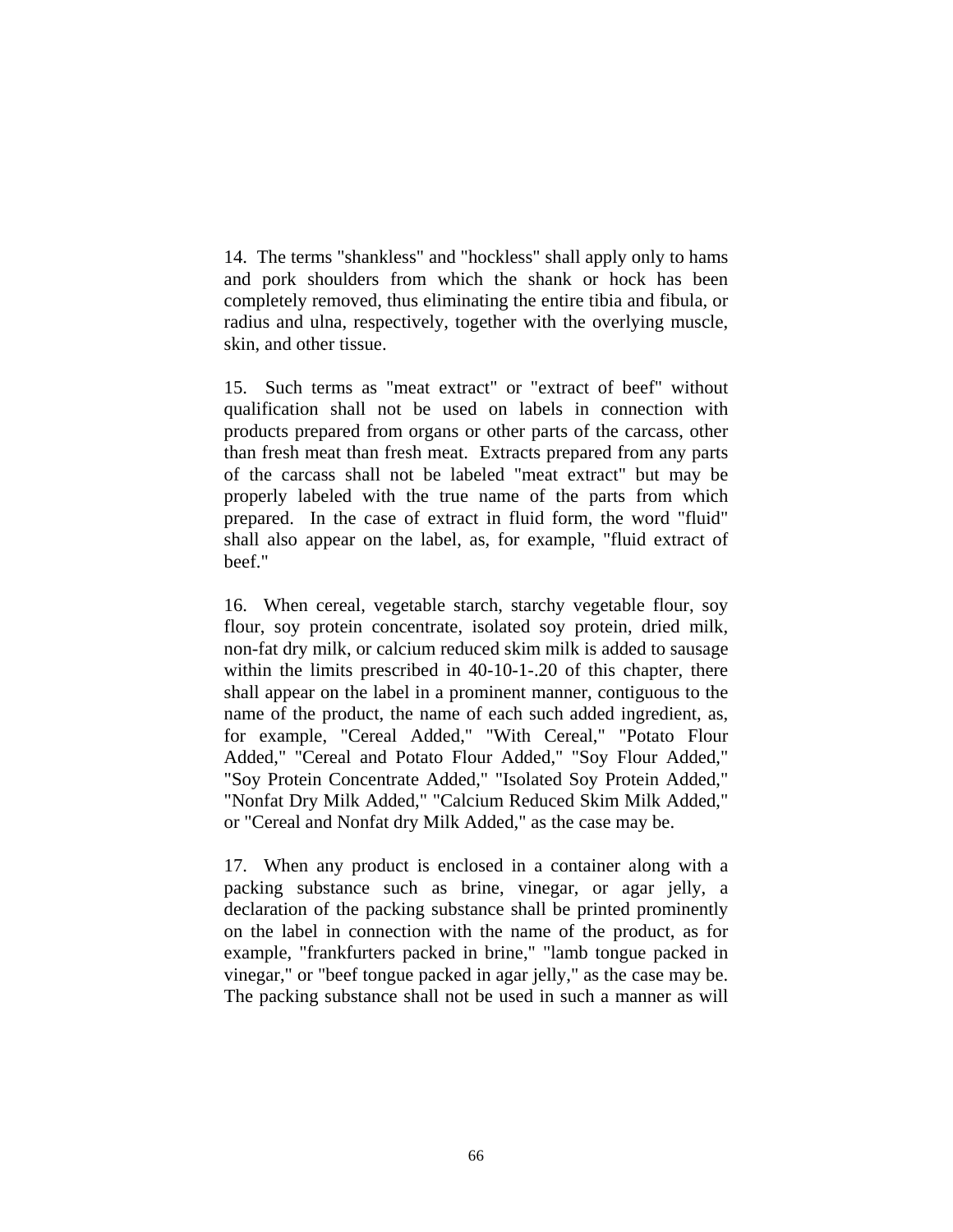result in the container being so filled as to be misleading.

18. Leaf Lard is lard prepared from fresh leaf fat.

19. When lard or hardened lard is mixed with rendered pork fat or hardened rendered pork fat, the mixture shall be designated as "rendered pork fat" or "hardened rendered pork fat," as the case may be.

20. Oil, stearin, or stock obtained from beef or mutton fats rendered at a temperature above 170 degrees Fahrenheit. shall not be designated as "oleo oil," "oleo stearin," or "oleo stock," respectively.

 21. When not more than 20 percent of beef fat, mutton fat, oleo stearin, vegetable stearin, or hardened vegetable fat is mixed with lard or with rendered pork fat, there shall appear on the label, contiguous to and in the same size and style of lettering as the name, of the product, the words "beef fat added," "mutton fat added," "oleo stearin added," "vegetable stearin," whereas the designations "vegetable fat added," as the case may be. If more than 20 percent is added, the product name shall refer to the particular animal fat or fats added. For example, "lard and beef fat." The designation "vegetable fat" is applicable to vegetable oil, vegetable stearin, or a combination of such oils and stearin, whereas the designations "vegetable oil" and "vegetable stearin" shall be applicable only to the oil and stearin, respectively, when used in meat food products.

22. Cooked, cured or pickled pigs feet, pig knuckles, and similar products, shall be labeled to show that the bones remain in the product, if such is the case. The designation "semi-boneless" shall not be used if less than 50 percent of the total weight of bones has been removed.

23. When mono glycerides, diglycerides, and/or polyglycerol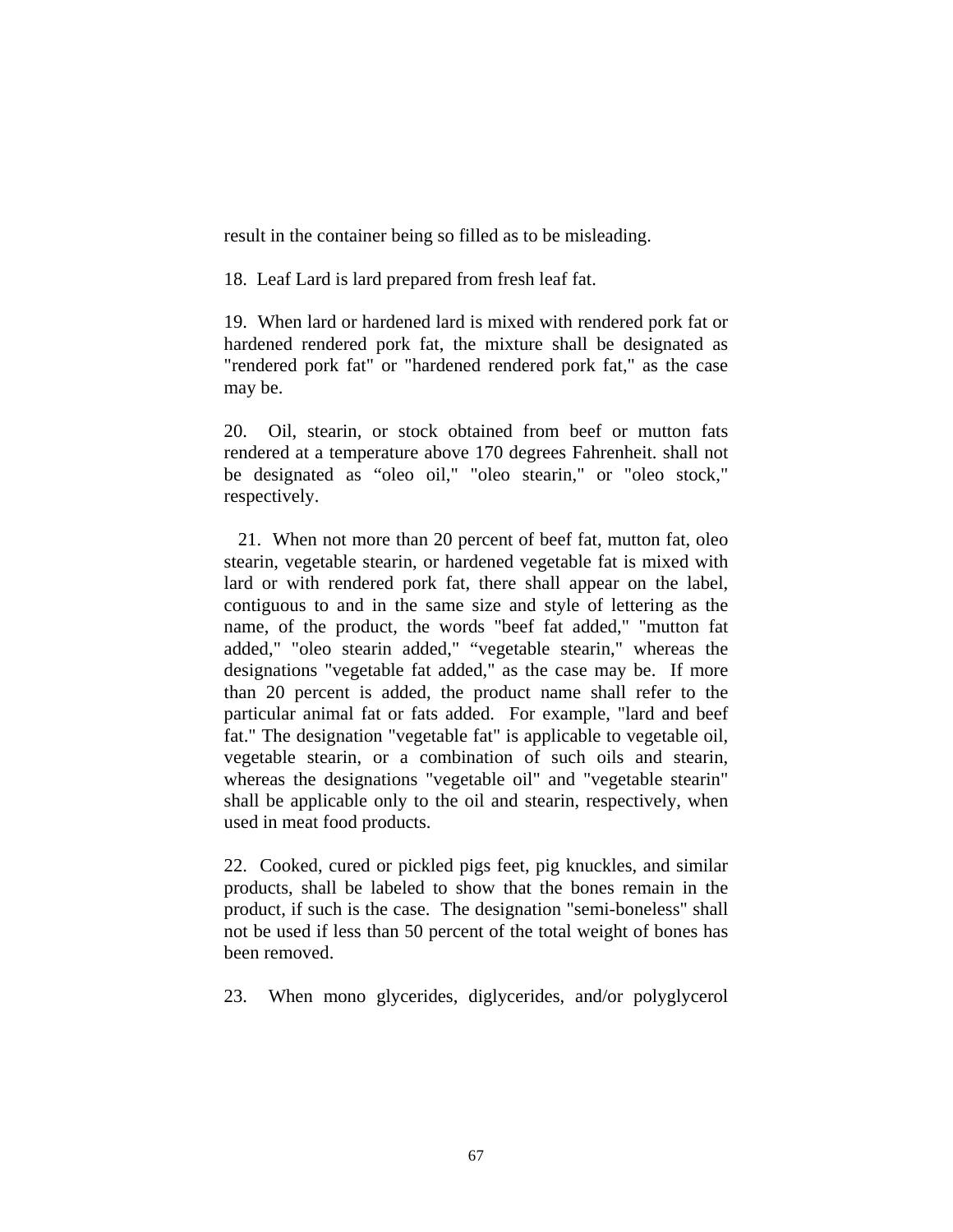esters of fatty acids are added to rendered animal fat or a combination of such fat and vegetable fat, there shall appear on the label in a prominent manner and contiguous to the, name of the product a statement such as "With Monoglycerides and Diglycerides Added," or "With Diglycerides and Monoglycerides," or "With Polyglycerol Esters of Fatty Acids" as the case may be.

24. Colored oleomargarine or colored margarine packed for retail sale shall be in containers not exceeding one pound capacity, labeled as follows:

i) The word "oleomargarine" or "margarine" shall appear on each principal display panel of the container in type of lettering at least as large and in at least the same prominence as any other type of lettering appearing on such container;

ii) A full and accurate statement of all the ingredients contained in such oleomargarine or margarine shall be prominently and informatively displayed contiguous to the word "oleomargarine" or "margarine" wherever such word is featured on the container. The ingredients shall be shown by their common or usual name and be arranged in the order of their predominance. Collective terms such as "animal fat" and "vegetable fat" shall not be used but the specific fat, oil, or stearin shall be shown;

iii) Each part of the contents of the container shall be enclosed in a wrapper bearing the word "oleomargarine" or "margarine" in type or lettering not smaller than 20 point type;

iv) Wrapped quarter pound sticks or similar units of such oleomargarine or margarine packed together in a container may constitute units for retail sale and they shall be individually wrapped and labeled in accordance with subdivisions (i), (ii), and (iii) of this subparagraph.

25. When approved proteolytic enzymes are used on steaks or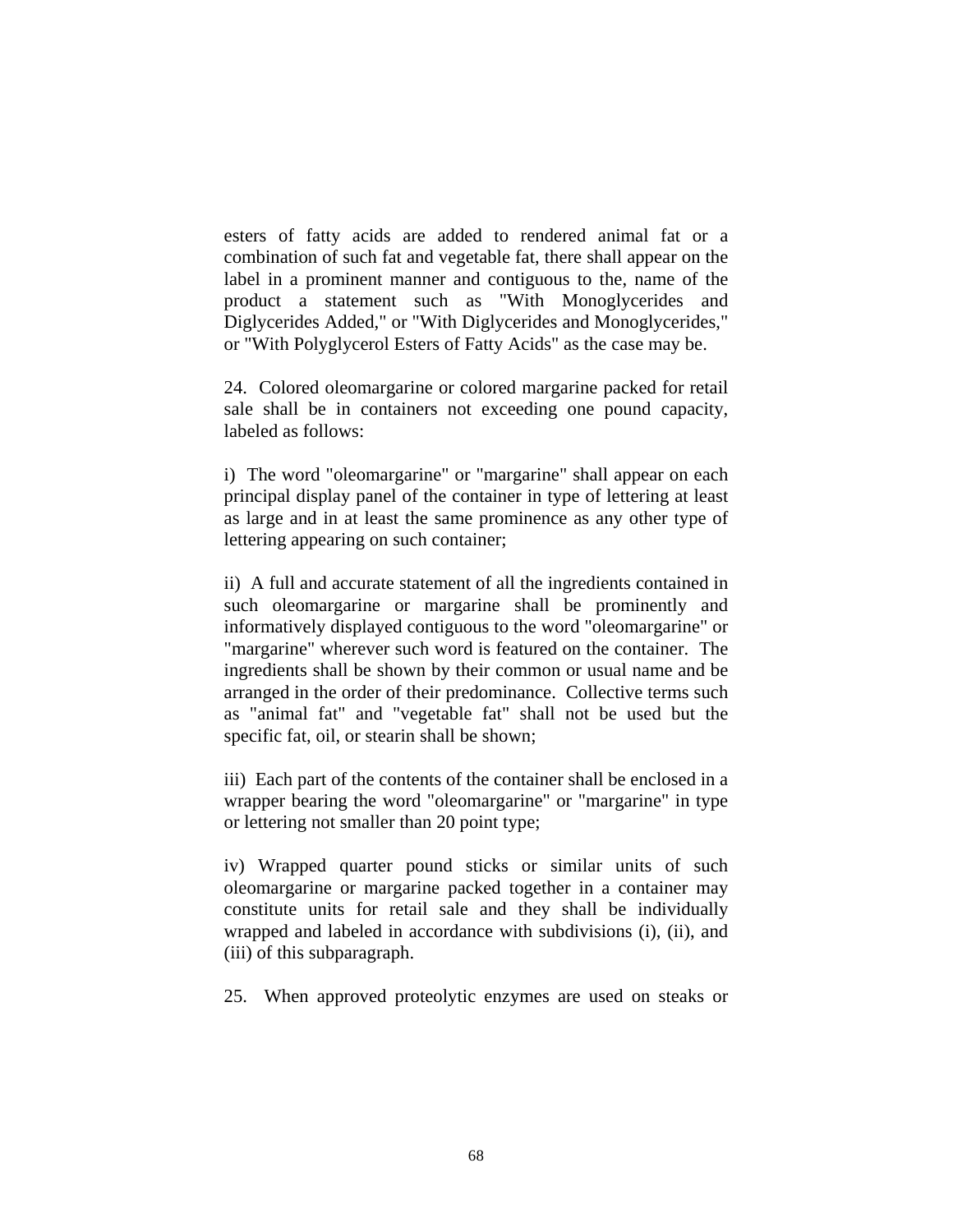other meat cuts which are frozen or cooked within the official establishment where they are produced, there shall appear on the labels of the frozen or cooked cuts, contiguous to the name of the products, a prominent descriptive statement such as "Dipped in Solution of Papain," to indicate the use of such enzymes.

26. When dimethylpolysiloxane is added as an antifoaming agent to rendered fats, its presence shall be declared on the label contiguous to the name of the product. Such declaration shall read "Dimethylpolysiloxane Added."

27. When pizzas are formulated with crust containing calcium propionate or sodium propionate, there shall appear on the label contiguous to the name of the product the statement "-------------- added to retard spoilage of the crust" preceded by the name of the preservative.

28. Sausage of the dry varieties treated with potassium sorbate or propylparaben (propyl p-hydroxybenzoate) as permitted by 40-10- 1-.20 of this chapter, shall be marked or labeled with a statement disclosing such treatment and the purpose thereof, such as "dipped in a potassium sorbate solution to retard mold growth."

29. Meat of goats shall be identified as goat meat or chevon.

30. The term "Chitterlings" shall apply to the large intestines of swine, or young bovine animals when preceded with the word "Calf" or "Veal". Meat food products that contain chitterlings or calf or veal chitterlings, in accordance with .19 (6) (b) 8. of this subchapter shall be identified with product names that refer to such ingredients, as for instance, "Chitterling Loaf," "Chitterling Pie," or "Calf Chitterlings and Gravy," and shall be packed in containers having a capacity of 3 pounds or less and of a kind usually sold at retail intact and bearing such other information as is required by this part.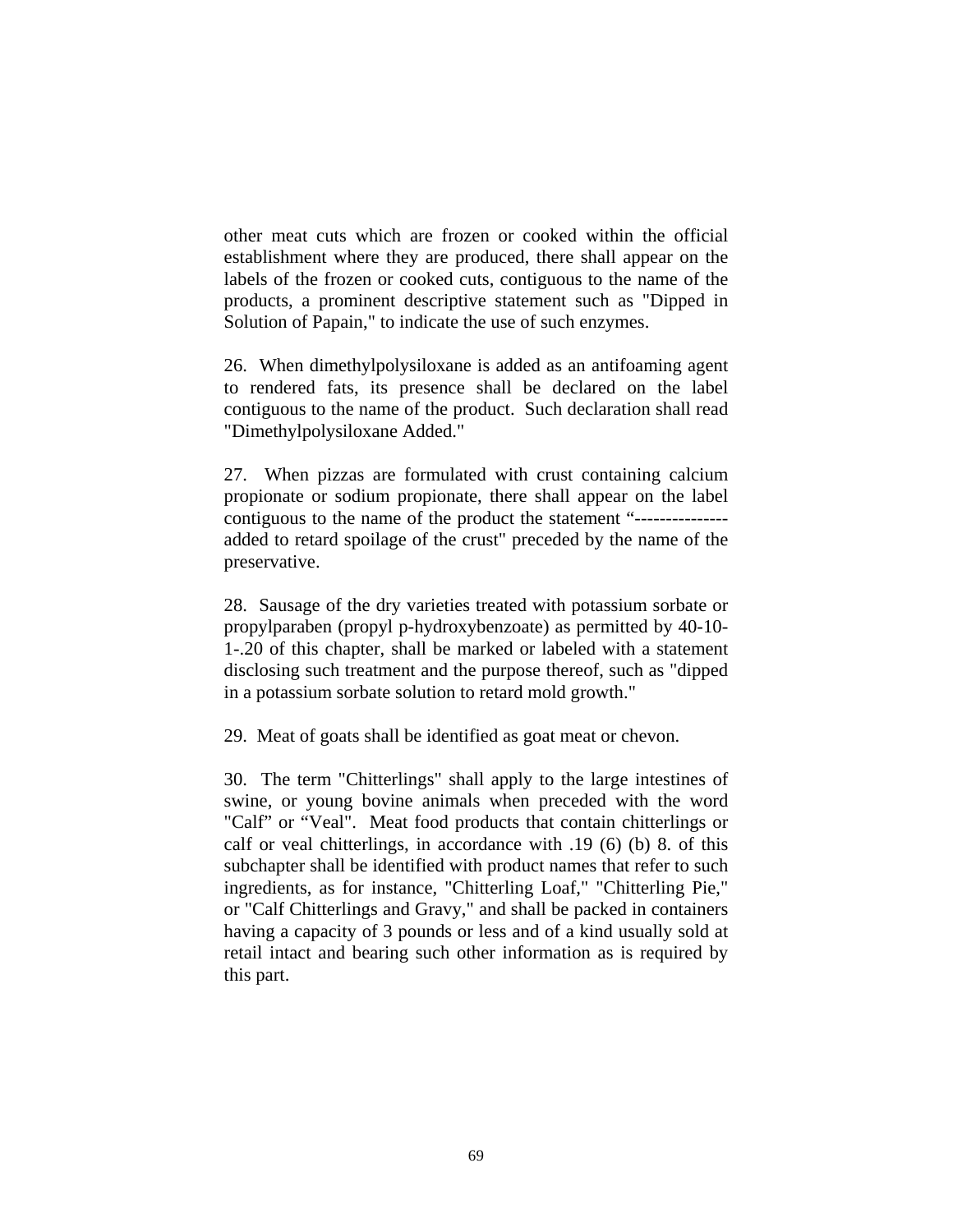31. Products that contain blood from livestock as permitted by 21 of this subchapter shall be labeled with a name that includes the term "blood," and the specific kind of blood shall be declared in the ingredient statement, e.g., "Swine blood," in the manner required by this part.

32. A calendar date may be shown on labeling when declared in accordance with the provisions of this subparagraph:

i) The calendar date shall express the month of the year and the day of the month for all products and also the year in the case of products hermetically sealed in metal or glass containers, dried or frozen products, or any other products that the Commissioner finds should be labeled with the year because the distribution and marketing practices with respect to such products may cause a label without a year identification to be misleading.

ii) Immediately adjacent to the calendar date shall be a phrase explaining the meaning of such date, in terms of "packing" date, "sell by" date, or "use before" date, with or without a further qualifying phrase, e.g., "For Maximum Freshness" or "For Best Quality", and such phrases shall be approved by the Commissioner as prescribed in (4).

33. When bread, cereal, vegetable starch, starchy vegetable flour, soy flour, soy protein concentrate, or isolated soy protein is added in brotwurst as permitted in part .21 of this subchapter, there shall appear on the label in a prominent manner and contiguous to the product name, the name of such added ingredient, e.g., "Bread Added," "Cereal Added," or "Soy Protein Concentrate Added," as the case may be.

34. The terms "All," "Pure," "100%," and terms of similar connotation shall not be used on labels for products to identify ingredient content, unless the product is prepared solely from a single ingredient.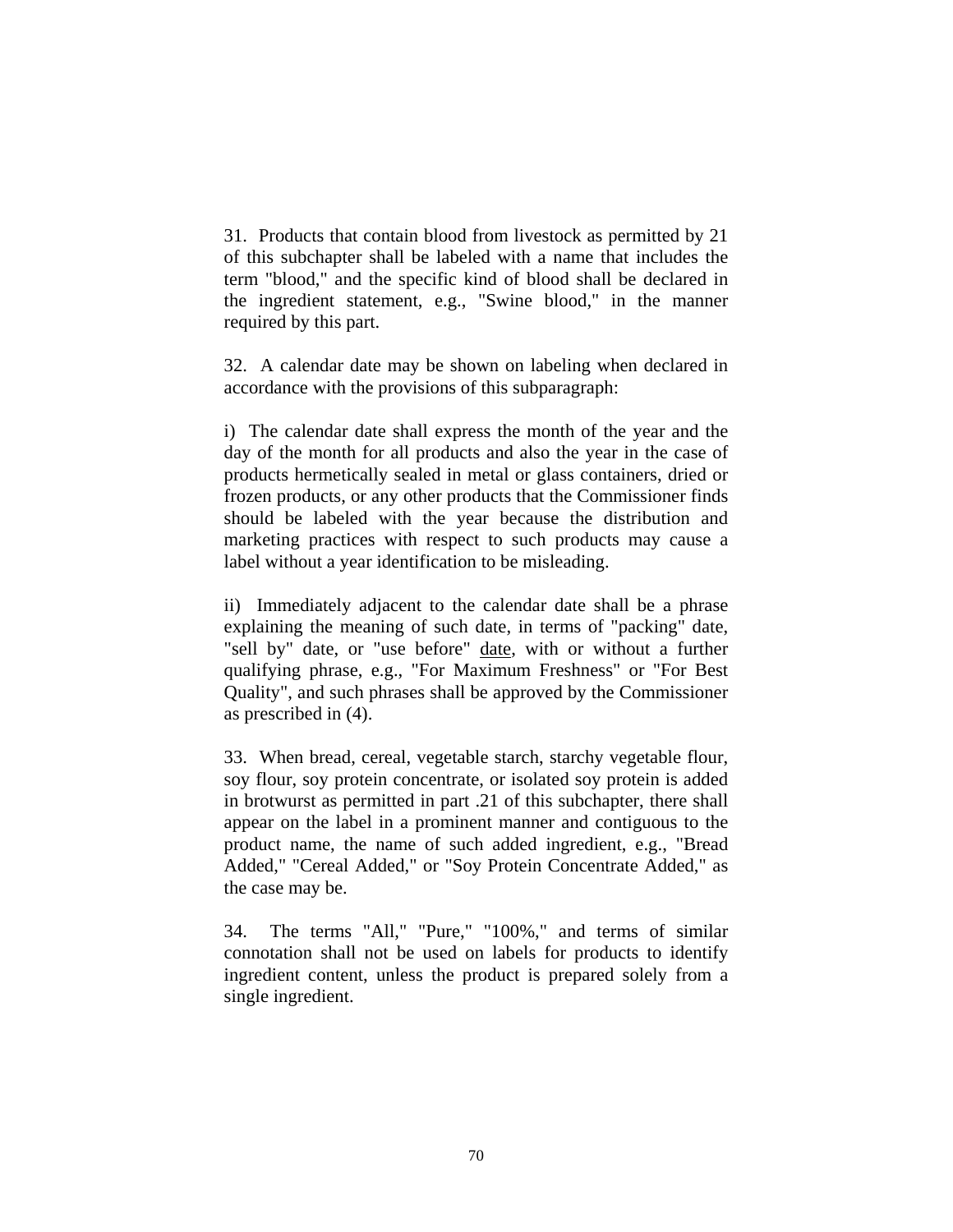9) Labeling of equine products. The immediate containers of any equine products shall be labeled to show the kinds of animals from which derived, when the products are sold, transported, offered for sale or transportation or received for transportation in commerce.

10) Reuse of official inspection marks; reuse of containers bearing official marks, labels, etc.:

a) No official inspection legend or other official mark which has been previously used shall be used again for the identification of any product, except as provided for in paragraph (b) of this section;

b) All stencils, marks, labels, or other labeling on previously used containers, whether relating to any product or otherwise, shall be obliterated or removed before such containers are used for any product, unless such labeling correctly indicates the product to be packed therein and such containers are refilled under the supervision of a Program employee.

11) Labeling, filling of containers, handling of labeled products, to be only in compliance with regulations:

a) No person shall apply or affix, or cause to be applied or affixed, any label to any product prepared or received in an official establishment, except in compliance with the regulations of this chapter;

b) No covering or other container shall be filled, in whole or in part, at any official establishment, with any product unless it has been inspected and passed in compliance with the regulations in this chapter, is not adulterated, and is strictly in accordance with the statements on the label-, and such filling is done under the supervision of a Program employee;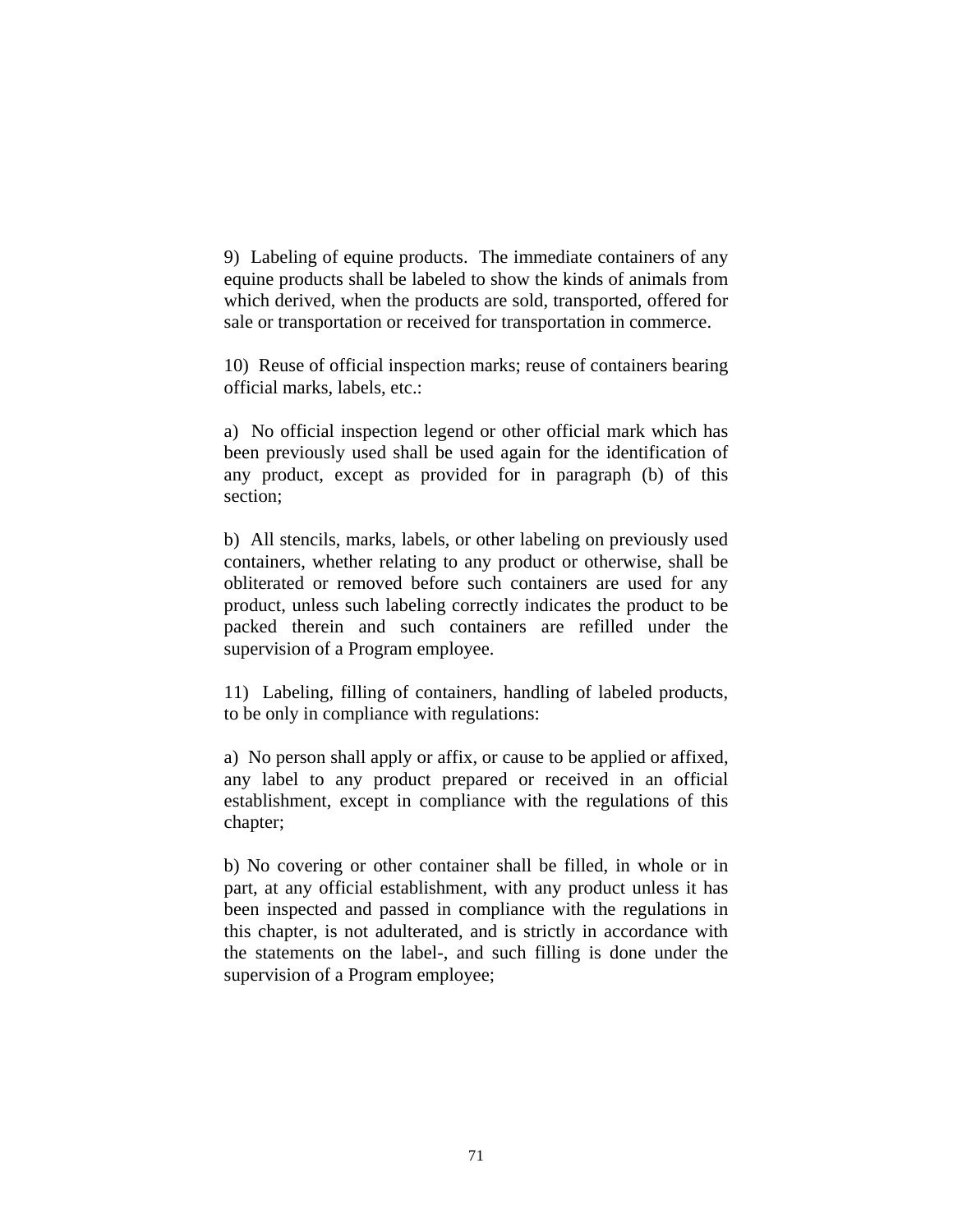c) No person shall remove, or cause to be removed, from an official establishment any product bearing a label unless such label is in compliance with the regulations in this chapter, or any product not bearing a label required by such regulations.

12) Relabeling products; requirements: When it is claimed by an official establishment that some of its products which bore labels bearing official marks has been transported to a location other than an official establishment, and it is desired to relabel the product because the labels have become mutilated or otherwise damaged, a request for Relabeling the product shall be sent to the Commissioner accompanied with a statement of the reasons therefor. Labeling material intended for relabeling inspected and passed product shall not be transported from an official establishment unless permission has been received from the Commissioner. The relabeling of inspected and passed product with labels bearing any official marks shall be done under the supervision of an inspector of the Program. The official establishment shall reimburse the Program, in accordance with the regulations of the Department, for any cost involved in supervising the relabeling of such product.

13) Labels, wrappers, and containers bearing any official marks, with or without the establishment number, may be transported from one official establishment to any other official establishment provided such shipments are made with prior authorization of the officer in charge at point of origin, who will notify the officer in charge at destination concerning the date of shipment, quantity, and type of labeling material involved. No such material shall be used at the establishment to which it is shipped unless such use conforms with the requirements of this chapter.

14) Reporting of obsolete labels. Once a year, or more often if it is necessary, each official establishment shall submit to the Commissioner, in quadruplicate, a list of approved labels no longer in use, accompanied with a statement identifying the labels for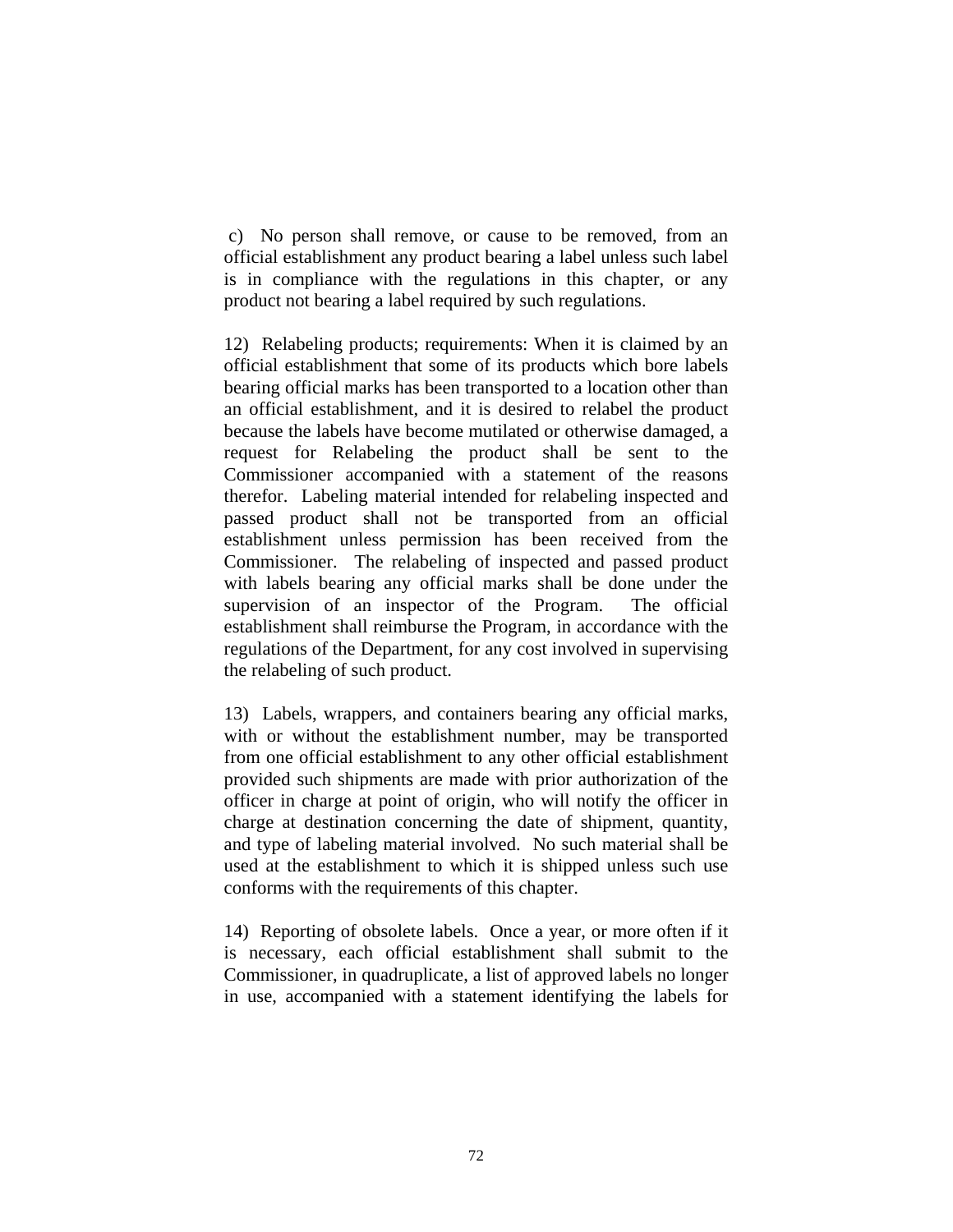which approval is no longer desired. The approved labels shall be identified by the date of approval, and the name of the product or other designation showing the class of labeling material.

15) Reserved.

16) Labeling and containers of custom prepared product. Products that are custom prepared under 40-10-1-.04 (l) (a) 2. of this subchapter must be packaged immediately after preparation and must be labeled (in lieu of information otherwise required by this Part. 17) with the words "Not for Sale" in lettering not less than three eighths inch in height. Such exempted custom prepared products or their containers may bear additional labeling provided such labeling is not false or misleading.

17) Interpretation and statement of labeling policy for cured products; special labeling concerning nitrate and nitrite

a) With respect to sections of the Act and 40-10-1-.19 (2), any substance mixed with another substance to cure a product must be identified in the ingredients statement on the label of such product. For example, curing mixtures composed of such ingredients as water, salt, sugar, sodium phosphate, sodium nitrate, and sodium nitrite or other permitted substances which are added to any product, must be identified on the label of the product by listing each such ingredient in accordance with the provisions of 40-10-1- .19 (2).

b) Any product, such as bacon or pepperoni, which is required to be labeled by a common or usual name or descriptive name in accordance with .19 (2) (c) 1. of this Part and to which nitrate or nitrite is permitted or required to be added may be prepared without nitrate or nitrite and labeled with such common or usual name or descriptive name when immediately preceded with the term "Uncured" as part of the product name in the same size and style of lettering as the product name, provided that the product is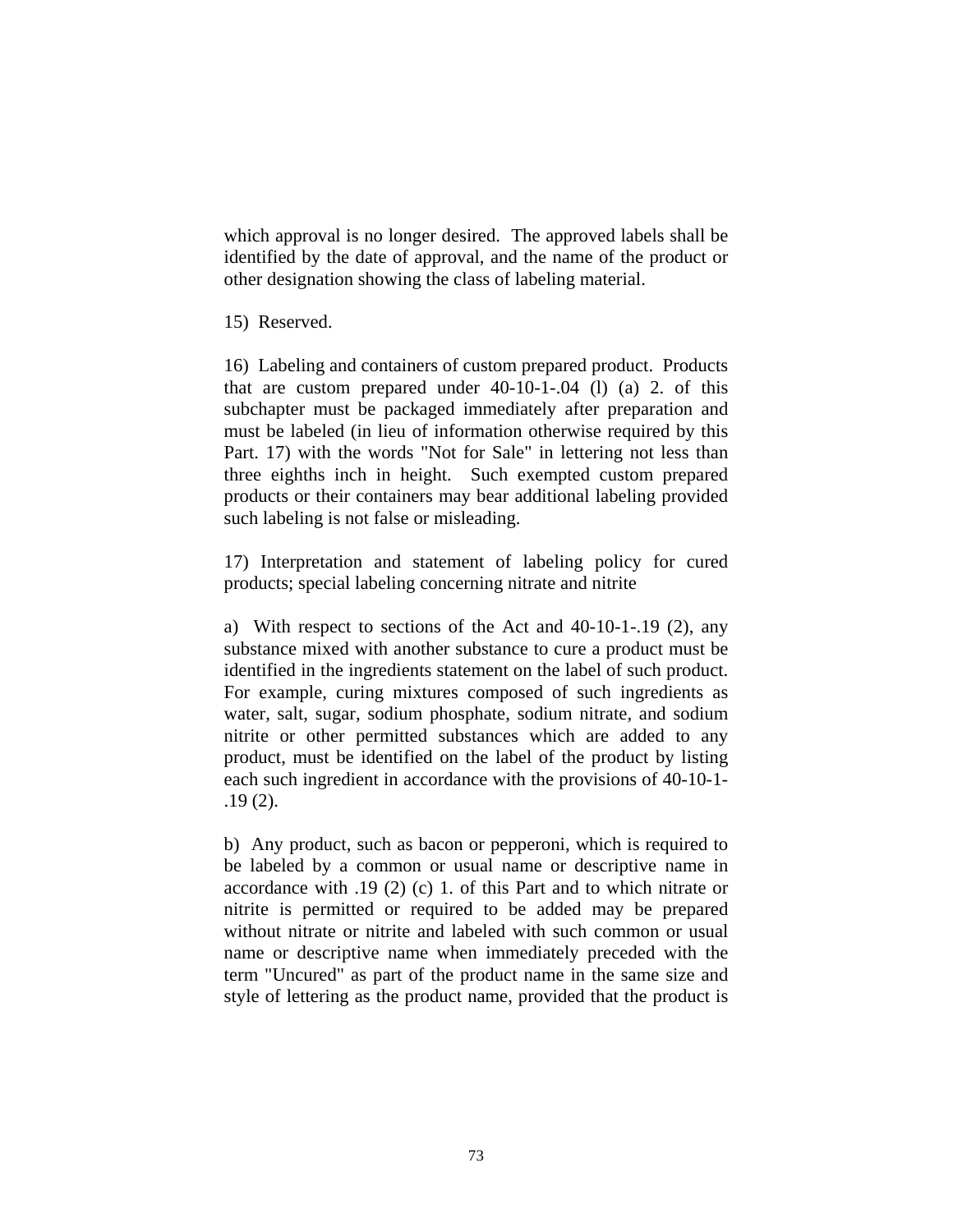found by the Commissioner to be similar in size, flavor, consistency, and general appearance to such product as commonly prepared with nitrate or nitrite or both.

c) Special labeling requirement:

1. Products described in paragraph (b) of this section or part .21 (2) of this subchapter, which contain no nitrate or nitrite shall bear the statement "No Nitrate or Nitrite Added." This statement shall be adjacent to the product name in lettering of easily readable style and at lease one-half the size of the product name.

2. Products described in paragraph (b) of this section and part .21 (2) of this subchapter shall bear, adjacent to the product name in lettering of easily readable style and at least one-half the size of the product name; the statement "Not Preserved-Keep Refrigerated Below 40 degrees Fahrenheit. at all times" unless they have been thermally processed to  $\langle NF \rangle o \langle NF \rangle$  3 or more (log reduction); they have been fermented or pickled to pH of 4.6 or less; or they have been dried to a water activity of 0.92 or less.

3. Products described in paragraph (b) of this section and part. 19 (2) of this subchapter shall not be subject to the labeling requirements of paragraphs (b) and (c) of this section if they contain an amount of salt sufficient to achieve a brine concentration of 10 percent or more.

18) Reserved.

19) Jar closures requirements. Vacuum packed containers sealed with quick-twist, screw-on, or snap-on lids (or closures) shall not have an annular space between the inner edge of the lid's rim (lip or skirt) and the container itself or shall have such space sealed in a manner that will make it inaccessible to filth and insects.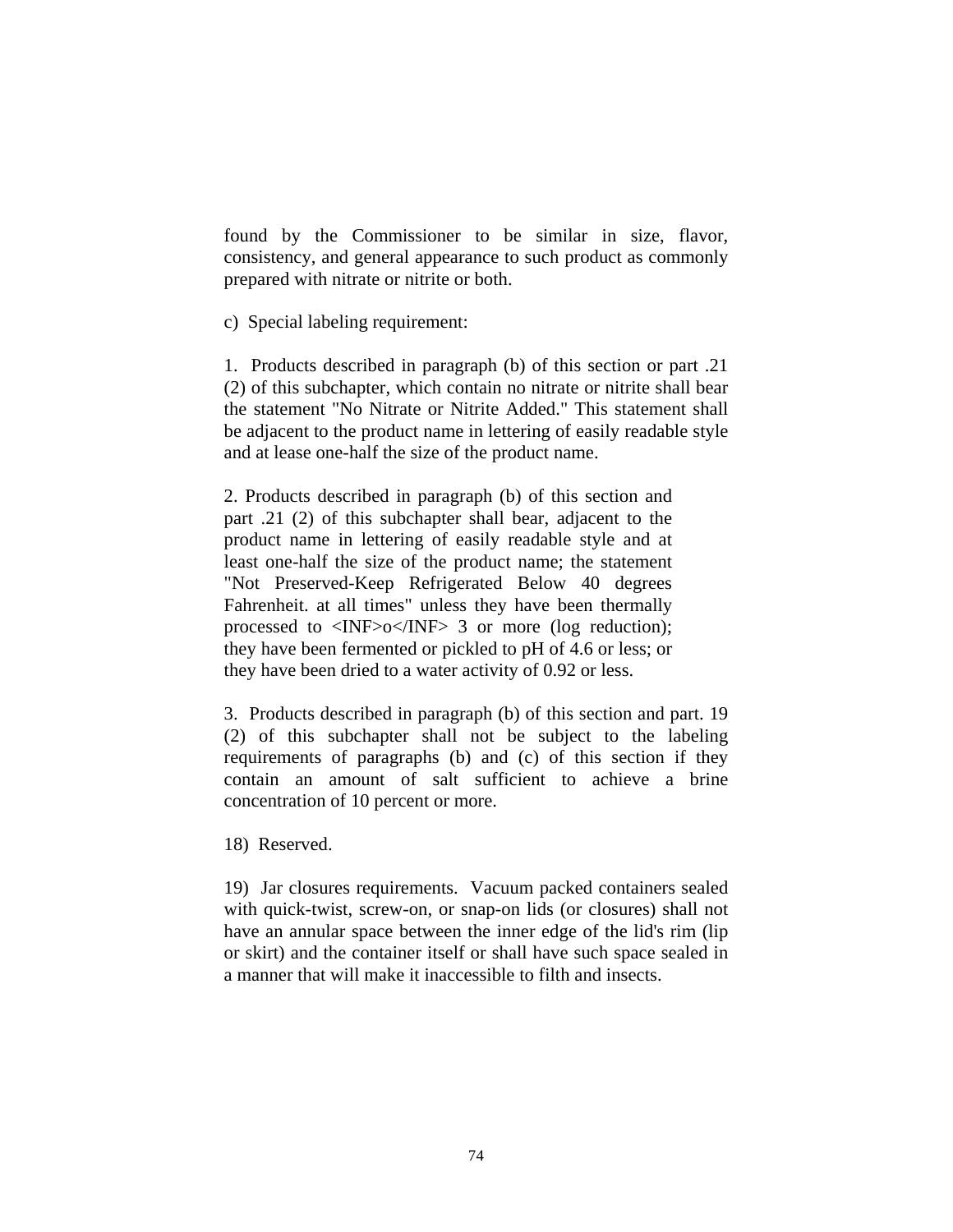20) Nutritional labeling of meat products shall comply with the requirements of Code of Federal Regulations, 9 CFR, Chapter 3, Part 317.300 through 317.400, inclusive.

21) Safe Handling Instructions shall comply with the requirements of Code of Federal Regulations, 9 CFR, Chapter, Part 317.2 (1).

Authority O.C.G.A. § 26-2-80

## **40-10-1-.20 Entry Into Official Establishments: Reinspection and Preparation of Products. Amended.**

1) Products and other articles entering official establishment:

a) Except as otherwise provided in paragraphs (g) and (h) of this section, no product be brought into an official establishment unless it has been prepared only in an official establishment and previously inspected and passed by a Program employee, and is identified by an official inspection legend as so inspected and passed. Product entering any official establishment shall not be used or prepared thereat until it has been reinspected in accordance with 40-10-1-.20 (2).

b) No slaughtered poultry or poultry product shall be brought into an official establishment unless it has been previously inspected and passed and is identified as such in accordance with the requirements of the Poultry Products Inspection Act (21 U.S.C. 451 et seq.) and the regulations thereunder, and has not been prepared other than in an establishment inspected under said Act or has been inspected and passed and is identified as such in accordance with the requirements of a state law;

c) Every article for use as an ingredient in the preparation of meat food products, when entering any official establishment and at all times while it is in such establishment, shall bear a label showing the name of the article, the amount or percentage therein of any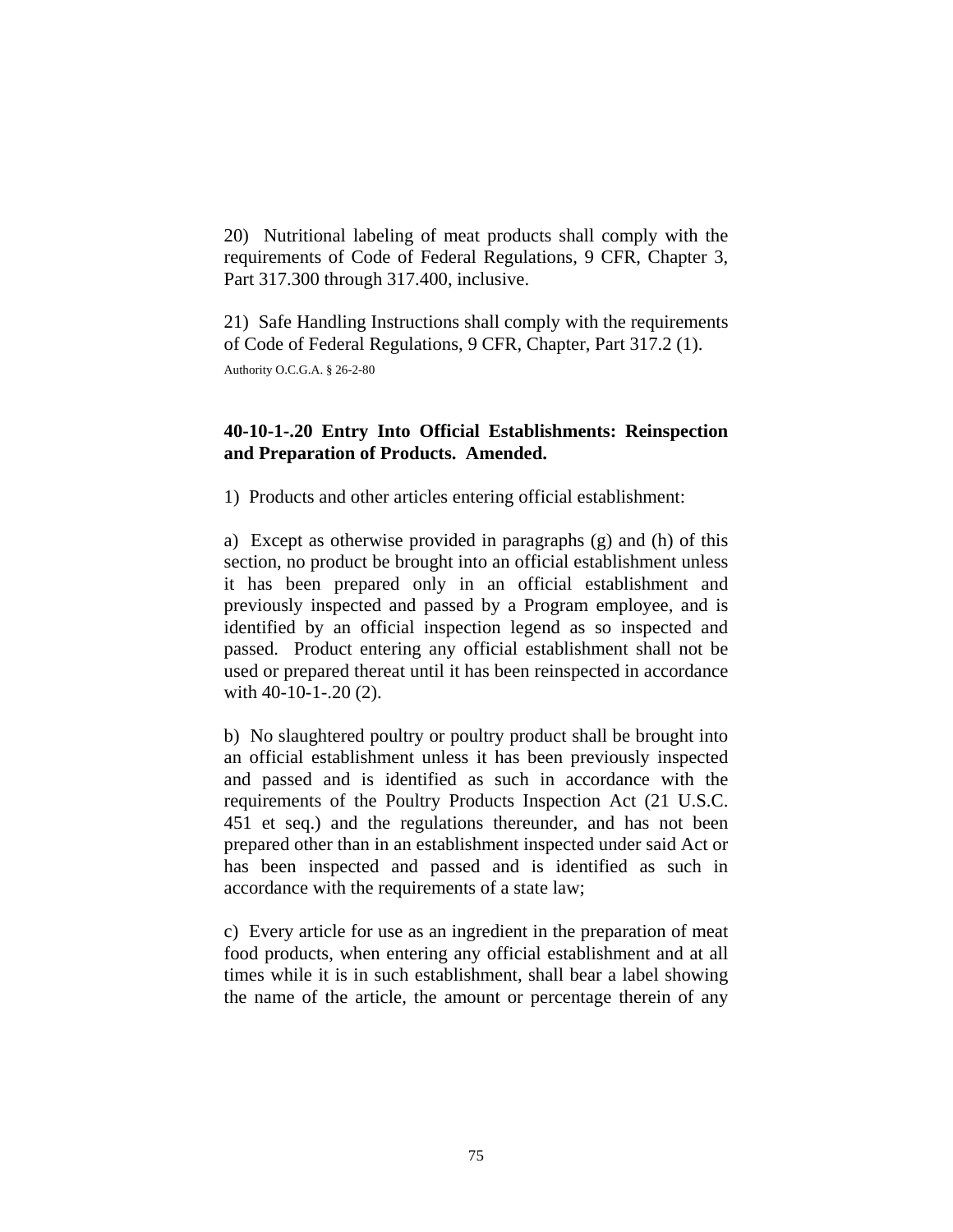substances restricted by this part of 40-10-1-.19 of this chapter, and a list of ingredients in the article if composed of two or more ingredients. In addition, the label must show the name and address of the manufacturer or distributor.

d) Containers of preparations which enter any official establishment for use in cooling or retort water, in hog scalding water, or in denuding of tripe shall at all times while they are in such establishment bear labels, showing the chemical names of the chemicals in such preparations. In the case of any preparation containing any chemicals which are specifically limited by 40-10- 1-.21 (7) (b) 4. as to amount permitted to be used, the labels on the containers shall also show the percentage of each such chemical in the preparation;

e) No prohibited dye, chemical, preservative, or other substance shall be brought into or kept in an official establishment for use as an ingredient of human food or animal feed;

f) All isolated soy protein when entering and while in any official establishment, must be labeled in accordance with, and otherwise meet the requirements of  $40-10-1-0.20$  (6) (b) 11;

g) Glands and organs, such as cotyledons, ovaries, prostate glands, tonsils, spinal cords, and detached lymphatic, pineal, pituitary, parathyroid, suprarenal, pancreatic, and thyroid glands, used in preparing pharmaceutical, organotherapeutic, or technical products and which are not used as human food (whether or not they may be prepared at any official establishments) may be brought into and stored in edible product departments of inspected establishments if packaged in suitable containers so that the presence of such glands and organs will in no way interfere with the maintenance of sanitary conditions or constitute an interference with inspection. Glands or organs which are regarded as human food products, such ,as livers, testicles, and thymus glands, may be brought into official establishments for pharmaceutical, organic, therapeutic, or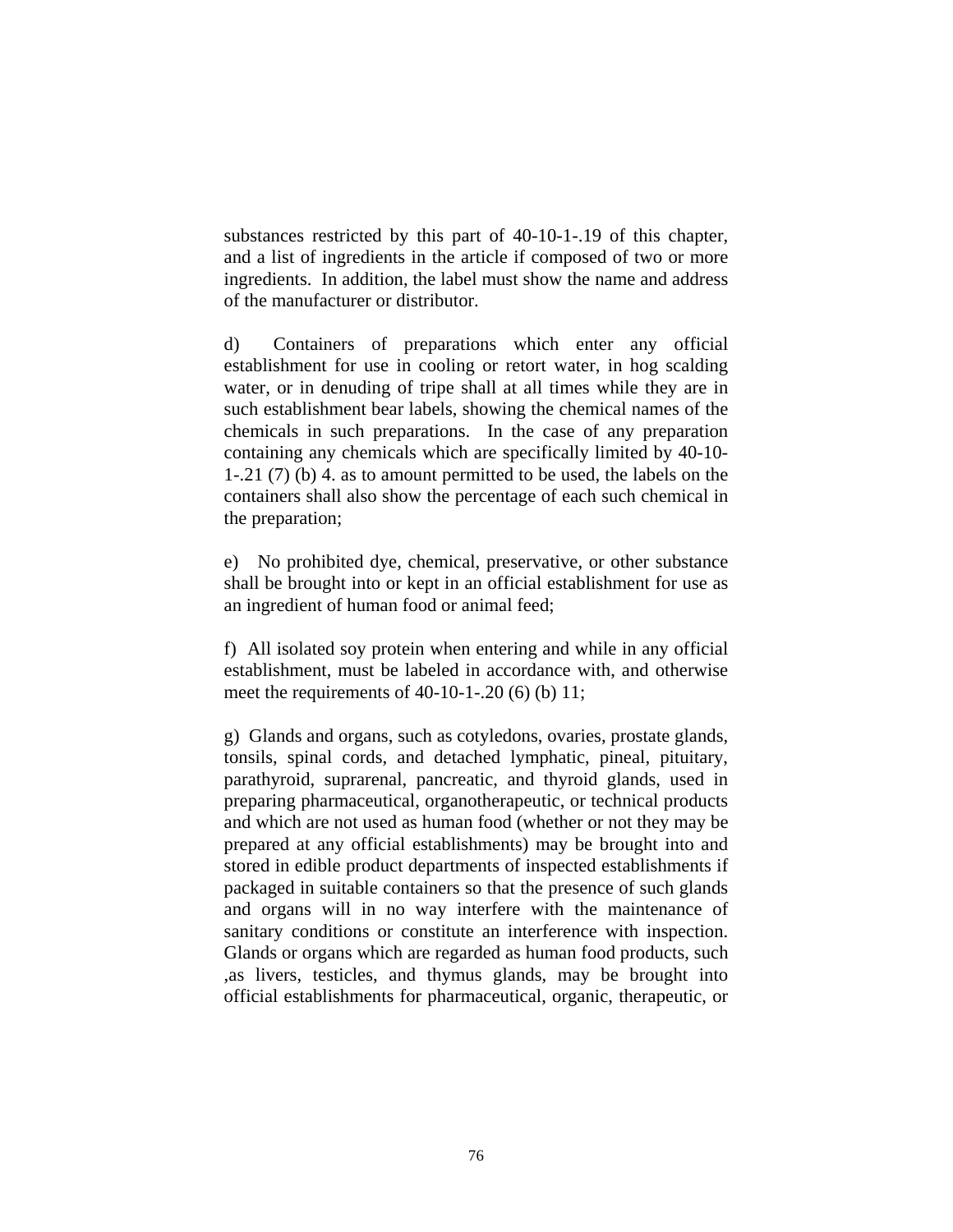technical purposes, only if Georgia inspected and passed and so identified;

h) Carcasses of game animals, and carcasses derived from the slaughter by any person of livestock of his own raising, and parts of such carcasses, may be brought into an official establishment for preparation, packaging, and storing provided that they do not result in any insanitary condition and are segregated from inspected product while in the official establishment, and, in the case of livestock products they are adequately marked or otherwise identified, in lieu of other marking or labeling required by the regulations of this chapter, as being not for sale and with the name and address of the owner of the products, and provided further, that the owner of any such carcasses or parts thereof of livestock certifies that the products thereof are intended exclusively for use by him and members of his household and his nonpaying guests and employees;

i) The official establishment shall furnish such information as the inspector may deem necessary to determine the origin of any product or other article entering the official establishment. Such information may include, but is not limited to, the name and address ,of the seller or supplier, transportation company, agent, or broker involved in the sale or delivery of the product or article in question;

j) Any product or any poultry or poultry product or other article that is brought into an official establishment contrary to any provision of this section may be required by the Commissioner to be removed immediately from such establishment by the operator thereof, and failure to comply with such requirement shall be deemed a violation of this regulation. If any slaughtered poultry or poultry products or other articles are received at an official establishment and are suspected of being adulterated or misbranded under the Poultry Products Inspection Act or the Federal Food, Drug, and Cosmetic Act, the appropriate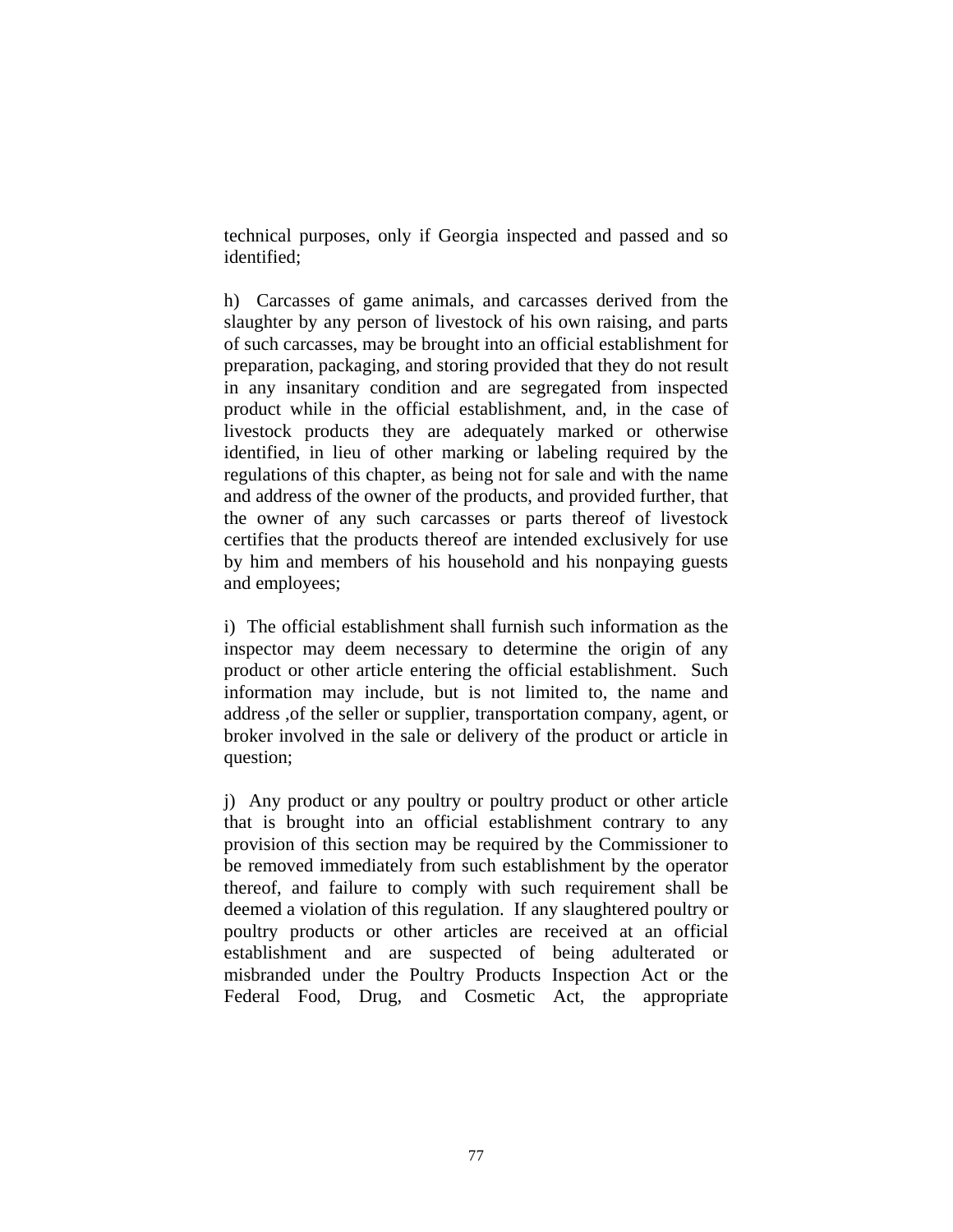governmental authorities will be notified. Products received in an official establishment during the inspector's absence shall be held separate and apart in the ,establishment, pending inspection by the inspector.

2) Reinspection, retention, and disposal of products at official establishments:

a) All products and all slaughtered poultry and poultry products brought into any official establishment shall be identified and reinspected at the time of receipt, and shall be further subject to reinspection at any official establishment in such manner and at such times as may be deemed necessary by the officer in charge to assure compliance with the regulations in this chapter;

b) All products, whether fresh, cured, or otherwise prepared, even though previously inspected and passed, shall be reinspected by Program employees as often as may be necessary in order to ascertain that they are not adulterated or misbranded at the time they enter or leave official establishments;

c) Reinspection may be accomplished through use of statistically sound sampling plans that assure a high level of confidence. The officer in charge shall designate the type of plan and the program employee shall select the specific plan to be used in accordance with instructions issued by the Commissioner;

d) A Ga. Retained Tag shall be placed by a Program employee at the time of reinspection at any official establishment on all products which are suspected on such reinspection of being adulterated or misbranded, and such products shall be held for further inspection. Such tags shall be removed only by authorized Program employees. When further inspection is made, if the product is found to be adulterated, all official inspection legends or other official marks for which the product is found to be eligible under the regulations in this chapter, shall be removed or defaced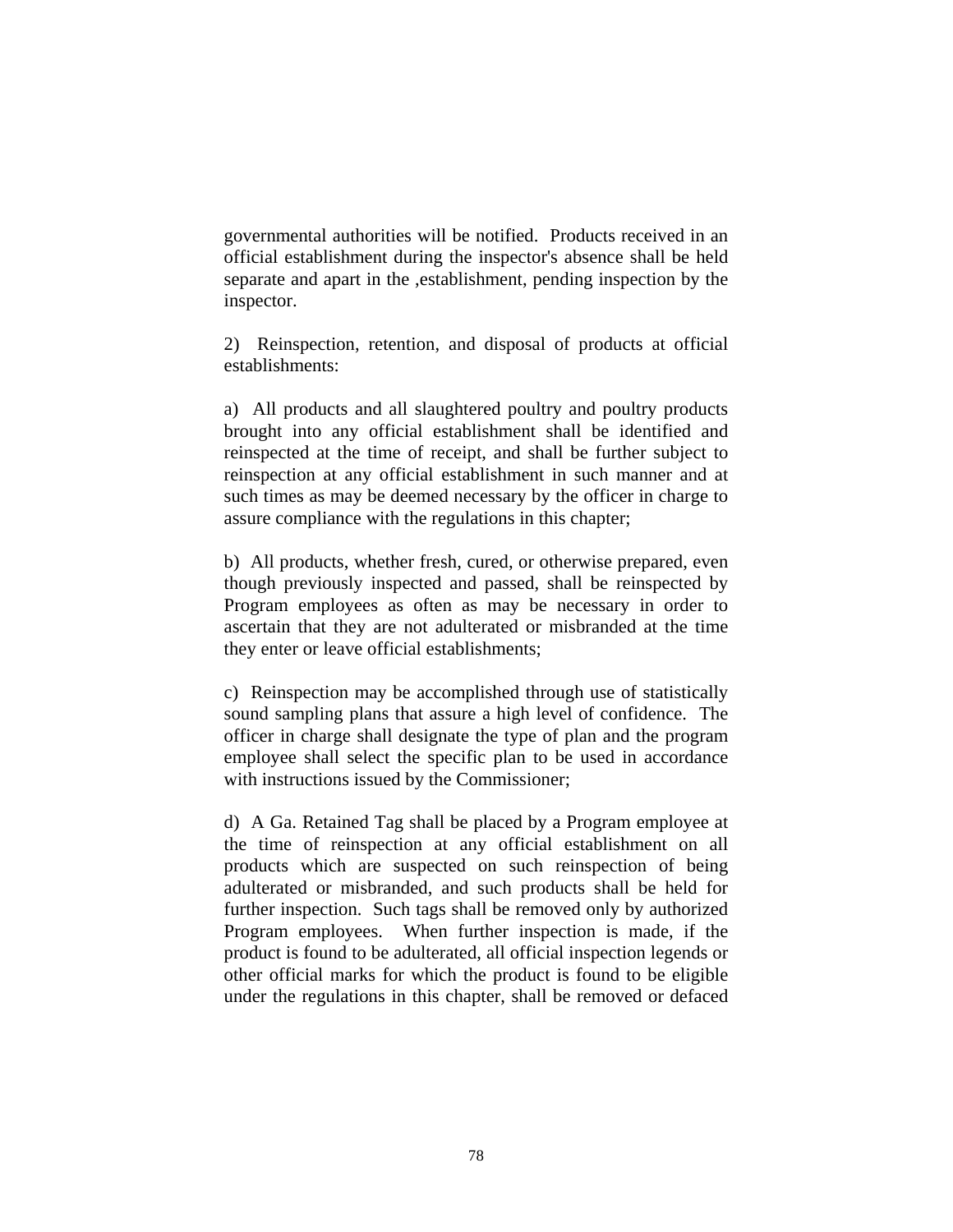and the product shall be condemned and disposed of in accordance with this chapter, except that a determination regarding adulteration may be deferred if a product has become soiled or unclean by falling on the floor or in any other accidental way or if the product is affected with any other condition which the inspector deems capable of correction, in which case the product shall be cleaned (including trimming if necessary) or otherwise handled in a manner approved by the inspector to assure that it will not be adulterated and shall then be presented for reinspection and disposal in accordance with this section. If upon final inspection the product is found to be neither adulterated nor misbranded, the inspector shall remove the Georgia Retained tag. If a product is found upon reinspection to be misbranded, but not adulterated, it shall be held under a Georgia Retained tag, or a Georgia. Detention tag, as provided in 40-10-1-.24 of this chapter, pending correction of the misbranding or issuance of an order to withhold from use the labeling or container of the product, or the institution of a judicial seizure action. The inspector shall make a complete record of each transaction under this paragraph and shall report his action to the officer in charge.

3) Designation of places of receipt of products and other articles for reinspection. Every official establishment shall designate, with the approval of the officer in charge, a dock or place at which products and other articles subject to reinspection shall be received, and such products and articles shall be received only at such dock or place.

4) Preparation of products to be officially supervised; responsibilities of official establishments:

a) All processes used in curing, pickling, rendering, canning, or otherwise preparing any product in official establishments shall be supervised by Program employees. No fixtures or appliances, such as tables, trucks, trays, tanks, vats, machines, implements, cans, or containers of any kind, shall be used unless they are of such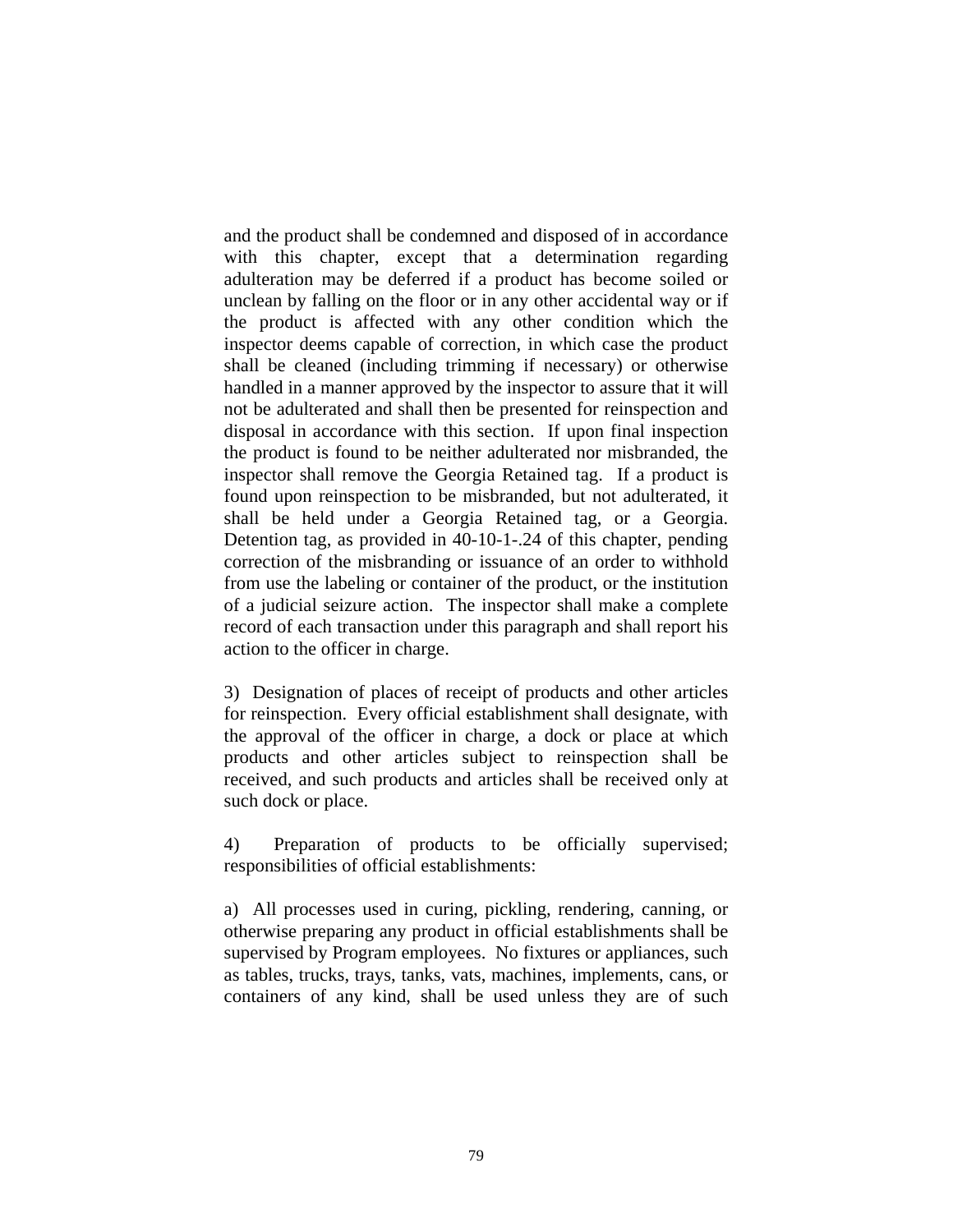material and construction as will not contaminate or otherwise adulterate the product and are clean and sanitary. All steps in the process of manufacture shall be conducted carefully and with strict cleanliness in rooms or compartments separate from those used for inedible products;

b) It shall be the responsibility of the operator of every official establishment to comply with the Act and the regulations in this chapter. In order to effectively carry out this responsibility, the operator of the establishment shall institute appropriate control programs, approved by the Georgia Meat Inspection Division and commensurate with the type of activities conducted at the establishment and the preparation, marking, labeling, and packaging of its products strictly in accordance with the sanitary and other .requirements of this chapter. When such control programs involve the maintenance of records, such records shall be made available for review by inspectors.

- 5) Requirements concerning procedures:
- a) Frozen product.

1. Care shall be taken to insure that product is not adulterated when placed in freezers. If there is doubt as to the soundness of any frozen product, the inspector will require the defrosting and reinspection of a sufficient quantity thereof to determine its actual condition.

2. Frozen product may be defrosted in water or pickle in a manner and with the use of facilities which are acceptable to the inspector. Before such product is defrosted, a careful examination shall be made to determine its condition. If necessary, this examination shall include defrosting of representative samples by means other than in water or pickle.

b) Product, such as pork tenderloins, brains, sweetbreads, stew, or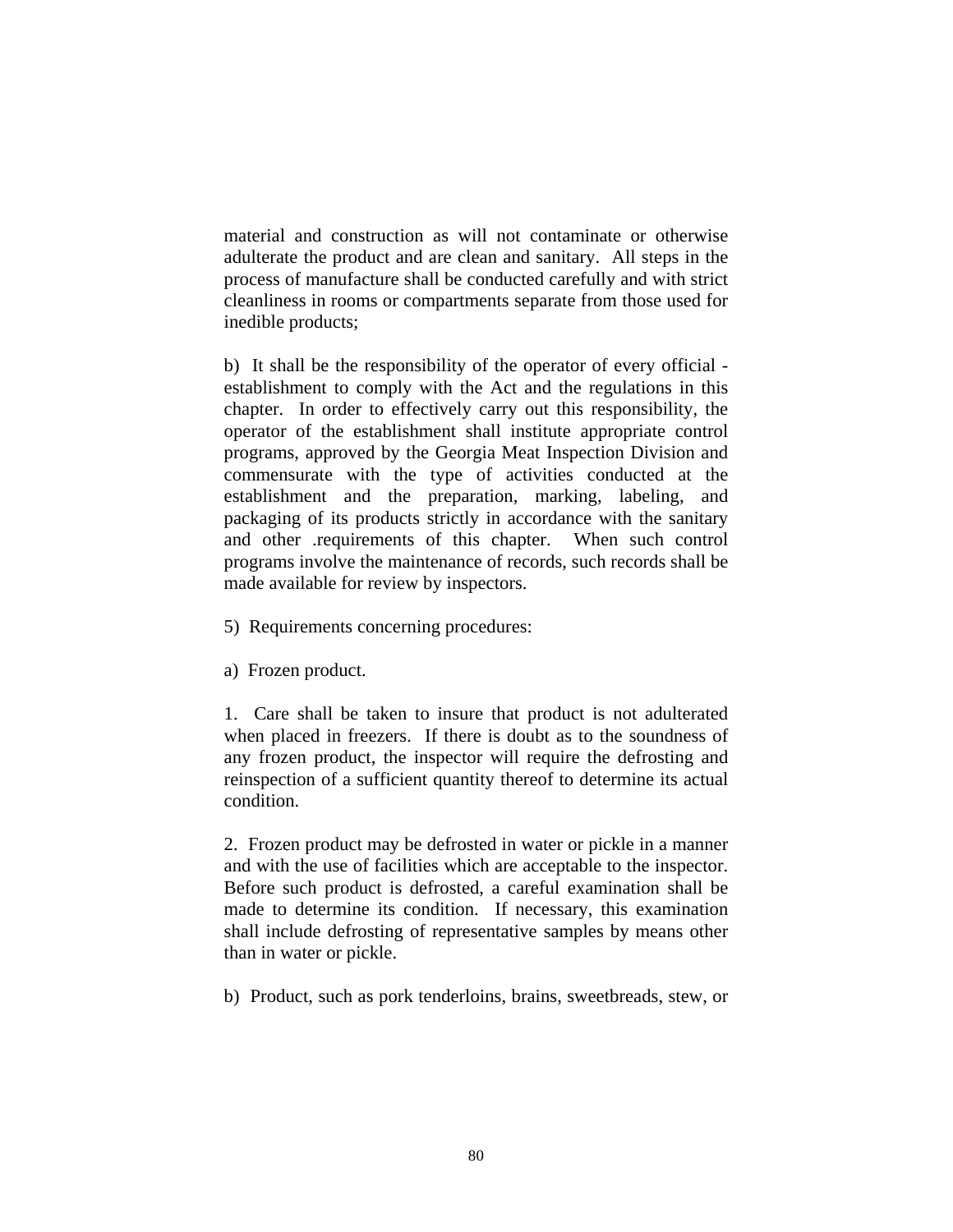chop suey, shall not be packed in hermetically sealed metal or glass containers, unless subsequently heat processed or otherwise treated to preserve the product in a manner approved by the Commissioner in specific cases.

c) Care shall be taken to remove bones and parts of bones from product which is intended for chopping;

d) Heads for use in the preparation of meat food products shall be split and the bodies of the teeth, the turbinated and ethmoid bones, ear tubes, and horn butts removed, and the heads then thoroughly cleaned;

e) Kidneys for use in the preparation of meat food products shall be first freely sectioned and then thoroughly soaked and washed. All detached kidneys, including beef kidneys with detached kidney fat, shall be inspected before being used in or shipped from the establishment;

f) Cattle paunches and hog stomachs for use in the preparation of meat food products shall be thoroughly cleaned on all surfaces and parts immediately after being emptied of their contents, which shall follow promptly their removal from the carcass;

g) Clotted blood shall be removed from hog hearts before they are shipped from the establishment or used in the preparation of meat food products;

h) Beef rounds, beef bungs, beef middles, beef bladders, calf rounds, hog bungs, hog middles, and hog stomachs which are to be used as containers of any meat food product shall be presented for inspection turned with the fat surface exposed;

i) Portions of casings which show infection with Oseophagostomum or other nodule-producing, parasite, and weasands infected with the larvae of Hypoderma lineatum, shall be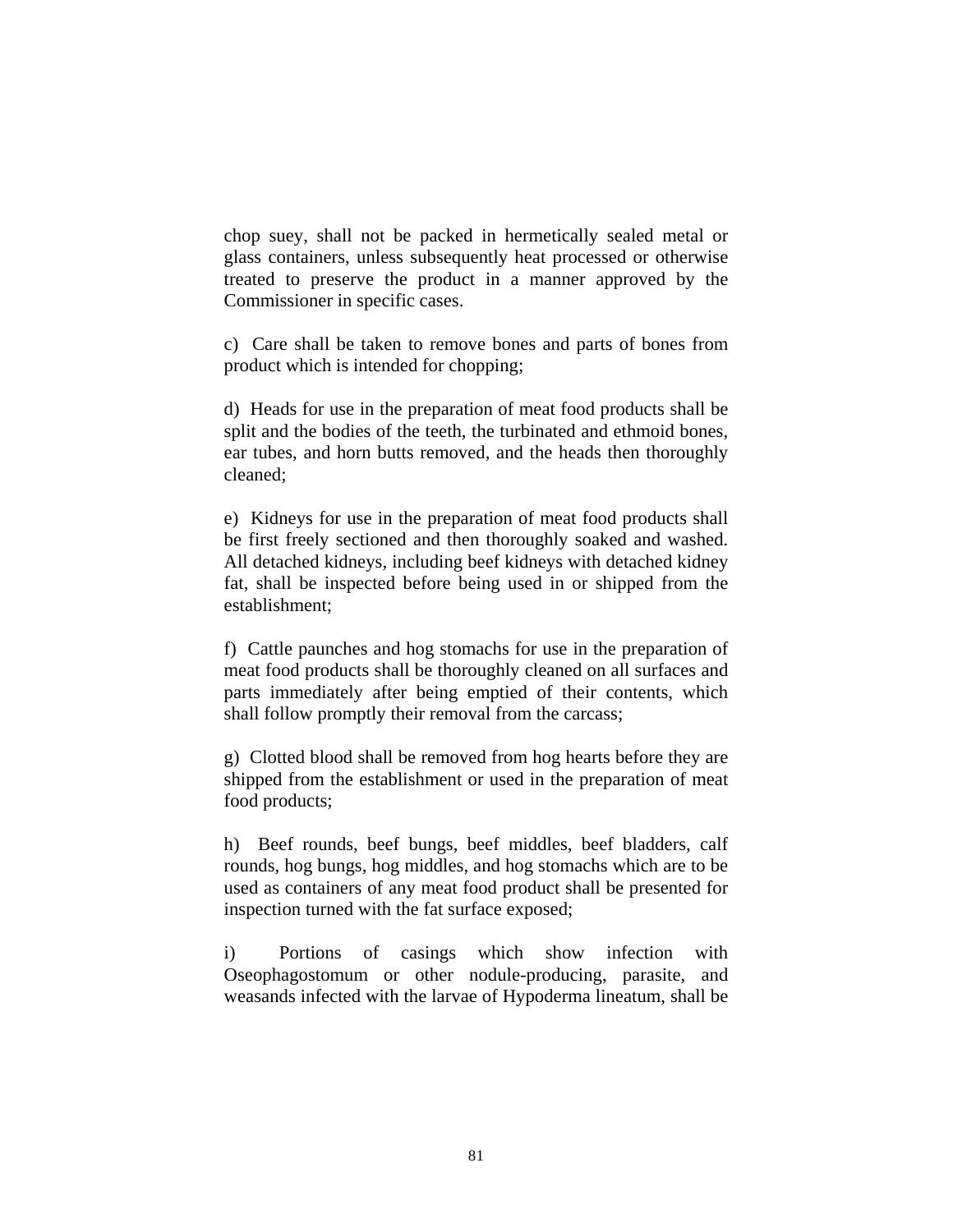rejected, except that when the infestation is slight and the nodules and larvae are removed, the casing or weasand may be passed.

6) Requirements concerning ingredients and other articles used in preparation of products:

a) All ingredients and other articles used in the preparation of any product shall be clean, sound, healthful, wholesome, and otherwise such as will not result in the product being adulterated. Official establishments shall furnish inspectors accurate information on all processing procedures, including product composition and any changes in such procedures essential for the inspectional control of the product;

b) Casings.

1. The only animal casings that may be used as containers of product are those from cattle, sheep, swine or goats.

2. Casings for product shall be carefully inspected by Program employees. Only those casings which have been carefully washed and thoroughly flushed with clean water immediately before stuffing and are suitable for containers, are clean, and are passed on such inspection shall be used, except that preflushed animal casings packed in salt or salt and glycerine solution or other approved medium may be used without additional flushing provided they are found to be clean and otherwise acceptable and are thoroughly rinsed before use.

3. Hog and sheep casings intended for use as containers of product may be treated by soaking in or applying thereto sound, fresh pineapple juice or papain or bromelin or pancreatic extract to permit the enzymes contained in these substances to act on the casings to make them less resistant. The casings shall be handled in a clean and sanitary manner throughout and the treatment shall be followed by washing and flushing the casings with water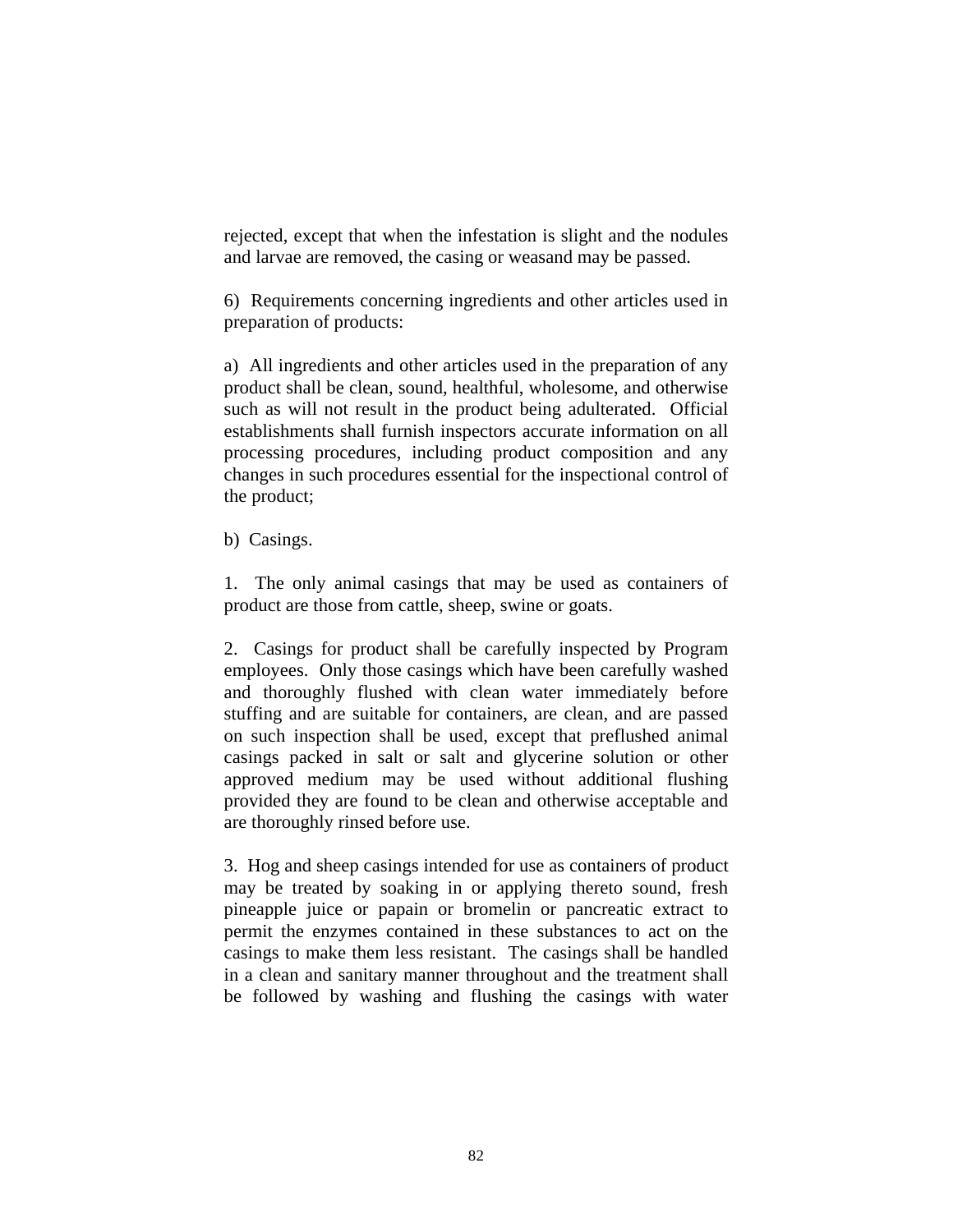sufficiently to effectively remove the substance used and to terminate the enzymatic action.

4. On account of the invariable presence of bone splinters, detached spinal cords may not be used in the preparation of edible product other than by rendering where they constitute a suitable raw material.

5. Testicles if handled as an edible product may be shipped from the establishment as such, but they may not be used as an ingredient of a meat food product.

6. Tonsils shall be removed and shall not be used as ingredients of meat food products.

7. Blood from livestock may be used as an ingredient of a meat food product for which a standard is prescribed in .21 of this subchapter, if permitted by such standard, and may be used in any meat food product for this no such standard is prescribed in .21 of this subchapter if it is a common and usual ingredient of such product.

8. Intestines shall not be used as ingredients in any meat food product for which a standard is prescribed in .21 of this subchapter and shall not be used in other products unless the products are labeled in accordance with .19 (8) (b) (30) of this subchapter.

9. Poultry products and egg products (other than shell eggs) which are intended for use as ingredients of meat food products shall be considered acceptable for use only when identified as having been inspected and passed for wholesomeness by the Department when found to be sound and otherwise acceptable when presented for use. Poultry products and egg products (other than shell eggs) which have not been so inspected and passed for wholesomeness shall not be used in the preparation of such meat food products.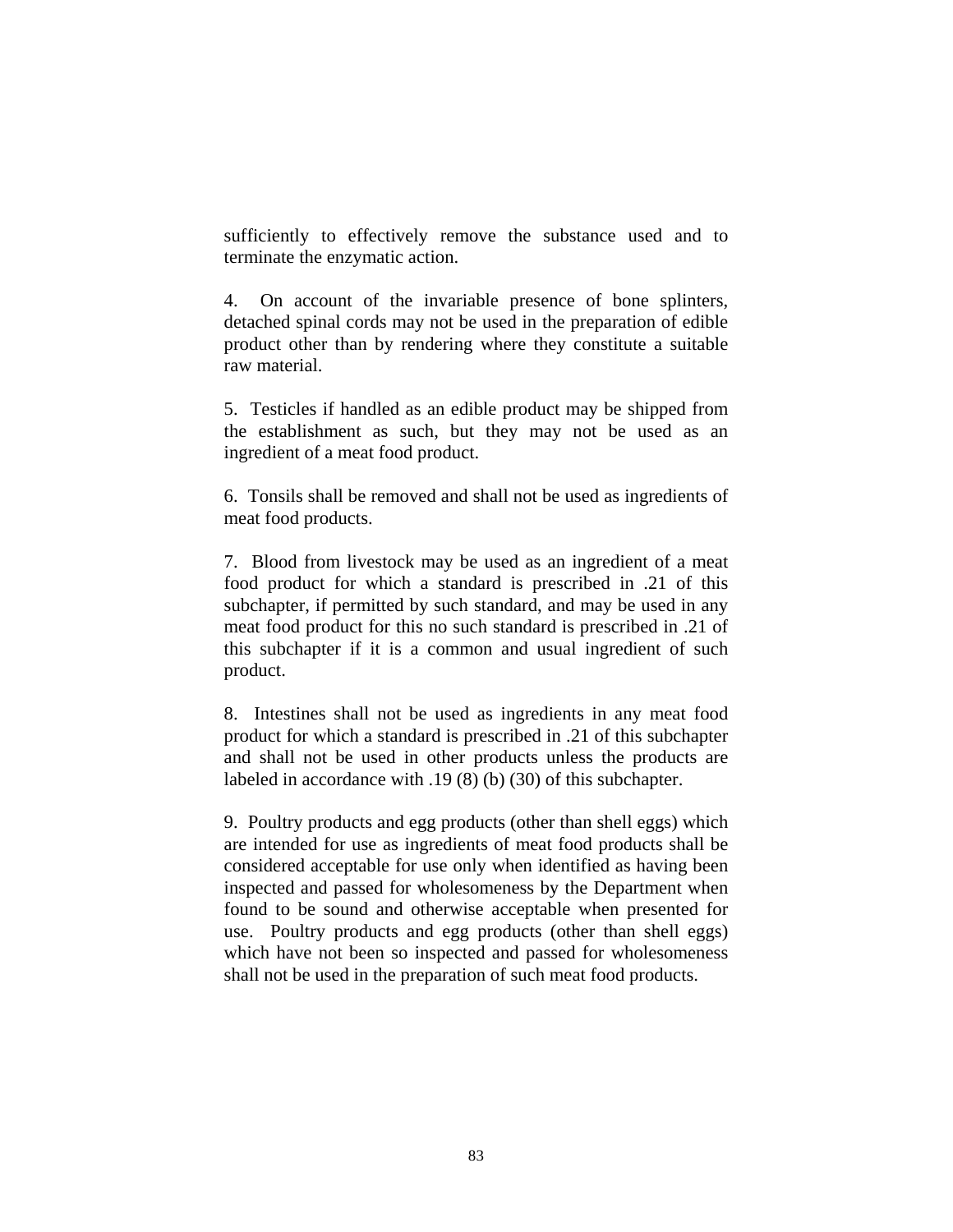10. Dry milk products which are intended for use as ingredients of meat food products shall be considered acceptable for such use only when produced in a plant approved by the Department and when found to be sound and otherwise acceptable for use. Dry milk products prepared in a plant not so approved shall not be used in the preparation of such meat food products.

 11. All isolated soy protein used in products processed in any official establishment shall contain not more than and not less than 0.1 percent titanium incorporated as food grade titanium dioxide, and the presence of such substance must be shown on the label of the container of the isolated soy protein at all times that the article is in the official establishment.

12. Ingredients for use in any product may not bear or contain any pesticide chemical or other residues in excess of levels permitted in 40-10-1-.20 (16).

7) Approval of substances for use in the preparation of products:

a) No product shall contain any substance which would render it adulterated or which is not approved by the Commissioner;

b) Under appropriate declaration as required in 40-10-1-.18 and 40-10-1.19 of this chapter, the following substances may be added to product:

1. Common salt, approved sugars (sucrose (cane or beet sugar), maple sugar, dextrose, invert sugar, honey, corn syrup solids, corn syrup, and glucose syrup), wood smoke, vinegar, flavorings, spices, sodium nitrate, sodium nitrite, potassium nitrate, potassium nitrite, and other substances specified in the chart in subparagraph 4. of this paragraph may be added to products under conditions, if any, specified in this part or part 40-10-1-.19 of this chapter.

2. Other harmless synthetic flavorings may be added to products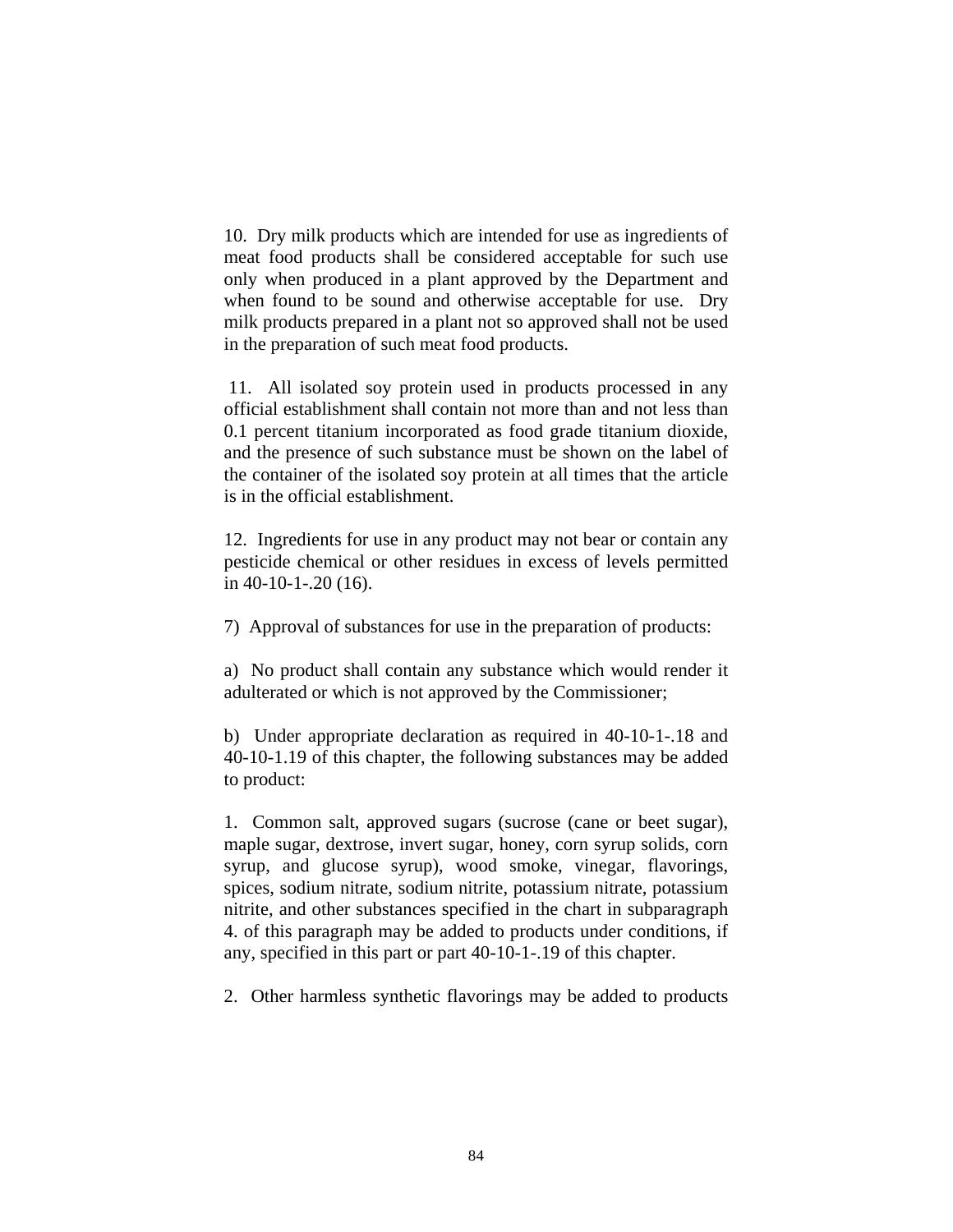with the approval of the Commissioner in specific cases.

3. Coloring matter and dyes other than those specified in the chart in subparagraph 4. of this paragraph, may be applied to products, mixed with rendered fat, applied to natural and artificial casings, and applied to such casings enclosing products, if approved by the Commissioner in specific cases. When any coloring matter or dye is applied to casings, there shall be no penetration of coloring into the product. When any coloring matter is added to meat fat shortening containing synthetic flavoring, the product shall be packed in conventional round shortening containers having a capacity no greater than 3 pounds.

4. The substances specified in Code of Federal Regulations, 9 CFR, Chapter 3, Part 318.7 (c) (4) are acceptable for use in the processing of products, provided they are used for the purposes indicated, within the limits of the amounts stated and under other conditions specified in this part and 40-10-1-.18 of this chapter.

c) Requirements for the use of nitrite and sodium ascorbate or sodium erythorbate (isoascorbate) in bacon.

1. With respect to bacon: Sodium nitrite shall be used at 120 parts per million (ppm) ingoing or an equivalent amount of potassium nitrite shall be used (148 ppm ingoing); and 550 ppm of sodium ascorbate or sodium erythorbate (isoascorbate) shall be used. Sodium ascorbate or sodium erythorbate have a molecular weight of approximately 198. Hydrated forms of these substances shall be adjusted to attain the equivalent of 550 ppm of sodium ascorbate or sodium erythorbate.

2. The Department shall collect samples of bacon from producing plants and analyze them for the level of nitrosamines by the thermal energy analyzer (TEA). In the event that a TEA analysis indicates that a confirmable level of nitrosamines might be present, additional samples shall be collected and analyzed by gas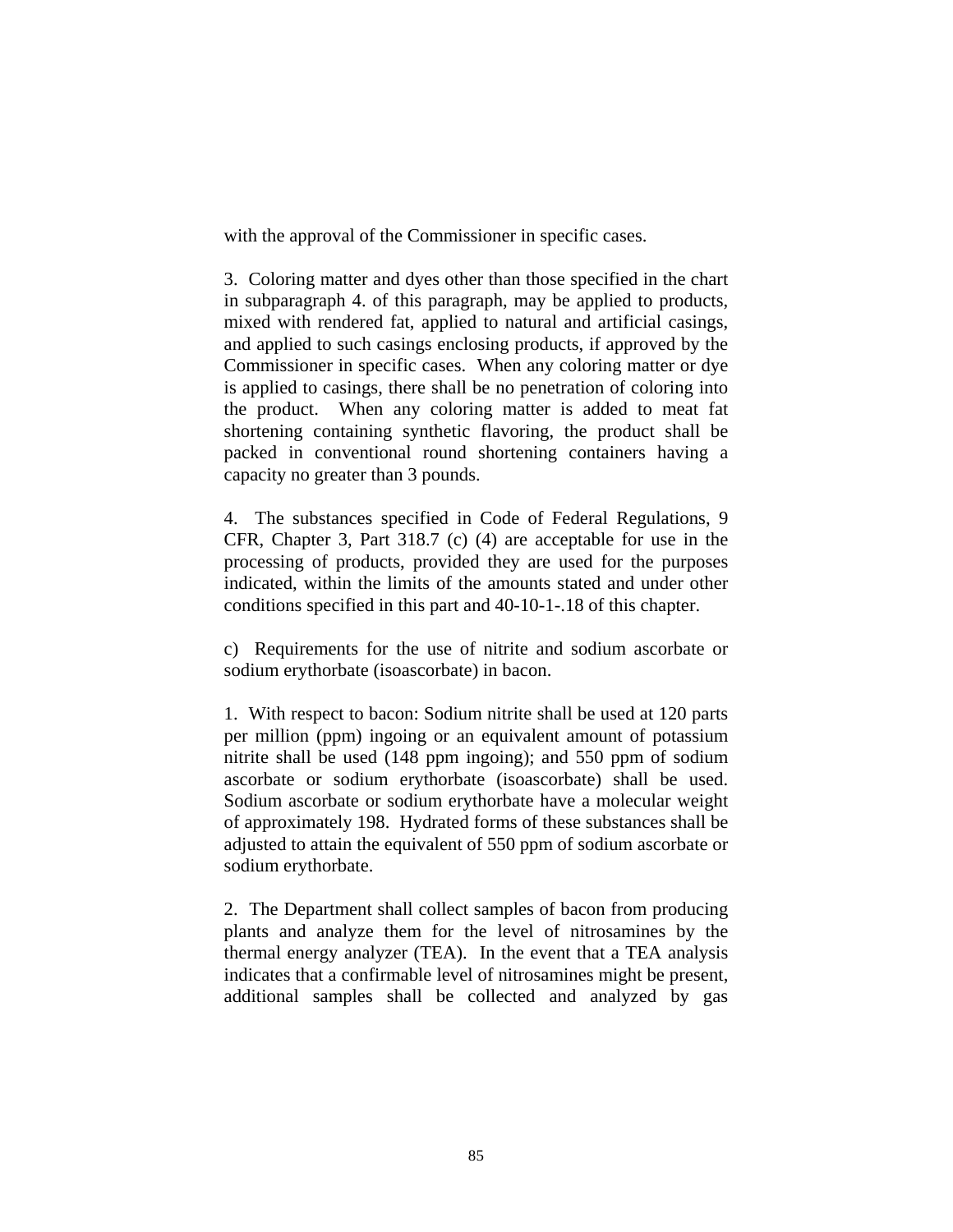chromatography. Presumptive positive results must be confirmed by mass spectrometry before being considered positive. If, during the interval required for the Department to analyze the confirmatory samples by gas chromatography and mass spectrometry, changes are made in processing procedures which are expected to result in no confirmable levels of nitrosamines in bacon produced by these new procedures, an establishment may submit samples to USDA for analysis upon prior notification and arrangements with USDA. If, however, an establishment furnishes USDA with laboratory results from testing five consecutive lots of bacon produced under the new procedures and the testing is performed by the USDA methodology and procedures, those results will be utilized in making the determination concerning the product produced under the new procedures. Should the results of these tests reveal that confirmable levels of nitrosamine are not indicated in any of the five consecutive lots, the confirmation analysis by USDA shall be terminated and the establishment shall revert to normal monitoring status. In the event the test results continue to indicate nitrosamines, however, USDA shall proceed in its confirmation analysis on the original samples taken for confirmation. If any one of the original samples collected by USDA for confirmation is found to contain confirmable levels of nitrosamines, all bacon in the producing establishment and all future production will be retained. The Department shall sample and analyze such retained bacon for nitrosamines on a lot by lot basis. A production lot shall be that bacon produced by the establishment in any single shift. Samples from any lot of bacon under retention found to contain nitrosamines at a confirmable level shall cause the lot of bacon to be disposed of in a manner to assure it will not form nitrosamines when cooked. Such disposal may include incorporation of the uncooked bacon as an ingredient of another meat food product provided it is processed for eating without further preparation in a manner to preclude the formation of nitrosamines. Bacon subsequently produced shall not be retained because of nitrosamines if the operator of the establishment makes adjustments in the processing of the product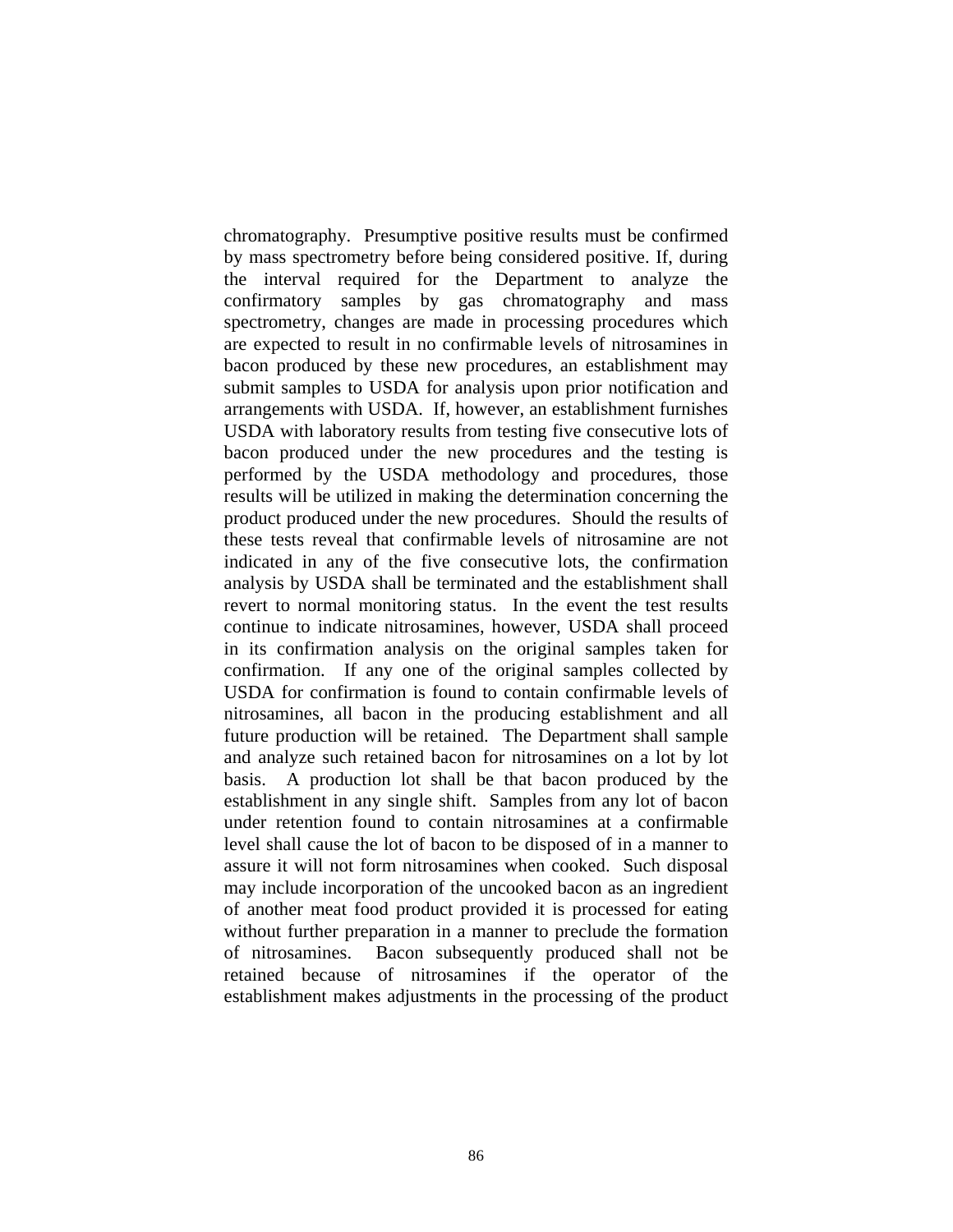and laboratory results obtained by TEA analysis of samples from five consecutive normal sized lots of bacon indicates that the product being produced contains no confirmable levels of nitrosamines. These tests from five consecutive normal sized lots of bacon shall be conducted by the Department: Provided, however, that if the establishment furnishes the Department with the results of tests conducted under the methodology and procedures used by the Department, such test results will be utilized in making the determination concerning the nitrosamine content of the product. All tests of bacon for nitrosamines under this subparagraph shall be made on bacon cooked 340 degrees Fahrenheit for 3 minutes on each side. In order to determine that no confirmable levels of nitrosamines are I present in the sample tested, the testing must be performed by methodology and procedures that would detect the presence of any nitrosamines at 10 ppb.

d) No substance may be used in or on any product if it conceals damage or inferiority or makes the product appear to be better or of greater value than it is. Therefore:

1. Paprika or oleoresin paprika may not be used in or on fresh meat, such as steaks, or comminuted fresh meat food product, such as chopped and formed steaks or patties; or in any other meat food products consisting of fresh meat (with or without seasoning), except chorizo sausage and except other meat food products in which paprika or oleoresin paprika is permitted as an ingredient in a standard of identity or composition in Part .21 of this subchapter.

2. Sorbic acid, calcium sorbate, sodium sorbate, and other salts of sorbic acid may not be used in cooked sausage or any other product; sulfurous acid and salts or sulfurous acid may not be used in or on any product and niacin or nicotinamide may not be used in or on fresh product; except that potassium sorbate, propylparaben (propyl phydroxybenzoate), calcium propionate, sodium propionate, benzoic acid, and sodium benzoate may be used in or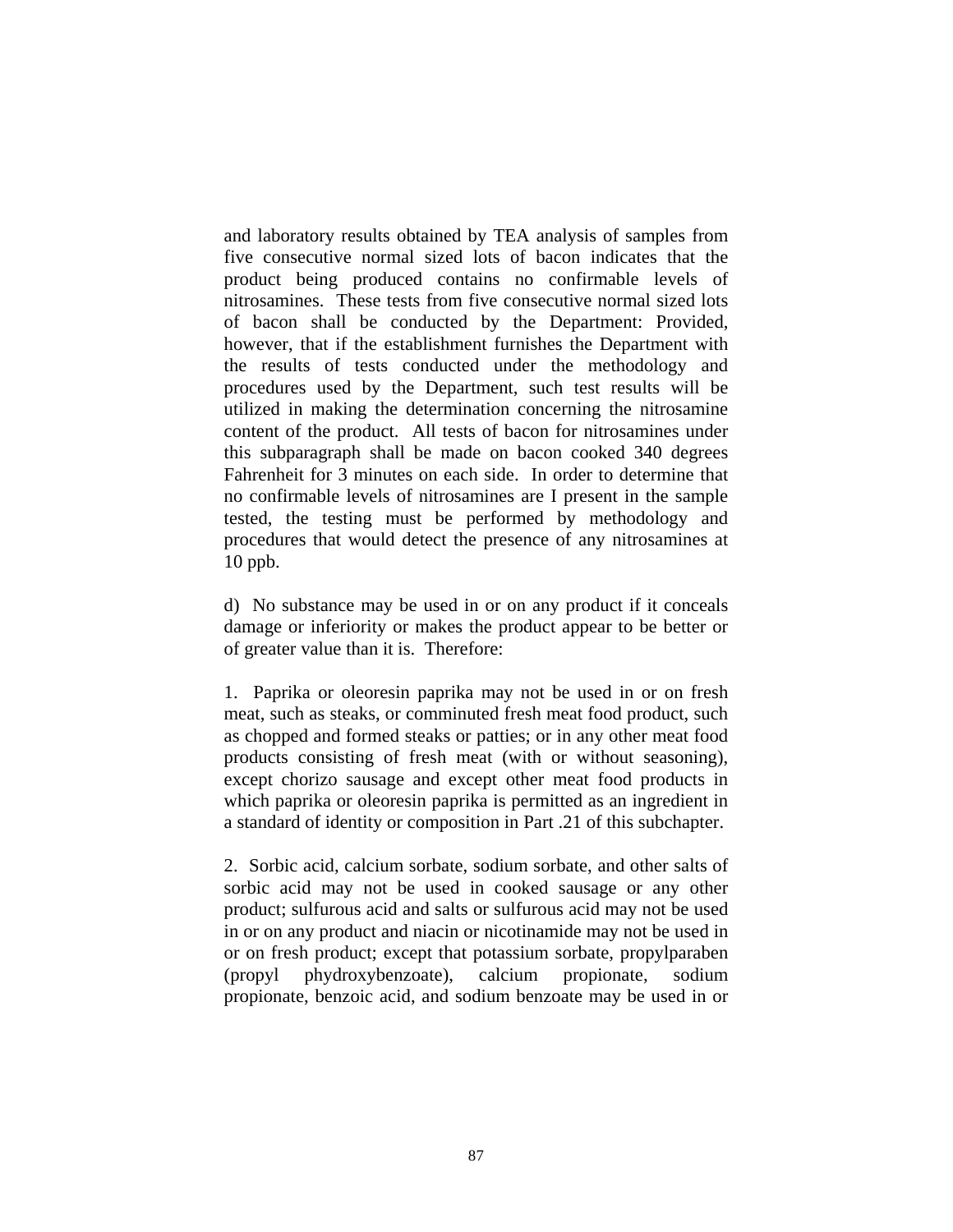on any product only as provided in Code of Federal Regulations, 9 CFR, Chapter 3, Part 318.7 (c) (4) or as approved by the Commissioner in specific cases.

8) Preservatives and other substances permitted in product for export only; handling; such product not to be used for domestic food purposes.

a) Preservatives and other substances not permitted in domestic product under the regulations in this subchapter in this chapter may be used in the preparation and packing of product intended for export provided the product (1) accords to the specifications or directions of the foreign purchaser; (2) is not in conflict with the laws of the country to which it is intended for export; and (3) is labeled on the outside container to show that it is intended for export, and is otherwise labeled as required by this subchapter for such export product.

b) The preparation and packing of export product as provided for in paragraph (a) of this section shall be done in a manner acceptable to the inspector in charge so that the identity of the export product is maintained conclusively and the preparation of domestic product is adequately protected. The preservatives and other substances not permitted in domestic product shall be stored in a room or compartment separate from areas used to store other supplies and shall be held under program lock. Use of the preservatives or other substances shall be under the direct supervision of a Program employee.

c) The packing of all articles under paragraph (a) of this section shall be conducted under the direct supervision of a Program employee.

d) No article prepared or packed for export under paragraph (a) of this section shall be sold or offered for sale for domestic use or consumption, unless exported shall be destroyed for food purposes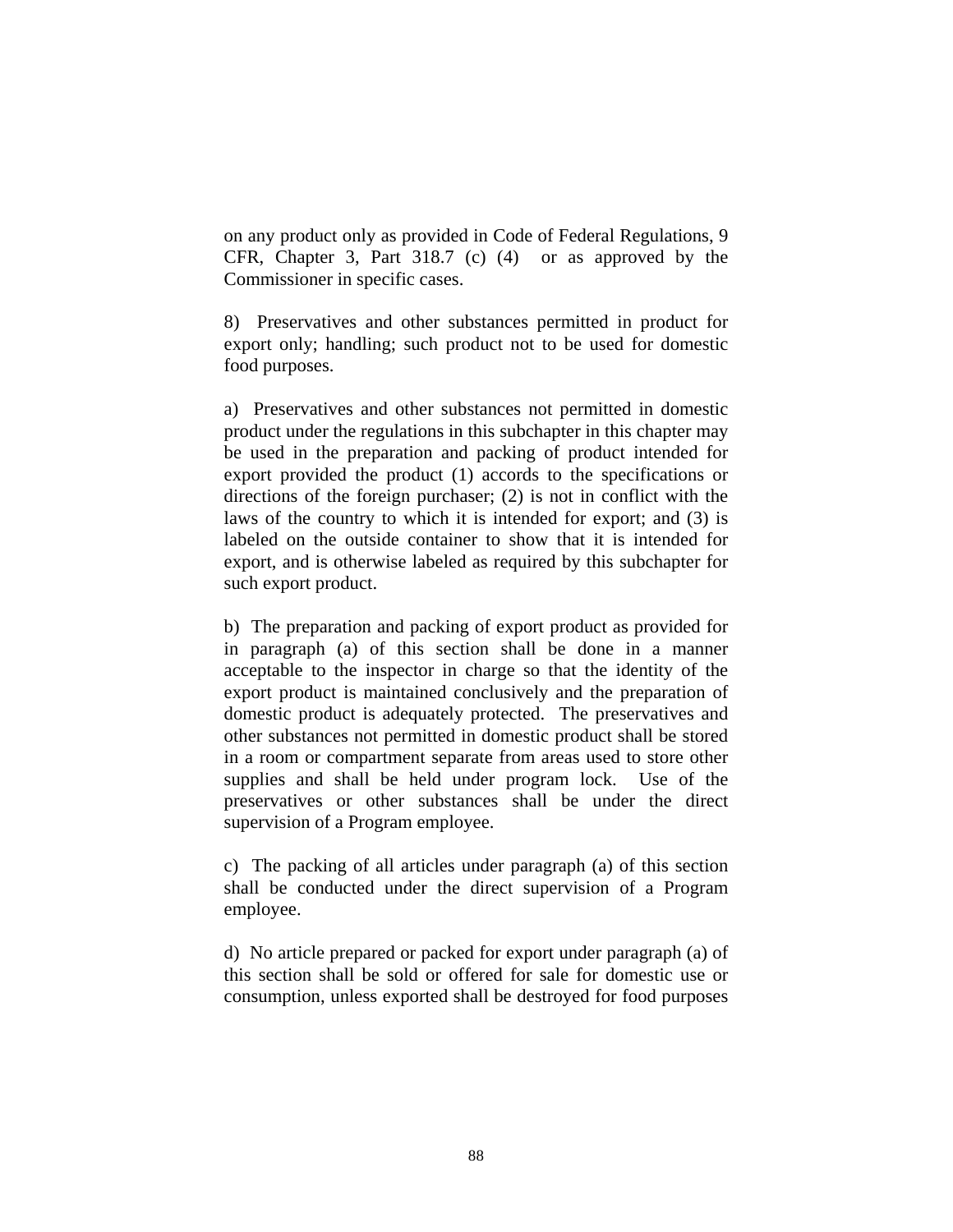under the direct supervision of a Program employee.

e) The contents of the container of any article prepared or packed for export under paragraph (a) of this section shall not be removed, in whole or in part, from such container prior to exportation, except under the supervision of a Program employee. If such contents are moved prior to exportation, then the article shall be either repacked, in accordance with the provision of paragraphs (b) and (c) of this section, or destroyed for food purposes under the direct supervision of a Program employee.

f) Permission must be obtained from the Commissioner before meat packed in borax are shipped from one official establishment to another or to an unofficial establishment for storage, except such meat prepared for the account of Federal agencies.

g) At all times, the identity of meat to which borax has been added shall be effectively maintained. In no case shall such meat, nor any trimmings or fat derived from such meat, whether unwashed or washed, or otherwise treated, be diverted to domestic use.

h) Salt used for bulking meat previously packed in borax may not again be used in an edible products department other than in connection with the packing of meat in borax. Only metal equipment shall be used for handling such meat. Particularly effective cleansing will be required if wooden equipment such as trucks, washing vats, etc., is used. Boxes from which boraxed meat has been removed may be used for repacking meat in borax, but their use as containers for other meat will be dependent upon the effective removal of all traces of borax.

i) The following instructions pertain to export cured pork packed in borax for the account of Federal agencies. The meat may be packed in borax in a room in which there is borax-free meat, provided proper care is taken to see that the borax-free meat is not affected by the borax. Under the same condition, meat packed in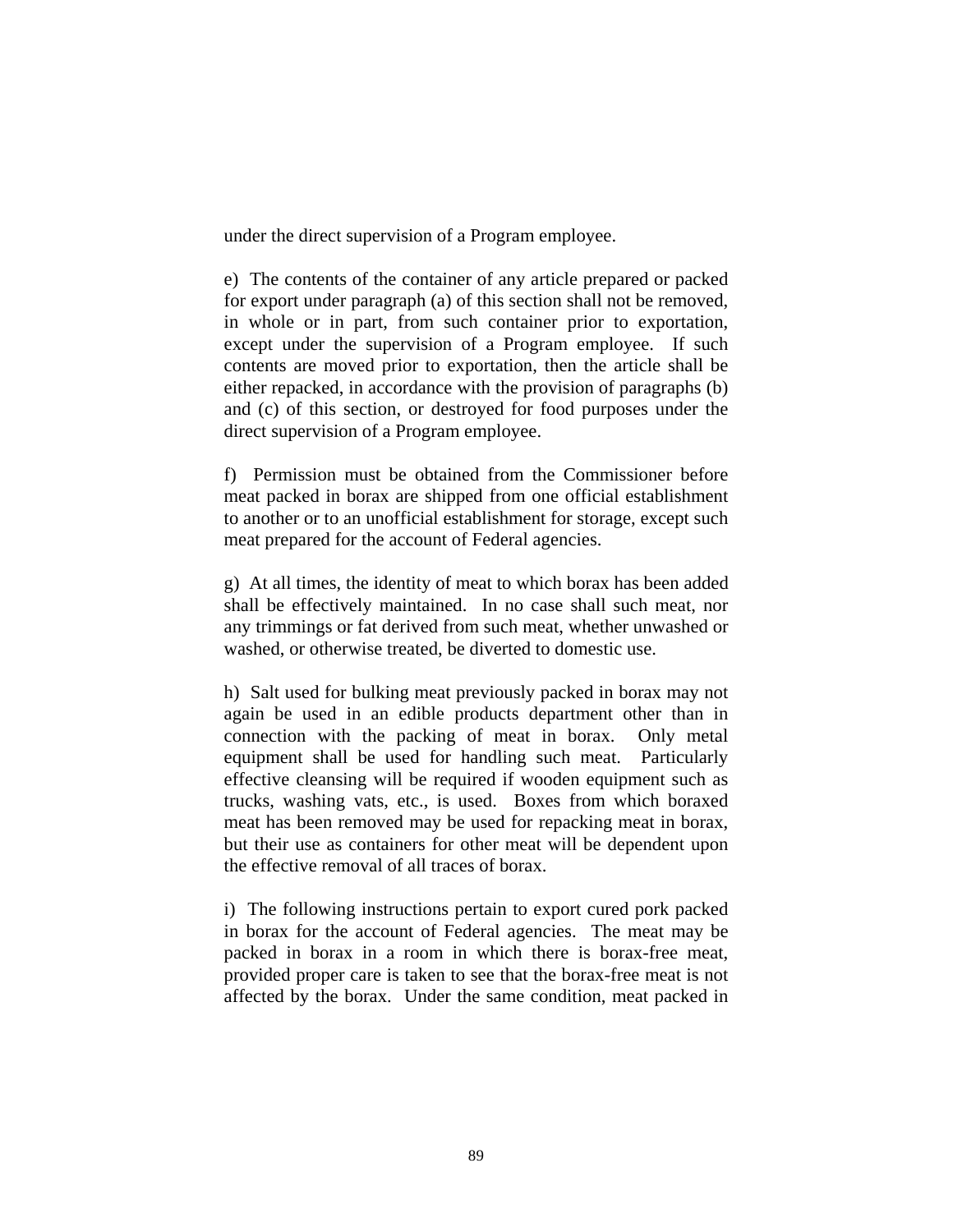borax may be received unpacked, defrosted, soaked, washed, smoked, and repacked in a room where there is other meat. However, meat originally packed in borax shall at all times be subject to the restrictions of meat so packed, even though repacked without borax. After packing or repacking, borax packed meat may be stored in a room with meat not packed in borax, provided a reasonable degree of separation is maintained between the two classes of product.

9) Samples of products, water, dyes, chemicals, etc., to be taken for examination. Samples of products, water, dyes, chemicals, preservatives, spices, or other articles in any official establishment shall be taken, without cost to the Program, for examination, as often as may be necessary for the efficient conduct of the inspection.

10) Prescribed treatment of pork and products containing pork to destroy trichinae:

- a) Reserved.
- b) Reserved.

c) The treatment shall consist of heating, refrigerating, or curing, as follows:

1. Heating:

i) All parts of the pork muscle tissue shall be heated to a temperature not lower than 137 degrees Fahrenheit, and the method used shall be one known to insure such a result. On account of differences in methods of heating and in weights of products undergoing treatment it is impracticable to specify details of procedure for all cases;

ii) Procedures which insure the proper heating of all parts of the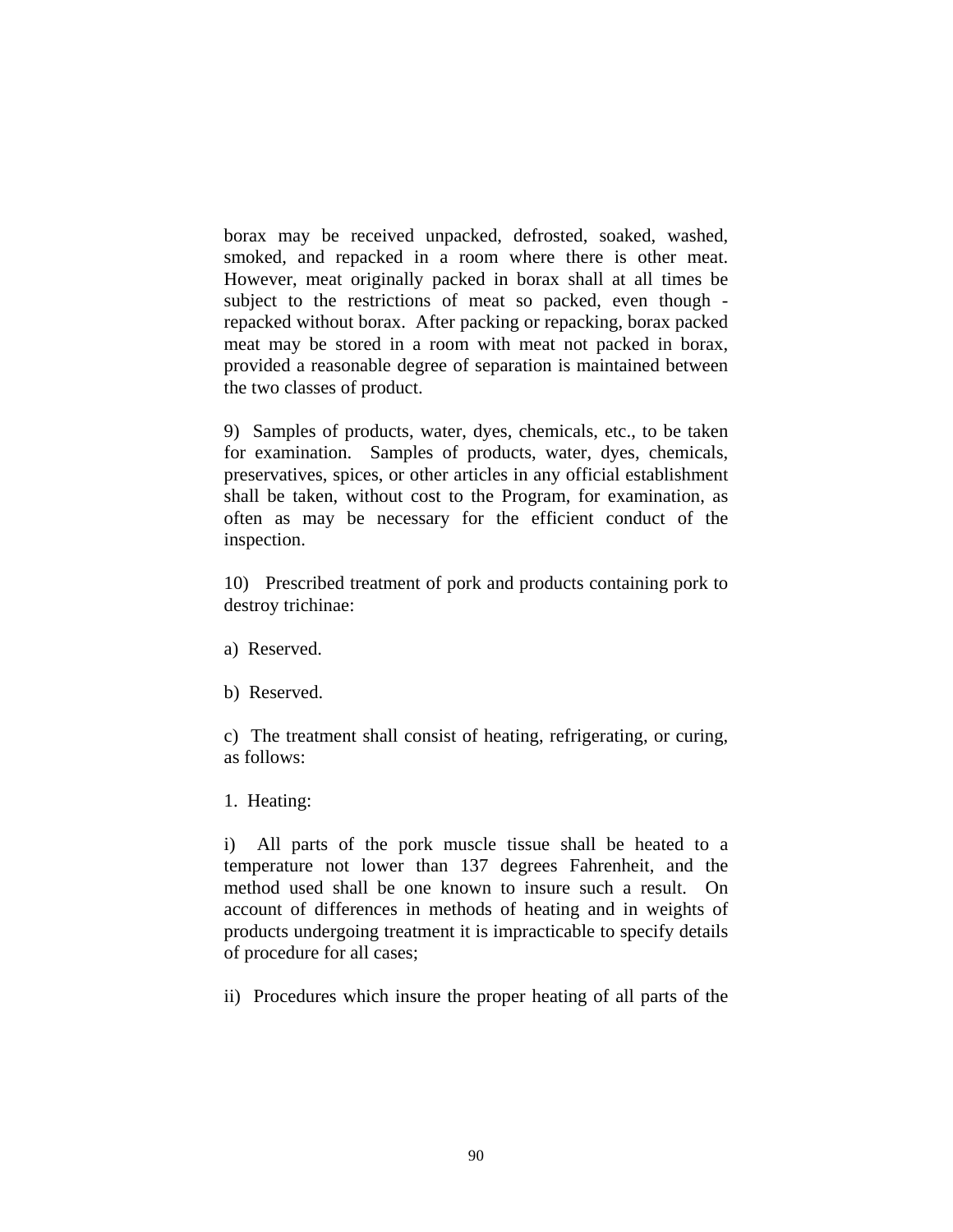product shall be adopted. It is important that each piece of sausage, each ham, and other product treated by heating in water be kept entirely submerged throughout the heating period; and that the largest pieces in a lot, the innermost links of bunched sausage or other massed articles, and pieces placed in the coolest part of a heating cabinet or compartment or vat be included in the temperature tests.

2. Refrigerating: At any state of preparation and after preparatory chilling to a temperature of not, above 40 degrees Fahrenheit or preparatory freezing, all parts of the muscle tissue or pork or product containing such tissue shall be subjected to a continuous temperature not higher than one of those specified in Table 1, the duration of such refrigeration at the specified temperature being dependent on the thickness of the meat or inside dimensions of the container.

Table I -Required Period of Freezing At Temperature Indicated

| Group I | Group II |
|---------|----------|
| Days    | Days     |
| 20      | 30       |
| 10      | 20       |
|         | 12       |
|         |          |

i) Group I comprises product in separate pieces not exceeding 6 inches in thickness, or arranged on separate racks with the layers not exceeding 6 inches in depth, or stored in crates or boxes not exceeding 6 inches in depth, or stored as solidly frozen blocks not exceeding 6 inches in thickness.

ii) Group II comprises product in pieces, layers, or within containers, the thickness of which exceeds 6 inches, but not 27 inches, and product in containers including tierces, barrels, kegs, and cartons, having a thickness not exceeding 27 inches.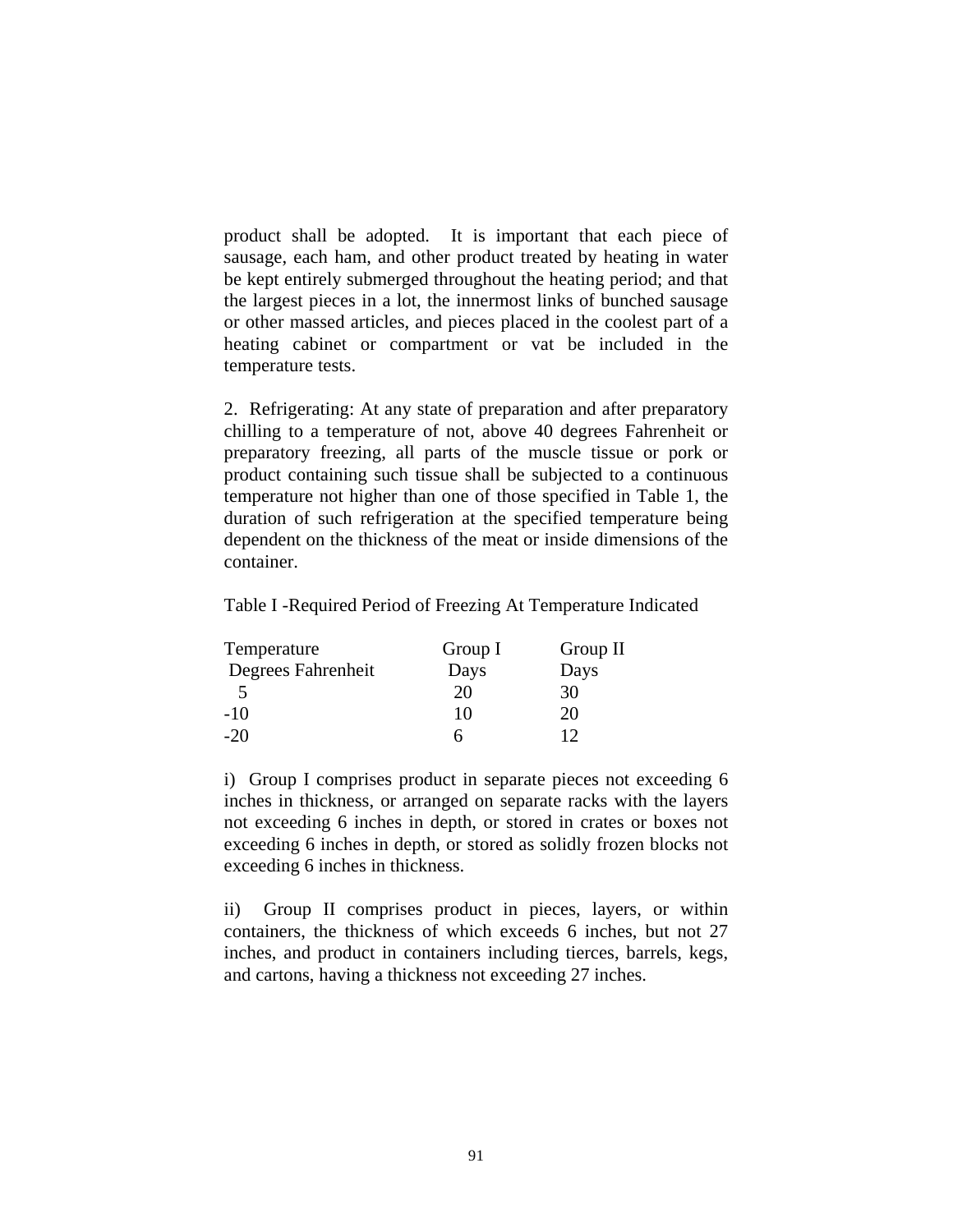iii) The product undergoing such treatment or the containers thereof shall be so spaced while in the freezer as will insure a free circulation of air between the pieces of meat, layers, blocks, boxes, barrels, and tierces in order that the temperature of the meat throughout will be promptly reduced to not higher than 5 degrees Fahrenheit, - 10 degrees Fahrenheit, or -20 degrees Fahrenheit, as the case may be.

iv) In lieu of the methods prescribed in Table 1, the treatment may consist of refrigeration to a temperature of -30 degrees Fahrenheit in the center of the pieces of meat or commercial freeze drying.

v) During the period of refrigeration the product shall be kept separate from other products and in the custody of the Program. Rooms or compartments equipped for being made secure with the Program lock or seal shall be provided. The rooms or compartments containing products undergoing freezing shall be equipped with accurate thermometers placed at or above the highest level at which the product undergoing treatment is stored and away from refrigerating coils. After completion of the prescribed treatment of pork to be used in the preparation of product covered by paragraph (b) of this section, the pork shall be kept closely under supervision by an inspector until it is prepared in finished form as one of the products enumerated in paragraph (b) of this section, or until it is transferred under Program control to another official establishment for preparation in such finished form.

vi) Pork which has been refrigerated as specified in this paragraph may be transferred in sealed railroad cars, sealed motor trucks, sealed containers, sealed trailers, to another official establishment at the same time or another station, for use in the preparation of product covered by paragraph (b) of this section. The sealing of closed containers, such as boxes and slack barrels, shall be effected by cording and affixing thereto Program seals, and such containers as tierces and kegs shall be held in Program custody by sealing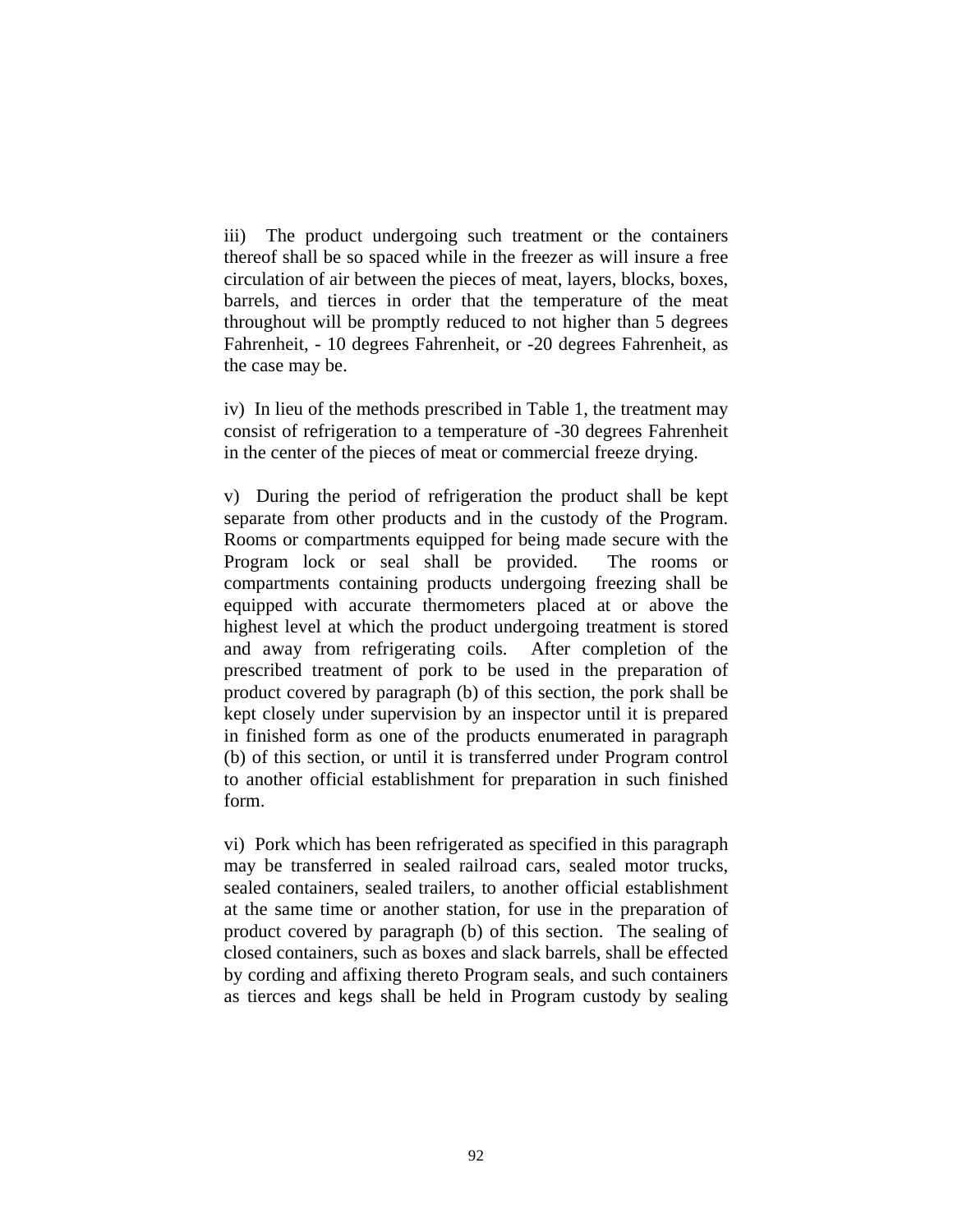with wax impressed with a Program metal brand. Railroad cars, motor trucks, and trailers, shall, when necessary, be sealed with Program car seals. Properly sealed and marked closed containers may be shipped with other meat in unsealed railroad cars, motor trucks, and trailers. Shipping containers such as boxes, barrels, and tierces, containing pork refrigerated in accordance with 40-10- 1.19 (10) shall be plainly and conspicuously marked with a label or stencil furnished by the establishment as follows: "Pork product --- --------------Degrees F ---- - --- ----------- days' refrigeration," indicating the temperature at which the product was refrigerated and the length of time so treated. For each consignment there shall be promptly issued and forwarded by the inspector to the officer in charge at destination a report on the form entitled "Notice of Unmarked Meats Shipped in Sealed Cars," appropriately modified to show the character of the containers, and that the contents are "Pork product -------------- - ---------- - --- degrees F - -------- - ----- - days' refrigeration." A duplicate copy -shall be retained in the station file.

## 3. Curing:

i) Sausage. The sausage may be stuffed in animal casings, or cloth bags. During any stage of treating the sausage for the destruction of live trichinae, except as provided in Method 5, these coverings shall not be coated with paraffin or like substance, nor shall any sausage be washed during any prescribed period of drying. In the preparation of sausage, one of the following methods may be used:

Method 1: The meat shall be ground or chopped into pieces not exceeding 3/4 of an inch in diameter. A dry-curing mixture containing not less than 3 1/3 pounds of salt to each hundredweight of the unstuffed sausage shall be thoroughly mixed with the ground or chopped meat. After being stuffed, sausage having a diameter not exceeding 3 1/2 inches, measured at time of stuffing, shall be held in a drying room not less than 20 days at a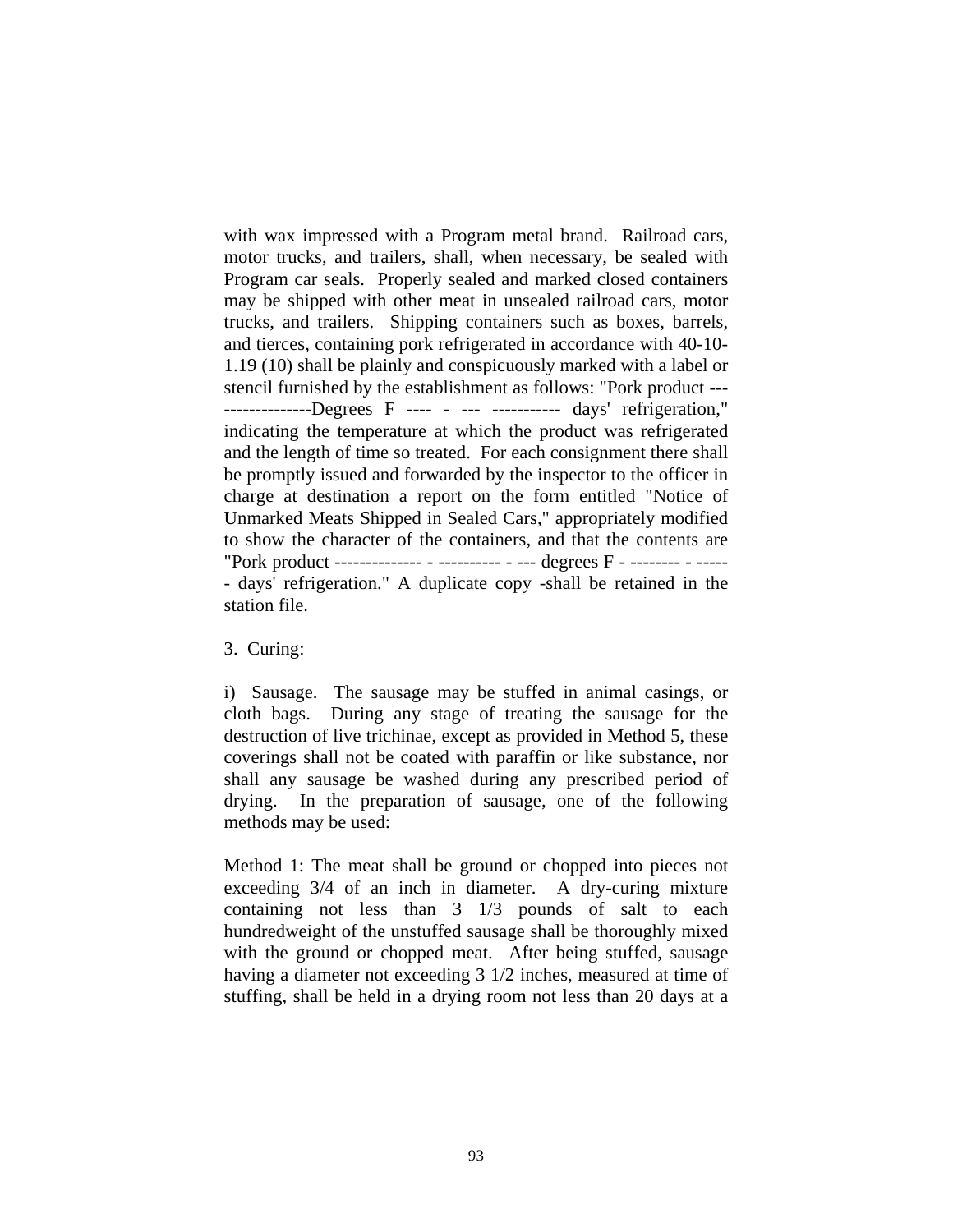temperature not lower than 45 degrees Fahrenheit, except that in sausage of the variety known as pepperoni, if in casings not less than 1 3/8 inches in diameter at time of stuffing, the period of drying may be reduced to 15 days. In no case, however, shall the sausage be released from the drying room in less than 25 days from the time the during materials are added. Sausage in casings exceeding 3 1/2 inches, but not exceeding 4 inches, in diameter at time of stuffing, shall be held in a drying room not less than 35 days at a temperature not lower than 45 degrees Fahrenheit, and in no case shall the sausage be released from the drying room in less than 40 days from the time the curing materials are added to the meat.

Method 2: The meat shall be ground or chopped into pieces not exceeding 3/4 of an inch in diameter. A dry-curing mixture containing not less than 3 1/3 pounds of salt to each hundredweight of the unstuffed sausage shall be thoroughly mixed with the ground or chopped meat. After being stuffed, the sausage having a diameter not exceeding 3 1/2 inches, measured at the time of stuffing, shall be smoked not less than 40 hours at a temperature not lower than 80 degrees Fahrenheit, and finally held in a drying room not less than 10 days at a temperature not lower than 45 degrees Fahrenheit. In no case, however, shall the sausage be released from the drying room in less than 18 days from the time the curing materials are added to the meat. Sausage exceeding 3 1/2 inches, but not exceeding 4 inches, in diameter at the time of stuffing, shall be held in a drying room, following smoking as above indicated, not less than 25 days at a temperature not lower than 45 degrees Fahrenheit, and in no case shall the sausage be released from the drying room in less than 33 days from the time the curing materials are added to the meat.

Method 3: The meat shall be ground or chopped into pieces not exceeding 3/4 of an inch in diameter. A dry-curing mixture containing not less than 3 1/3 pounds of salt to each hundredweight of the unstuffed sausage shall be thoroughly mixed with the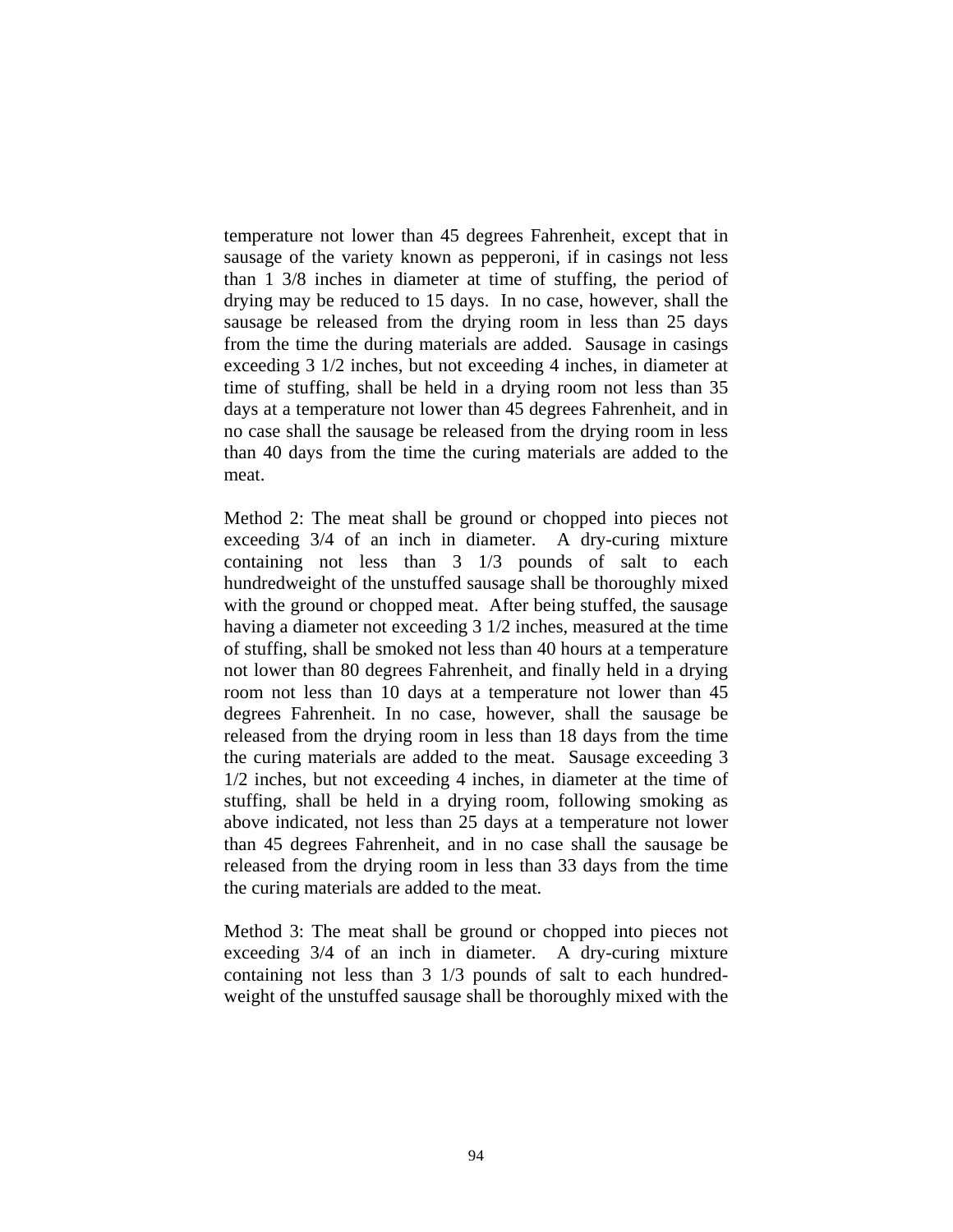ground or chopped meat. After adding the mixture with the salt and other curing materials and before stuffing, the ground or chopped meat shall be held at a temperature not lower than 34 degrees Fahrenheit for not less than 36 hours. After being stuffed the sausage shall be held at a temperature not lower than 34 degrees Fahrenheit for an additional period of time sufficient to make a total of not less than 144 hours from the time the curing materials are added to the meat, or the sausage shall be held for the time specified in a pickle-curing medium of not less than 50 strength (salometer reading) at a temperature not lower than 44 degrees Fahrenheit. Finally, the sausage having a diameter not exceeding 31/2 inches, measured at the time of stuffing, shall be smoked for not less than 12 hours. The temperature of the smokehouse during this period at no time shall be lower than 90 degrees Fahrenheit; and for 4 consecutive hours of this period the smokehouse shall be maintained at a temperature not lower than 128 degrees Fahrenheit. Sausage exceeding 3 1/2 inches, but not exceeding 4 inches, in diameter at the time of stuffing shall be smoked, following the prescribed curing, for not less than 15 hours. The temperature of the smokehouse during the 15-hour period shall at no time be lower than 90 degrees Fahrenheit, and for 7 consecutive hours of this period the smokehouse shall be maintained at a temperature not lower than 128 degrees Fahrenheit. In regulating the temperature of the smokehouse for the treatment of sausage under this method, the temperature of 128 degrees Fahrenheit shall be attained gradually during a period of not less than 4 hours.

Method 4: The meat shall be ground or chopped into pieces not exceeding 1/4 inch in diameter. A dry-curing mixture containing not less than 2 1/2 pounds of salt to each hundredweight of the unstuffed sausage shall be thoroughly mixed with the ground or chopped meat. After admixture with the salt and other curing materials and before stuffing, the ground or chopped sausage shall be held as a compact mass, not more than 6 inches in depth, at a temperature not lower than 36 degrees Fahrenheit for not less than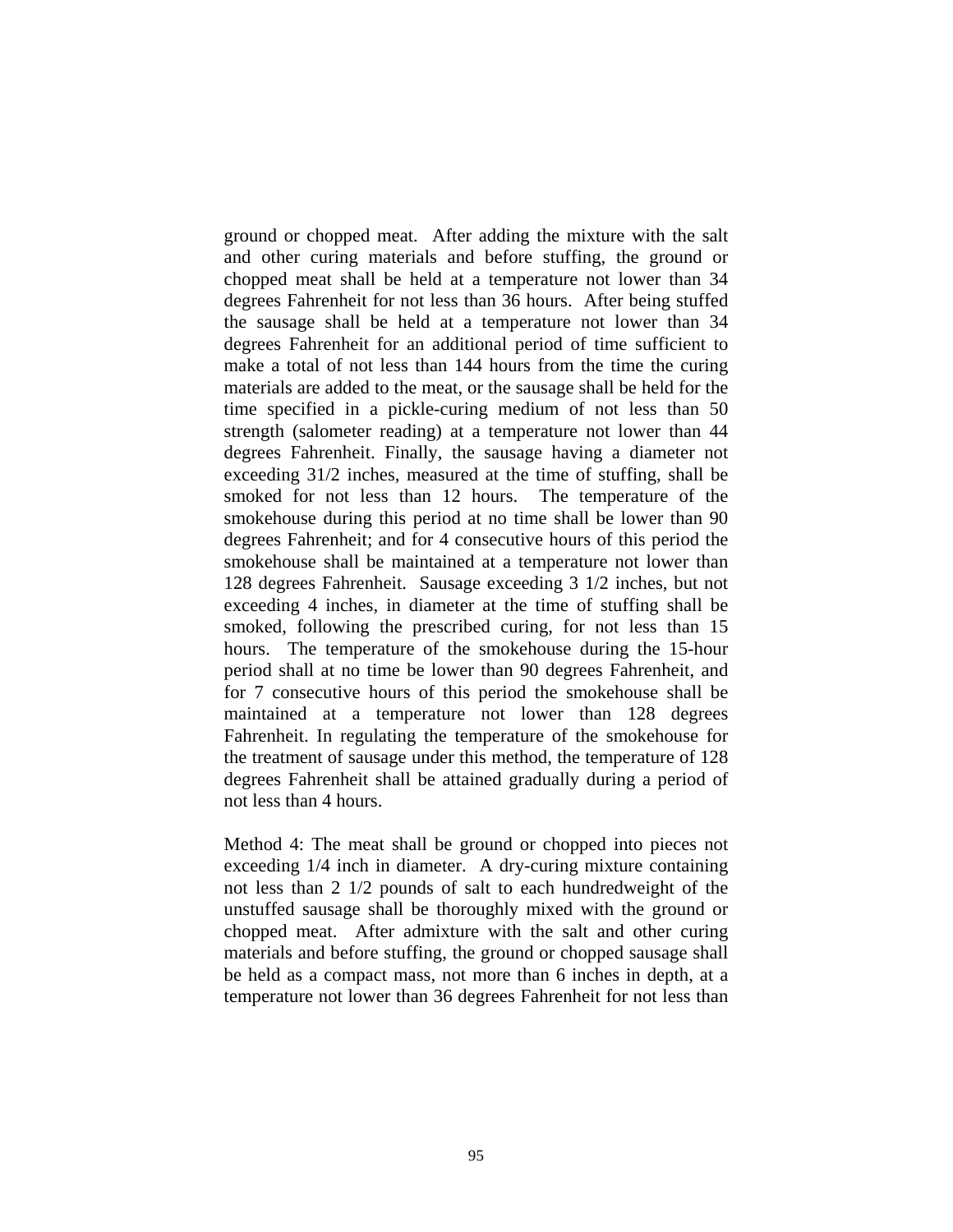10 days. At the termination of the holding period, the sausage shall be stuffed in casings or cloth bags not exceeding 3 1/2 inches in diameter, measured at the time of stuffing. After being stuffed, the sausage shall be held in a drying room at a temperature not lower than 45 degrees Fahrenheit for the remainder of a 35-day period, measured from the time the curing materials are added to the meat. At any time after stuffing, if the establishment operator deems it desirable, the product may be heated in a water bath for a period not to exceed 3 hours at a temperature not lower than 85 degrees Fahrenheit, or subjected to smoking at a temperature not lower than 80 degrees Fahrenheit, or the product may be both heated and smoked as specified. The time consumed in heating and smoking, however, shall be in addition to the 35 day holding period specified.

Method 5: The meat shall be ground or chopped into pieces not exceeding 3/4 of an inch in diameter. A dry-curing mixture containing not less than 3 1/3 pounds of salt to each hundredweight of the unstuffed sausage shall be thoroughly mixed with the ground or chopped meat. After being stuffed the sausage shall be held for not less than 65 days at a temperature not lower than 45 degrees Fahrenheit. The coverings for sausage prepared according to this method may be coated at any stage of the preparation before or during the holding period with paraffin or other substance approved by the Commissioner.

ii) Capocollo (capicola, capacolla). Boneless pork butts for capocollo shall be cured in a dry-curing mixture containing not less than 4 1/2 pounds of salt per hundredweight of meat for a period of not less than 25 days at a temperature not lower than 36 degrees Fahrenheit. If the curing materials are applied to the butts by the process known as churning, a small quantity of pickle may be added. During the curing period the butts may be overhauled according to any of the usual processes of overhauling, including the addition of pickle or dry salt, if desired. The butts shall not be subjected during or after curing to any treatment designed to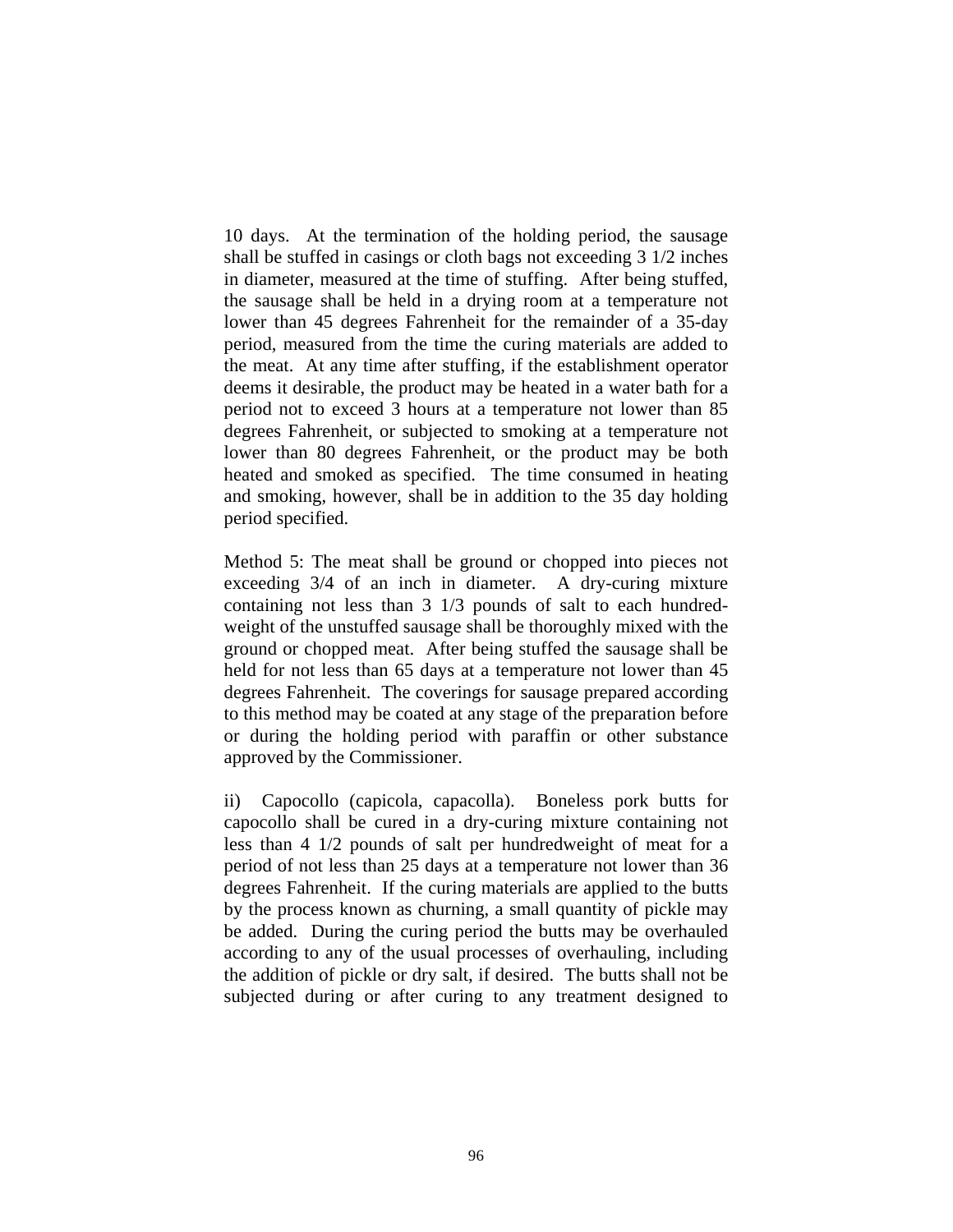remove salt from the meat, except that superficial washing may be allowed. After being stuffed, the product shall be smoked for a period of not less than 30 hours at a temperature not lower than 80 degrees Fahrenheit , and shall finally be held in a drying room not less than 20 days at a temperature not lower than 45 degrees Fahrenheit.

iii) Coppa. Boneless pork butts for coppa shall be cured in a drycuring mixture containing not less than 4 1/2 pounds of salt per hundredweight of meat for a period of not less than 18 days at a temperature not lower than 36 degrees Fahrenheit. If the curing mixture is applied to the butts by the process known as churning, a small quantity of pickle may be added. During the curing period the butts may be overhauled according to any one of the usual processes of overhauling, including the addition of pickle or dry salt if desired. The butts shall not be subjected during or after curing to any treatment designed to remove salt from the meat, except that superficial washing may be allowed. After being stuffed, the product shall be held in a drying room not less than 35 days at a temperature not less than 45 degrees Fahrenheit.

iv) Hams and pork shoulder picnics. In the curing of hams and pork shoulder picnics, either of the following methods may be used.

Method 1: The products shall be cured by a dry-salt curing process not less than 40 days at a temperature not lower than 36 degrees Fahrenheit. The hams shall be laid down in salt, not less than 4 pounds to each hundredweight of hams, the salt being applied to the lean meat of each ham in a thorough manner. When placed in cure the hams may be pumped with pickle if desired. At least once during the curing process the hams shall be overhauled and additional salt applied, if necessary, so that the lean meat of each ham is thoroughly covered. After removal from cure, the hams may be soaked in water at a temperature not higher than 70 degrees Fahrenheit for not more than 15 hours, during which time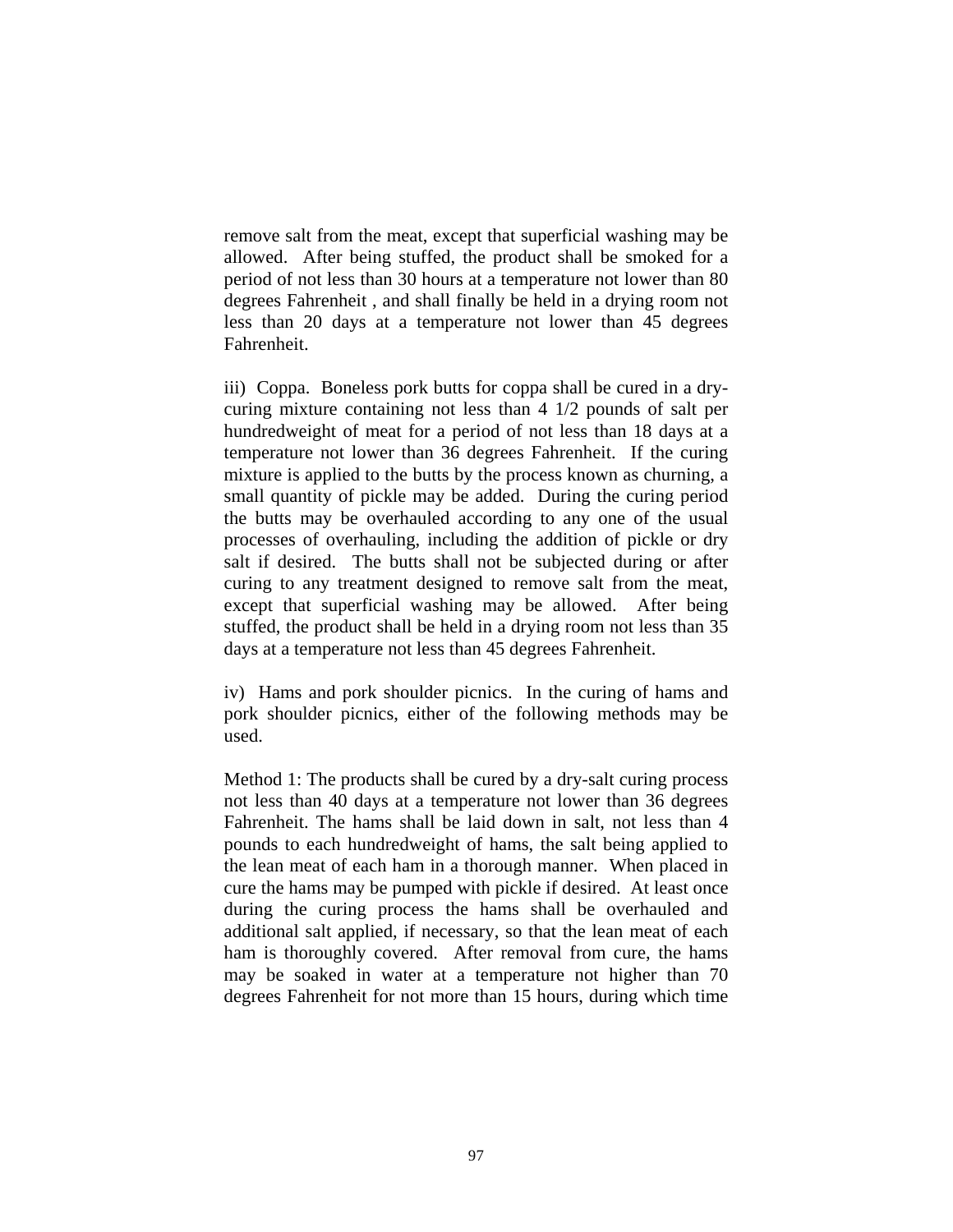the water may be changed once; but they shall not be subjected to any other treatment designed to remove salt from the meat, except that superficial washing may be allowed. The hams should finally be dried or smoked not less than 10 days at a temperature not lower than 95 degrees Fahrenheit.

Method 2: The products shall be cured by a dry-salt curing process at a temperature not lower than 36 degrees Fahrenheit. for a period of not less than 3 days for each pound of weight (green) of the individual hams. The time of cure of each lot of hams placed in cure shall be calculated on a basis of the weight of the heaviest ham in the lot. Hams cured by this method, before they are placed in cure, shall be pumped with pickle solution of not less than 100% strength (salometer), about 4 ounces of the solution being injected into the shank and a like quantity along the flank side of the body bone (femur). The hams shall be laid down in salt, not less than 4 pounds of salt to each hundredweight of hams, the salt being applied in a thorough manner to the lean meat of each ham. At least once during the curing process the hams shall be overhauled and additional salt applied, if necessary, so that the lean meat of each ham is thoroughly covered. After removal from cure the hams may be soaked in water at a temperature not higher than 70 degrees Fahrenheit. in for not more than 4 hours, but shall not be subjected to any other treatment designed to remove salt from the meat, except that superficial washing may be allowed. The hams shall then be dried or smoked not less than 48 hours at a temperature not lower than 80 degrees Fahrenheit, and finally shall be held in a drying room not less than 20 days at a temperature not lower than 45 degrees Fahrenheit.

v) Boneless pork loins and loin ends. In lieu of heating or refrigerating to destroy trichinae in boneless loins, the loins may be cured for a period of not less than 25 days at a temperature of not lower than 36 degrees Fahrenheit by the use of one of the following methods: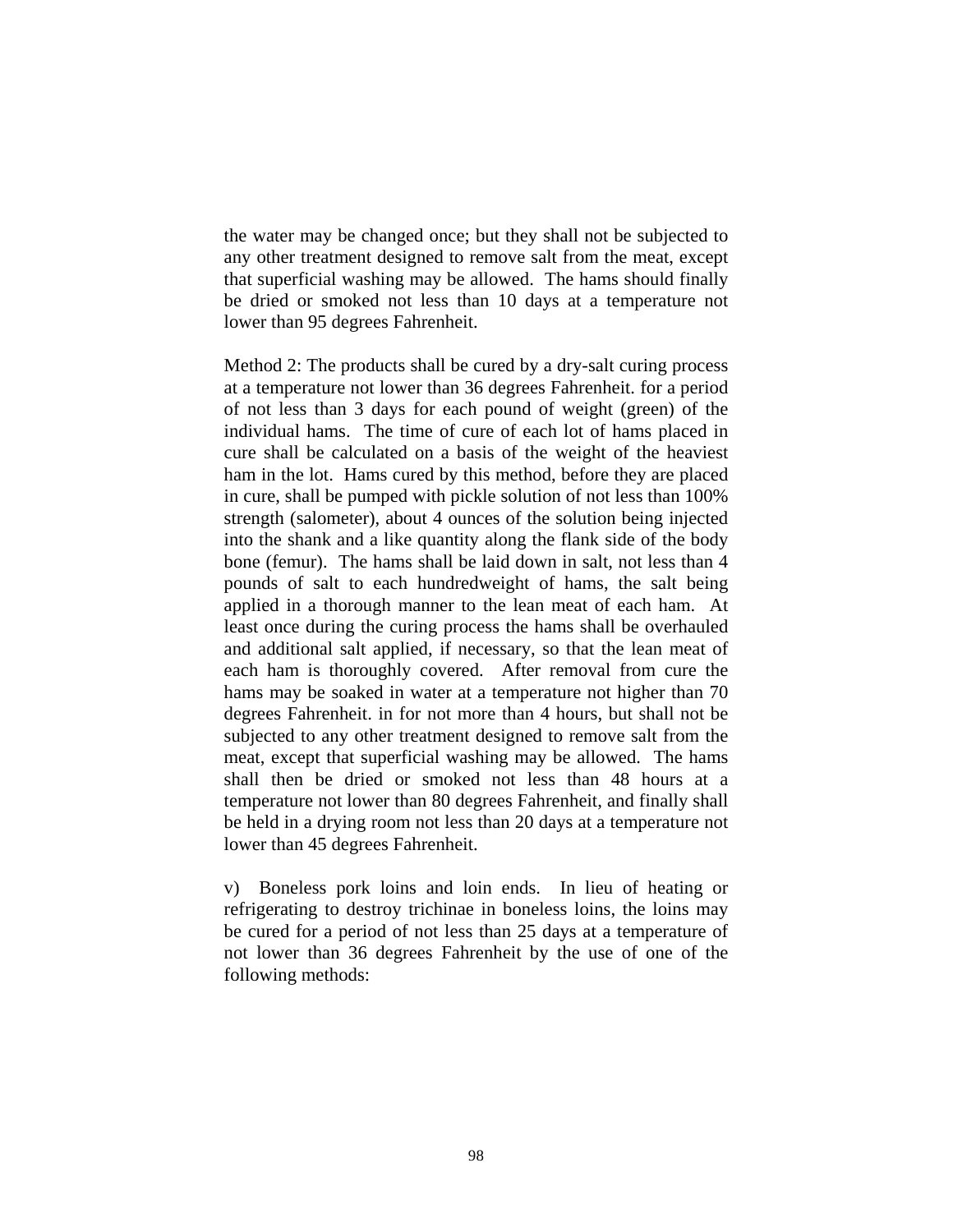Method 1: Application of a dry-salt curing mixture containing not less than 5 pounds of salt to each hundredweight of meats.

Method 2: Application of a pickle solution of not less than 80% strength (salometer) on the basis of not less than 60 pounds of pickle to each hundredweight of meat.

Method 3: Application of a pickle solution added to the dry-salt cure prescribed in this division (v) provided the pickle solution is not less than 80% strength (salometer). After removal from cure, the loins may be soaked in water at a temperature not higher than 70 degrees Fahrenheit or washed under a spray, but shall not be subjected, during or after the curing process, to any other treatment designed to remove salt. Following curing, the loins shall be smoked for -not less than 12 hours. The minimum temperature of the smokehouse during this period at no time shall be lower than 100 degrees Fahrenheit, and for 4 consecutive hours of this period the smokehouse shall be maintained at a temperature of not lower than 125 degrees Fahrenheit. Finally, the product shall be held in a drying room for a period of not less than 12 days at a temperature not lower than 45 degrees Fahrenheit.

d) General instructions: When necessary to comply with the requirements of this section, the smokehouses, drying rooms, and other compartments used in the treatment of pork to destroy trichinae shall be suitably equipped, by the establishment, with accurate automatic recording thermometers. Officers in charge are authorized to approve for use in sausage smokehouses, drying rooms, and other compartments, such automatic recording thermometers as are found to give satisfactory service and to disapprove and require discontinuance of use, for purposes of the regulations in this chapter any thermometers (including any automatic recording thermometers) of the establishment that are found to be inaccurate or unreliable.

11) Canning with heat processing and hermetically sealed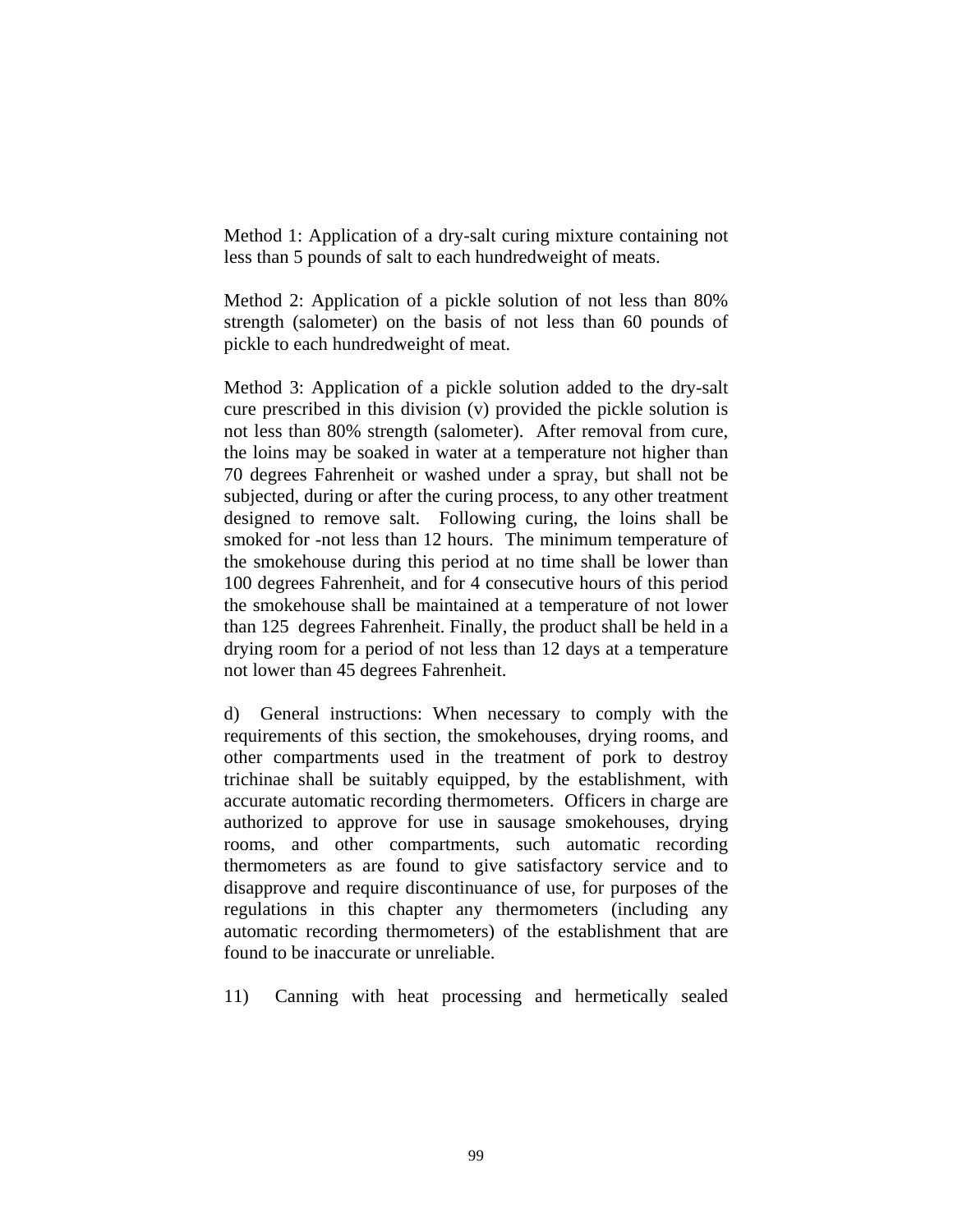containers; cleaning containers; closure; code marking; heat processing; incubation:

a) Containers which are intended to be hermetically sealed shall be cleaned thoroughly immediately before filling, and precaution must be taken to avoid soiling the inner surfaces subsequently. However, cans in which lard is to be hermetically sealed may be examined immediately before filling and if found to be acceptably clean by a Program employee need not be washed;

b) Containers of metal, glass, or other material shall be washed in an inverted position with running water at a temperature of at least 180 degrees Fahrenheit. The container-washing equipment shall be provided with a thermometer to register the temperature of the water used for cleaning the containers. In lieu of cleaning with hot water the use of efficient jet-vacuum type equipment for cleaning cans and jars is permitted before filling;

c) Nothing less than perfect closure is acceptable for hermetically sealed containers. Heat processing shall follow promptly after closing;

d) Careful inspection shall be made of the containers by competent establishment employees immediately after closing and containers which are defectively closed or show inadequate vacuum shall not be processed until the defect has been corrected. The containers shall again be inspected by the establishment employees when they have cooled sufficiently for handling after processing by heating. Me contents of defective containers shall be condemned unless correction of the defect is accomplished within 6 hours following the sealing of containers or completion of the heat processing, as the case may be, except that if the defective condition is discovered during an afternoon run the cans of product may be held in coolers at a temperature not exceeding 38 degrees Fahrenheit under conditions that will promptly and effectively chill them until the defect has been corrected the following day, short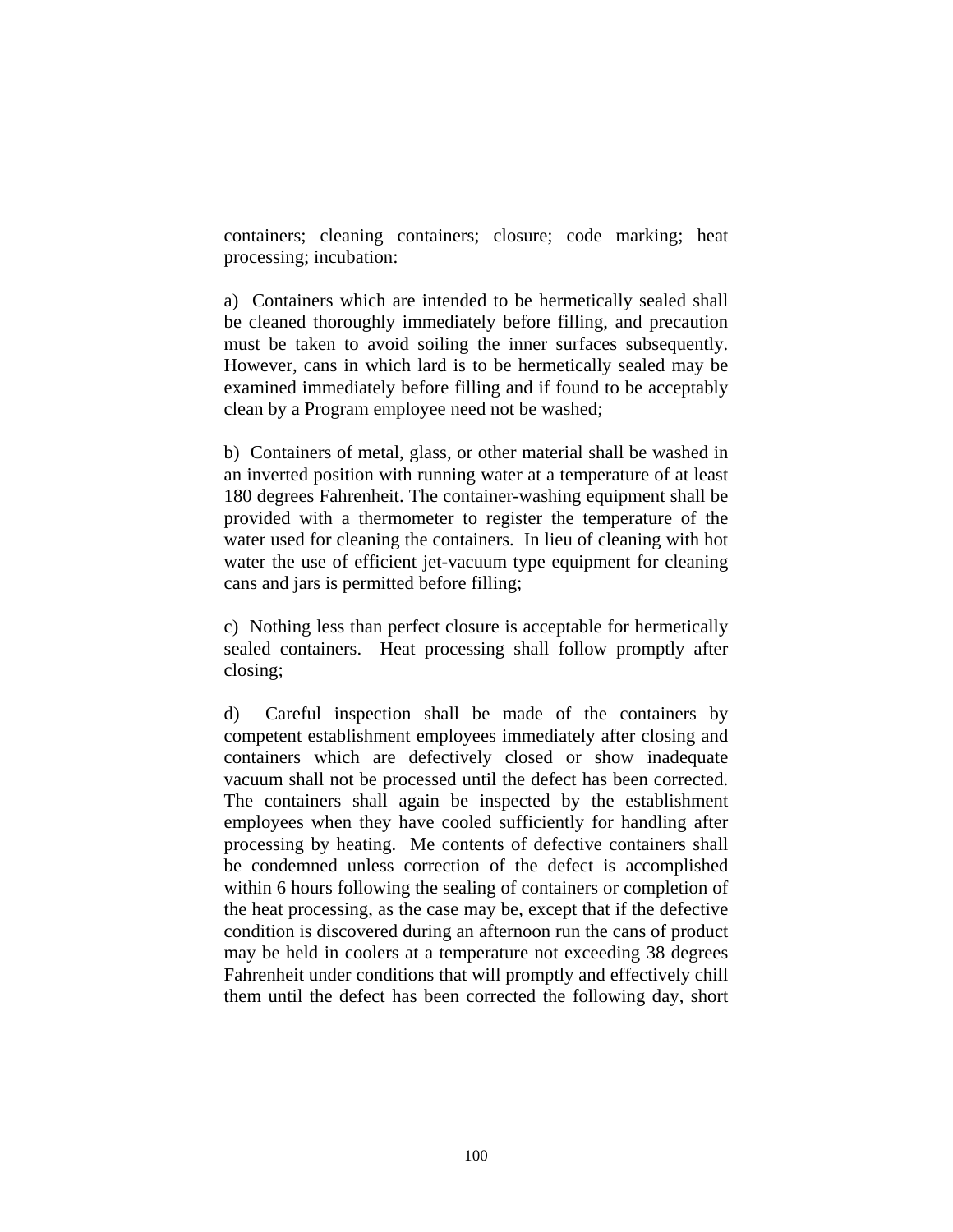vacuum or overstuffed cans of product which have not been handled in accordance with this paragraph may be incubated under Program supervision, after which the cans shall be opened and the sound product passed for food, and short vacuum or overstuffed cans of product of a class permitted to be labeled "Perishable, Keep Under Refrigeration" and which have been kept under adequate refrigeration since processing may be opened and the sound product passed for food;

e) Canned products shall not be passed unless after cooling to atmospheric temperature they show the external characteristics of sound cans; that is, the cans shall not be overfilled; they shall have concave sides, excepting the seam side; there shall be no bulging, and all ends shall be concave; the sides and ends shall conform to the product; and there shall be no slack or loose tin;

 f) All canned products shall be plainly and permanently marked on the containers by code or otherwise with the identity of the contents, and date of canning. The code used and its meaning shall be on record in the office of the officer in charge;

g) Canned product must be processed at such temperature and for such period of time as will assure keeping without refrigeration under usual conditions of storage and transportation when heating is relied on for preservation, with the exception of those canned products which are processed without steam pressure cooking by permission of the Commissioner in specific cases and labeled "Perishable, Keep Under Refrigeration;"

 h) Lots of canned product shall be identified during their handling preparatory to heat processing by tagging the baskets, cages, or cans with a tag which will change color on going through the heat processing or by other effective means so as to positively preclude failure to heat process after closing.

i) Facilities shall be provided by the operator of the official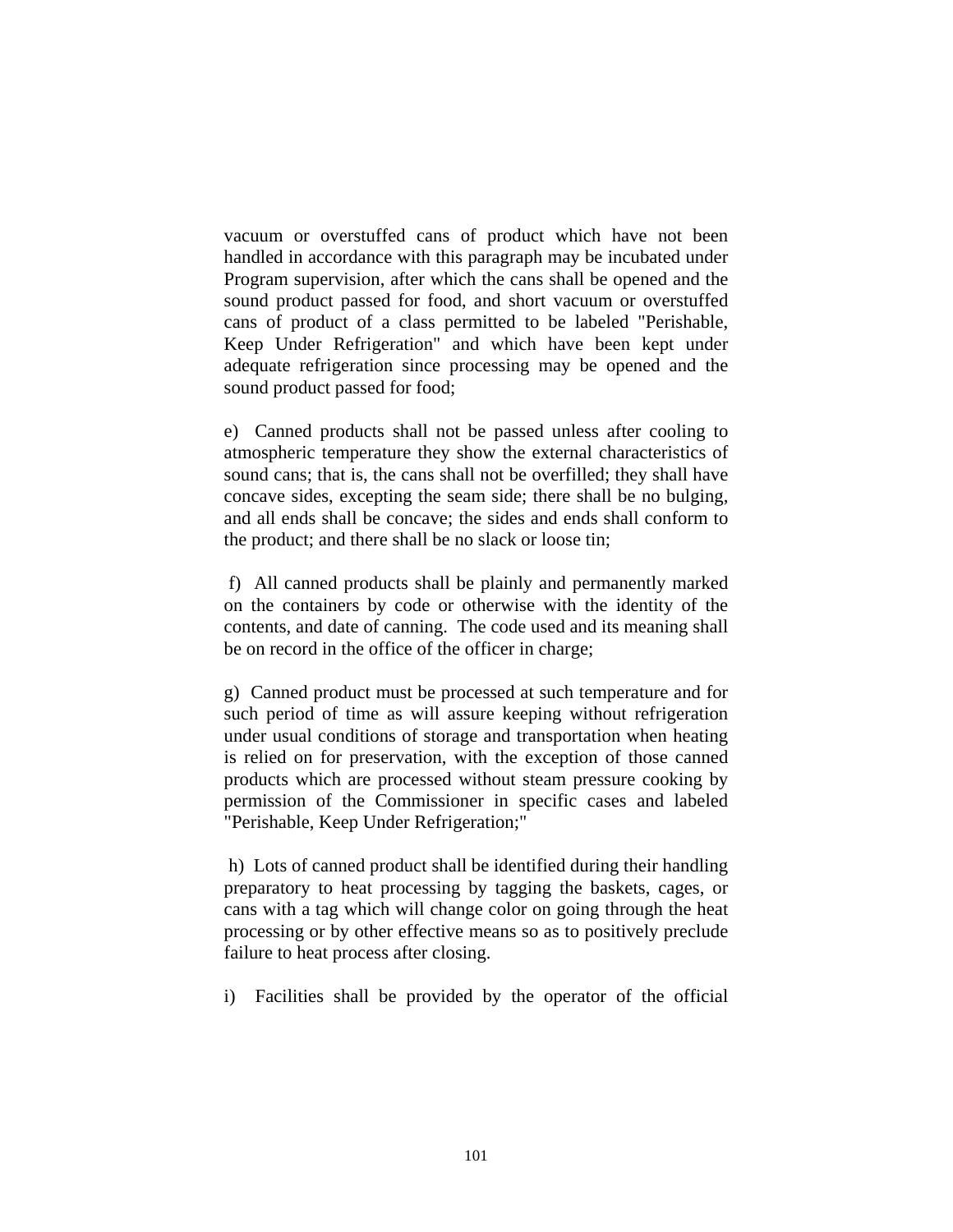establishment for incubation of representative samples of fully processed canned product. The incubation shall consist of holding the canned product for the periods of time and at the temperatures prescribed in subparagraph 4. of this paragraph.

1. The extent to which incubation tests shall be required depends on conditions such as the record of the official establishment in conducting canning operations, the extent to which the establishment furnishes competent supervision and inspection in connection with the canning operations, the character of the equipment used, and the degree to which such equipment is maintained at maximum efficiency. Such factors shall be considered by the officer in charge in determining the extent of incubation testing at a particular establishment.

2. In the event of failure by an official establishment to provide suitable facilities for incubation of test samples, the officer in charge may require holding of the entire lot under such conditions and for such period of time as may, in his discretion, be necessary to establish the stability of the product.

3. The officer in charge may permit lots of canned product to be shipped from the official establishment prior to completion of sample incubation when he has no reason to suspect unsoundness in the particular lots, and under circumstances which will assure the return of the product to the establishment for reinspection should such action be indicated by the incubation results.

4. Incubation shall consist of holding the samples at 95 degrees Fahrenheit for no less than 10 days; except:

i) Samples of firmly packed luncheon meat products, and products with high fat content such as chorizos packed in lard, and products weighing 3 pounds or more shall be held at 95 degrees Fahrenheit for not less than 20 days;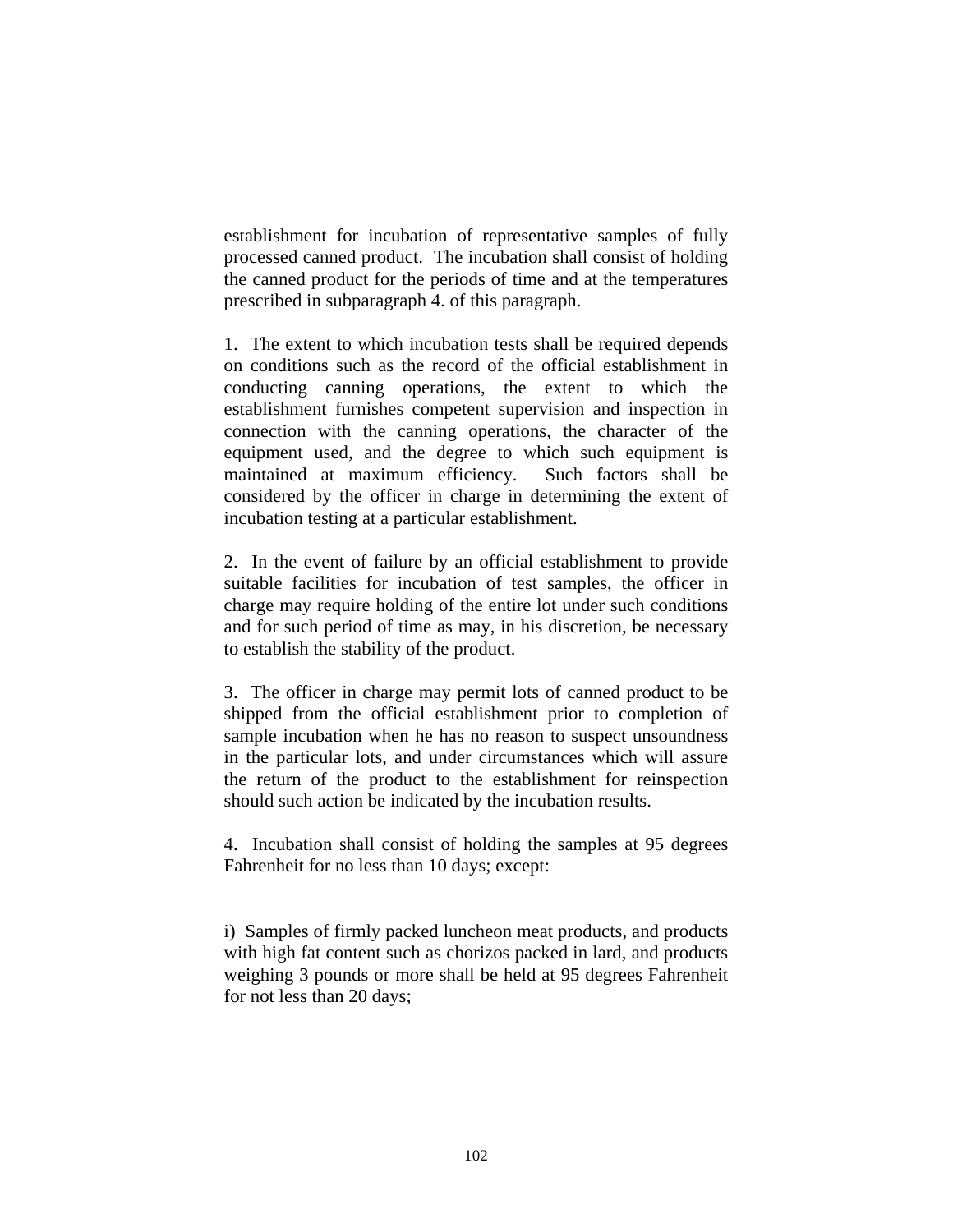ii) Samples of products composed of chunks or patties of meat in a medium or sauce wherein the pH of the meat component and and the medium or sauce are significantly different shall be incubated at 95 degrees Fahrenheit for no less than 30 days.

h) Lots of canned product shall be identified during their handling preparatory to heat processing by tagging the baskets, cages, or cans with a tag which will change color on going through the heat processing or by other effective means so as to positively preclude failure to heat process after closing.

i) Facilities shall be provided by the operator of the official establishment for incubation of representative samples of fully processed canned product. The incubation shall consist of holding the canned product for the periods of time and at the temperatures prescribed in subparagraph 4. of this paragraph.

1. The extent to which incubation tests shall be required depends on conditions such as the record of the official establishment in conducting canning operations, the extent to which the establishment furnishes competent supervision and inspection in connection with the canning operations, the character of the equipment used, and the degree to which such equipment is maintained at maximum efficiency. Such factors shall be considered by the officer in charge in determining the extent of incubation testing at a particular establishment.

2. In the event of failure by an official establishment to provide suitable facilities for incubation of test samples, the officer in charge may require holding of the entire lot under such conditions and for such period of time as may, in his discretion, be necessary to establish the stability of the product.

3. The officer in charge may permit lots of canned product to be shipped from the official establishment prior to completion of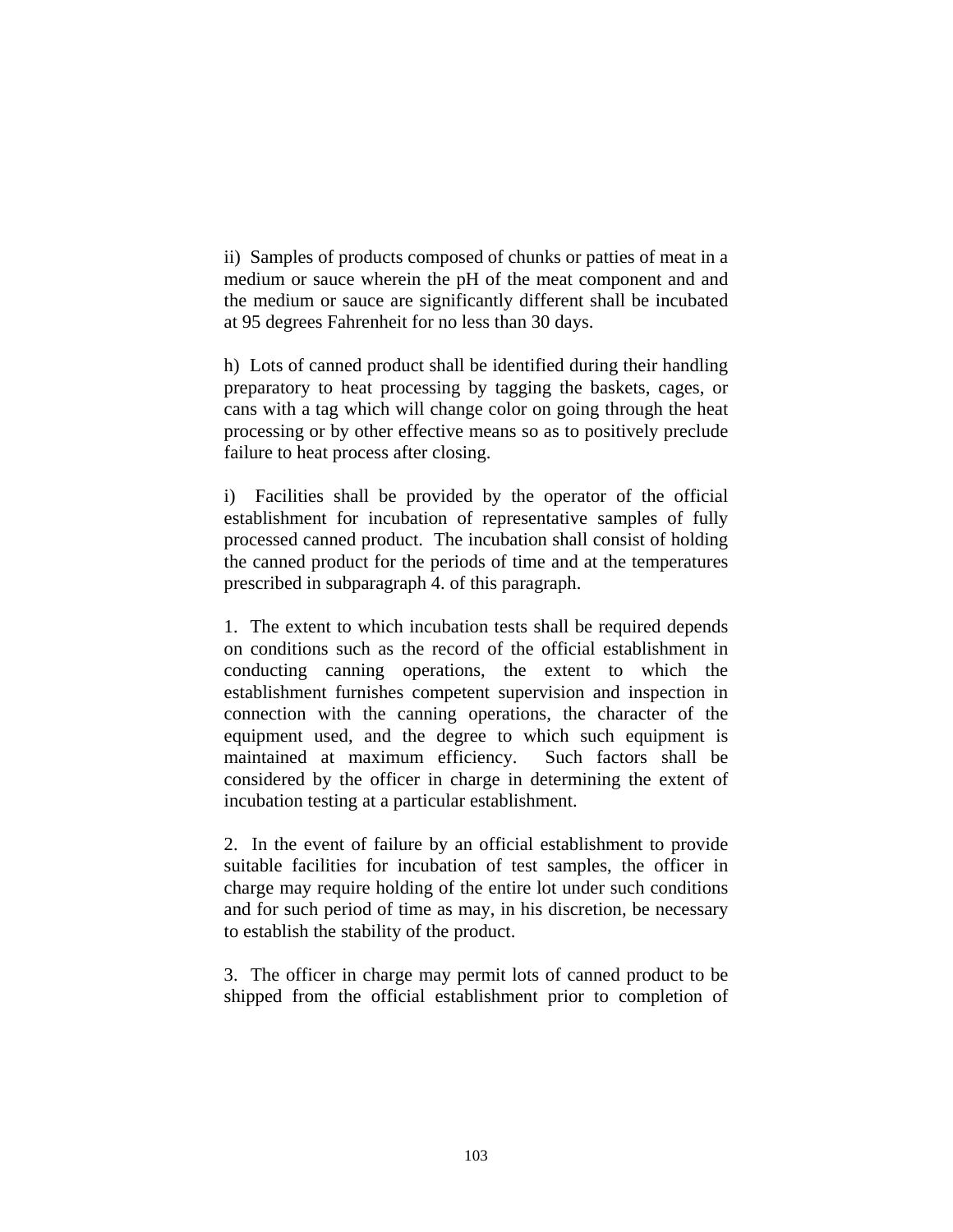sample incubation when he has no reason to suspect unsoundness in the particular lots, and under circumstances which will assure the return of the product to the establishment for reinspection should such action be indicated by the incubation results.

4. Incubation shall consist of holding the samples at 95 degrees Fahrenheit for no less than 10 days; except:

i) Samples of firmly packed luncheon meat products, and products with high fat content such as chorizos packed in lard, and products weighing 3 pounds or more shall be held at 95 degrees Fahrenheit for not less than 20 days;

ii) Samples of products composed of chunks or patties of meat in a medium or sauce wherein the pH of the meat component and the medium or sauce are significantly different shall be incubated at 95 degrees Fahrenheit for no less than 30 days.

12) Preparation of dog food or similar uninspected article at official establishments:

a) When dog food, or similar uninspected article is prepared in an edible product department, there shall be sufficient space allotted and adequate equipment provided so that the preparation of the uninspected article in no way interferes with the handling or preparation of edible products. Where necessary to avoid adulteration of edible products, separate equipment shall be provided for the uninspected article. To assure the maintenance of sanitary conditions in the edible products departments, the operations incident to the preparation of the uninspected article will be subject to the same sanitary requirements that apply to all operations in edible product departments. The preparation of the uninspected article shall be limited to those hours during which the establishment generally operates under inspectional supervision; and there shall be no handling other than receiving at the official establishment, of any product ingredient of the uninspected article,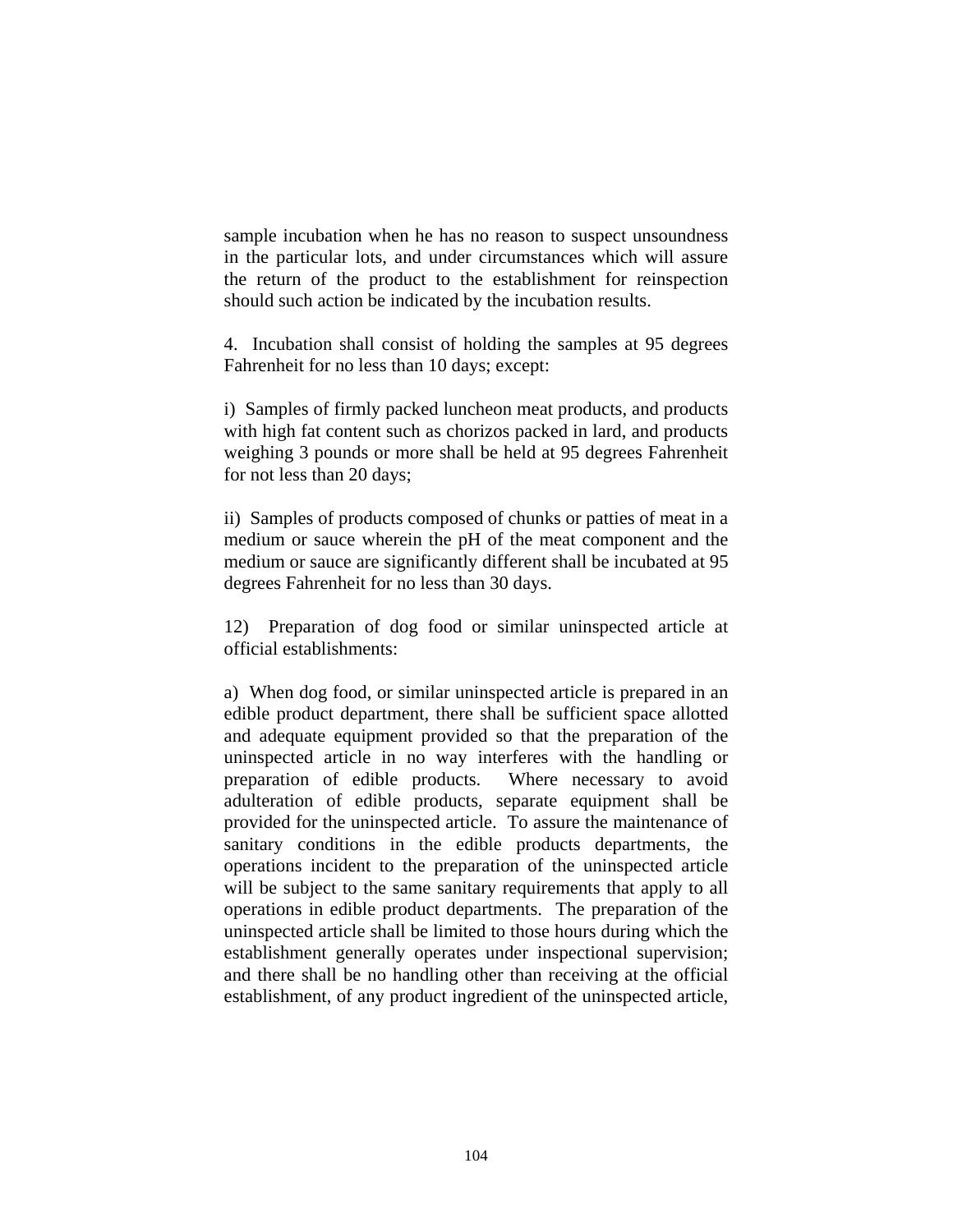other than during the regular hours of inspection. The materials used in the preparation of the uninspected article shall not be used so as to interfere with the inspection of edible product or the maintenance of sanitary conditions in the department or render any edible product adulterated. The meat, meat byproducts, and meat food product ingredients of the uninspected article may be admitted into any edible products department of an official establishment only if they are Georgia Inspected and Passed. Products within 40-10-1-.16 (11) of this chapter or parts of carcasses of kinds not permitted under the regulations in food (e.g. hog lungs or intestines), which are produced at any official establishment, may be brought into the inedible products department of any official establishment for use in uninspected articles under this section. The uninspected article may be stored in, and distributed from, edible product departments: Provided, that adequate facilities are furnished, there is no interference with the maintenance of sanitary conditions, and such article is properly identified;

b) When dog food or similar uninspected article is prepared in part of an official establishment other than an edible product department the area in which the dog food is prepared shall be separated from edible product departments in the manner required for separation between edible product departments and inedible product departments. Sufficient space must be allotted and adequate equipment provided so that the preparation of the uninspected article does not interfere with the proper functioning of other operations at the establishment. Nothing in this paragraph shall be construed as permitting any deviation from the requirement that dead animals, condemned products, and similar materials of whatever origin, must be placed in the inedible product rendering equipment, and without undue delay. The preparation of the uninspected product must be such as not to interfere with the maintenance of general sanitary conditions on the premises, and it shall be subject to inspectional supervision similar to that exercised over other inedible product departments.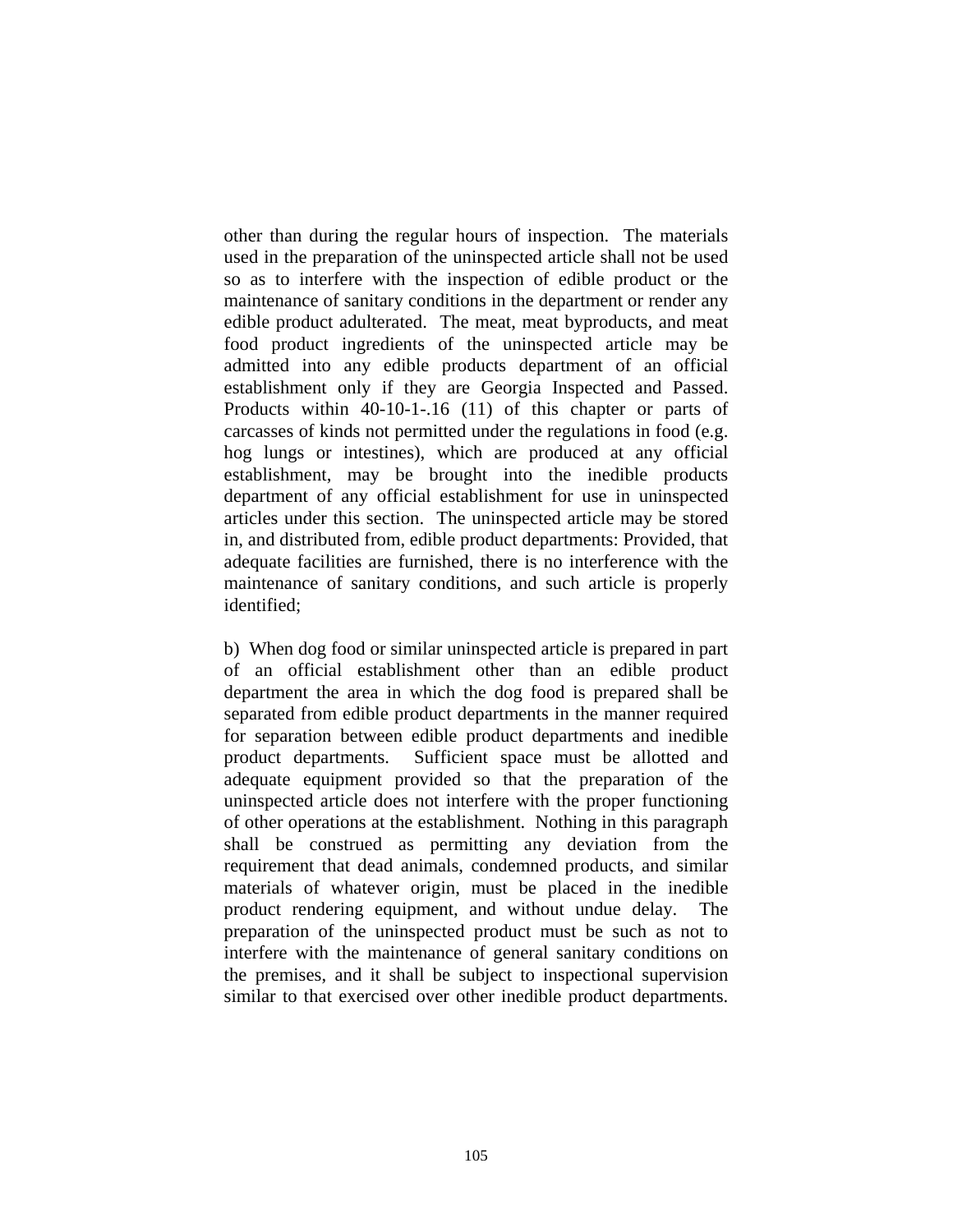Trucks, barrels, and other equipment shall be cleaned before being returned to edible product departments from inedible product departments. Unoffensive material prepared in outside edible product departments may be stored in, and distributed from, edible product departments only if packaged in clean, properly identified, sealed containers;

c) Animal food shall be distinguished from articles of human food, so as to avoid the distribution of such animal food as human food. To accomplish this, labeling of hermetically sealed, retort processed, conventional retail size containers, as for example, "dog food" will be considered sufficient. If not in such containers the product must not only be properly identified as animal food but it must be of such character or so denatured or decharacterized as to deter its use for human food. Animal food shall not be represented as being a human food.

13) Mixtures containing product but not amenable to the Act. Mixtures containing product but not classed as a meat food product under the Act shall not bear the inspection legend or any abbreviation or representation thereof. When such mixtures are prepared in any part of an official establishment, the sanitation of that part of the establishment shall be supervised by Program employees, and the preparation of such mixtures shall not cause any deviation from the requirement that no uninspected products shall be brought into the establishment.

14) Adulteration of products by flood water, etc.; procedure for handling:

a) Any product at any official establishment which has been adulterated by contamination with flood water, harbor water, or other polluted water, shall be condemned. This would not apply to a product in sound, hermetically sealed containers;

b) After flood water has receded at an official establishment, the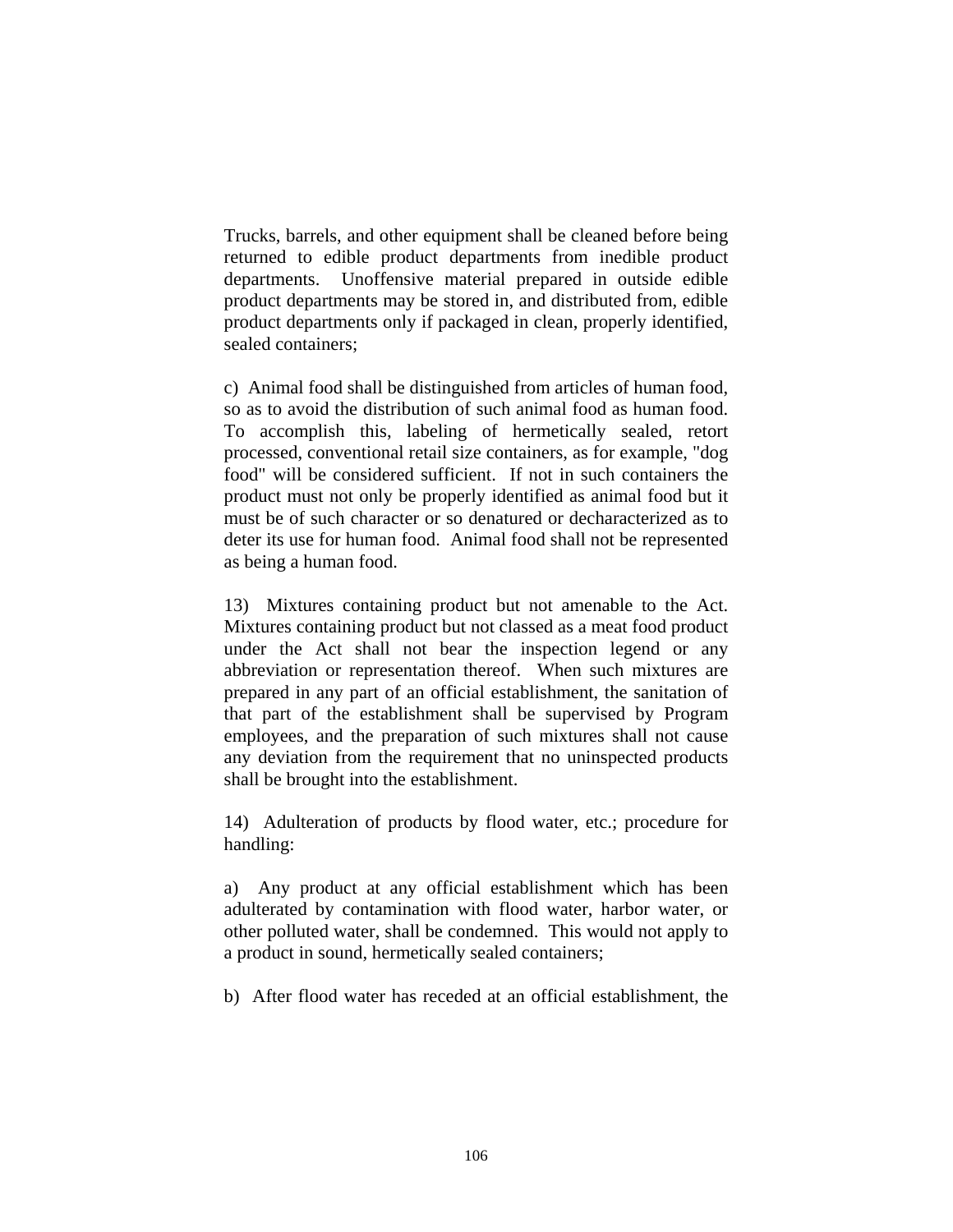operator shall cause its employees to thoroughly cleanse all walls, ceilings, posts and floors of the rooms and compartments; involved, including the equipment therein, under the supervision of a Program employee. An adequate supply of hot water, under pressure, is essential for effective cleaning of the rooms and equipment. After cleansing, a solution of sodium hypochlorite containing approximately one-half of one percent available chlorine (5000 parts per million), or other disinfectant approved by the Commissioner shall be applied to the surface of the rooms. Where the solution has been applied to equipment which will afterwards contact meat, the equipment shall be rinsed with clean water before being used. All metal should be rinsed with clean water to prevent corrosion;

c) Hermetically sealed containers of product which have been submerged or otherwise contaminated by flood water, harbor water, or other polluted water shall be rehandled promptly under supervision of a Program employee at official establishments as follows:

1. Separate and condemn all product the containers of which show extensive rusting or corrosion, such as might materially weaken the container, as well as any swollen, leaky, or otherwise suspicious container.

2. Remove paper labels and wash the container in warm soapy water, using a brush where necessary to remove rust or other foreign material, immerse in solution of sodium hypochlorite containing not less than 100 parts per million of available chlorine or other disinfectant approved for purposes of this chapter and rinse in clean fresh water and dry thoroughly. An alternative method of rehandling such products would be to immerse the containers in 212 degrees Fahrenheit water, bring temperature back to 212 degrees Fahrenheit and maintain for 5 minutes, then remove containers from the water and cool to 95 degrees Fahrenheit and dry thoroughly.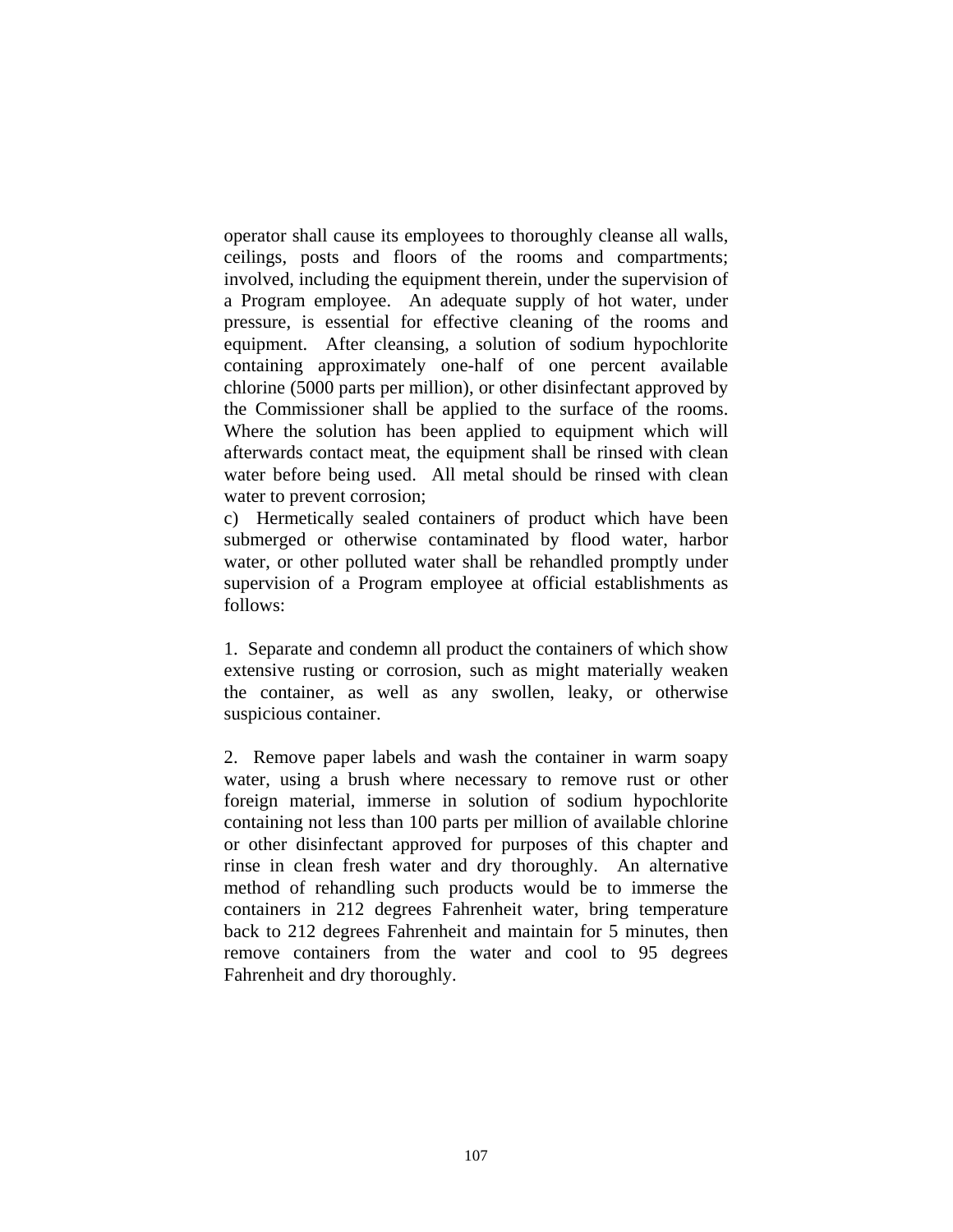3. After handling as described in subparagraph 2. of this paragraph, the containers may be relacquered, if necessary, and then relabeled with approved labels applicable to the product therein.

4. The identity of the canned product shall be maintained throughout all stages of the rehandling operations, to insure correct labeling of all containers.

15) Tagging chemicals, preservatives, cereals, spices, etc., "Ga. Retained." When any chemical, preservative, cereal, spices, or other substance is intended for use in an official establishment, it shall be examined by a Program employee and if found to be unfit or otherwise unacceptable for use intended, or if final decision regarding acceptance is deferred pending laboratory or other examination, the employee shall attach a "Ga. Retained" tag to the substance or container thereof. The substance so tagged shall be kept separate from other substances as the officer in charge may require and shall not be used until the tag is removed, and such removal shall be made only by a Program employee after a finding that the substance can be accepted, or, in the case of an unacceptable substance, when it is removed from the establishment.

16) Pesticide chemicals, and other residues in products:

a) Nonmeat ingredients. Residues of pesticide chemicals, food additives and color additives or other substances in or on ingredients (other than meat, meat byproducts and meat food products) used in the formulation of products shall not exceed the levels permitted under the Federal Food, Drug and Cosmetic Act, and such nonmeat ingredients must be in compliance with the requirements under that Act;

b) Products, and meat, meat byproducts or meat food product ingredients. Products, and products used as ingredients of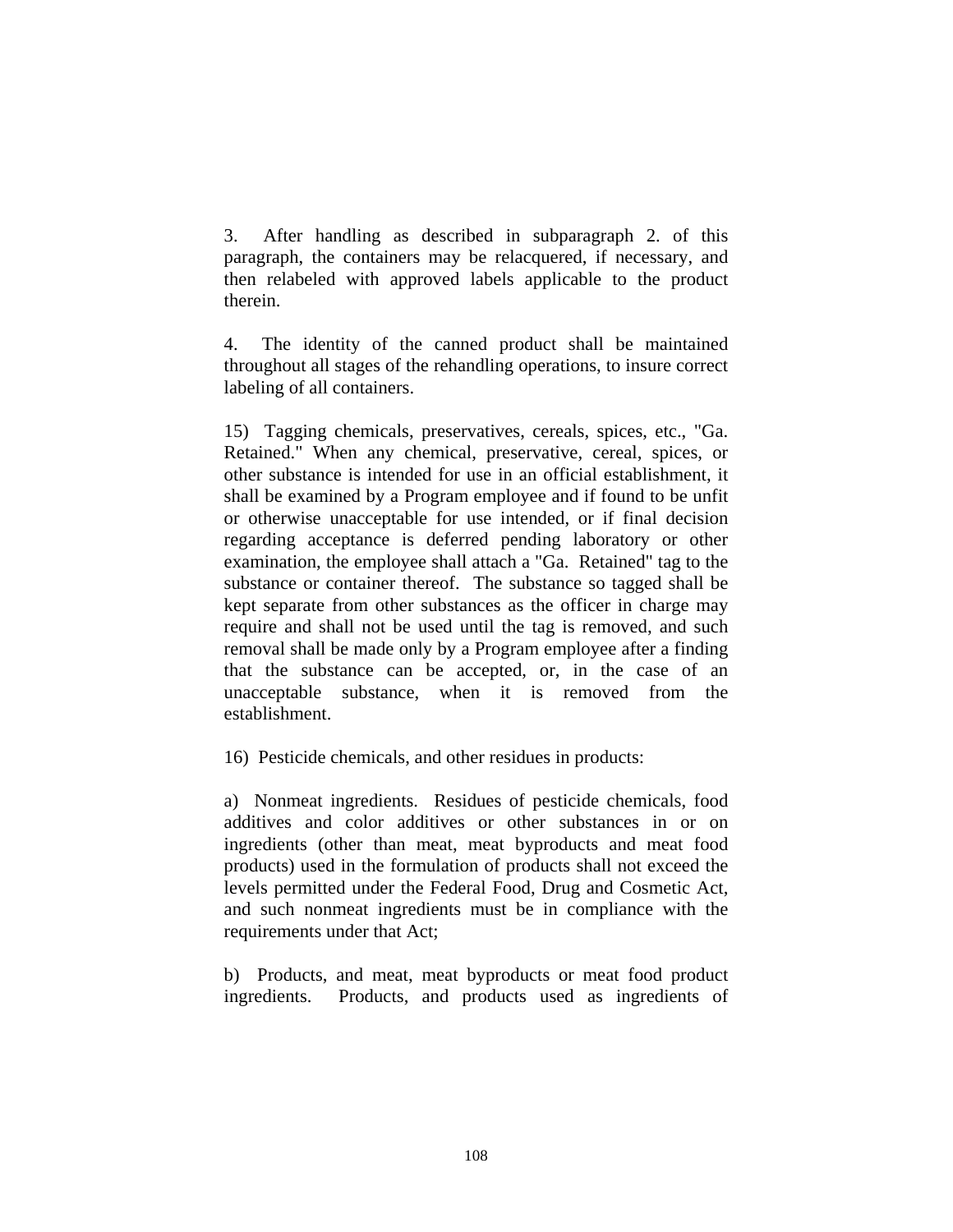products, shall not bear or contain any pesticide chemical, food additive or color residue in excess of the level permitted under the Federal Food, Drug and Cosmetic Act and the regulations in this chapter, or any other substance that is prohibited by such regulations or that otherwise make the product adulterated;

c) Standards and procedures. Instructions specifying the standards and procedures for determining when ingredients or finished products are in compliance with this section shall be issued to the inspectors by the Commissioner. Copies of such instructions will be made available to interested persons upon request made to the Commissioner.

17) Requirements for the production of cooked beef, and cooked corned beef.

a) Cooked beef and roast beef, including sectioned and formed roasts and chunked and formed roasts, and cooked corned beef shall be prepared by one of the time and temperature combinations in the following table. The stated temperature is the minimum which shall be produced and maintained in all parts of each piece of meat for at least the stated time:

# **Table for Time/Temperature Combination for Cooked Beef, Roast Beef, and Cooked Corned Beef**

| Minimum Internal Temperature |            | <b>Minimum Processing</b> |
|------------------------------|------------|---------------------------|
|                              |            | Time (minutes) after      |
| Degrees                      | Degrees    | minimum temperature       |
| Fahrenheit                   | Centigrade | is reached                |
| 130                          | 54.4       | 121                       |
| 131                          | 55.0       | 97                        |
| 132                          | 55.6       | 77                        |
| 133                          | 56.1       | 62                        |
| 134                          | 56.7       | 47                        |
| 135                          | 57.2       | 37                        |
| 136                          | 57.8       | 32                        |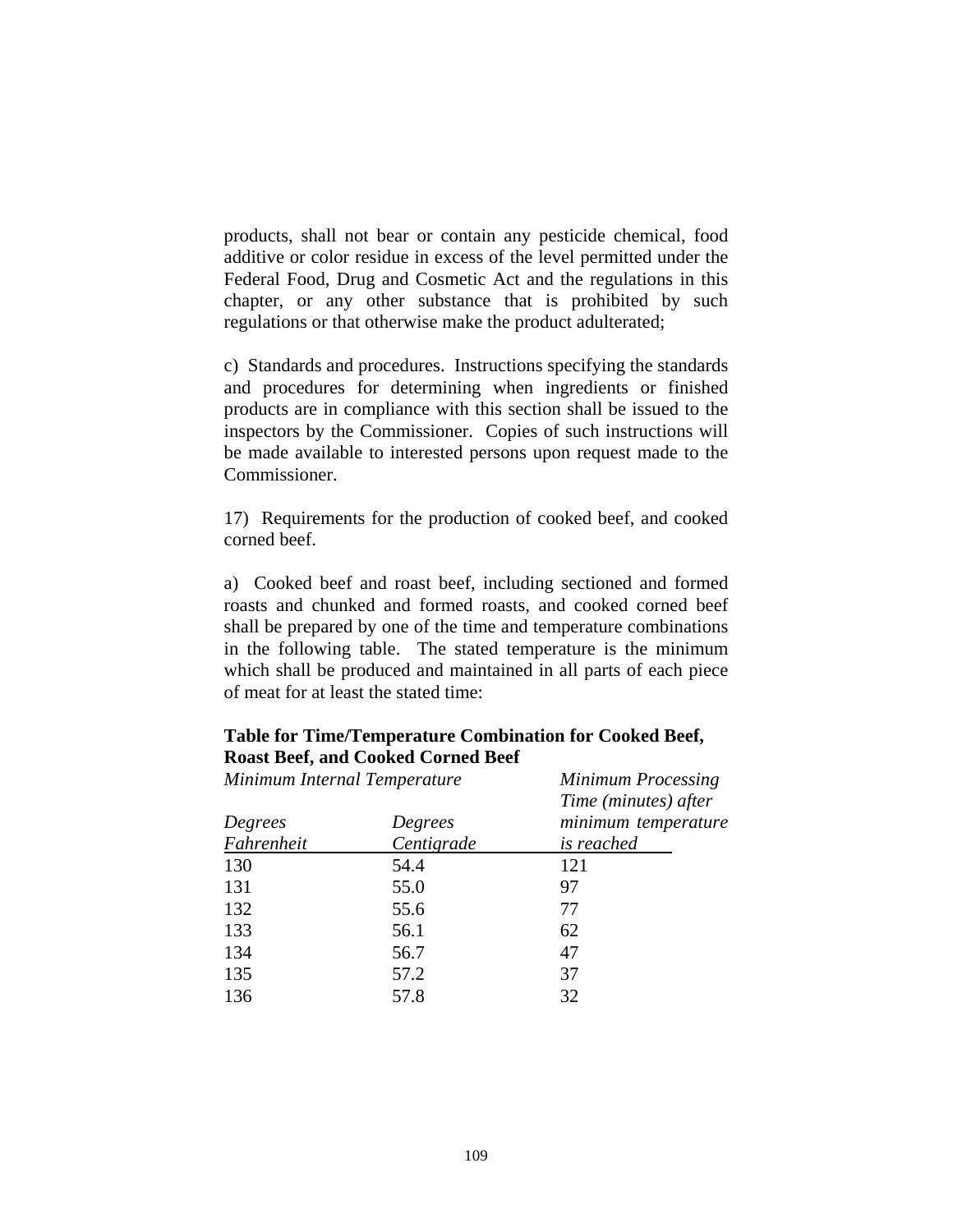| 137 | 58.4 | 24        |
|-----|------|-----------|
| 138 | 58.9 | 19        |
| 139 | 59.5 | 15        |
| 140 | 60.0 | 12        |
| 141 | 60.6 | 10        |
| 142 | 61.1 | 8         |
| 143 | 61.7 | 6         |
| 144 | 62.2 | 5         |
| 145 | 62.8 | Instantly |

b) Cooked beef, including sectioned and formed roasts and chunked and formed roasts, and cooked corned beef shall be moist cooked throughout the process or, in the case of roast beef or corned beef to be roasted, cooked as provided in paragraph (c) of this section. The moist cooking may be accomplished by (1) placing the meat in a sealed moisture impermeable bag, removing the excess air, and cooking, (2) completely immersing the meat, unbagged, in water throughout the entire cooking processing, or (3) using a sealed oven or steam injection to raise the relative humidity above 90 percent throughout the cooking process.

c) Roast beef or corned beef to be roasted shall be cooked by one of the following methods:

1. Heating roasts of 10 pounds or more in an oven maintained at 250 degrees Fahrenheit (120 degrees Centigrade) or higher throughout the process;

2. Heating roasts of any size to a minimum internal temperature of 145 degrees Fahrenheit (62.8 degrees Centigrade) in an oven maintained at any temperature if the relative humidity of the oven is maintained either by continuously introducing steam for 50 percent of the cooking time or by use of a sealed oven for over 50 percent of the cooking time, or if the relative humidity of the oven is maintained at 90 percent or above for at least 25 percent of the total cooking time, but in no case less than 1 hour; or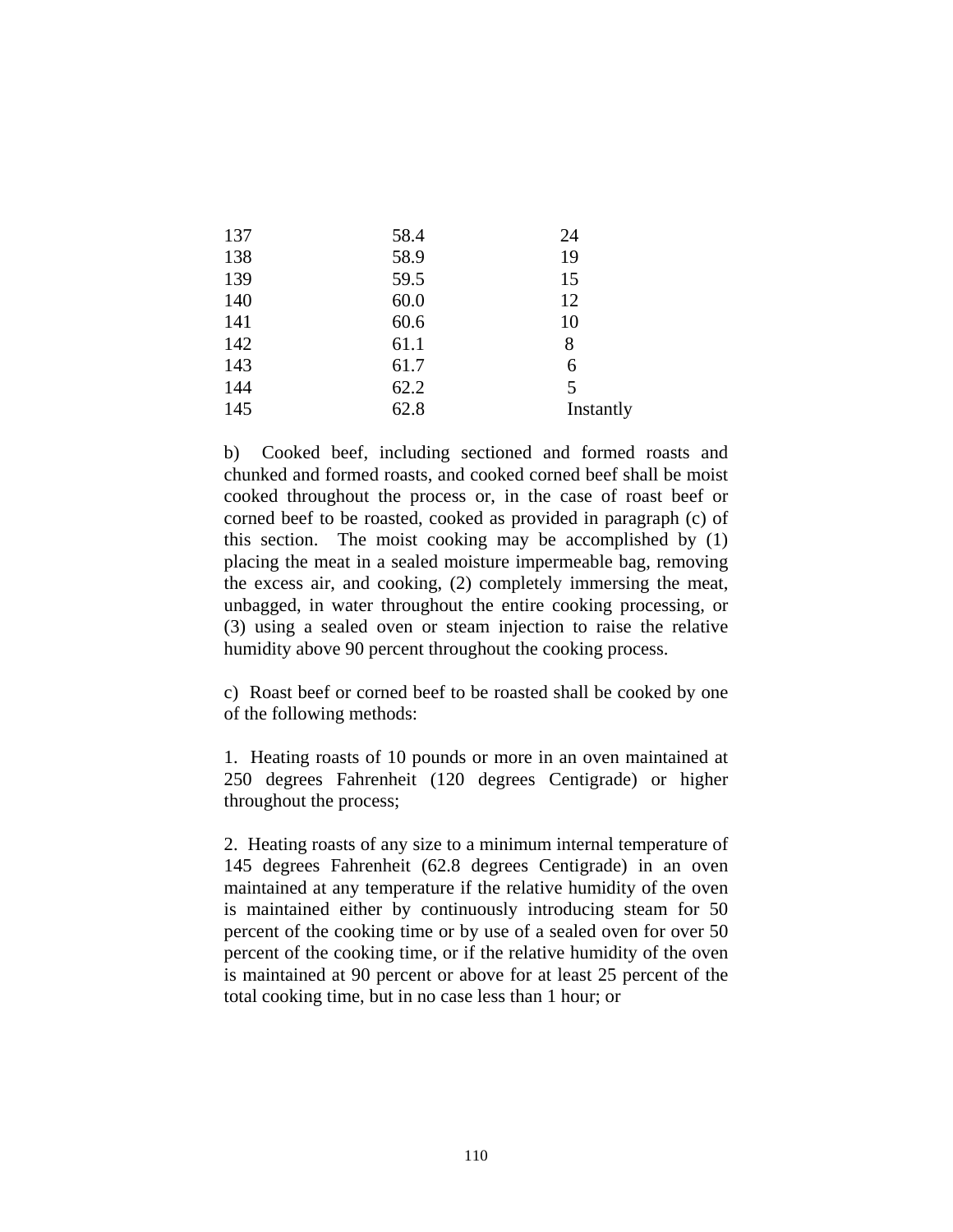3. Heating roasts of any size in an oven maintained at any temperature that will satisfy the internal temperature and time requirements of paragraph (a) of this section if the relative humidity of the oven is maintained at 90 percent or above for at least 25 percent of the total cooking time, but in no case less than I hour. The relative humidity may be achieved by use of steam injection or by sealed ovens capable of producing and maintaining the required relative humidity.

d) Monitoring equipment.

1. Except as provided in paragraph (d) 2. of this section, establishments producing cooked beef, roast beef, and cooked corned beef shall have sufficient monitoring equipment, including recording devices, to assure that the time (within one minute), the temperature (within 11 degrees Fahrenheit) and relative humidity (within 5 percent) limits required by these processes are being met. Data from the recording devices shall be made available to a program employee upon request.

2. In lieu of recording devices, establishments may propose in the written procedures prescribed in paragraph (f) of this section, and alternative means of providing inspection personnel with evidence that finished product has been prepared in compliance with the humidity requirements of paragraphs (b) and (c) of this section, and the 145 F (62.80 degrees Centigrade) temperature requirement of paragraph (a) of this section.

e) Each package of finished product shall be plainly and permanently marked on the immediate container with the date of production either in code or with the calendar date.

f) In order to assure that cooked beef, roast beef, and cooked corned beef are handled, processed, and stored under sanitary conditions, the establishment shall submit a set of written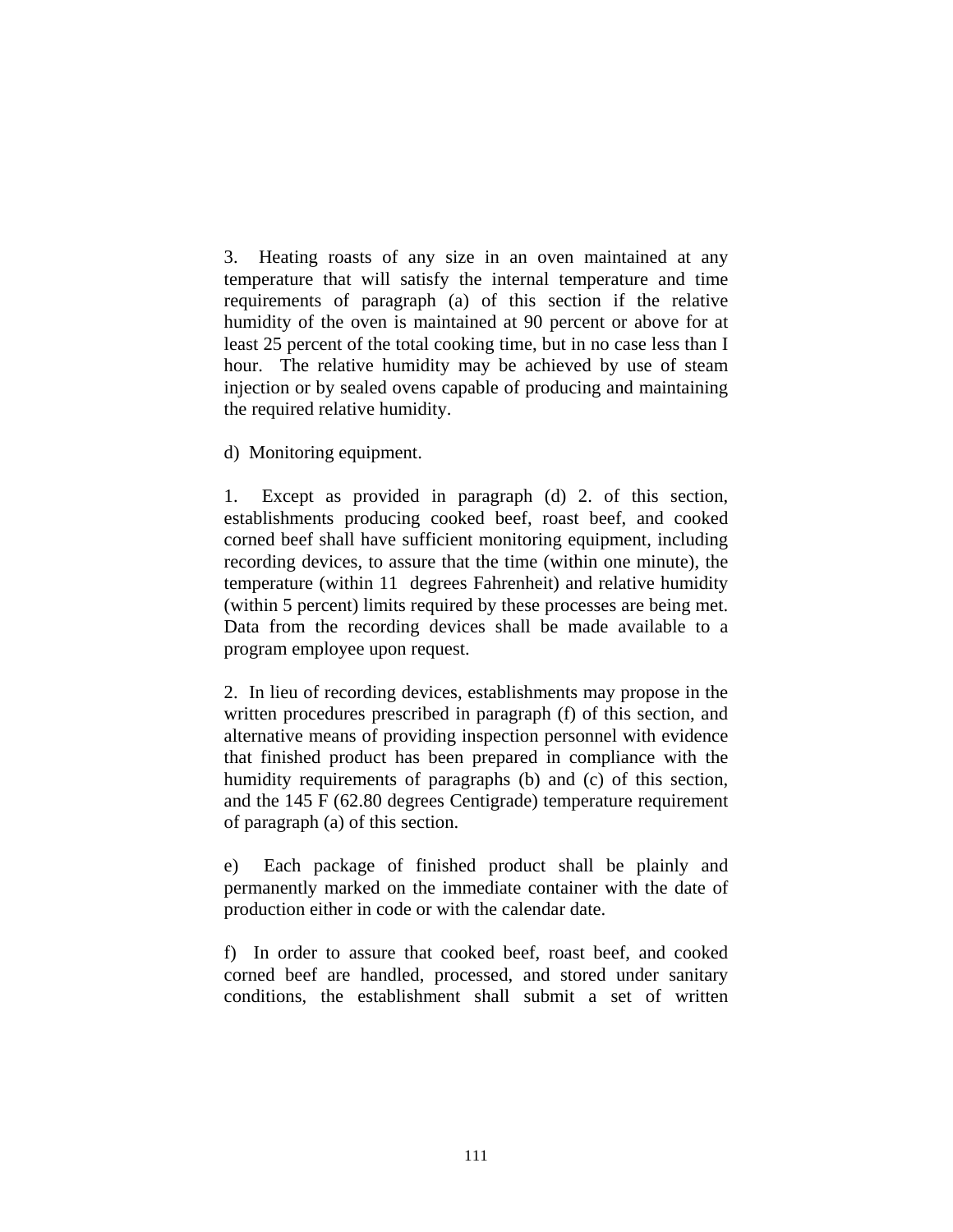procedures through the inspector in charge for approval by the Program Director. The written procedures shall contain the following information:

1. The temperature to which raw frozen product is thawed and the time required.

2. The lot identification procedure for lots of product during processing.

3. The storage time and temperature combinations which the establishment intends to use before cooking, the cooking time and temperature the establishment intends to use, and the time, if any, the establishment intends to wait after cooking and before cooling.

4. If a code, instead of a calendar date, is used on the immediate container of the finished product, its meaning shall also be included.

5. Any other critical control points in the procedures which could affect the safety of the product.

6. In lieu of recording devices, the alternate means permitted by .20 (17) (d) 2. of providing evidence to inspection personnel that the finished product will be prepared in compliance with temperature or humidity requirements.

7. Any other alternate procedure used that is permitted in this section.

g) The establishment shall maintain records and reports which document the time, temperature, and humidity at which any cooked beef, roast beef, or cooked corned beef is cooked and cooled at the establishment. Such records shall be kept by the establishment for 6 months or for such further period as the Commissioner may require for purposes of any investigation or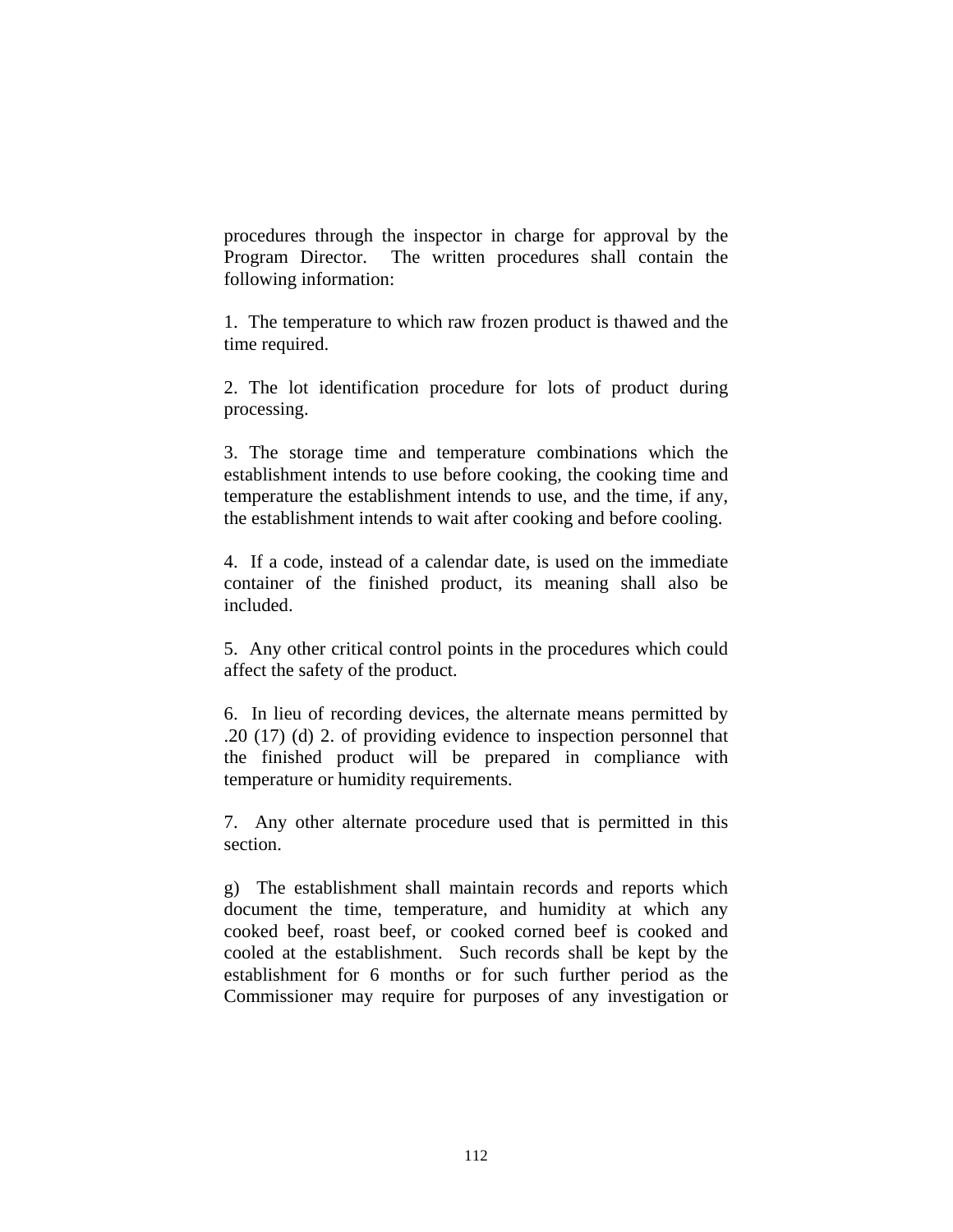litigation under the Act, by written notice to the person required to keep such records. Such records shall be made available to the inspector and any duly authorized representative of the Secretary upon request.

h) The handling and processing of cooked beef, roast beef, and cooked corned beef before, during and after cooking shall be such as to prevent the finished product from being adulterated. As a minimum, they shall be controlled as follows:

1. The establishment shall notify the inspector in charge which processing procedure will be used on each lot, including time and temperature.

2. In order to assure uniform heat penetration and consequent adequate cooking of each piece of beef, individual pieces of raw product in any one lot shall either not vary in weight by more than 2 pounds or not vary in thickness by more than 2 inches at the thickest part. Alternate methods of assuring uniform heat penetration may be submitted in writing for approval to the Regional Director.

3. A water-based solution that is used for injecting or immersing the meat shall be refrigerated to 50 degrees Fahrenheit (10 degrees Centigrade) or lower from the time it contacts the meat, and shall be filtered each time it is recirculated or reused.

4. A nonmeat ingredient, including the water-based solution in (h) 3.above, which has contacted meat shall be discarded at the end of that day's production unless it is in continuous contact with one batch of product.

 5. Product prepared for cooking shall be entered into the cooking cycle within 2 hours of completion of precooking preparation or be placed immediately in a cooler at a temperature of 40 degrees Fahrenheit (4.4 degrees Centigrade) or lower.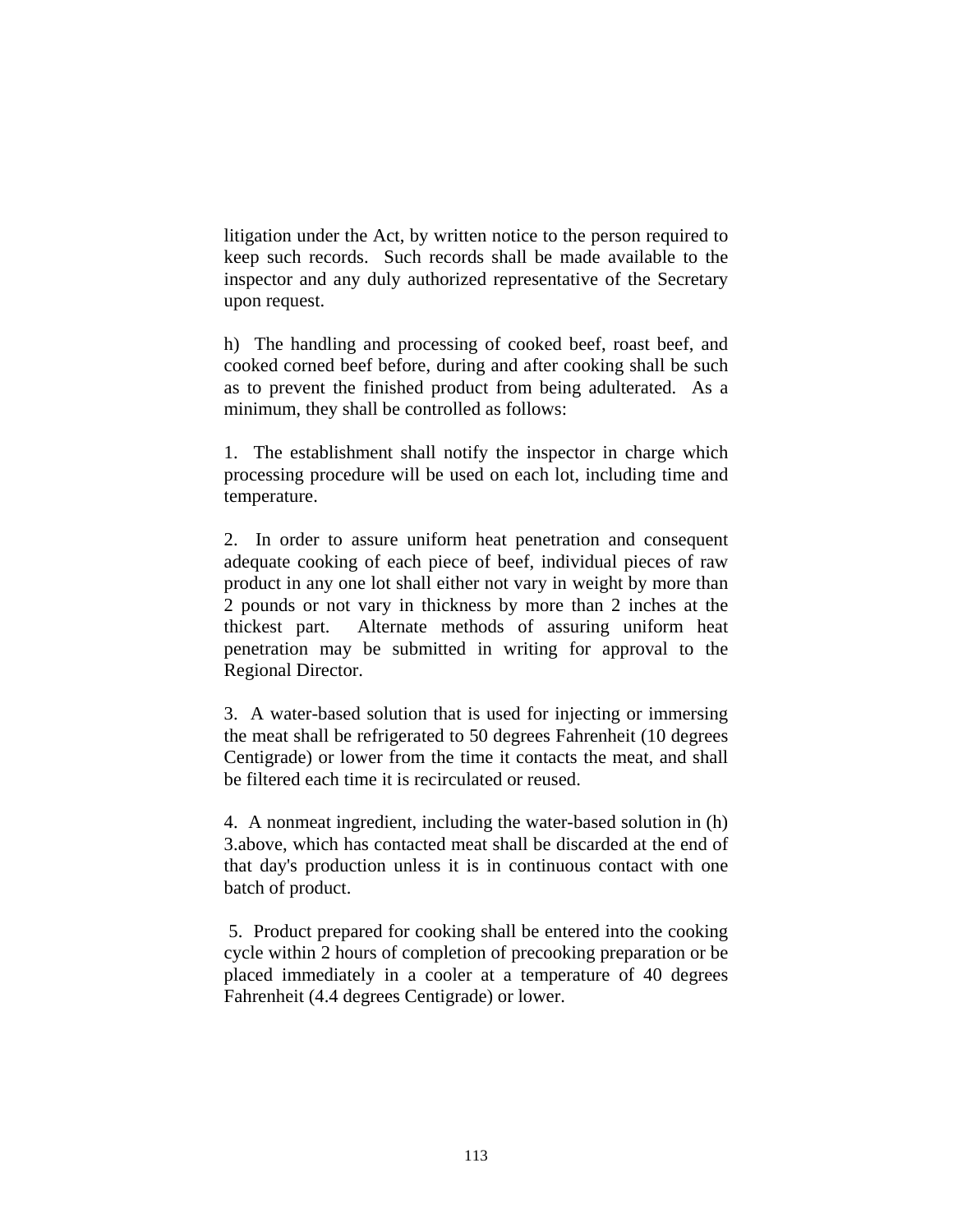6. The time and temperature requirements shall be met before any product in the lot is removed from the cooking units. Unless otherwise specified in the written procedures approved in accordance with paragraph (f) of this section, the heat source shall not be shut off until these requirements are met.

7. Other than incidental contact caused by water currents during immersion cooking or cooling, product shall be placed so that it does not touch or overlap other products. This provision does not apply to product that is stirred or agitated to assure uniform heat transfer.

8. Temperature sensing devices shall be so placed that they monitor product in the coldest part of the cooking unit; and when oven temperature is required by paragraph (c) of this section, the oven temperature shall also be monitored in the coldest part of the cooking unit.

9. If a humidity sensing device is required in an oven, it shall be placed so that it measures humidity in either the oven chamber or at the exit vent.

10. Chilling shall begin within 90 minutes after the cooking cycle is completed.

i) All product shall be chilled from l20 degrees Fahrenheit (48.80 degrees Centigrade) to 55 degrees Fahrenheit (12.70 degrees Centigrade) in no more than 6 hours.

ii) Chilling shall continue and the product shall not be packed for shipment until it has reached 40 degrees Fahrenheit (4.4 degrees Centigrade).

11. Any establishment that has experienced a cooking process deviation during preparation of product may either reprocess the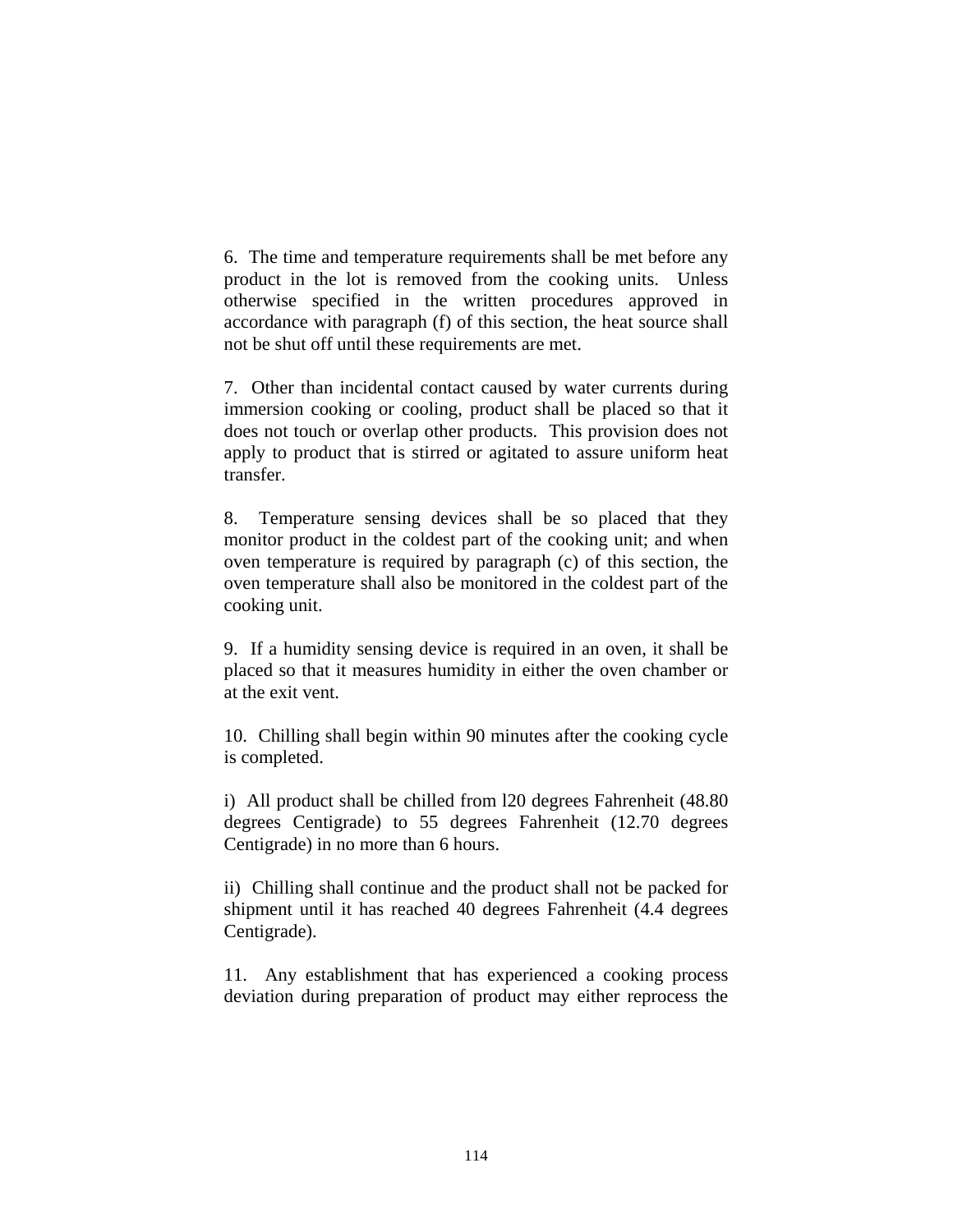product completely, continue the heating to 145 degrees Fahrenheit (62.8 degrees Centigrade), or contact the Regional Director for a review of the process schedule for adequacy and, if needed, for a cooking schedule to finish that one batch of product.

12. An establishment that has experienced a cooking deviation after the product has been cooked shall contact the Regional Director to determine the disposition of that retained product.

i) Cooked beef, roast beef, and cooked corned beef shall be so handled to assure that the product is not recontaminated by direct contact with raw product. To prevent direct contamination of the cooked product, establishments shall:

1. Physically separated areas where raw product is handled from areas where exposed cooked product is handled, used a solid impervious floor to ceiling wall; or

2. Handle raw and exposed cooked product at different times, with a cleaning of the entire area after the raw material handling is completed and prior to the handling of cooked product in that area; or

3. Submit a written procedure for approval through the inspector in charge to the District Supervisor detailing the steps to be taken which would avoid recontamination of cooked product by raw product during processing.

j) To prevent indirect contamination of cooked product:

1. Any work surface, machine, or tool which contacts raw product shall be thoroughly cleaned and sanitized with a solution germicidally equivalent to 50 ppm chlorine before it contacts cooked product;

2. Employees shall wash their hands and sanitize them with a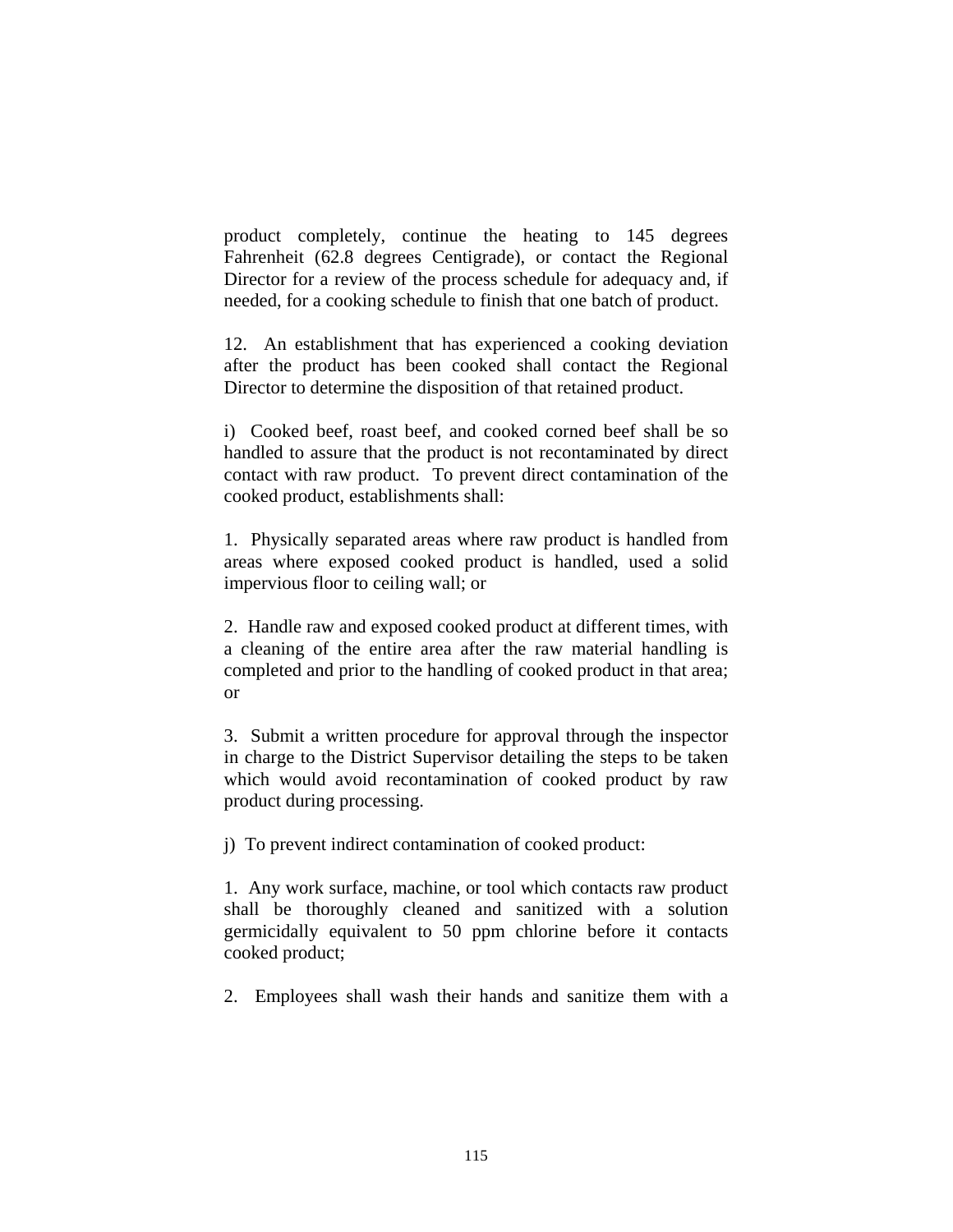solution germicidally equivalent to 50 ppm chlorine whenever they enter the heat processed product area or before preparing to handle cooked product, and as frequently as necessary during operations to avoid product contamination; and

3. Outer garments, including aprons, smocks, and gloves shall be especially identified as restricted for use in cooked product areas only, changed at least daily, and hung in a designated location when the employee leaves the area.

k) Cooked product shall not be stored in the same room as raw product unless it is first packaged in a sealed, water-tight container or is otherwise protected by a covering that has been approved, upon written request, by the District Supervisor.

Authority O.C.G.A. § 26-2-80

## **40-10-1-.21 Definitions and Standards of Identity or Composition and Standards of Fill of Containers. Amended.**

Definitions and standards of identity or composition and standards of fill of containers shall be in accordance with Code of Federal Regulations, 9 CFR, Chapter 3, Part 319.

Authority O.C.G.A. § 26-2-80

### **40-10-1-.22 Records, Registration, and Reports. Amended.**

1) Records required to be kept:

a) Every person (including every firm or corporation) within any of the classes specified in subparagraph 1., 2., or 3. of this paragraph is required by the Act to keep records which will fully and correctly disclose all transactions involved in his or its business subject to the Act: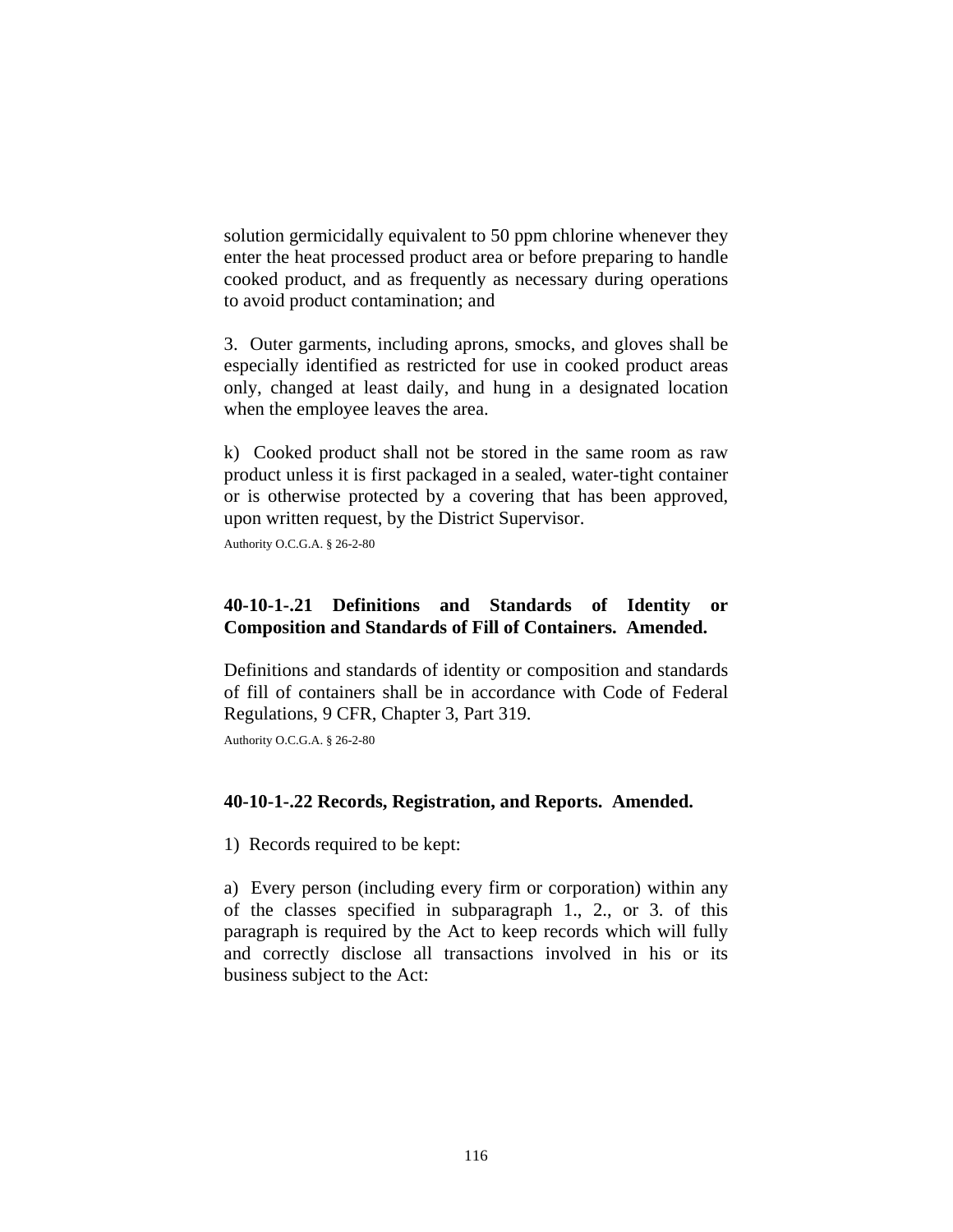1. Any person that engages, for commerce, in the business of slaughtering any cattle, sheep, swine, goats, horses, mules, or other equines, or preparing, freezing, packaging, or labeling any carcasses, or parts or products of carcasses, of any such animals, for use as human food or animal food;

2. Any person that engages in the business of buying or selling (as a meat broker, wholesaler or otherwise), or transporting in commerce, or storing in, or for commerce, or importing, any carcasses, or parts or products of carcasses, of any such animals:

3. Any person that engages in business, or for commerce, as a renderer, or engages in the business of buying, selling, or transporting, in commerce, or importing, any dead, dying, disabled, or diseased cattle, sheep, swine, goats, horses, mules, or other equines, or parts of the carcasses of any such animals that died otherwise than by slaughter.

b) The required records are:

1. Records, such as bills of sale, invoices, bills of lading, and receiving and shipping papers, giving the following information with respect to each transaction in which any livestock or carcass, part thereof, meat or meat food product is purchased, sold, shipped, received, transported, or otherwise handled by said person in connection with any business subject to the Act:

i) The name or description of the livestock or article;

ii) The net weight of the livestock or article;

iii) The number of shipping containers (if any);

iv) The name and address of the buyer of livestock or articles sold by such person; and the name and address of the seller of livestock or articles purchased by such person: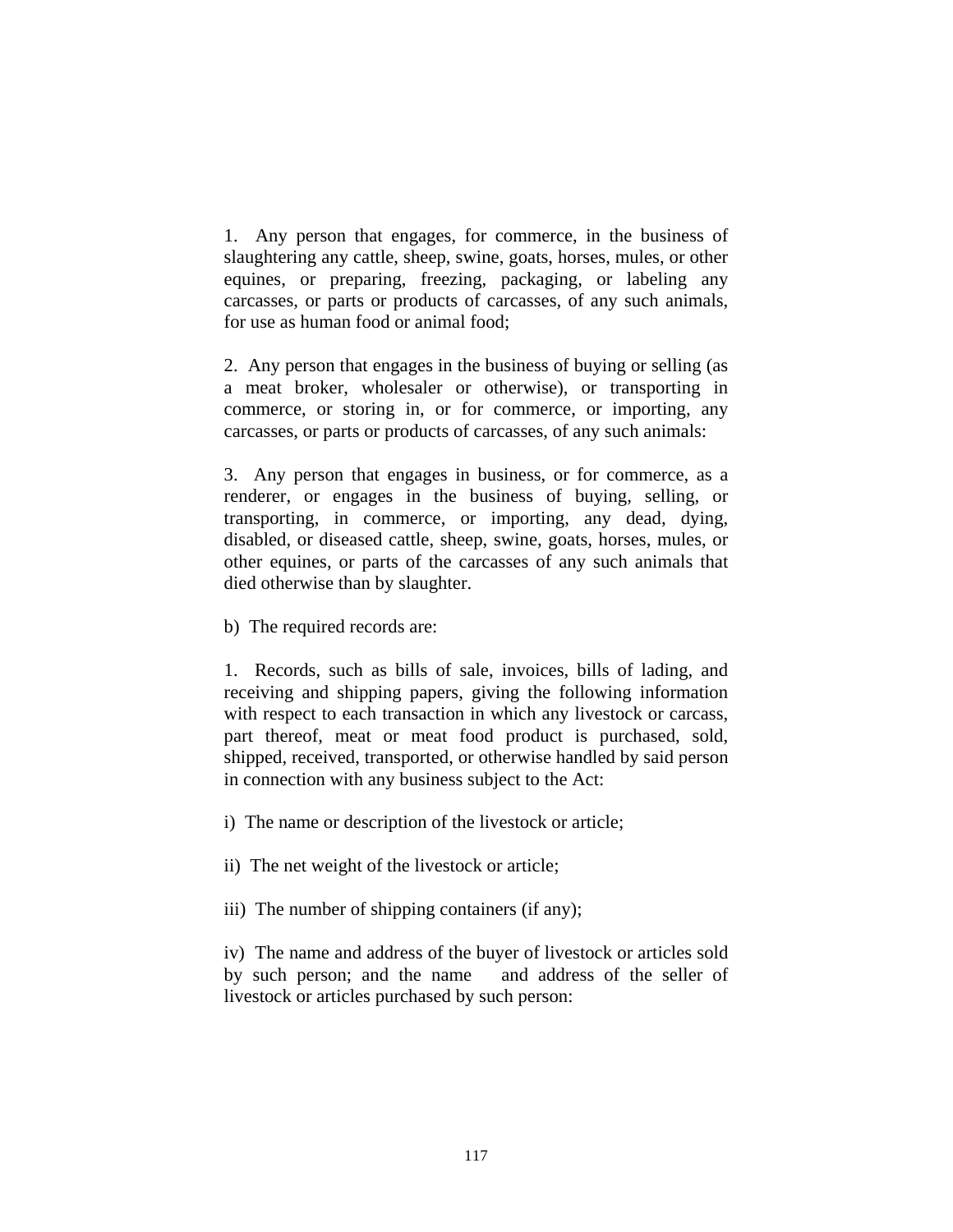v) The name and address of the consignee or receiver (if other than the buyer);

vi) The method of shipment;

- vii) The date of shipment; and
- viii) The name and address of the carrier.
- 2. Reserved.

3. All information relating to consumer complaints received by the person required to keep the records, concerning article prepared under Federal or state inspection handled by him.

2) Place of maintenance of records. Every person engaged in any business described in 40-10-1-.21 (1) and required by this part to keep records shall maintain such records at the place where such business is conducted except that if such person conducts such business at multiple locations, he may maintain such records at his headquarters' office. When not in actual use, all such records shall be kept in a safe place at the prescribed location in accordance with good commercial practices.

3) Record retention period. Every record required to be maintained under this part shall be retained for a period of 2 years after December 31 of the year in which the transaction to which the record relates has occurred and for such further period as the Commissioner may require for purposes of any investigation or litigation under the Act, by written notice to the person required to. keep such records under this part.

4) Access to and inspection of records, facilities, and inventory; copying and sampling. Every person (including every firm or corporation) within any of the classes specified shall upon proper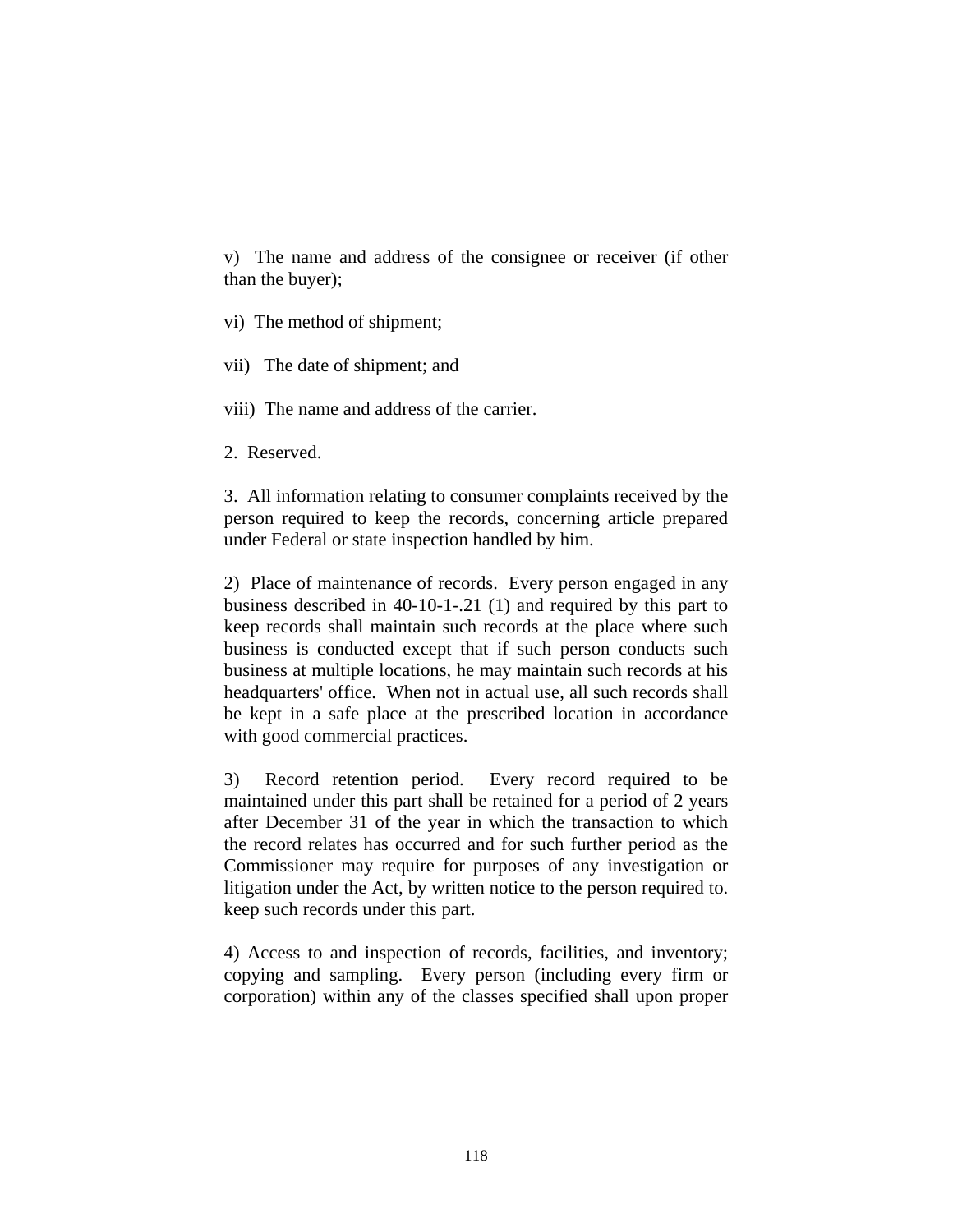identification and request by any authorized representative of the Commissioner during ordinary business hours, permit such representative to enter his or its place of business and examine the records required to be kept and the facilities and inventory pertaining to the business of such person subject to the Act, and to copy all such records, and to take reasonable samples of the inventory upon payment of the fair market value therefor. Any necessary facilities (other than reproduction equipment) for such examination and copying of records and for such examination and sampling of inventory shall be afforded to authorized representatives of the Commissioner by such person.

5) Registration:

a) Except as provided in paragraph (c) of this section, every person that engages in business, in or for commerce as a meat broker, renderer, or animal food manufacturer or engages in business in commerce as a wholesaler of any carcasses, or parts or products of the carcasses, of any livestock, whether intended for human food or other purposes, or engages in business as a. public warehouseman storing any such articles in or for commerce or engages in the business of buying, selling, or transporting in commerce, or importing any dead, dying, disabled, or diseased livestock or parts of the carcasses of any such livestock that died otherwise than by slaughter, shall furnish the Commissioner such information as required including his name, and the address of each place of business at which, and all trade names under which he conducts such business, by filing with the Commissioner a form containing such information within 90 days after the effective date hereof or after such later date as he begins to engage in such business if not engaged therein upon said effective date. All information submitted shall be current and correct. The registration form shall be obtained from the Georgia Meat Inspection Section, Georgia Department of Agriculture, 19 Martin Luther King Blvd., Atlanta, Georgia, 30334;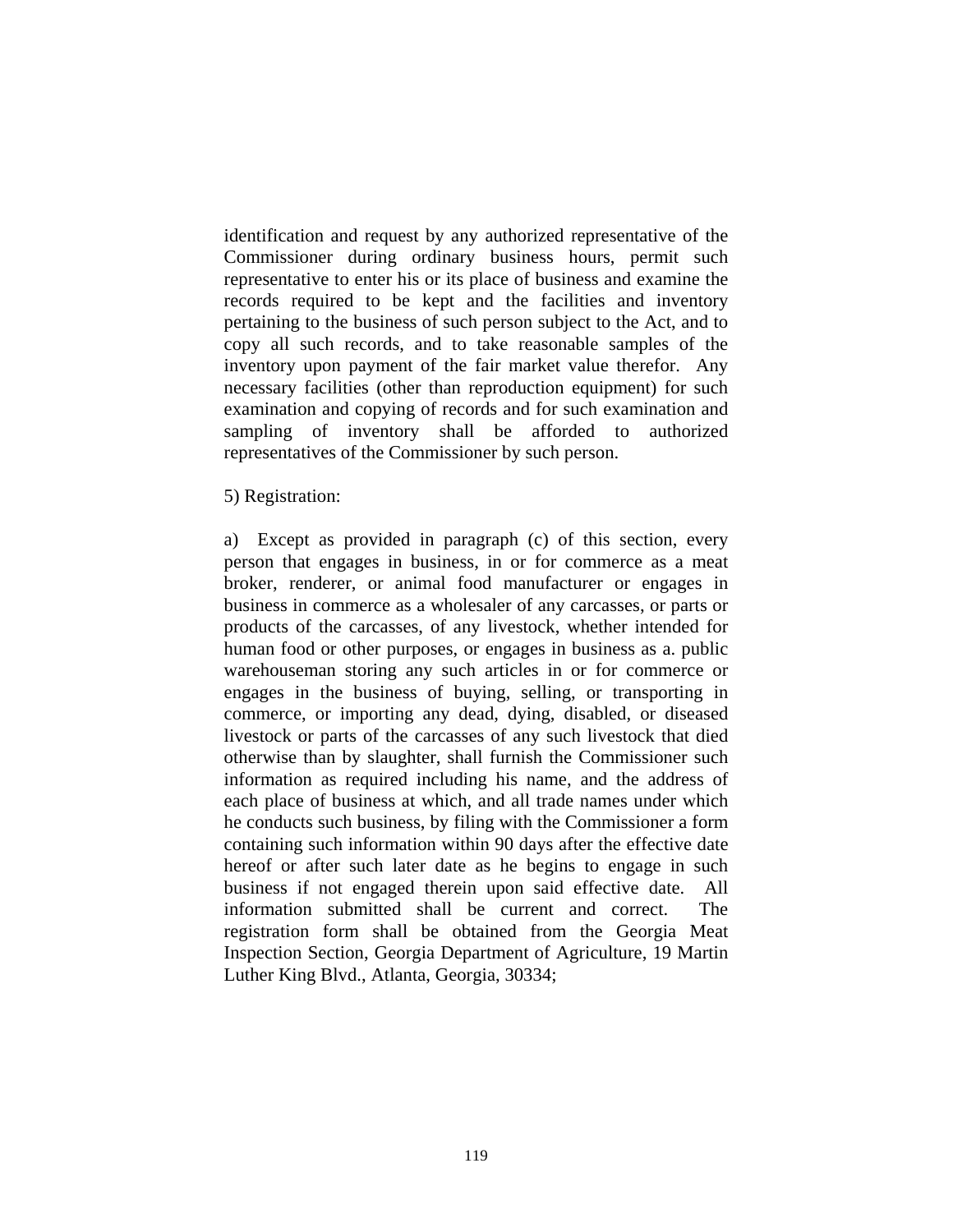b) Whenever any change is made in the name of, or address of any place of business at which, or any trade name under which a registrant conducts his business, he shall report such change in writing to the Commissioner within 15 days after making the change;

c) The registration requirements prescribed in this section shall not apply to persons conducting any of the businesses specified in this section only at an official establishment.

6) Information and reports required from official establishment operators:

a) The operator of each official establishment shall furnish to Program employees accurate information as to all matters needed by them for making their daily reports of the amount of products prepared or handled in the departments of the establishment to which they are **as**signed and such reports concerning sanitation and other aspects of the operations of the establishment and the conduct of inspection thereat as the officer in charge may require of such Program employees for the purposes of the Act and the regulations in this chapter;

b) The operator of each official establishment shall also make such other reports as the Commissioner may from time to time require under the Act.

7) Reports by consignees of allegedly adulterated or misbranded products; sale or transportation as violations. Whenever the consignee of any product which bears an official inspection legend refuses to accept delivery of such product on the grounds that it is adulterated or misbranded, the consignee shall notify the Commissioner of the kind, quantity, source, and present location of the product and the respects in which it is alleged to be adulterated or misbranded, and it will be a violation of the Act for any person to sell or transport, or offer for sale or transportation, or receive for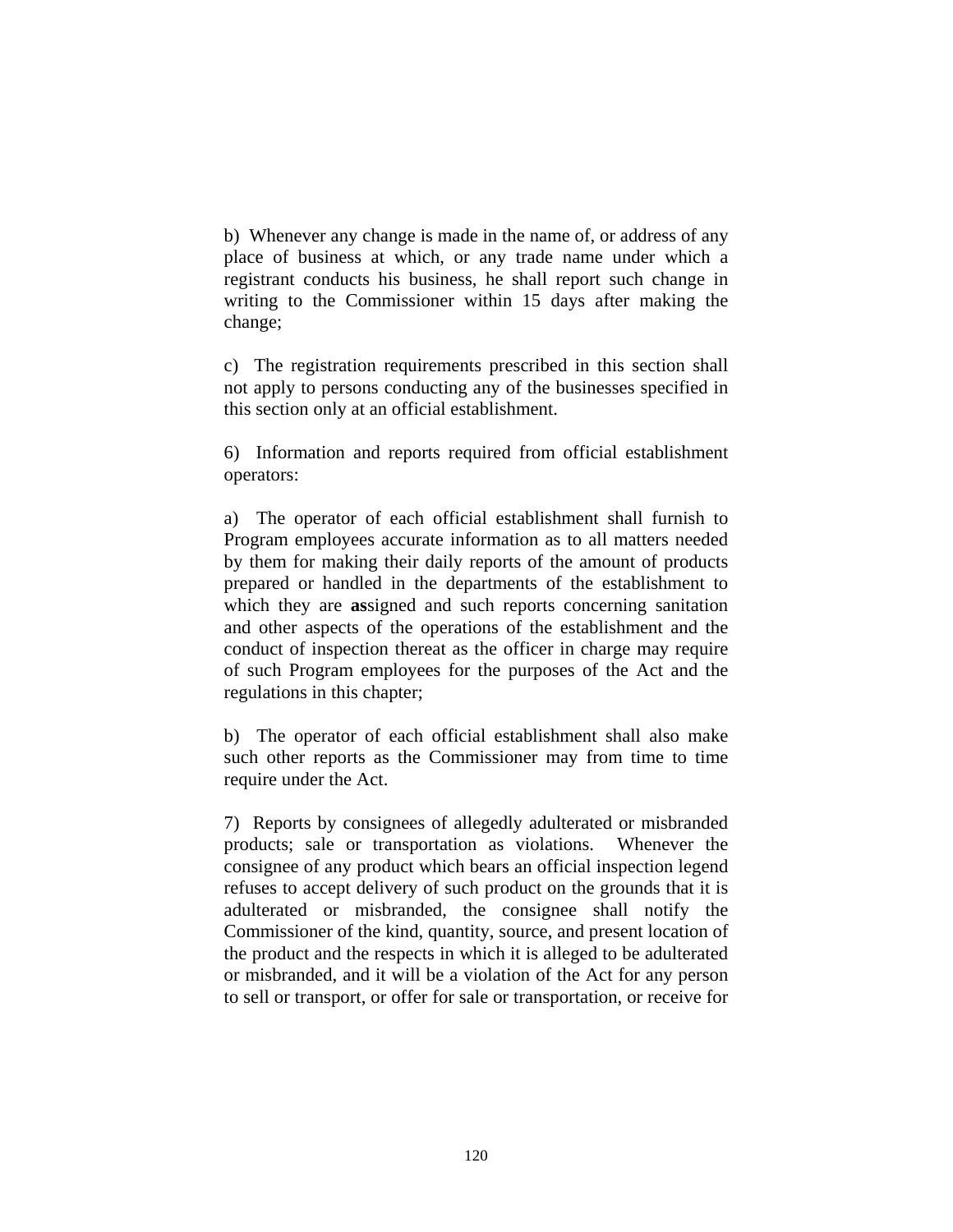transportation, in commerce, any such product which is capable of use as human food and is proved to be adulterated or misbranded at the time of such sale, transportation, offer, or receipt; Provided, however, that any such allegedly adulterated or misbranded product may be transported to the official establishment from which it had been transported in accordance with this chapter.

Authority O.C.G.A. § 26-2-80

#### **40-10-1-.23 License and Hearing Provisions. Amended.**

1) License and hearing provisions:

a) Section 5 of Act No. 453, Georgia Laws 1956, page 748, provides that no person shall operate an abattoir or a meat processing plant in the State of Georgia without first obtaining a license from the Commissioner of Agriculture. The license fee is \$10.00 per year with renewal each January  $1<sup>ST</sup>$  at the rate of \$10.00. The license is valid from January lst to December  $31<sup>ST</sup>$  of each year;

b) No license will be issued to any person, corporation, agent, packer**,** or meat processor, to engage in the business of slaughtering animals and processing meat for use as human food unless he conforms strictly to all regulations set forth herein and promulgated by the Commissioner of Agriculture;

c) When sufficient evidence exists that any rule in this chapter has been violated, the party incriminated shall be subject to citation for hearing before the Commissioner of Agriculture. Procedure for such hearing shall be conducted as provided by law.

Authority O.C.G.A. § 26-2-80

### **40-10-1-.24 Seizure and Condemnation, Criminal Offenses. Amended.**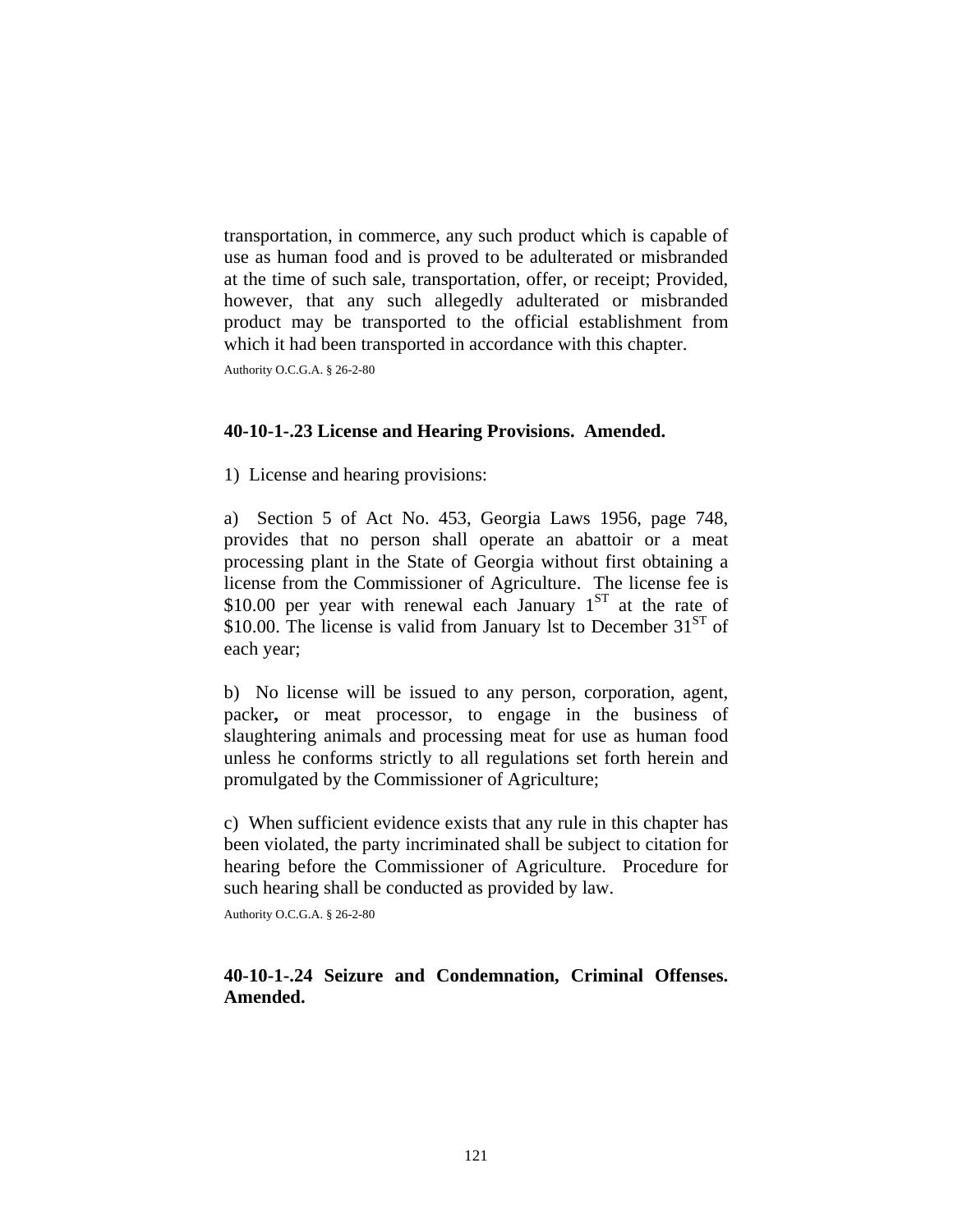1) Article or livestock subject to administrative detention. Any carcass, part of a carcass, meat or meat food product of livestock or article exempted from the definition of meat food product, or any dead, dying, disabled, or diseased livestock is subject to detention for a period not to exceed 20 days when found by any authorized representative of the Commissioner upon any premises where it is held for the purposes of, or during or after distribution in, commerce or it is otherwise subject to the provisions of the Act, and there is reason to believe that:

a) Any such article is adulterated or misbranded, and is capable of use as human food; or

b) Any such article has not been inspected, in violation of the provisions of the Act, any other Federal law, or the laws of any State or Territory, or the District of Columbia; or

 c) Any such article or livestock has been or is intended to be, distributed in violation of the provisions of the Act, any other Federal law, or the laws of any State or Territory, or the District of Columbia.

 2) Method of detention; form of detention tag. An authorized representative of the Commissioner shall detain any article or livestock subject to detention under this part, by affixing an official "Georgia Detained Tag" to such article or livestock.

3) Notification of detention to the owner of the article or livestock detained or has agent or person in possession thereof. Within 48 hours after the detention of any article or livestock pursuant to this part, an authorized representative of the Commissioner or other employee of the State of Georgia shall give oral or written notification of such detention to the owner of the article or livestock detained, or if such owner cannot be ascertained and notified within such period of time, to his agent or the carrier or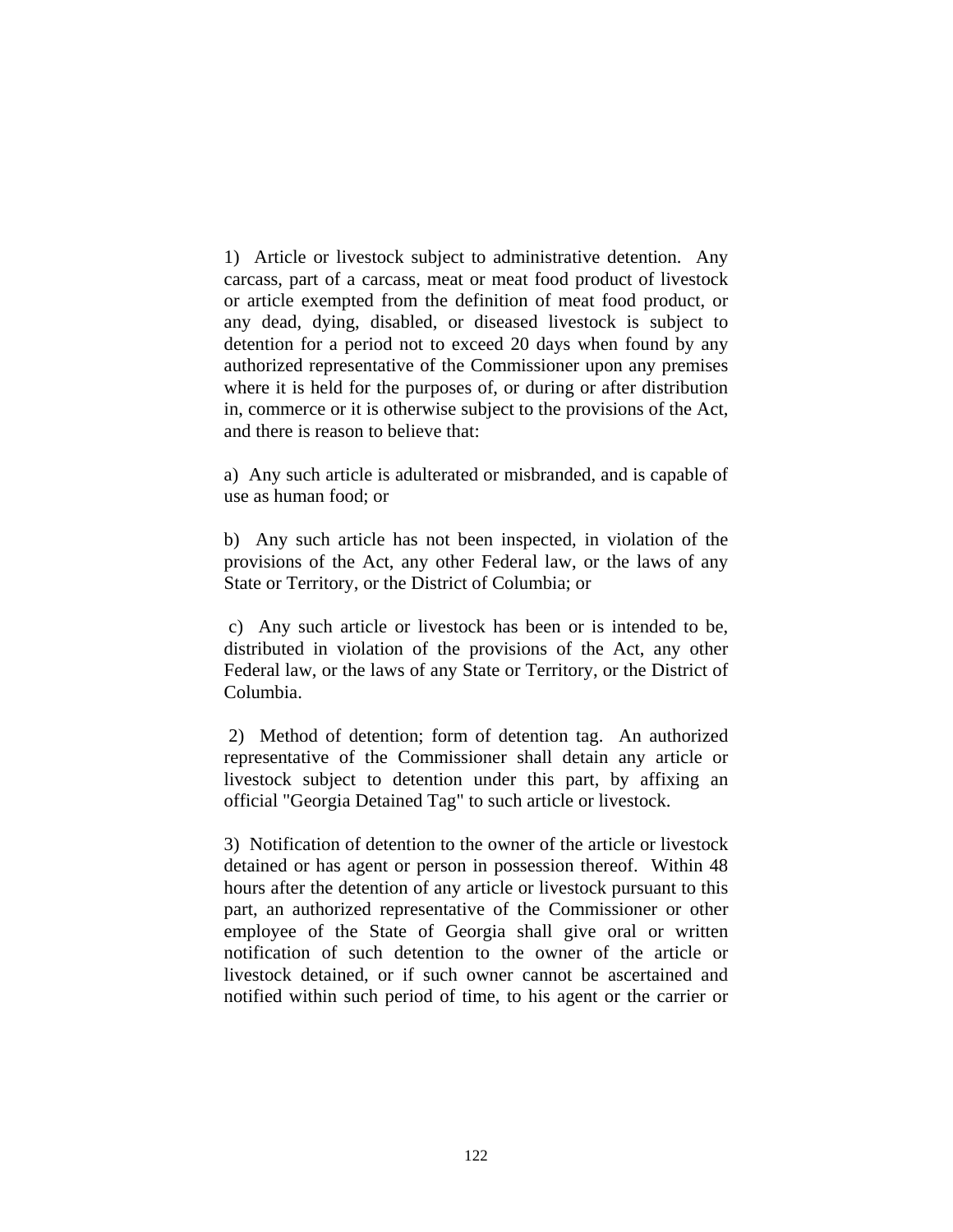other person in possession of the article or livestock detained. The notification, if in writing, shall be served by either delivering the notification to such owner, or his agent, or to such other person, or by certifying and mailing the notification, addressed to such owner, agent, or other person, at his last known residence or principal office or place of business. In the event that notification is given orally, it shall be confirmed in writing, as promptly as circumstances permit.

4) Notification of governmental authorities having jurisdiction over article or livestock detained; form of written notification. Within 48 hours after the detention of any livestock or article pursuant to this part, an authorized representative of the Commissioner shall give oral or written notification of such detention to any Federal authorities not connected with the Program, and any State or other governmental authorities, having jurisdiction over such livestock or article. In the event notification is given orally, it shall be confirmed in writing, as promptly as circumstances permit.

5) Movement of article or livestock detained; removal of official marks. No article or livestock detained in accordance with the provisions in this part shall be moved by any person from the place at which it is located when so detained, until released by an authorized representative of the Commissioner. Provided, that any such article or livestock may be moved from the place at which it is located when so detained, for refrigeration, freezing, or storage purposes if such movement has been approved by an authorized representative of the Commissioner. And provided further, that the article or livestock so moved will be detained by an authorized representative of the Commissioner after such movement until such time as the detention is terminated. When the detention of such article or livestock is terminated, the owner, or his agent or the carrier or other person in possession of the article or livestock who was notified when the article or livestock was detained, will receive notification of the termination. Such notification shall be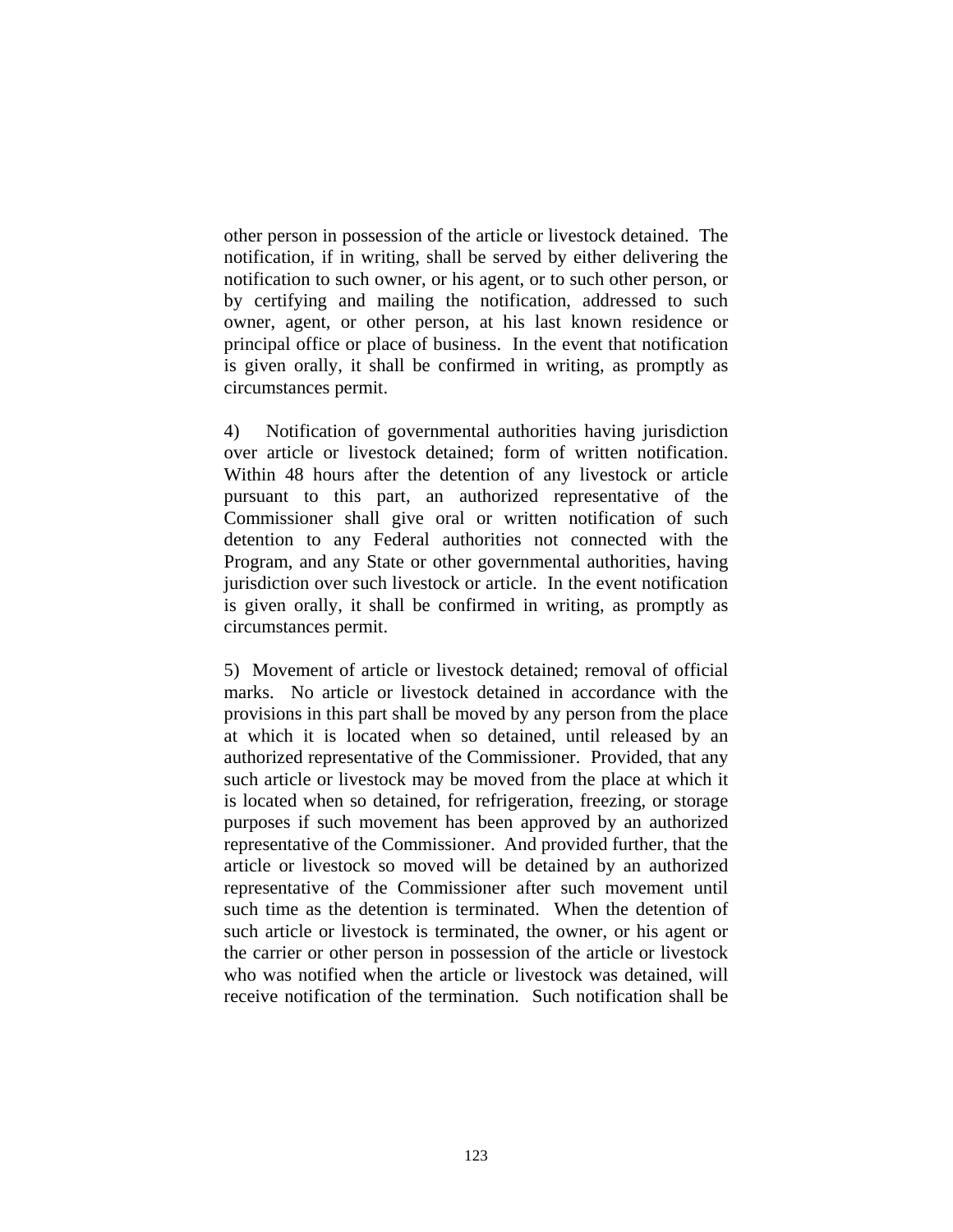served by either delivering the notice to such person, or by certifying and mailing the notification, addressed to such at his last known residence or principal office or place of business. All official marks may be required by such representative to be removed from such article or livestock before it is released unless it appears to the satisfaction of the representative that the article or livestock is eligible to retain such marks.

6) Articles or livestock subject to judicial seizure and condemnation. Any carcass, part of carcass, meat or meat food product or any dead, dying, disabled, or diseased livestock, that is being transported in commerce or is otherwise subject to the Act, or is held for sale in the United States after such transportation, is subject to seizure and condemnation, in a judicial proceeding if such product or livestock:

a) Is or has been prepared, sold, transported, or otherwise distributed or offered or received for distribution in violation of the Act, or

b) Is capable of use as human food and is adulterated or misbranded; or

c) In any other way is in violation of the Act.

7) Procedure for seizure, condemnation, and disposition. Any article or livestock subject to seizure and condemnation under this part shall be liable to be proceeded against and seized and condemned, and disposed of, at any time, on an appropriate pleading in any proper court within the jurisdiction of which the article or livestock is found.

8) Authority for condemnation or seizure under other provisions of the law. The provisions of this part relating to seizure, condemnation and disposition of articles or livestock do not derogate from authority for condemnation or seizure conferred by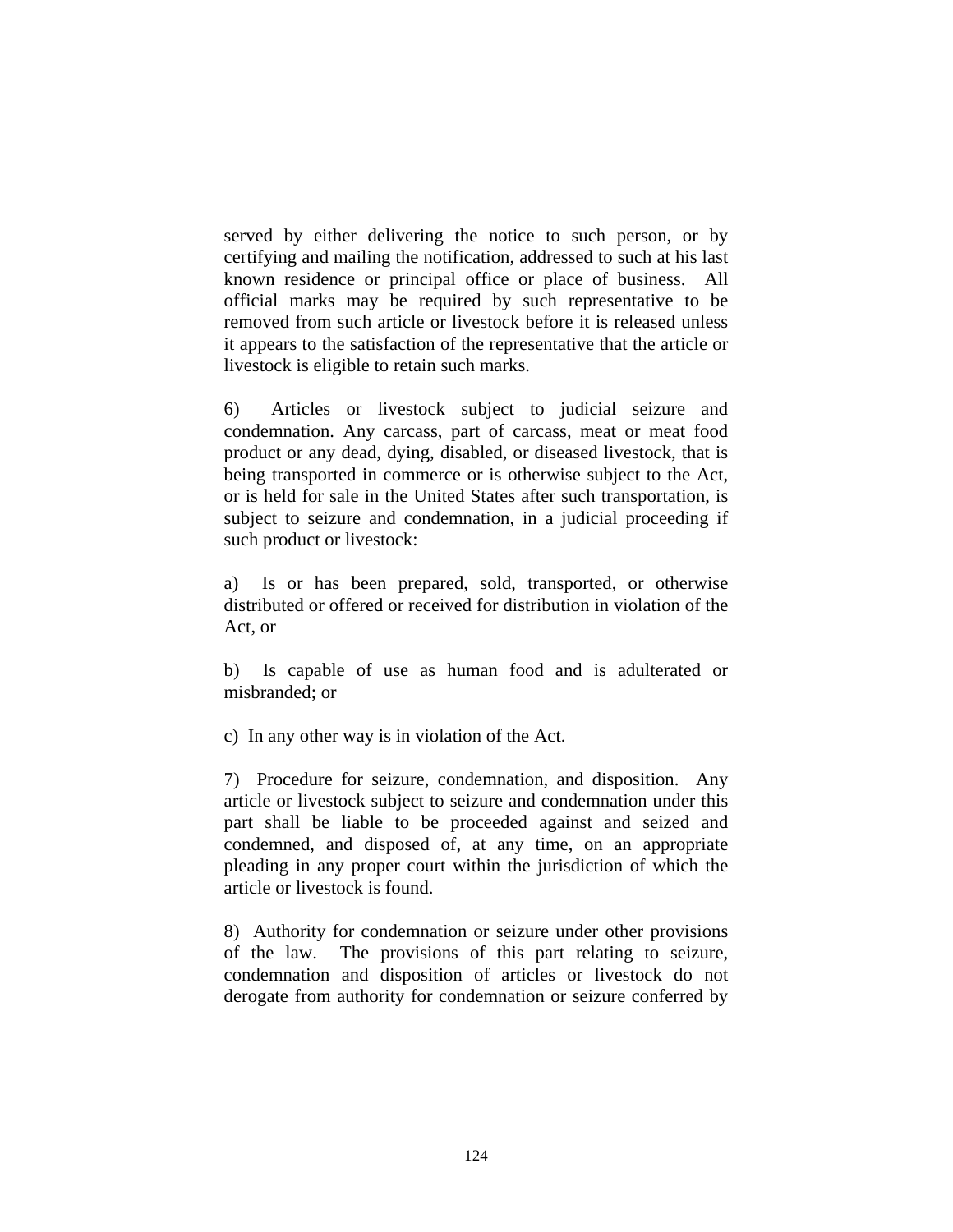other provisions of the Act, or other laws.

Authority O.C.G.A. § 26-2-80

### **40-10-1-.25 Transportation**

Transportation of all inspected meat and meat products shall be in accordance with code of Federal Regulations, 9 CFR, Chapter III, Part 325, 416, 417, and the following:

1) No person shall sell, transport, offer for sale or transportation, or receive for transportation, in commerce, any meat or meat product which is capable of use as human food unless the product and its container, if any, bear the official inspection legend as required under 9 CFR, Chapter III, Parts 316 and 317 or such product is exempted from the requirement of inspection under part 9 CFR Chapter III, Part 303.

2) All inspected meat and meat products shall be protected from contamination from any source such as dust, dirt, insects and the rapid and progressive growth of infectious or toxigenic microorganisms during storage, loading, unloading at and transportation from official establishments.

a) No person, engaged in the business of buying, selling, freezing, storing, or transporting, in or for commerce, meat or meat food products capable of use as human food shall transport, offer for transportation, or receive for transportation in commerce any such meat or meat food product which is capable of use as human food and is not wrapped, packaged, or otherwise enclosed to prevent adulteration by airborne contaminants; unless the truck or other means of conveyance in which the product is contained or transported is completely enclosed with tight fitting doors or other covers for all openings.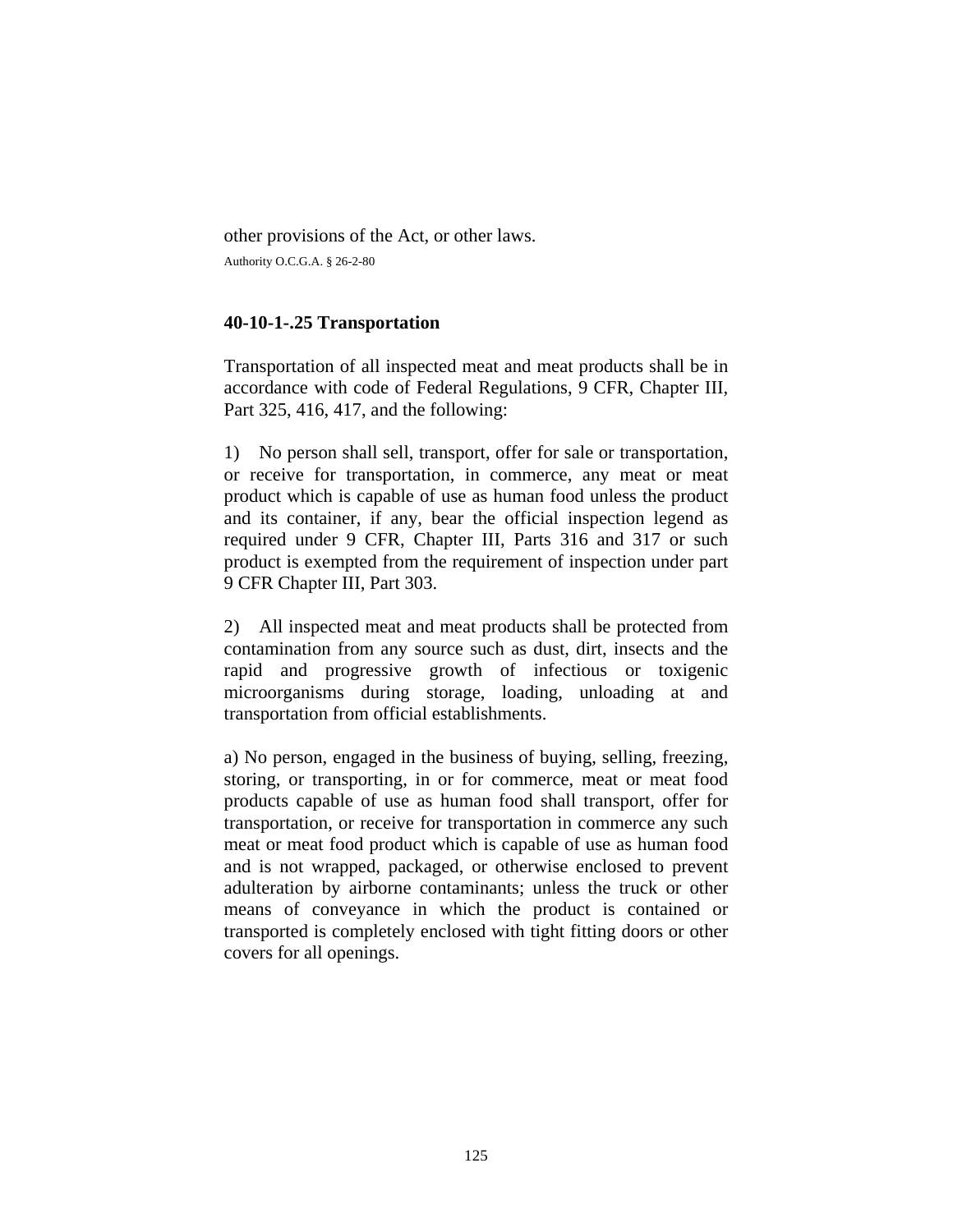b) In all cases, the means of conveyance shall be reasonably free of foreign matter (such as dust, dirt, rust, or other articles or residues), and free of chemical residues, and maintained at a temperature such that product placed therein will not become adulterated through rapid and progressive growth of infectious or toxigenic microorganisms.

1. Any cleaning compound, lye, soda solution, or other chemical used in cleaning the means of conveyance must be thoroughly removed from the means of conveyance prior to its use.

3) Such means of conveyance onto which product is loaded, being loaded, or intended to be loaded, shall be subject to inspection by an inspector at any official establishment. The decision whether or not to inspect a means of conveyance in a specific case, and the type and extent of such inspection shall be at the Program's discretion and shall be adequate to determine if product in such conveyance is, or when moved could become, adulterated. Circumstances of transport that can be reasonably anticipated shall be considered in making said determination. These include, but are not limited to, weather conditions, duration and distance of trip, nature of product covering, and effect of restowage at stops en route. Any means of conveyance found upon such inspection to be in such condition that product placed therein could become adulterated shall not be used until such condition which could cause adulteration is corrected. Product placed in any means of conveyance that is found by the inspector to be in such condition that the product may have become adulterated shall be removed from the means of conveyance and handled in accordance with 9 CFR Chapter 3 Part 318.2.

b) To avoid contamination of product with wood splinters or similar contaminants; slack barrels, similar containers and the cargo space of trucks or other means of conveyance shall be lined with suitable material of good quality before packing. Slack barrels, similar containers, trucks and other means of conveyance